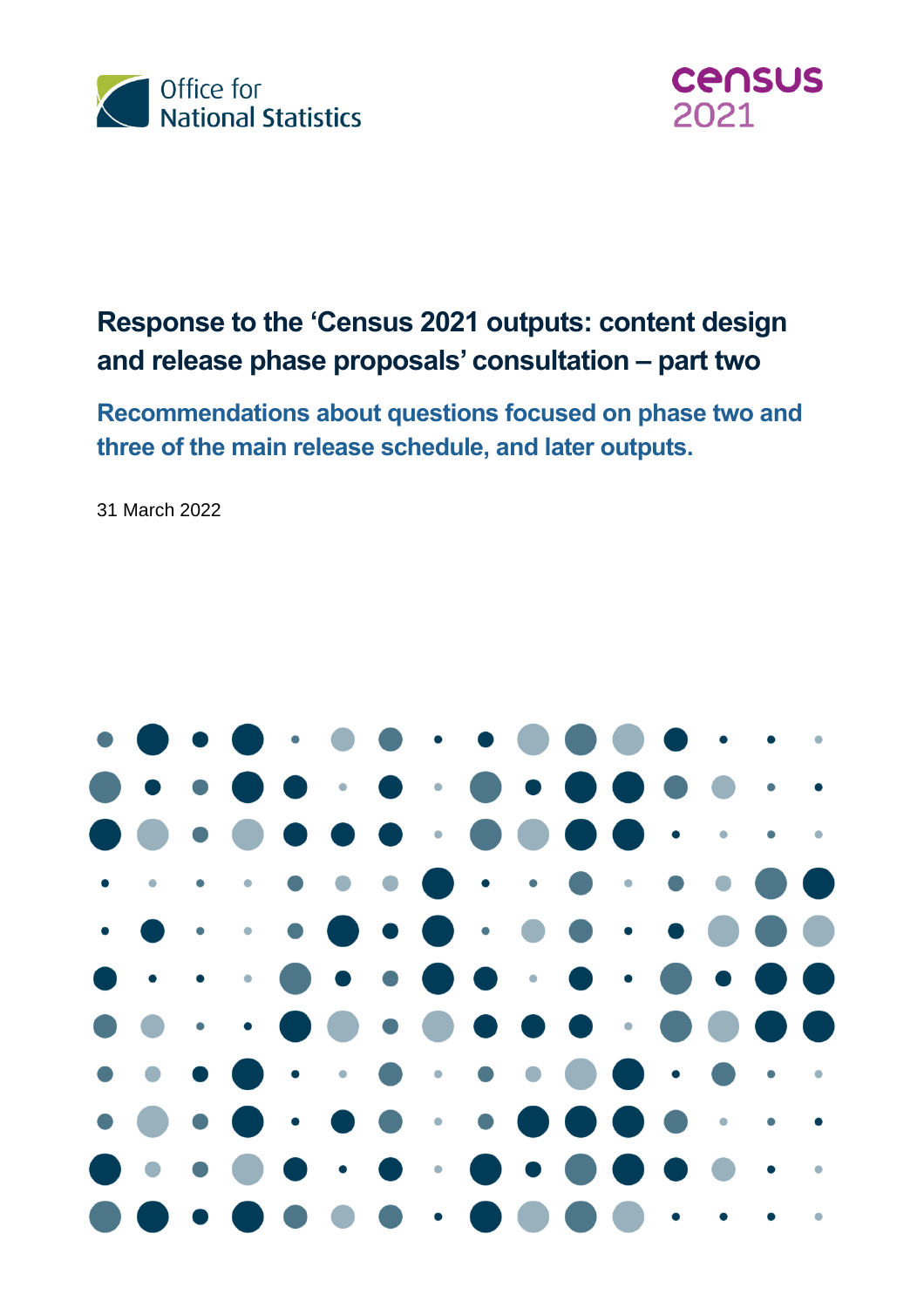# **Contents**

| <b>Contact information</b>                                                | $\mathbf{2}$       |
|---------------------------------------------------------------------------|--------------------|
| <b>Enquiries</b>                                                          | $\overline{2}$     |
| <b>Updates</b>                                                            | $\mathbf{2}$       |
| <b>Quality assurance</b>                                                  | $\overline{2}$     |
| <b>Publication of consultation responses</b>                              | $\overline{2}$     |
| <b>Introduction</b>                                                       | 3                  |
| <b>Report context</b>                                                     | $\mathbf{3}$       |
| <b>Contents of this report</b>                                            | 3                  |
| <b>Summary of changes to proposals</b>                                    | $\overline{\bf 4}$ |
| <b>Statistical products</b>                                               | 4                  |
| <b>Census during a period of change</b>                                   | 9                  |
| <b>Paradata</b>                                                           | 10                 |
| <b>Next steps</b>                                                         | 11                 |
| <b>Statistical products: conclusions</b>                                  | 12                 |
| <b>Multivariate data</b>                                                  | 12                 |
| <b>Proposed new derived variables</b>                                     | 17                 |
| <b>Small populations</b>                                                  | 39                 |
| <b>Alternative population bases</b>                                       | 42                 |
| <b>Origin-destination data</b>                                            | 48                 |
| <b>Microdata</b>                                                          | 49                 |
| <b>Analysis</b>                                                           | 49                 |
| Census during a period of change: conclusions                             | 58                 |
| <b>Place of residence</b>                                                 | 58                 |
| <b>Labour market</b>                                                      | 60                 |
| <b>Impacts on other outputs</b>                                           | 65                 |
| <b>Emerging data needs</b>                                                | 66                 |
| <b>Paradata: conclusions</b>                                              | 69                 |
| <b>Understanding data quality</b>                                         | 69                 |
| <b>Response rates</b>                                                     | 70                 |
| <b>Completion method</b>                                                  | 73                 |
| <b>Next steps</b>                                                         | 79                 |
| <b>Annexes</b>                                                            | 80                 |
| <b>Annex A: evaluating users' requirements</b>                            | 80                 |
| Annex B: quantitative evidence of need for proposed new derived variables | 81                 |
| Annex C: initial proposals for small population datasets                  | 82                 |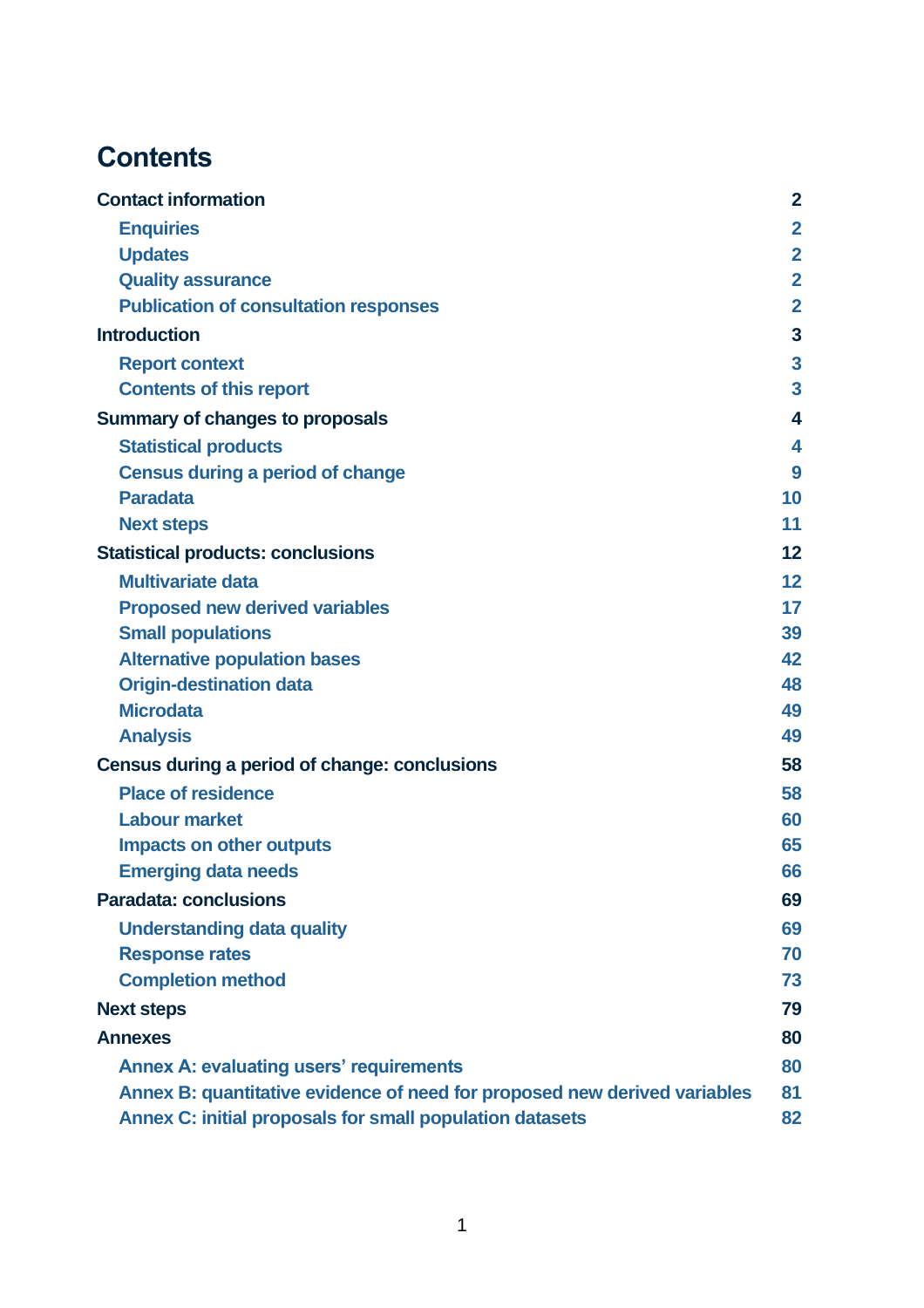# <span id="page-2-0"></span>**Contact information**

# <span id="page-2-1"></span>**Enquiries**

**Email:** [census.outputs@ons.gov.uk](mailto:census.outputs@ons.gov.uk)

**Phone:** +44 1329 444972

**Fax:** +44 1633 652981

**Post:** Census 2021 Outputs Consultation, Office for National Statistics, Segensworth Road, Fareham, PO15 5RR

# <span id="page-2-2"></span>**Updates**

At the Office for National Statistics (ONS), we will continue to promote new information about Census 2021 outputs through our email bulletins, which are hosted by GovDelivery.

To receive the latest updates on Census 2021 outputs, products, release plans and events, please register to receive the free GovDelivery bulletins. You can do this by:

- visiting the [GovDelivery](https://public.govdelivery.com/accounts/UKONS/subscribers/new) website
- entering your email address in the field provided
- selecting the option to subscribe to '2021 Census outputs'
- selecting submit at the bottom of the page

## <span id="page-2-3"></span>**Quality assurance**

The ONS carried out this consultation in accordance with the government's consultation [principles.](https://www.gov.uk/government/publications/consultation-principles-guidance.)

Please email [ons.consultations@ons.gov.uk,](mailto:ons.consultations@ons.gov.uk) if you have any complaints about the way we've conducted this consultation.

# <span id="page-2-4"></span>**Publication of consultation responses**

For transparency, we have published the moderated responses to this consultation. These are available on the [consultation webpage.](https://consultations.ons.gov.uk/external-affairs/census-2021-outputs-consultation)

Our privacy policy is also available on the **Privacy webpage**.

If you'd like to give us more feedback, please contact the Census 2021 outputs and dissemination team at [census.outputs@ons.gov.uk.](mailto:census.outputs@ons.gov.uk)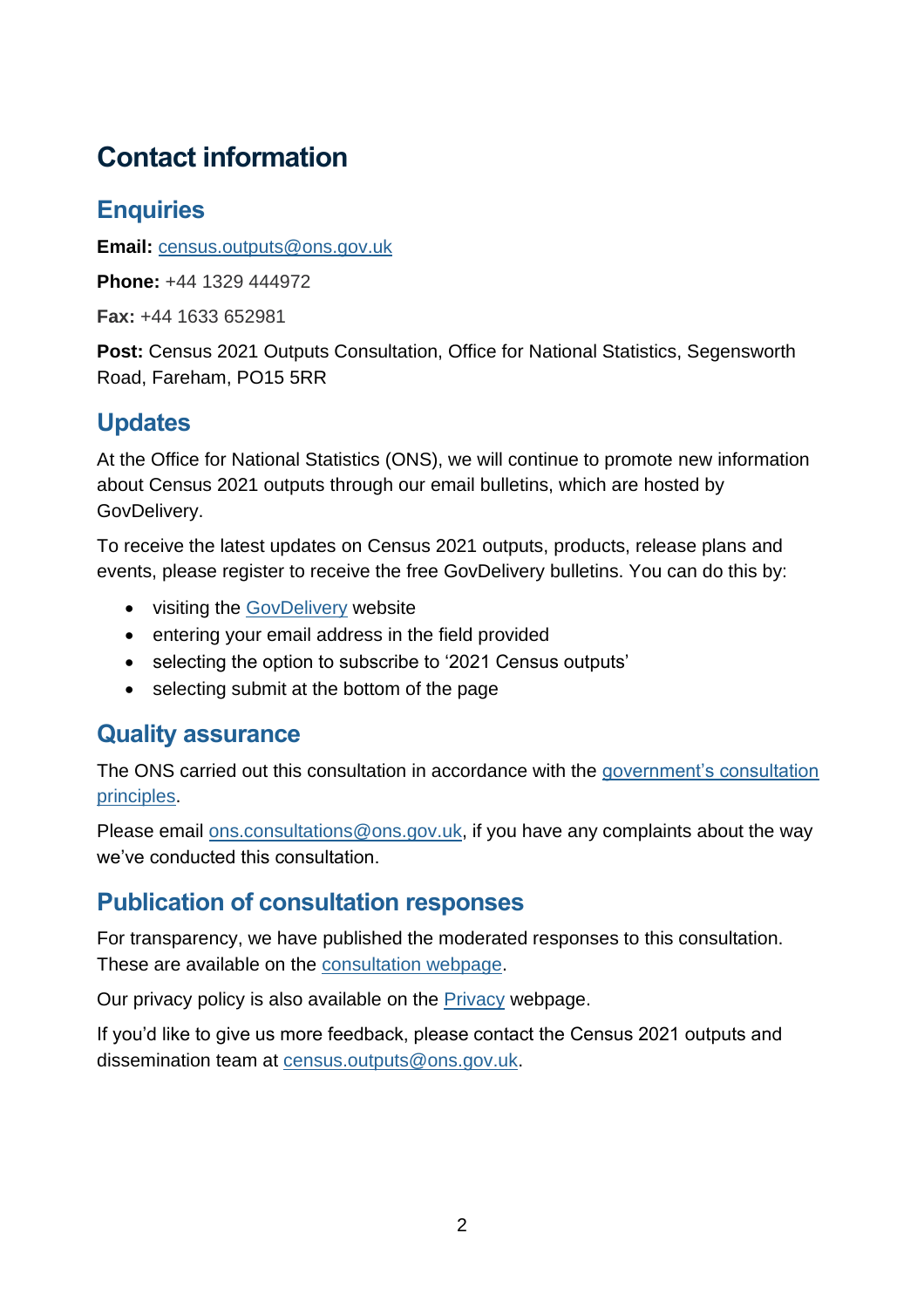# <span id="page-3-0"></span>**Introduction**

## <span id="page-3-1"></span>**Report context**

We'd like to thank everybody who gave us their views by responding to the consultation [Census 2021 outputs: content design and release phase proposals \(pdf, 929KB\),](https://consultations.ons.gov.uk/external-affairs/census-2021-outputs-consultation/supporting_documents/Consultation%20document%20%20Census%202021%20outputs%20design%20and%20release%20phase%20proposals.pdf) for England and Wales.

We based our proposals for the content design and release phase proposals for Census 2021 outputs on the user feedback from previous consultations and ongoing discussions with stakeholders. We're confident that the changes we're making to our content design proposals, that we cover in this report, will help us to meet a larger range of user needs.

In December 2021, we published [part one of our response to the consultation](https://consultations.ons.gov.uk/external-affairs/census-2021-outputs-consultation/results/census2021outputsconsultationresponse-partone.pdf) (pdf, [625KB\).](https://consultations.ons.gov.uk/external-affairs/census-2021-outputs-consultation/results/census2021outputsconsultationresponse-partone.pdf) In it, we outlined planned changes to phase one proposals of the [Census 2021](https://www.ons.gov.uk/census/censustransformationprogramme/census2021outputs/releaseplans)  [outputs release schedule.](https://www.ons.gov.uk/census/censustransformationprogramme/census2021outputs/releaseplans) These proposals included:

- information on census geographies
- specifications for the primarily univariate topic summary and area profile products
- univariate data we plan to produce from new Census 2021 questions
- new or amended classifications for Census 2021 outputs

We also provided information about how we've evaluated the respondents' feedback to identify new data needs. In [Annex A: evaluating users' requirements](#page-80-1) of this report, we discuss how we're evaluating feedback that relates to different or interdependent products across different sections of the consultation.

# <span id="page-3-2"></span>**Contents of this report**

In this report, we focus on user feedback about the design of Census 2021 products in phases two, three and beyond 2023 of the [Census 2021 outputs release schedule.](https://www.ons.gov.uk/census/censustransformationprogramme/census2021outputs/releaseplans) We provide information on the changes to our product proposals that we're considering or implementing. We also provide descriptions of respondents' requirements.

Many of the products that we discuss in this report cut across different phases of the release schedule. So, we have structured this document by product type.

First, we discuss statistical products that provide information on the characteristics of the population and housing of England and Wales.

Then, we discuss the extent to which data needs have changed as a result of the current period of significant economic and societal change.

Finally, we end by discussing respondents' needs for paradata. Paradata refer to information about how we collected and processed the Census 2021 data.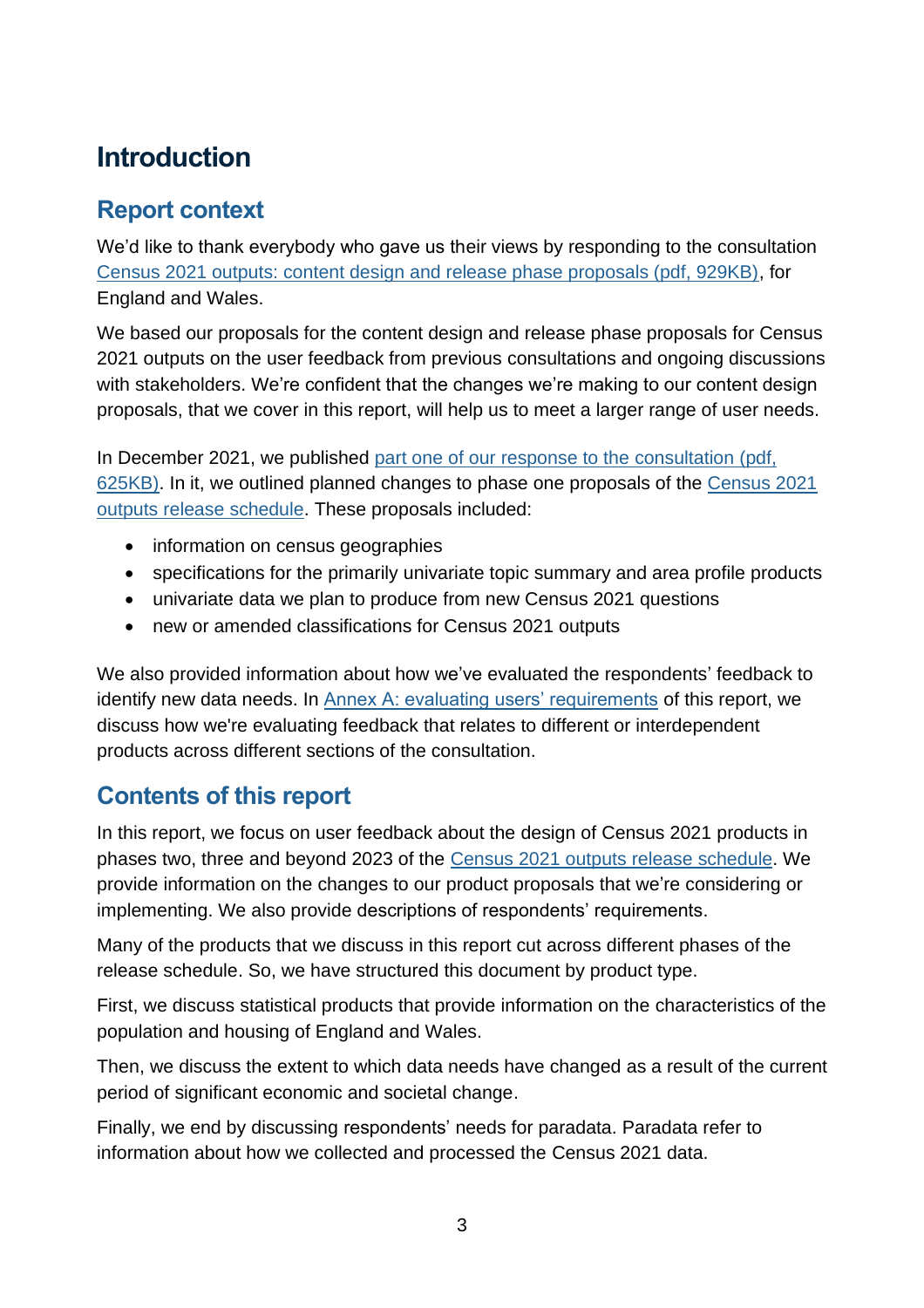# <span id="page-4-0"></span>**Summary of changes to proposals**

In this section, we summarise the consultation proposals that we're changing or considering changing. These changes are based on conclusions we've drawn from the respondent feedback provided in the consultation. They focus on phases two onwards of the Census 2021 outputs release schedule.

We've discussed the evidence behind each proposal for change within the sections of this document on:

- [Statistical products: conclusions](#page-12-0)
- [Census during a period of change:](#page-58-0) conclusions
- [Paradata: conclusions](#page-69-0)

We are not basing our final decisions on the design of Census 2021 outputs on this consultation alone. Where respondents have provided a justified need for additional information, we're assessing this need. In our investigation, we will determine if it's appropriate or feasible to publish this information as part of the Census 2021 outputs. We're considering factors such as data quality and statistical disclosure control. If our feasibility assessments show that the amended data product will meet our data quality and confidentiality requirements, we will aim to make the changes. Conversely, there are many user needs that we knew about before the consultation and so do not need further evidence to include them in our plans.

As we finalise our plans throughout 2022, we will publish further detail on the release [plans](https://www.ons.gov.uk/census/censustransformationprogramme/census2021outputs/releaseplans) webpages. These will confirm which of the proposals discussed are being taken forward.

After phase three of our release schedule, we will carry out a user survey. This will allow us to assess if there are any new or existing data needs that we have not yet adequately met. In this survey, we will ask users if the census products have met their needs and, more importantly, learn where they might not have. The results of this survey will help us to determine if we need to produce additional outputs, for example, on small populations, or additional supporting information.

# <span id="page-4-1"></span>**Statistical products**

### **Multivariate data**

#### **Ready-made datasets**

For sexual orientation and gender identity, we will prioritise datasets including variables that allow investigation of equality in life outcomes. We aim to publish these datasets for the smallest geographies possible whilst minimising the risks of statistical disclosure.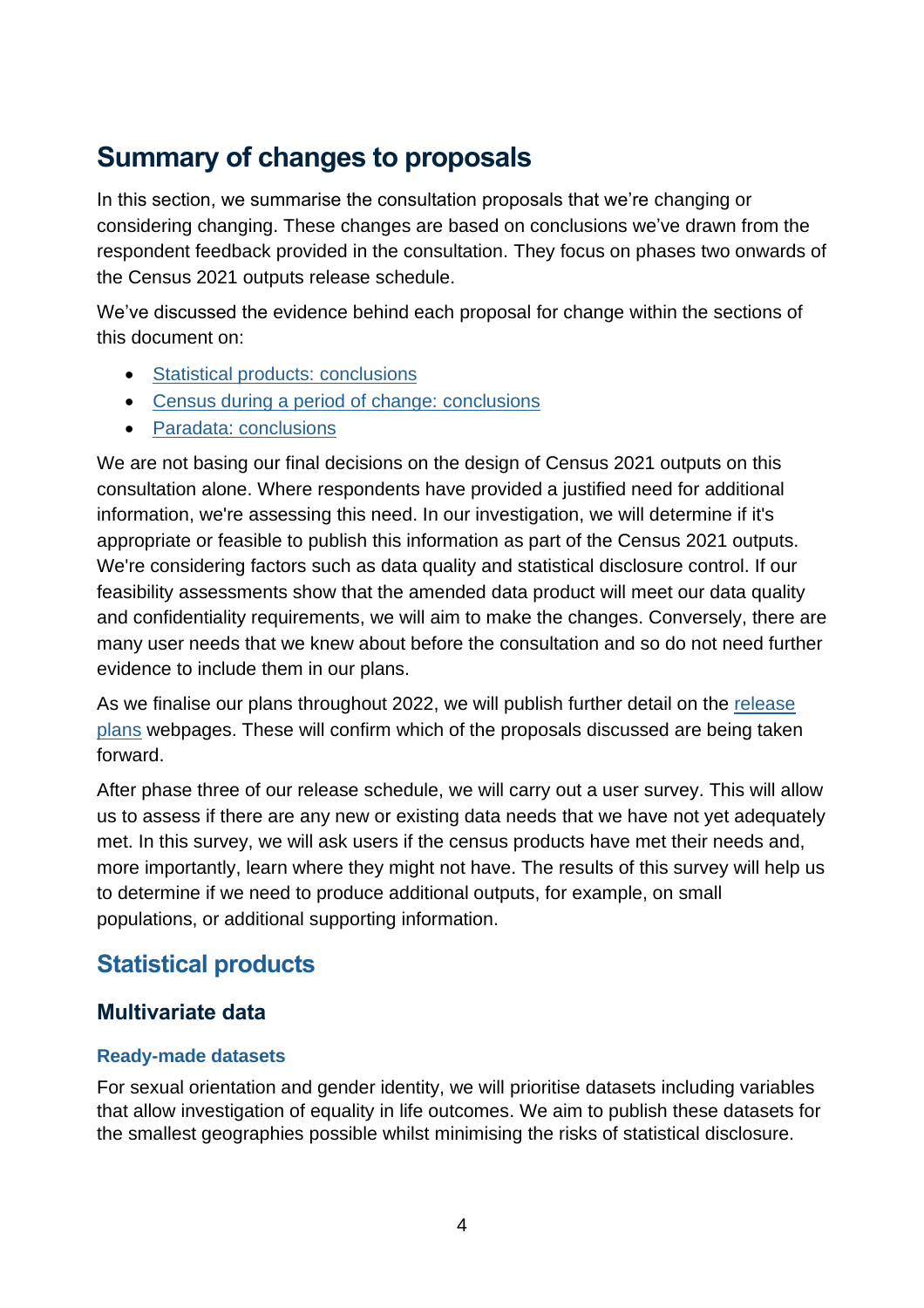We will consider the feasibility of producing a wider range of ready-made datasets on:

- year of arrival in the UK and passports held
- Welsh language skills
- sexual orientation and gender identity

#### **Build-your-own datasets**

We have also developed functionality for datasets that users can make themselves, by adding or changing variables, before viewing or downloading the dataset. Within this functionality, we will aim to include the most detailed breakdowns of all variables. However, users may only be able to receive information from some of the most detailed variables at higher geographies.

For build-your-own datasets, we will:

- add additional variables, including household size and tenure, to the 'usual residents in the households' population base
- include variables for the UK armed forces veteran status and the veteran status of the household reference person
- investigate how feasible it is to provide an additional classification of distance travelled to work, focussing on active travel distances

### **Proposed new derived variables**

We aim to release data on the proposed derived variables within phase three of the release schedule where:

- there is sufficient user need
- our feasibility work indicates that the data will be of sufficient quality
- the variable only requires information that we collected for Census 2021

We aim to release more complex variables later in the release schedule.

#### **Education and employment**

We will produce variables identifying the full-time student population. We will ensure that users can categorise full-time students by broad age group and accommodation type.

We will continue to assess how feasible it is to:

- develop a variable on young people not in education, employment or training (NEET) for the usual resident population base
- develop a classification of the occupation variable for key or critical worker, that aligns with the UK government's definition and maximises the classification's usefulness
- produce a skills mismatch variable and analysis products on this topic
- produce a classification for the industry variable on economic risk created by the coronavirus (COVID-19) pandemic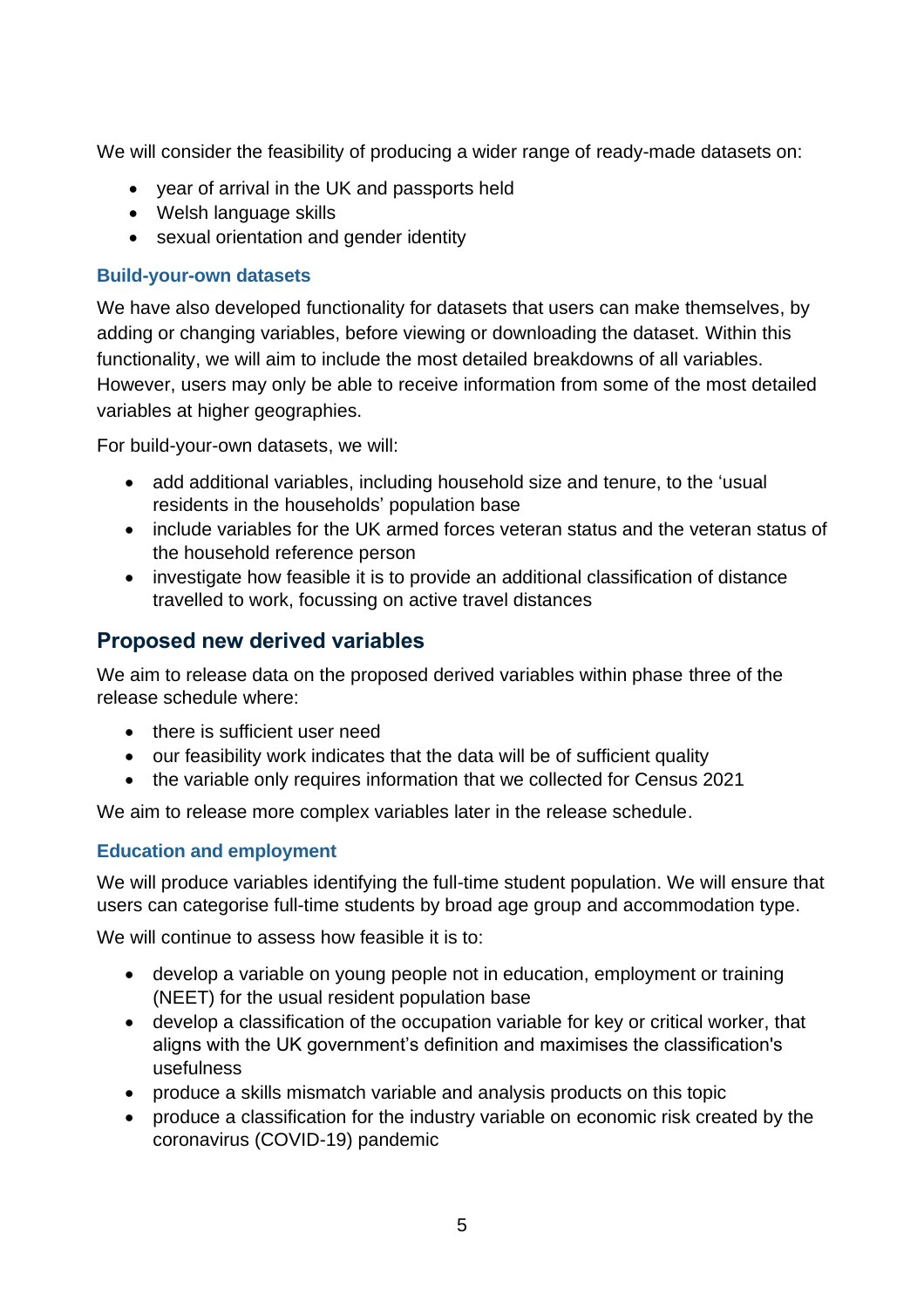• producing industry classifications that would allow easy identification of science, technology, engineering and mathematics (STEM) and green industries

We're unlikely to produce a variable on the population temporarily away from work using responses to the Census 2021 form.

We will not:

- produce any variables for route to highest level of education
- produce a variable on the carbon cost of travel to work

#### **Health and living arrangements**

We will assess how feasible it is to:

- develop a variable on houses in multiple occupation (HMO) in line with the government definition, to separately identify small and large HMOs
- develop a variable on multigenerational households, for the usual resident and household population bases
- combine Census 2021 data with health data sources, to provide more insight into the impact of the coronavirus pandemic on different populations

We will not produce variables derived from data that we collected in Census 2021, for:

- COVID-19 health risk
- those living apart together

#### **Accommodation type and vacant addresses**

We will produce an additional classification for type of accommodation with the categories:

- whole house or bungalow
- flat, maisonette or apartment
- caravan or other mobile or temporary structure

We will produce additional reduced classifications for type of communal establishment that provides detail on the type of:

- travel or temporary accommodation
- medical or care establishment

We will continue to assess how feasible it is to produce data on the possible reason for a property being vacant. If we produce this information, it would be in the form of a methodological paper.

We're unlikely to produce a variable including information from the response option "People staying temporarily who usually live in the UK but do not have another UK address, for example, relatives, friends". Because of the strong need for information on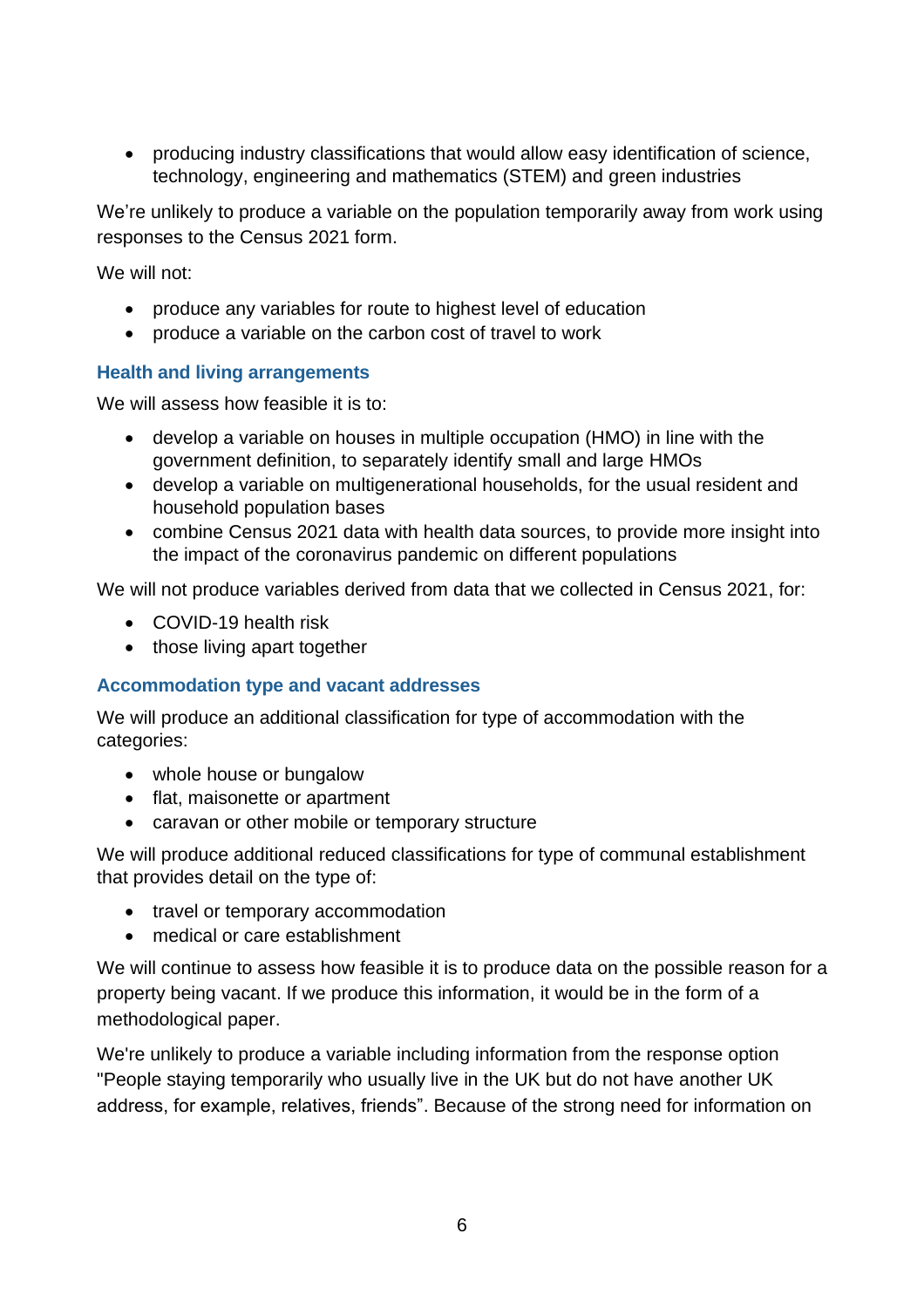this population, we're continuing to assess if there are any alternative options to provide information on this population.

We will not produce a variable on type of temporary or mobile accommodation derived from operational data we collected in Census 2021.

## **Small populations**

We will continue with our proposal to produce a suite of small population datasets for Census 2021 similar to those we produced for the 2011 Census.

We will investigate how feasible it is to add a dataset on main language for each Middle Layer Super Output Area (MSOA) level small population. We will also investigate if we can produce any of the datasets for either wards or Lower Layer Super Output Areas (LSOAs).

We will consider the need to produce a set of MSOA-level small population datasets, in addition to those proposed in [Annex C: initial proposals for small population datasets.](#page-82-0) These would be for:

- British Sign Language (BSL) main language
- Romania country of birth
- Somali ethnic group
- Turkish Cypriot ethnic group

We will investigate how feasible it is to produce additional datasets at local authoritylevel showing five-year age bands by sex on:

- Caribbean ethnic group
- China as country of birth
- Jewish identity, with the defining variables to be determined
- Pashtun ethnic group
- Showman ethnic group

We will work with data users to understand how they need us to define these groups.

### **Alternative population bases**

We will produce outputs on the five alternative population bases that we outlined in our proposals. We do not plan to produce any other alternative population bases.

#### **Workplace and workday**

When finalising our plans for workplace and workday population datasets, we will prioritise investigating how feasible it is to produce univariate datasets at MSOA level on:

• age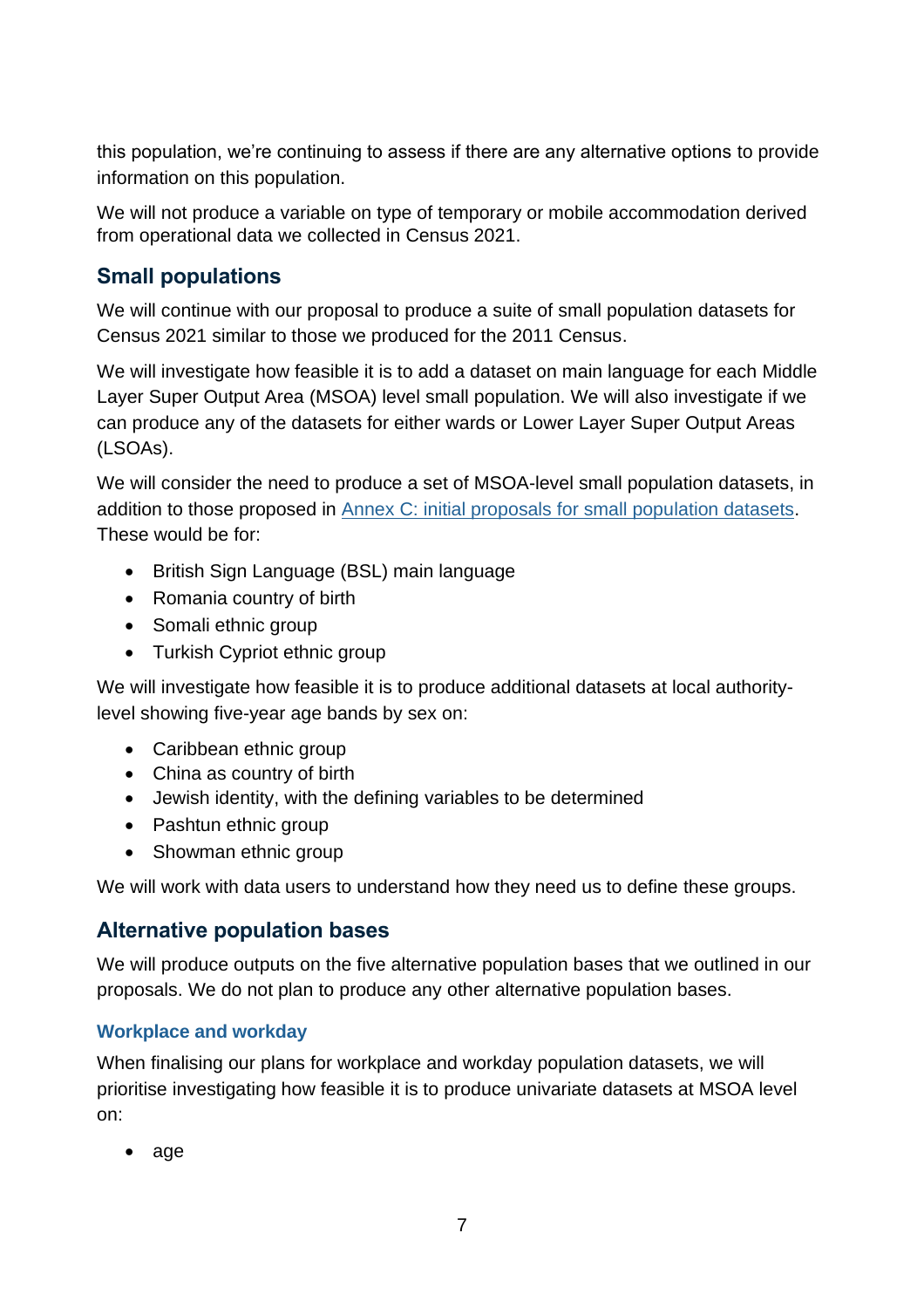- highest level of education
- occupation
- industry
- method of travel to work
- distance travelled to work

We will assess how feasible it is to produce any of these higher-priority datasets for lower levels of geography such as LSOAs and workplace zones.

We will investigate how feasible it is to:

- expand the workplace definition to include those aged 75 years and over
- produce workday datasets similar to 2011 Census datasets

#### **Out-of-term**

When finalising our plans for out-of-term population datasets, we will prioritise univariate datasets on:

- age
- sex
- ethnic group

#### **Second address**

The second address population looks at the characteristics of the population with a second address, including the characteristics of the second address itself. When producing datasets on the characteristics of the population with a second address, we count them at the location of their second address rather than at the address where they are usually resident. When finalising our plans for datasets on the second address population base, we will prioritise univariate datasets on:

- age
- employment status
- place of usual residence

We will also investigate how feasible it is to produce datasets that would allow more detailed analysis of the households identified as a second address for one or more dependent children.

We will assess if we can produce any of these datasets to a lower level of geography such as LSOA.

#### **Non-UK born short-term resident population base**

We aim to bring the release of regional level datasets forward from phase three of the release schedule into phase two.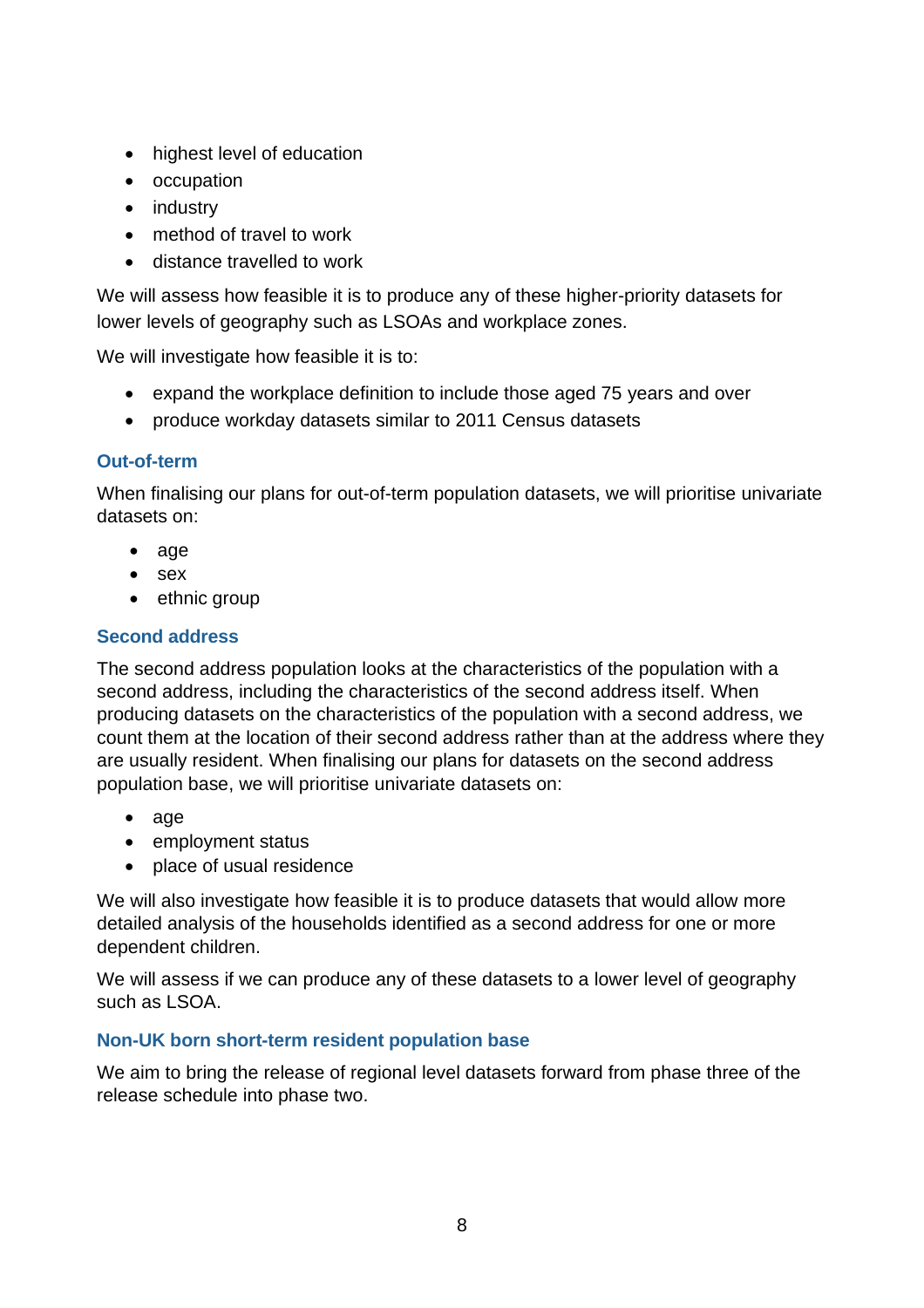# **Analysis**

We will:

- explore the potential to combine Census 2021 data with additional administrative datasets, for example ones about the population of Wales
- ensure that our plans include analysis looking across topics at the impact of large changes such as Brexit and the coronavirus pandemic
- consider which topics would benefit from analysis of the difference between rural and urban areas
- consider embedding analysis by ethnic group, religious group, and by health and disability, into a wider range of analysis products

We will bring forward analysis of the UK armed forces veteran population by health and disability from phase three of our release schedule into phase two.

We will consider how to bring into the analysis programme, discussions about:

- the distribution of holiday homes, including those within Welsh-speaking communities
- the number of children living with same-sex couples
- households identified as a second address for one or more dependent children
- migration from countries in conflict, subject to statistical disclosure control
- English language proficiency and main language of the care home population

# <span id="page-9-0"></span>**Census during a period of change**

We're currently in a period of significant economic and societal change. This change is not only a result of the coronavirus pandemic, but other factors such as Brexit.

We will:

- provide more frequent and detailed statistics using administrative data sources to give an ongoing accurate picture of the population in the years to come
- monitor ongoing change since Census Day using new sources of data, including aggregate mobile phone data, to understand changes in patterns of travel to work

We will continue work to understand whether or not we can use administrative-based data sources to provide better information on the population temporarily away from work. This is a longer-term project, and it would conclude after the end of the main release schedule.

We will expand our work with the Valuation Office Agency (VOA) to further understand the use of the broad rental market area (BMRA) geography. If needed, we will assess how feasible it is to produce an Output Area (OA) to broad BMRA look-up.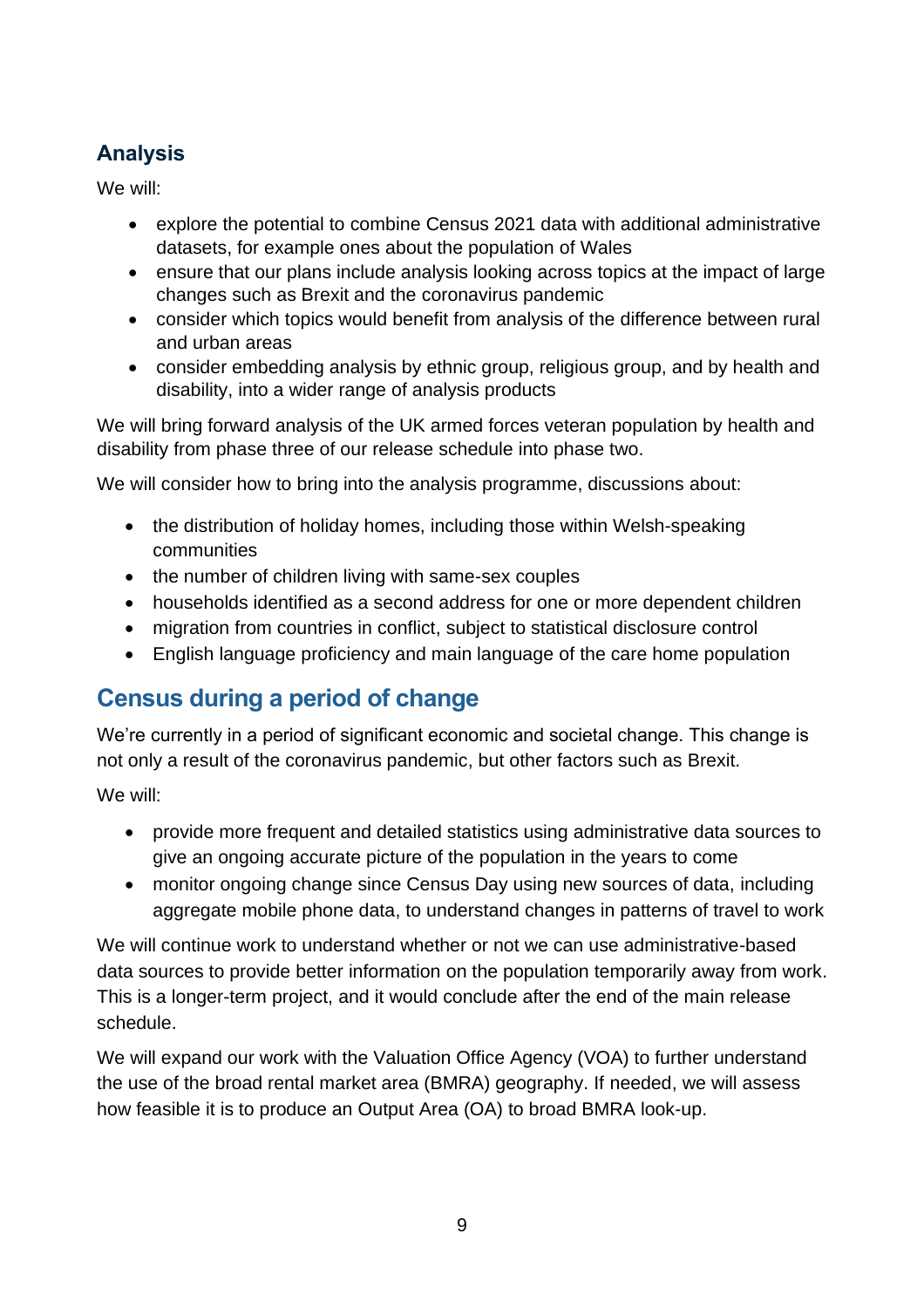# <span id="page-10-0"></span>**Paradata**

Paradata refer to information about how we collected and processed Census 2021 data.

### **Response rates**

We will investigate how feasible it is to produce household and individual usual resident response rates at LSOA level.

For households, we will investigate producing MSOA-level response rates by:

- accommodation type
- household size
- household tenure
- mode of response

For individual usual residents, we will investigate producing MSOA-level response rates on protected characteristics, such as:

- age
- ethnic group
- religion
- sex

### **Completion method**

We will investigate how feasible it is to produce information on mode of completion by the household reference person, at local-authority level.

For mode of completion, we will prioritise information on:

- age
- disability
- ethnic group
- highest level of education
- sex

We will include the digital hard-to-count index score and primary mode of completion assigned to the address in these datasets.

In England, respondents could complete Census 2021 in English. In Wales, respondents could complete Census 2021 in English or in Welsh. We did not produce forms in any other language. We will investigate how feasible it is to produce information on language of completion in Wales by the household reference person, at local-authority level.

For language of completion in Wales, we will prioritise information on:

• age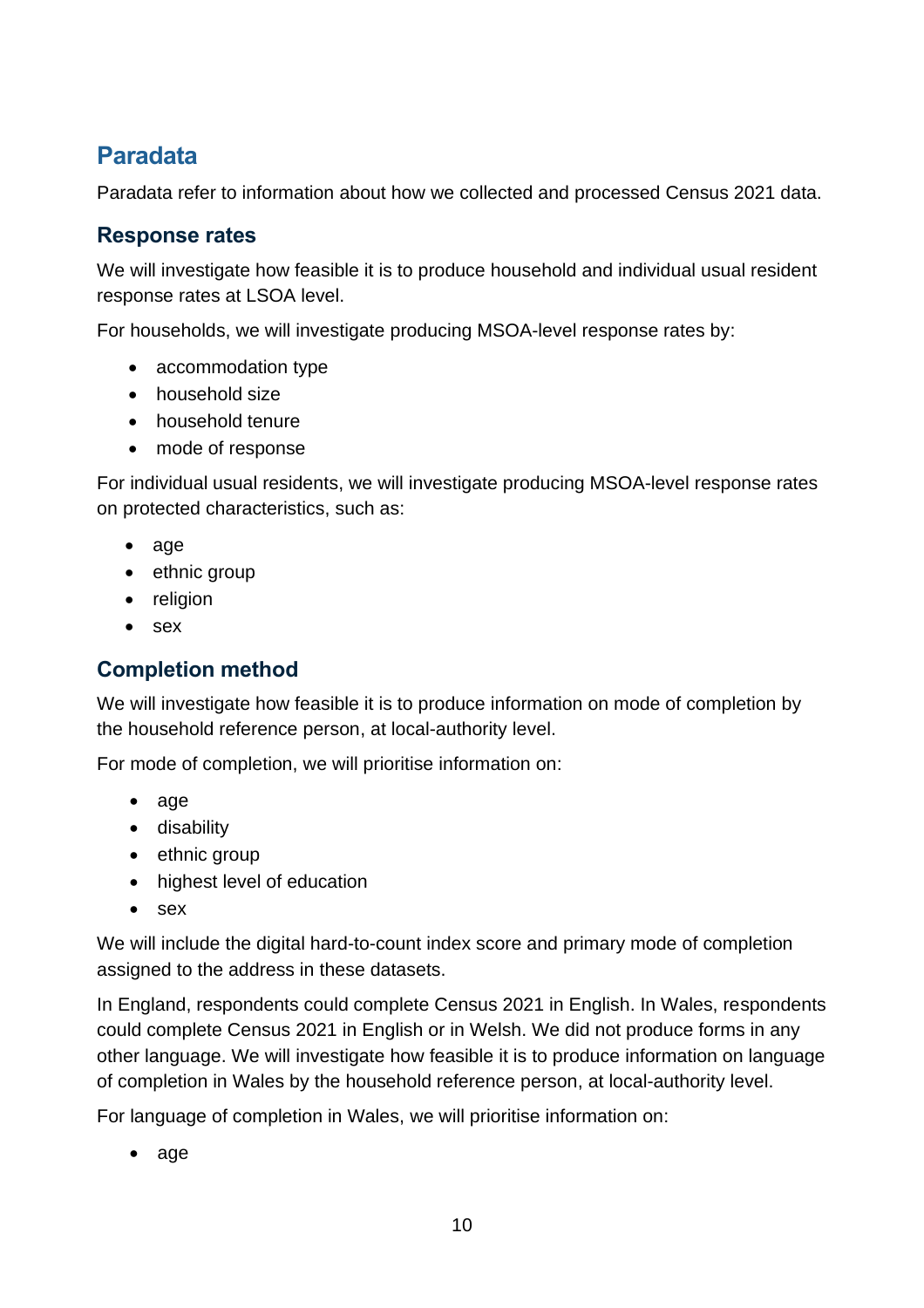- sex
- highest level of education
- ability to speak Welsh

We plan to produce further information about the provision of Welsh services in an evaluation article about delivering Census 2021 in Wales.

We will also publish methodological reports that will explain to users how they can use the information.

# <span id="page-11-0"></span>**Next steps**

We will start publishing our updated detailed proposals by early summer 2022. We've provided more detail about our plans for the future in the section [Next steps.](#page-79-0)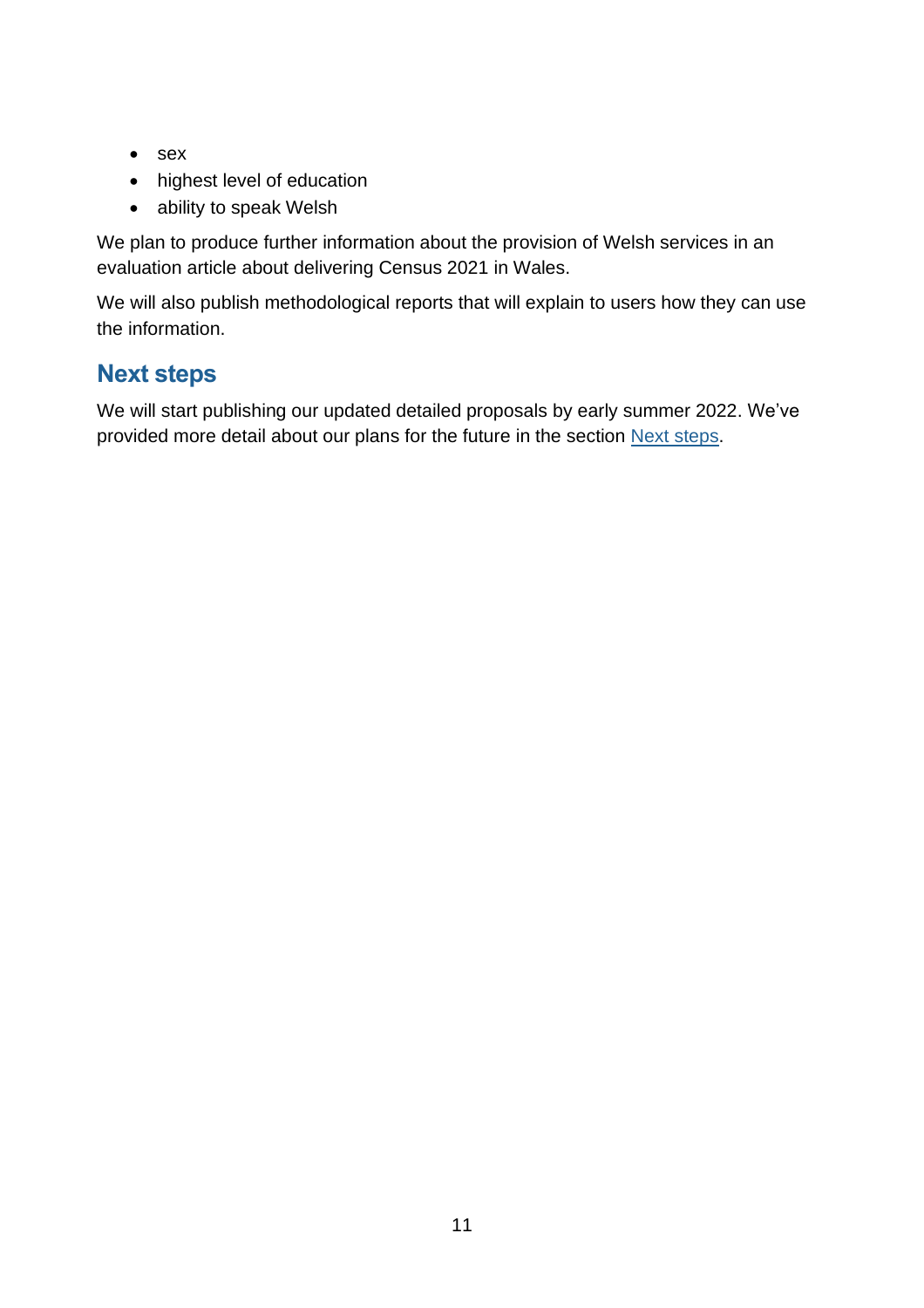# <span id="page-12-0"></span>**Statistical products: conclusions**

# <span id="page-12-1"></span>**Multivariate data**

We provided detailed proposals in the consultation for how we planned to publish multivariate data on the usual resident population of England and Wales. This will take place in phase two of the release schedule. These proposals are in the 'Draft proposals for outputs data content' spreadsheet located within the "Related" section at the bottom of the [Census 2021 outputs consultation webpage.](https://consultations.ons.gov.uk/external-affairs/census-2021-outputs-consultation) We proposed to produce these multivariate datasets down to Output Area (OA) level using the OA best-fit approach. These datasets will not include totals or subtotals.

Users will be able to access two types of multivariate datasets. The first are ready-made datasets that users can view and download. The second are build-your-own datasets that users can make themselves, by adding or changing variables, or by building from scratch, before viewing or downloading the dataset. This new functionality will provide users with flexibility in two main ways. Users will be able to access:

- data that more directly meets their needs
- more detail than was possible in 2011

Of the 229 respondents who stated whether they would use the functionality that allows users to build their own datasets, 93% stated that they would. The respondents who stated that they would not use this functionality provided two reasons.

Some felt the existing datasets would meet their needs. Others expressed concern that they would lack the skill needed to use the functionality correctly. We will ensure that the functionality that allows users to build their own dataset is publicly available and designed to meet government digital accessibility standards. We will provide support for users to ensure they are able to easily access Census 2021 data.

For example, we will provide data in appropriate formats with accompanying metadata. As part of the supporting information, we will provide some information about how we derived the variables, when we release data from them.

### **Dataset specifications**

We asked users if our proposals for ready-made datasets and build-your own datasets would meet their needs. Of the 229 respondents who stated whether the proposals for ready-made datasets met their needs:

- 65% stated that they fully met their needs
- 30% said that they partially met their needs
- 5% stated that they did not meet their needs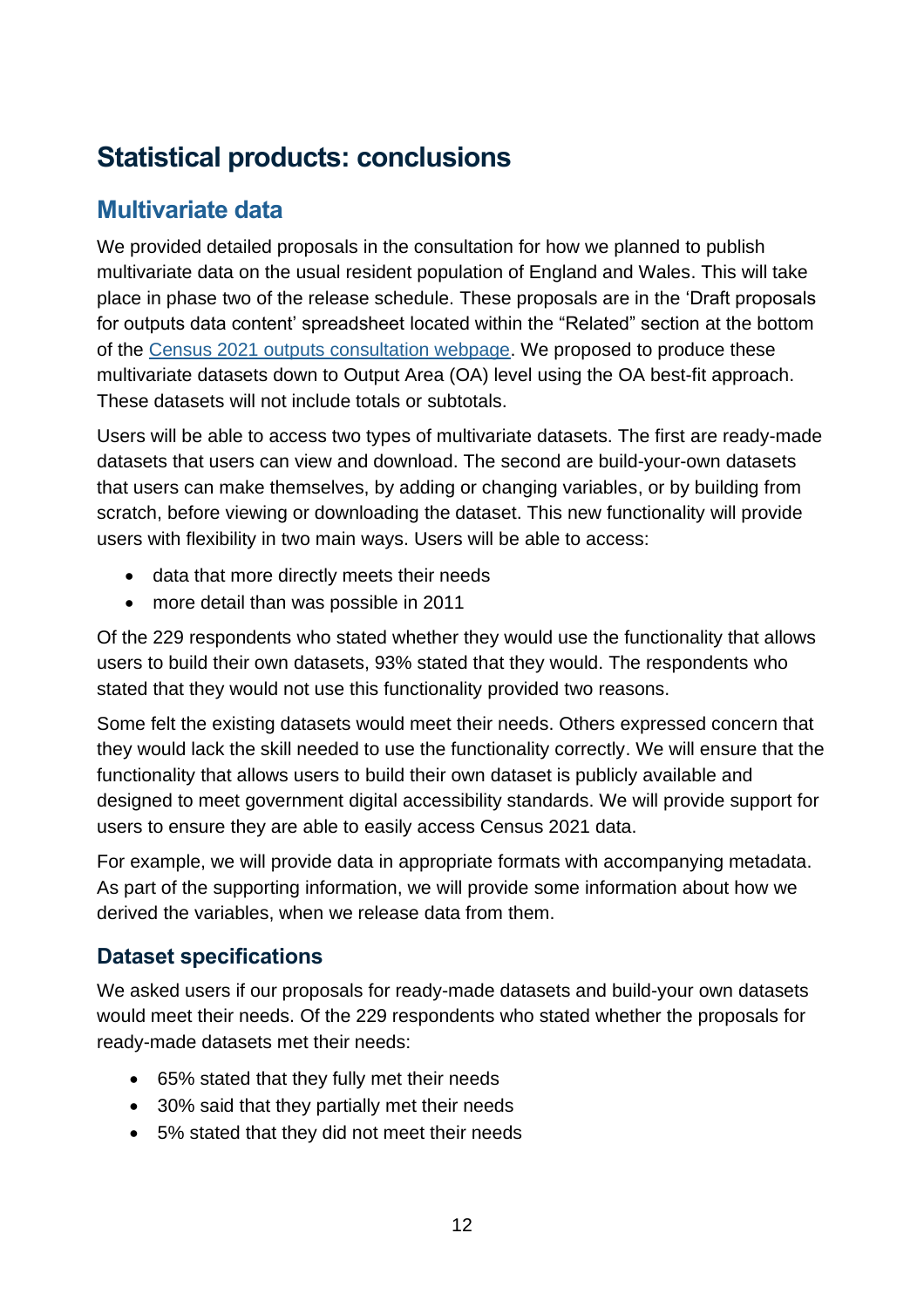Of the 224 respondents who stated whether the proposals for build-your-own datasets met their needs:

- 66% stated that they fully met their needs
- 29% stated that they partially met their needs
- 5% stated that they did not meet their needs

Across the two questions, 74% of respondents stated that at least one type of dataset fully met their needs.

Respondents discussed why the datasets only partially met their needs or did not meet them. Some were addressed in the [consultation response: part one](https://consultations.ons.gov.uk/external-affairs/census-2021-outputs-consultation/results/census2021outputsconsultationresponse-partone.pdf) (pdf, 625 KB) document. For example:

- the reduced age classifications
- separate identification of EU and non-EU member countries in the classifications for country of birth and passports held
- provision of estimates of the population who can speak Welsh

### **Ready-made datasets**

For the usual resident population base, we generally plan to provide the ready-made datasets for all output areas. For the usual resident in households and usual resident in communal establishment population bases, we generally plan to provide the ready-made datasets for all Middle Layer Super Output Areas (MSOAs).

Respondents requested several additional datasets. If a request was supported by a description of why it's needed, we've discussed it in the following sections. Additionally, users will be able to make the majority of the additional ready-made datasets that were requested from the build-your-own dataset functionality.

#### **Migration**

Our proposal for migration datasets only included one dataset on year of arrival, and a small number of datasets on passports held. In their feedback, respondents requested additional datasets about migration to aid understanding of community cohesion and service provision needs. For example, an individual responding in a professional capacity stated:

"The type of Census characteristics that a migrant has will depend on when they arrived in the country. In addition, the majority of migrants who remain in the UK will eventually have similar characteristics to non-migrants - but identifying those who don't is an important aspect of discrimination. This is particularly important in relation to Census questions on ethnicity, religion, national identity, country of birth, language, etc."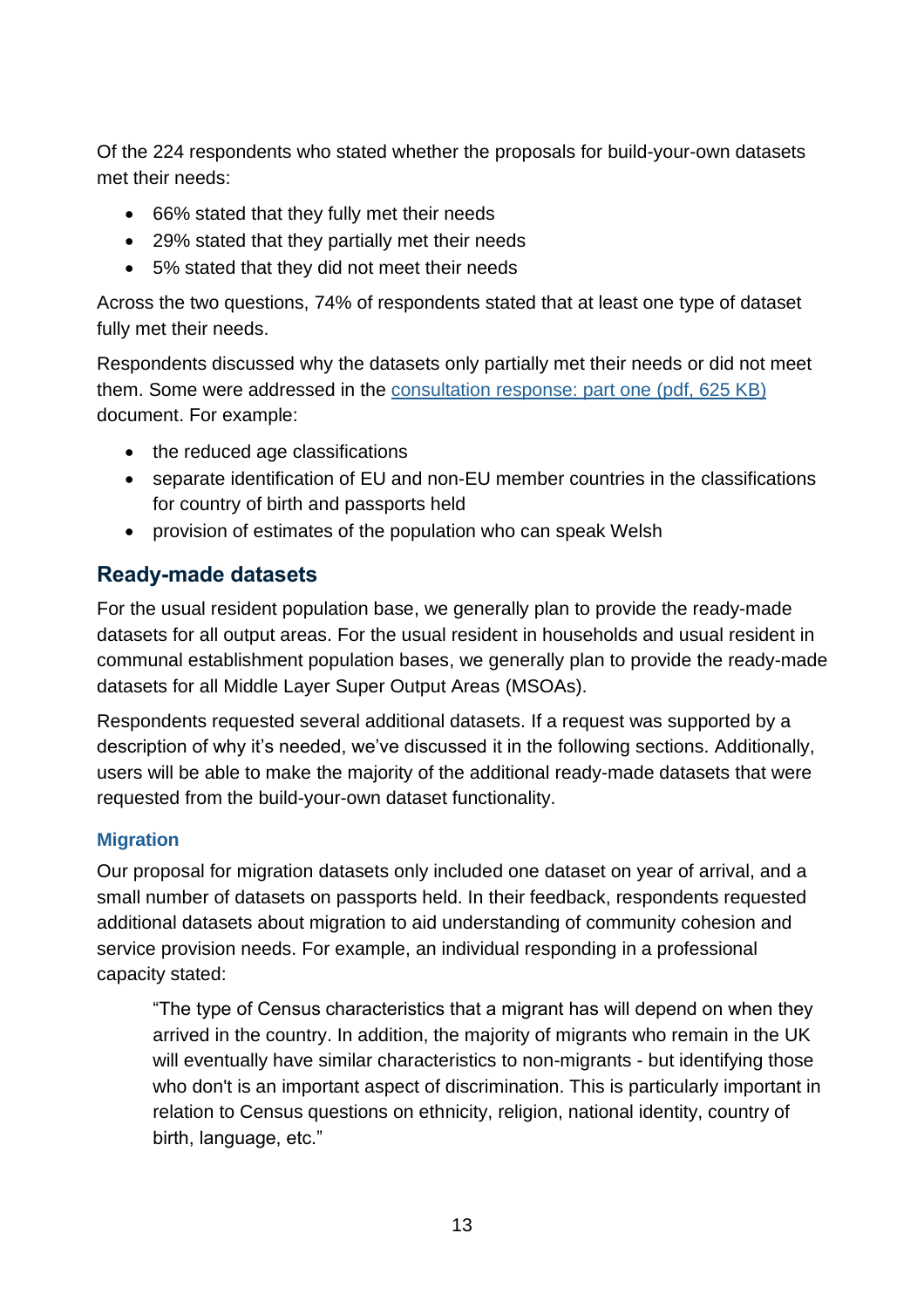In response, we will consider the feasibility of producing a wider range of datasets for year of arrival and passports held.

#### **Welsh language skills**

Respondents representing Welsh communities requested additional datasets about Welsh language skills. They would use this when evaluating the effect of policies promoting use of the Welsh language. For example, Flintshire County Council stated:

"This data will help inform Welsh language promotion strategies and where to target interventions to increase the use of Welsh. There has also been some national discussion that the requirement to speak Welsh in certain organisations may be indirectly discriminatory if some groups are less likely able to comply with the requirements. Census data will contribute to investigating this."

In response, we will consider the feasibility of producing a wider range of datasets on Welsh language skills. We will consider if we can provide these variables within the functionality for users to build their own datasets.

#### **Sexual orientation and gender identity**

Respondents requested additional datasets including sexual orientation and gender identity variables. They would use this to build an understanding of these populations for policy development and diversity monitoring. For example, Salford City Council stated:

"There is considerable demand across local government services for understanding differences for various variables based on protected characteristics such as age, gender, ethnicity, religion, sexual orientation and gender identity. This should be a key focus for the multivariate data tables."

We currently consider it unlikely that we will include these variables in the functionality for users to build their own datasets. This assumption increases the need for these datasets.

In response, we will consider the feasibility of producing a wider range of ready-made datasets including the sexual orientation and gender identity variables. We will prioritise datasets including variables that we can use to measure equality in life outcomes, for example, on health, housing, education, and employment.

We aim to publish these for the smallest geographies possible whilst maintaining a low risk of statistical disclosure. We anticipate that this would generally be MSOA level. However, we may use either larger or smaller geographies depending on the dataset composition.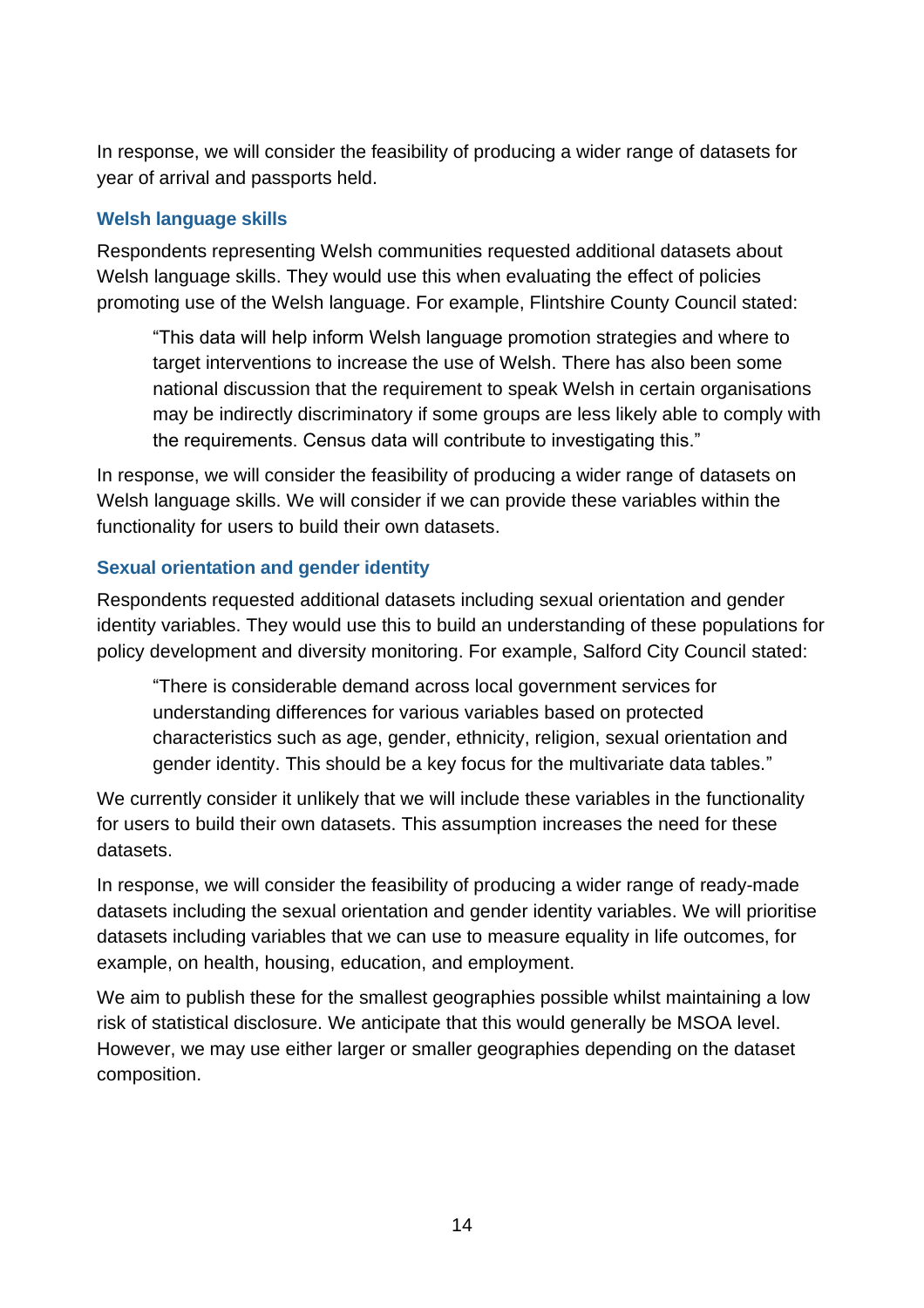### **Build-your-own datasets**

Respondents requested that we add several additional variables or variable classifications to the proposals for datasets that users can build themselves. In the following sections, we've discussed the requests that respondents supported with descriptions about why the additional information is needed.

#### **More detailed classifications**

Respondents requested more detailed classifications for most variables, where we had not included the most detailed classification in the proposal. These were largely the socio-cultural classifications, for example, ethnic group and religion, but also included other classifications, such as the provision of unpaid care.

Respondents indicated that this would generally allow a more detailed understanding of specific subgroups within the population. They could also use it to target policies and service provision. For example, Bristol City Council explained how they have used the detailed 2011 statistics, and how they could use this again:

"Detailed Country of Birth statistics for Bristol LA enable our Diaspora group research to help greater understanding of who our Diaspora are, to promote greater understanding, respect and value of people's heritage and to help support inclusive growth (trade and investment), educational and cultural links through our international links, particularly where we have larger/increasing communities in the city such as from Somalia and Nigeria.

Detailed Country of Birth with different EU Citizenship for Bristol LA (eg Somali with Dutch citizenship). To help identify resources needed to help ensure these citizens don't get into issues under the EU Settlement scheme status […]. EUSS has now officially closed but we remain concerned about those that didn't apply and for those that also need to follow up on pre-settled status."

In relation to unpaid care, an individual responding in a professional capacity stated:

"It would be useful to policy making to be able to produce datasets looking at unpaid carers intensity (hours of care provided per week) cross-tabulated with other variables. Intensity is a key determinant of the common negative effects of providing unpaid care e.g. leaving employment or negative health. Observing the difference between those caring at different levels of intensity, e.g. above or below 10 hours per week, would therefore make a valuable contribution to the evidence base and help inform the development of future policy."

In response, we will aim to include the most detailed version of all variables within the build-your-own datasets. However, to maintain a low risk of statistical disclosure, users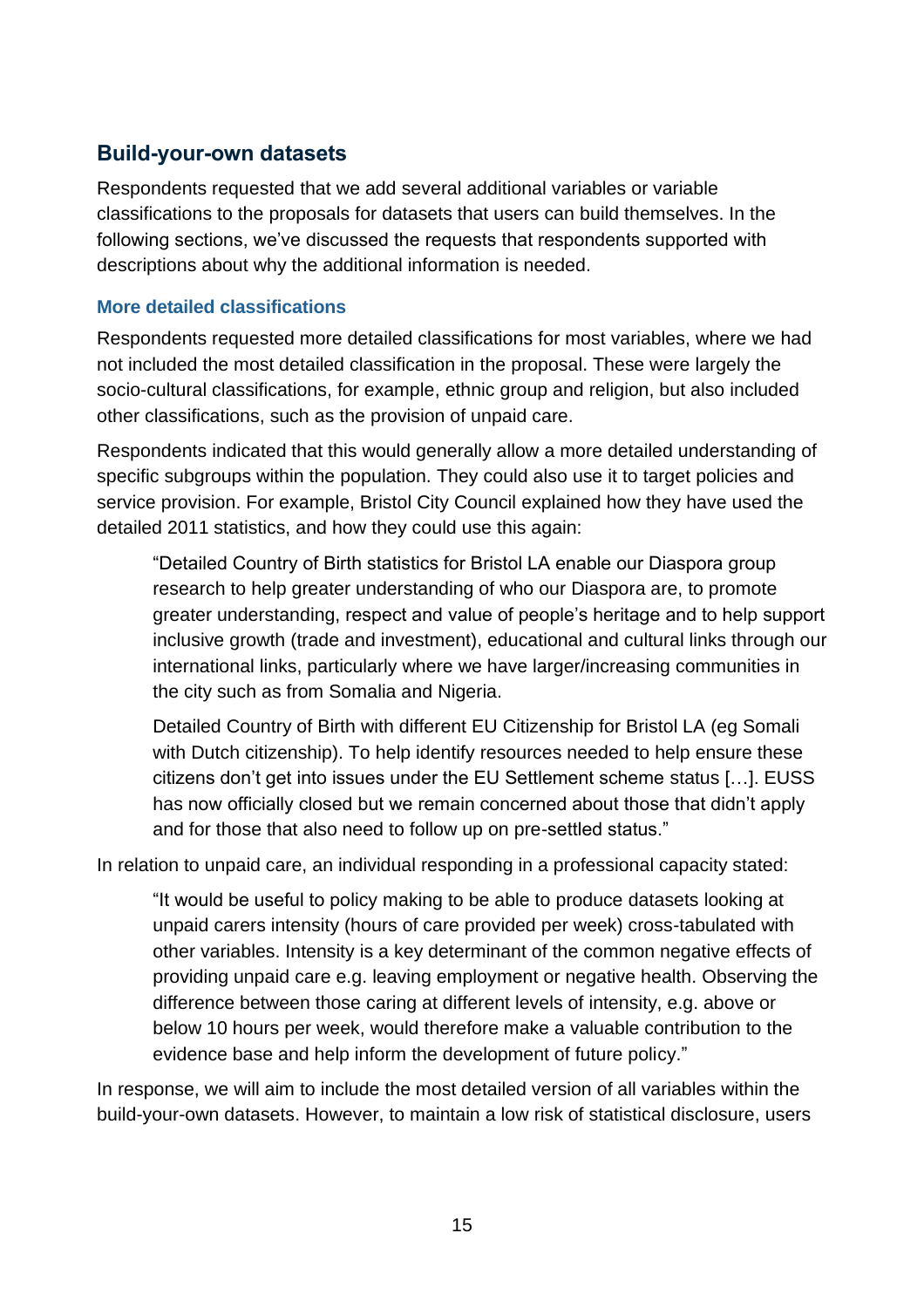may only be able to receive information from some of the most detailed versions of the variables at higher geographies.

#### **Household variables for the usual residents in households population base**

Respondents requested the inclusion of more of the household variables, such as household size and tenure, for datasets about usual residents in households. This would allow them to better understand the housing conditions of all usual residents.

For example, Bristol City Council stated:

"We need tenure statistics based on the number of people as well as the number of households. […] It is important that we are able to cross-tabulate equalities statistics and other population characteristics by housing variables, not just based on the HRP."

In response, we will add more household variables for the usual residents in households population base. We will prioritise inclusion of household size and tenure.

#### **UK armed forces veterans**

Respondents requested that we include all the proposed variables on UK armed forces veterans within the functionality for users to build their own datasets. We've discussed respondents' detailed needs for data in [part one of our response to the Census 2021](https://consultations.ons.gov.uk/external-affairs/census-2021-outputs-consultation/results/census2021outputsconsultationresponse-partone.pdf)  [outputs consultation](https://consultations.ons.gov.uk/external-affairs/census-2021-outputs-consultation/results/census2021outputsconsultationresponse-partone.pdf) (pdf, 625 KB).

In response, we will include the variables for UK armed forces veteran status and veteran status of the household reference person, within the functionality for users to build their own datasets.

#### **Distance travelled to work**

Respondents requested a classification of workplace travel that focuses on "active travel" distances, such as:

- less than 2 km
- 2 km to less than 5 km
- 5 km to less than 10 km
- 10 km or more

This would provide a more detailed understanding of where targeted interventions could be put in place to encourage walking or cycling to work. For example, Hampshire County Council stated:

"Tables on distances to work need to identify reasonable walk distance (<2km) and reasonable cycle distance (<5km). The need to identify potential distances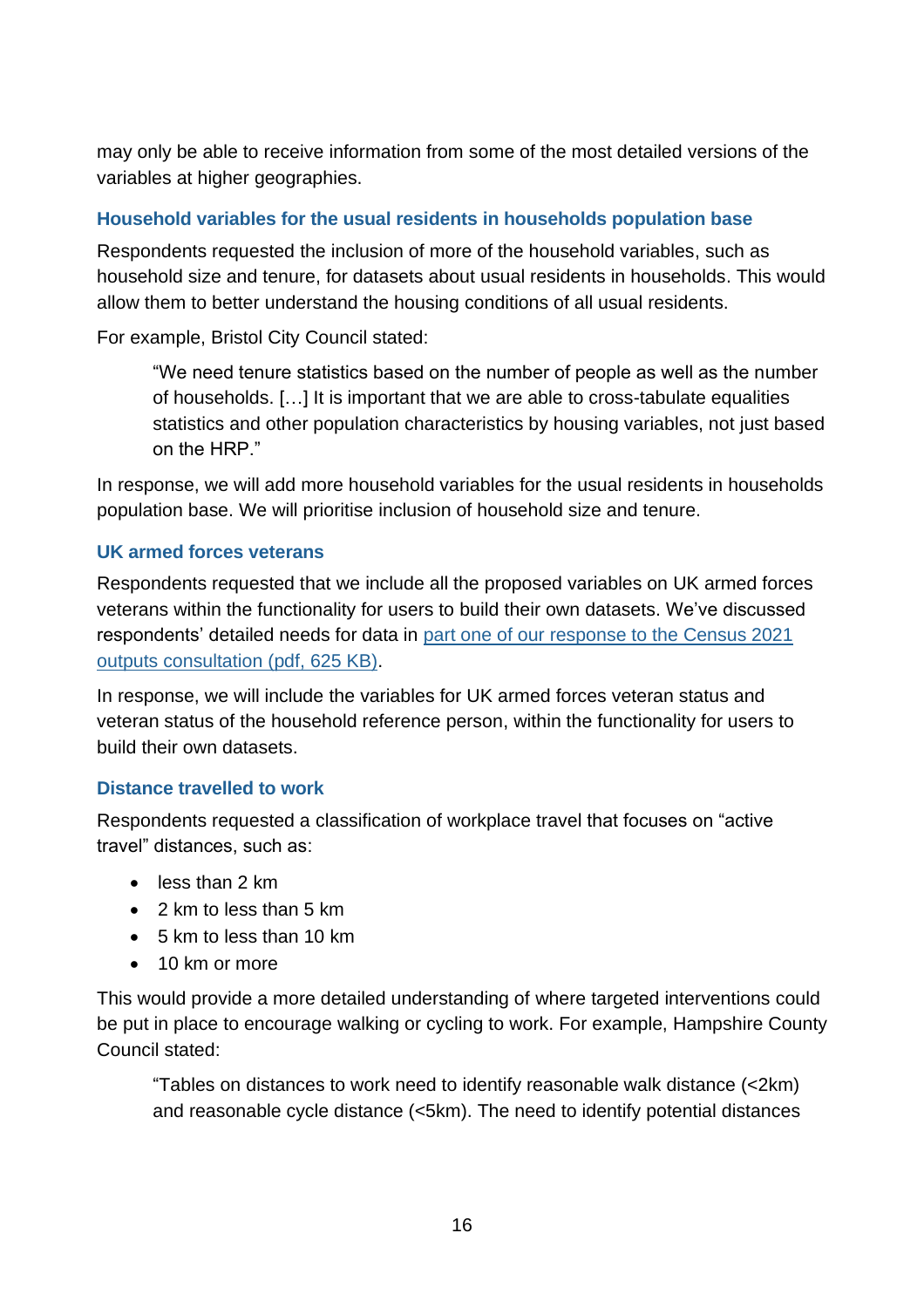for Active Travel mode is required for the development of transport policies in line with central government guidance."

In response, we will investigate how feasible it is to provide an additional classification of distance travelled to work, focussing on active travel distances.

#### **School year**

Respondents requested that we provide a variable on age as of 31 August 2021, as well as a variable on age as of Census Day, 21 March 2021. This would provide a proxy for information on school year for analysis related to educational provision. For example, Cambridge City Council stated:

"Age data for children and young adults with age as at 31st August would be extremely useful, to align with education policy, budget and planning timeframes."

However, our feasibility work has shown that data on school year would not be of sufficient quality to publish without significant further processing. When date of birth information is missing, our edit and imputation process derives age as of Census Day. To produce this variable would also introduce additional risk of statistical disclosure.

In response, we do not propose to create a variable for school year, based on date of birth.

## <span id="page-17-0"></span>**Proposed new derived variables**

In this section, we focus on proposals to combine existing data, often from multiple questions, in new ways to meet a wider range of current user needs. We've grouped our proposals into three areas. These are:

- education and employment
- health and living arrangements
- accommodation type and vacant addresses

In all cases, we asked respondents if they would use the proposed new derived variable. We have summarised the quantitative data from these questions in Annex B: [quantitative evidence of need for proposed new derived variables.](#page-81-0)

We also asked respondents to prioritise a range of factors that relate to their data needs for the variable. Generally, respondents prioritised the factors in the following order:

- 1. data cross-tabulated with other variables
- 2. data for smaller geographical areas
- 3. data that provide a more detailed breakdown of the proposed new variable
- 4. data comparable with previous England and Wales censuses
- 5. data comparable with the Scotland and Northern Ireland censuses

We were still in the early stages of developing our derived variable proposals when we published the [consultation document](https://consultations.ons.gov.uk/external-affairs/census-2021-outputs-consultation/supporting_documents/Consultation%20document%20%20Census%202021%20outputs%20design%20and%20release%20phase%20proposals.pdf) (PDF, 929KB) in July 2021. Since then, we've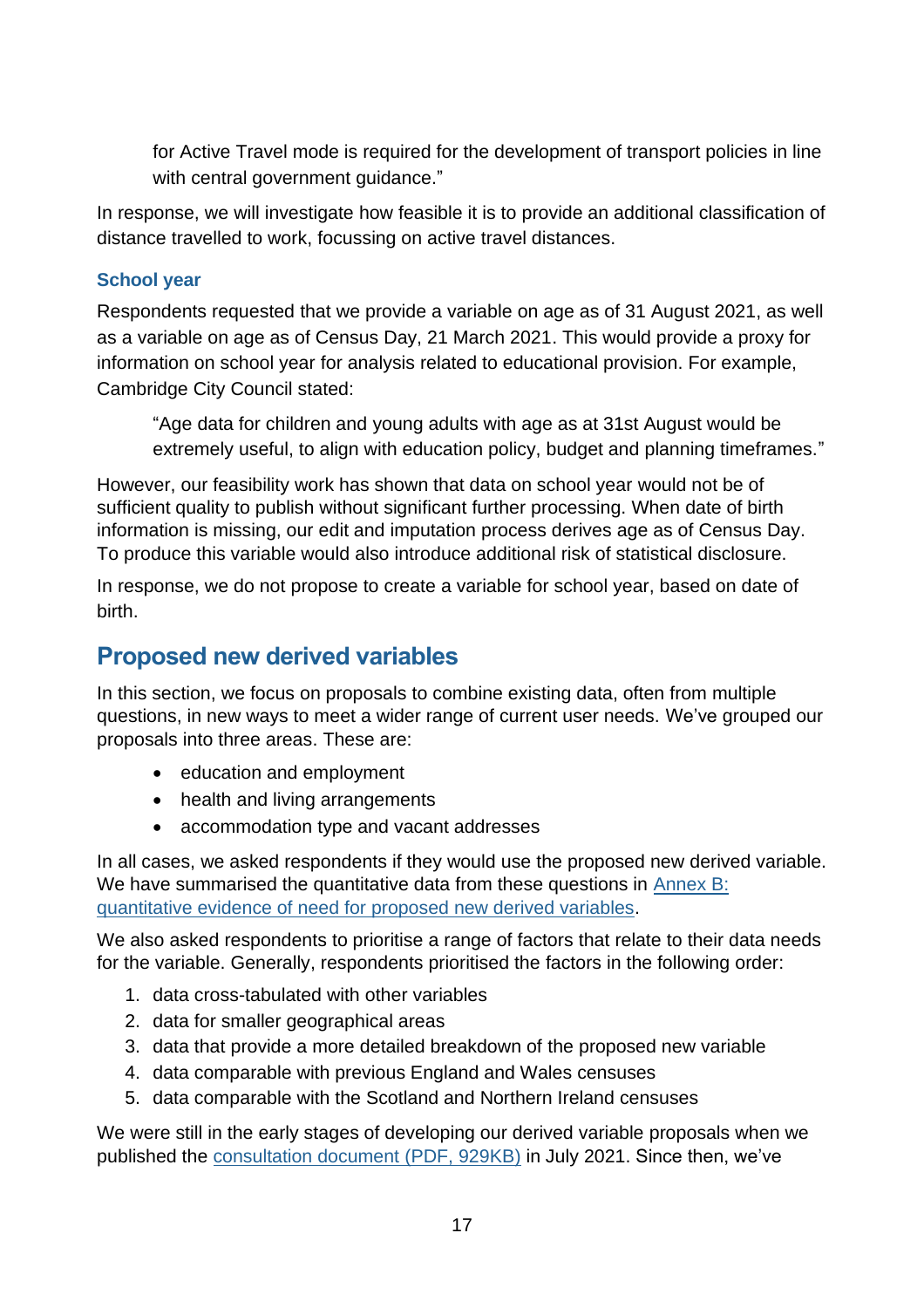continued to assess the feasibility of creating each. We discuss the feasibility assessment alongside the relevant proposals.

Respondents also told us that they would require information on our final methods for deriving any of the new variables we decide to produce. We will provide this information for all variables used in Census 2021 outputs.

We aim to release data on the proposed derived variables within phase three of the release schedule, where:

- there is sufficient user need
- our feasibility work indicates the data will be of sufficient quality
- the variable only requires information that we collected for Census 2021

We aim to release more complex variables later in the release schedule.

### **Education and employment**

We proposed seven new variables or classifications about education and employment. These were:

- route to highest level of education
- adult full-time students
- not in employment, education or training (NEET)
- temporarily away from work
- key or critical worker
- skills mismatch
- economic risk created by the coronavirus (COVID-19) pandemic

In addition, consultation respondents proposed:

- classifications for green and STEM industry
- a derived variable on carbon cost of travel to work

#### **Route to highest level of education**

We asked users whether they would use a proposed new variable on the route to highest level of qualification. Out of the 190 respondents that answered this question, 62% said they would use it.

We also asked respondents what information they needed about the route to highest level of education. Respondents raised two clear needs that we could meet by deriving most of the required information from Census 2021 qualifications questions. These needs are:

- whether the highest level of qualification was academic or vocational
- whether the person had all academic, all vocational, a mixture of both, or unknown type of qualification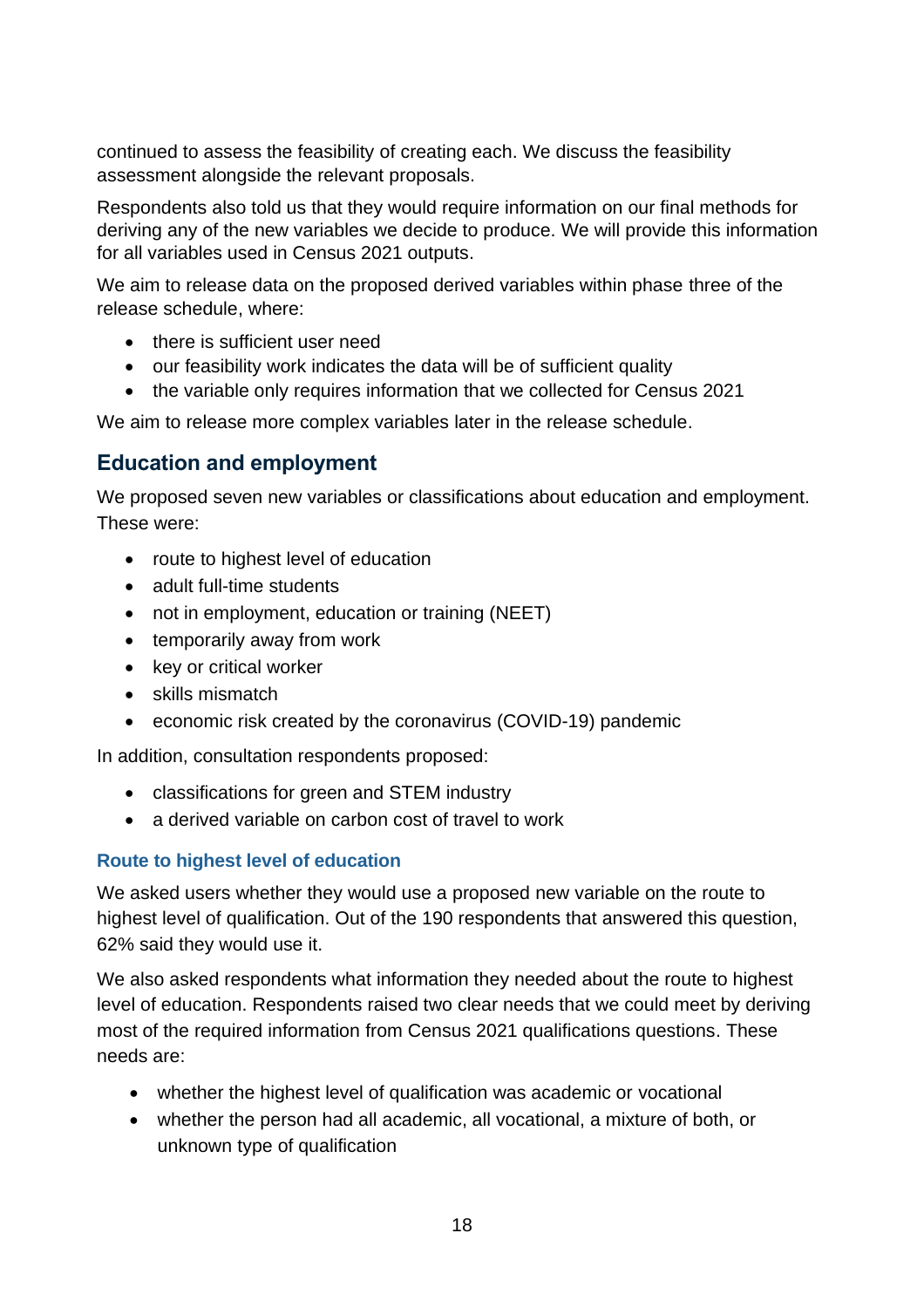Respondents also made other requests, but this was for information that we did not collect in Census 2021, such as:

- type of educational establishment attended
- if in part-time education
- how long ago qualifications were achieved

Respondents discussed needing data to inform local area skills strategies and skills improvement plans. For example, data allowing investigation of the impact of route to highest level of education on employment outcomes, in line with the government's levelling up strategy. Cambridgeshire County Council stated:

"It would be used alongside other variables to measure upcoming demand for adult education, analysis which supports the setting of skills policies, adult education budgets and the negotiation of education provision with providers […] and our work on forecasting school places, undertaken to meet our statutory duty to provide sufficient school places."

The level of detail collected in Census 2021 would not meet these needs. Census 2021 collected information on broad types of qualification. The proposed analyses would require more granular information on the exact qualifications that respondents obtained and when these were completed. This would, for example, allow identification of those who have returned to learning after a period of other activity to train at the same or lower level. This could indicate that the learner may be retraining for a new career.

Respondents requested detailed information about the routes through education. This would help to indicate the choices learners make at different stages of education. Administrative data from each sector better meets these needs for detailed information. For example:

- school data for England, which is held in the National Pupil Database
- school data for Wales, which is held in the National Pupil Database for Wales
- Further Education data for England, which is held in the Individualised Learner Record
- Further Education data for Wales, which is held in the Lifelong Learning Wales Record
- Higher Education data for England and Wales, which is held in the Student Record

Alternatively, the Longitudinal Education Outcomes dataset combines all three sectors of data and allows users to look at labour market and self-employment outcomes for England.

Analyses using these and other rich sources of education data include: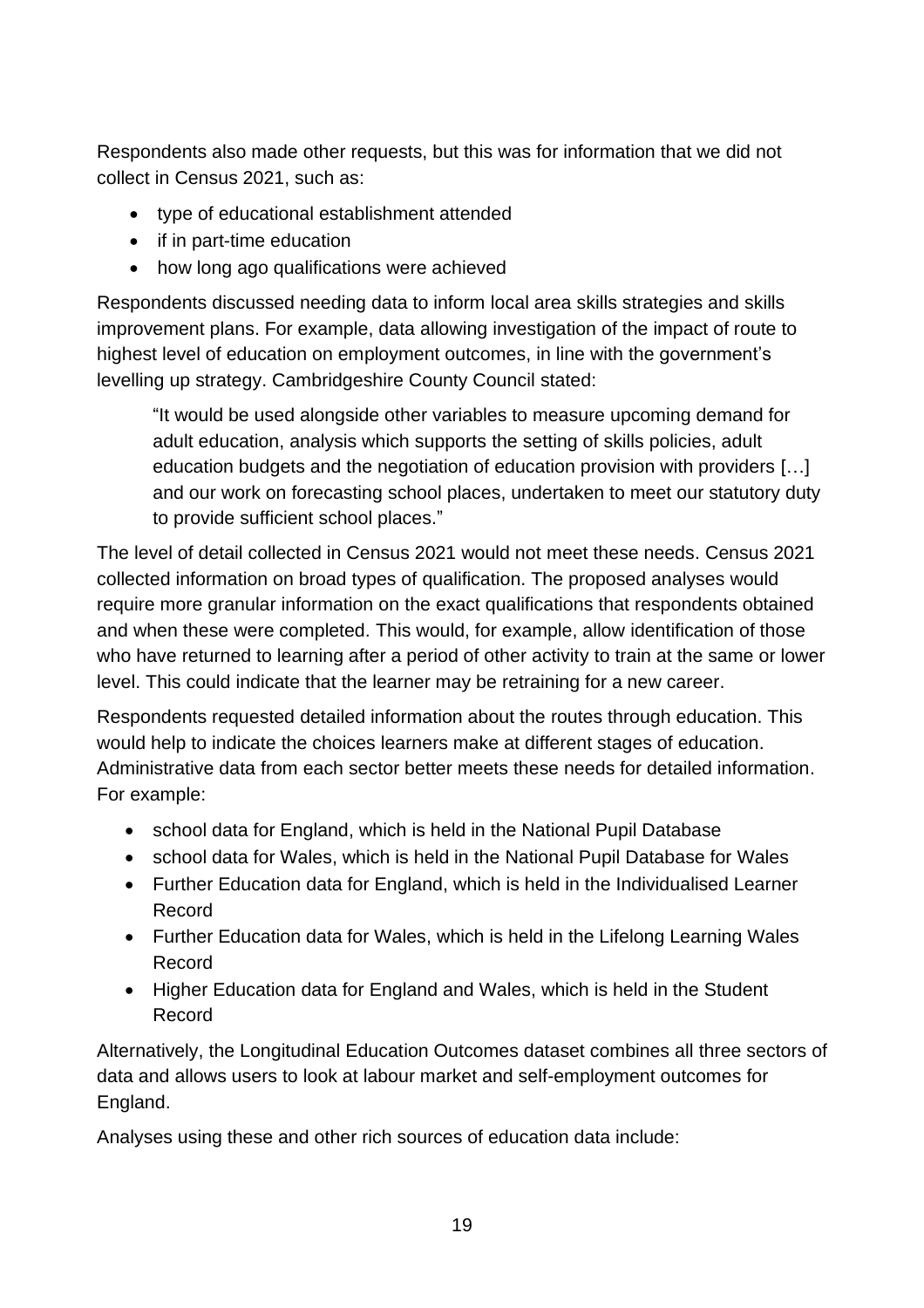- [Alternative routes into and pathways through higher education,](https://dera.ioe.ac.uk/9489/1/A9R1153.pdf) the Department for Business, Innovation and Skills (BEIS), 2009
- [Progression pathways 2017: Pathways through higher education,](https://www.ucas.com/file/110596/download?token=aVG758ND) the University and Colleges Admissions Service, 2017
- [Post-16 education and labour market activities, pathways and outcomes,](https://www.gov.uk/government/publications/post-16-education-and-labour-market-activities-pathways-and-outcomes-leo) the Department for Education (DfE), 2021
- [National pupil projections: July 2021,](https://www.gov.uk/government/statistics/national-pupil-projections-july-2021) DfE, 2021 the DfE also circulates local authority-level projections directly to councils for planning purposes

In response, we will not produce any route to highest level of education variables.

#### **Adult full-time students**

We asked users whether they would use a proposed new variable on adult full-time students. Out of the 189 respondents who answered this question, 66% said they would use it.

Some respondents requested that we split this group into three age classifications aligned with the end of compulsory education and expected ages of students. These are:

- ages 0 to 17 (schoolchild)
- ages 18 to 24 (student)
- 25 years and above (mature student)

We're considering this feedback while we finalise the age classifications.

Respondents also requested information on if this populations term-time address was a:

- communal establishment
- household with their parents
- household independent from their parents

Respondents discussed needing this data in order to:

- inform local area skills strategies and skills improvement plans
- inform local area housing strategies, particularly in relation to university students
- understand the impact of the coronavirus (COVID-19) pandemic

In relation to skills strategies, Cambridge City Council stated:

"[T]o measure upcoming demand for adult education, analysis which supports the setting of skills policies, adult education budgets and the negotiation of education provision with providers."

In relation to the coronavirus pandemic, London Borough of Havering stated: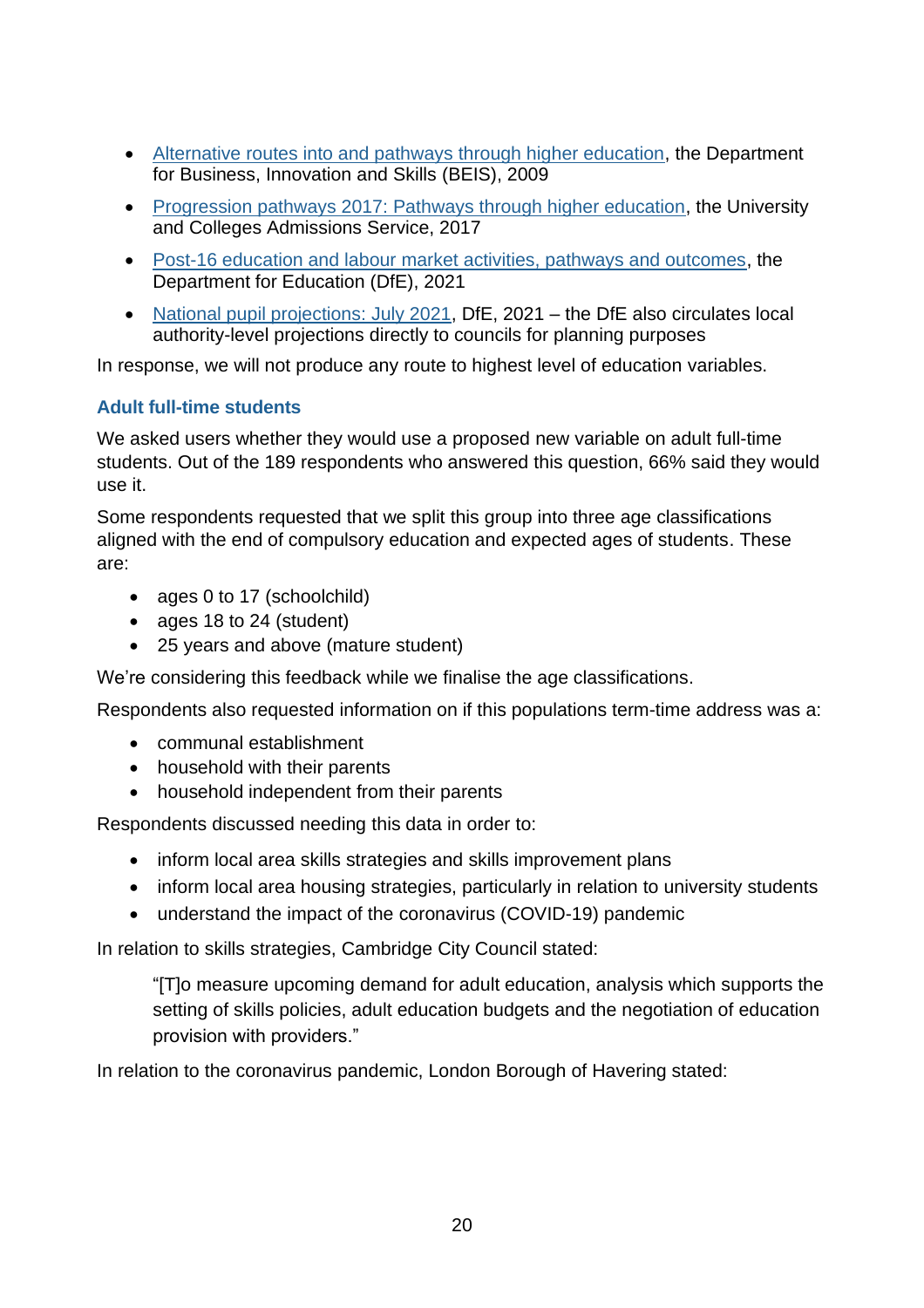"We are interested in how the Covid-19 pandemic has impacted on adult education, people returning to study to support career changes etc. and how this differs across occupations and industries.

Respondents also made requests for information that we did not collect in Census 2021. These included information on type of educational establishment attended or if a person was in part-time education. Information on these topics is available on the Higher Education Statistics Agency's [Higher Education Student Data webpages.](https://www.hesa.ac.uk/data-and-analysis/students)

In response, we will produce variables identifying the full-time student population. We will ensure that users are able to categorise the full-time students by broad age group, and by student accommodation type.

#### **Not in employment, education or training (NEET)**

We asked users whether they would use a proposed new variable on usual residents aged 16 to 24 years that are not in education, employment or training (NEET). We would define "not in education" as not in full-time education.

Out of 198 respondents who stated if they would use a NEET variable, 78% stated they would. Out of all of the proposed new derived variables, this one received the highest number respondents stating they would use it.

Respondents discussed needing data for equality assessments. Respondents from local authorities also discussed using NEET data in a wide range of local area strategies. These strategies focus on topics such as:

- skills
- housing
- social inclusion
- health
- youth services
- apprenticeships

For example, Knowsley Metropolitan Borough Council stated:

"The Children and Families Plan 2021 – 2024 outlines Knowsley ambition to use early intervention and preventative work to reduce the number of young people becoming NEET. Using Census data to further understand the characteristics of young people who end up as NEETs would provide further insight that would feed into strategies and preventative measures. Outputs at small geographies would assist with more targeted interventions and where best to commit resources."

Respondents from charity and voluntary sectors said that NEET data would help them to target their services. For example, Nettlestone and Seaview (men's) Shed stated: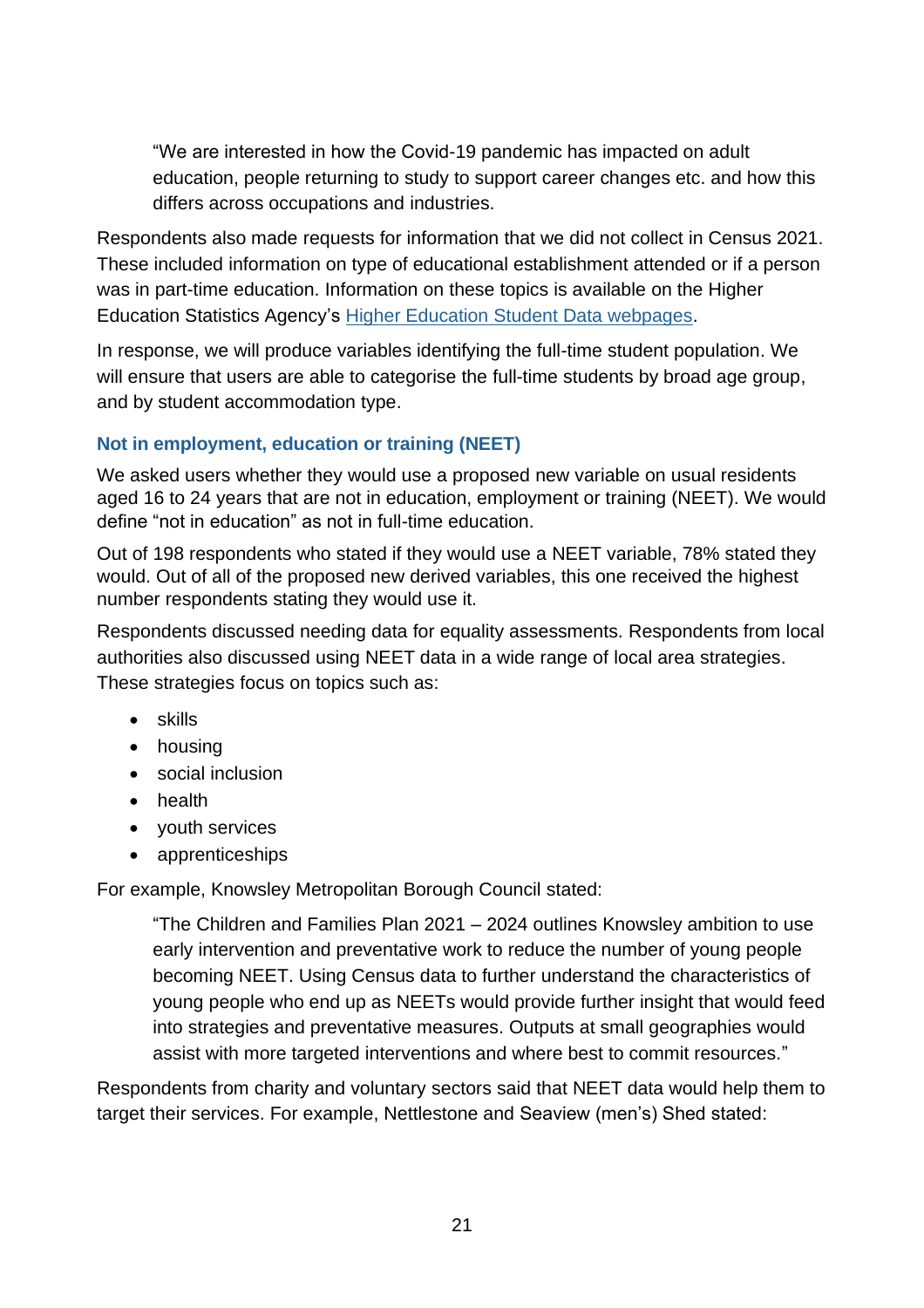"It would be useful to know how many might benefit from a Men in Sheds skills improvement locally."

In addition, Crisis stated:

"Data about those who are both NEET and experiencing homelessness/housing precarity across different local authority areas would help inform our policy and service delivery for these groups."

Due to changes in legislation around compulsory education, respondents expressed that it was important to be able to separate those aged 16 to 17, from those aged 18 to 24.

In response, we will continue to assess how feasible it is to develop a NEET variable for the usual resident population base.

#### **Temporarily away from work**

We asked users whether they would use a proposed new variable on the population temporarily away from work. This could separately identify those who were either "Temporarily away from work ill, on holiday, or temporarily laid off" or "On maternity or paternity leave".

Out of 184 respondents who answered this question, 61% stated they would use data on the population temporarily away from work. This is a low percentage compared to other proposed new variables.

Respondents discussed using data on the population temporarily away from work as an important baseline for coronavirus (COVID-19) pandemic recovery work. Within this group, they were specifically interested in the population on furlough. They would use data on the population temporarily away from work to look at issues such as:

- debt
- vulnerability to the coronavirus pandemic
- increasing inequalities
- child poverty

For example, Huntingdonshire District Council stated:

"The impact of the pandemic/lockdown restrictions may skew the numbers in work considerably so knowing how many were affected temporarily due to reasons such as furlough or self-isolation is very important."

In another example, West Sussex County Council stated:

"It would be useful to know whether those people who have been/are furloughed are returning to their jobs before COVID – or are they going to different jobs/sectors. The labour market is so complex – so why is there a shortage for e.g. chefs and catering staff when so many have been furloughed – is it because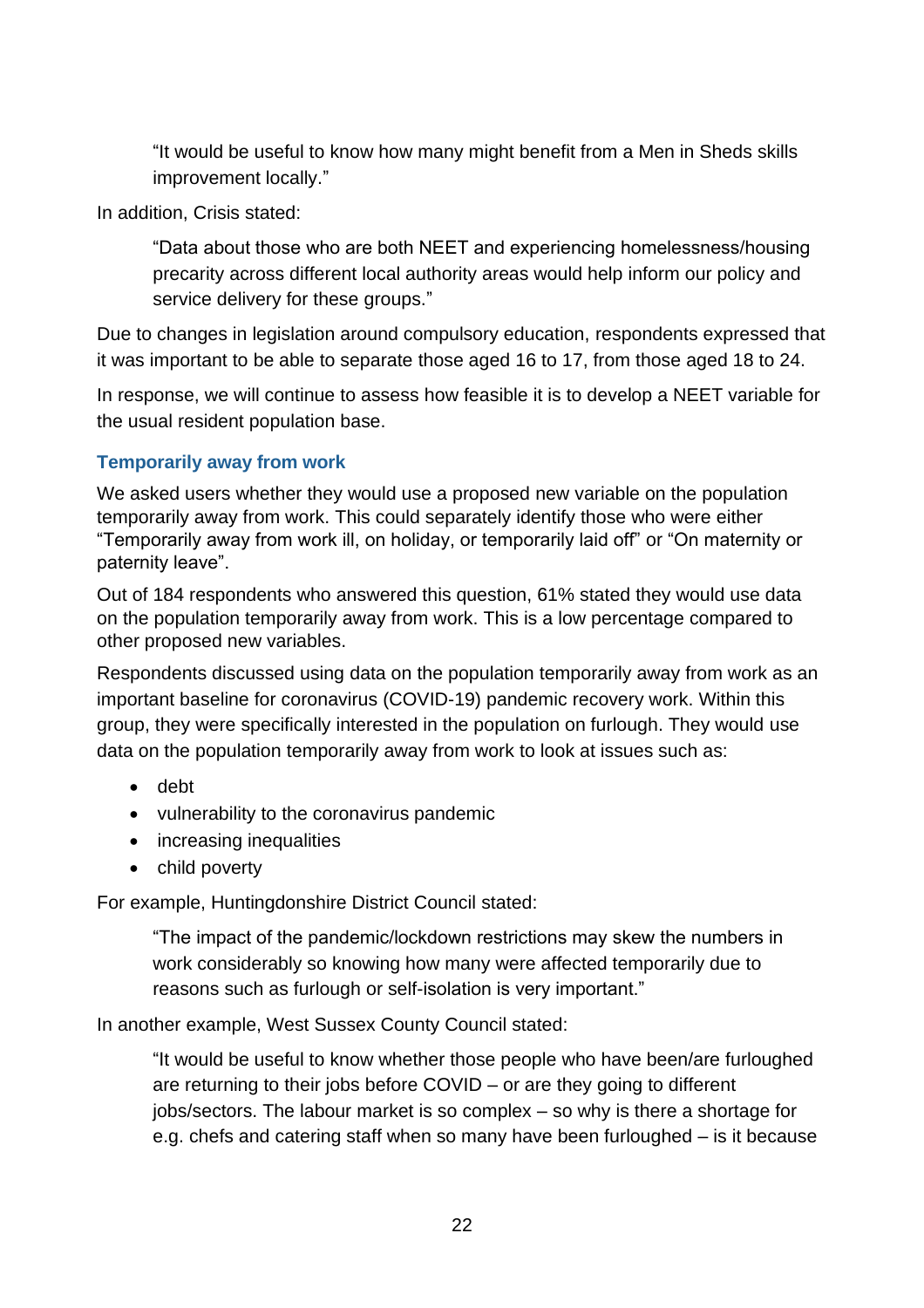they are going into different sorts of jobs – e.g. better paid or no shift work. There is no redundancy data at local level – so something capturing the local picture would also be valuable."

However, we cannot identify the population on furlough or the population in self-isolation separately from those away from work ill, on holiday or temporarily laid off for other reasons. When the pandemic began, we had already finalised the question and response option wording in the Census 2021 [legislation.](https://www.ons.gov.uk/census/censustransformationprogramme/legislationandpolicy) In the online form, we added the following instruction directing people completing the form in how to answer:

"If you have a job but have been off work on furlough, in quarantine, or selfisolating, select 'Temporarily away from work ill, on holiday or temporarily laid off'".

This was part of a suite of guidance changes designed to aid respondents in answering the questions discussed in the report [Updates to Census 2021 online questionnaire](https://www.ons.gov.uk/census/censustransformationprogramme/questiondevelopment/updatestocensus2021onlinequestionnaireguidancecoronaviruscovid19pandemicimpacts#updated-online-question-guidance-for-census-2021)  guidance – [coronavirus \(COVID-19\) pandemic impacts.](https://www.ons.gov.uk/census/censustransformationprogramme/questiondevelopment/updatestocensus2021onlinequestionnaireguidancecoronaviruscovid19pandemicimpacts#updated-online-question-guidance-for-census-2021)

Respondents also discussed using data on those who are away from work on maternity or paternity leave, in relation to diversity monitoring. This is because "pregnancy and maternity" is a protected characteristic under the [Equality Act \(2010\).](https://www.legislation.gov.uk/ukpga/2010/15/contents)

However, our feasibility work has shown that the data on the population temporarily away from work would not be of sufficient quality to publish without significant further processing. This is because we do not process the variables "Temporarily away from work ill, on holiday, or temporarily laid off" or "On maternity or paternity leave" beyond early stages of processing. We combine this information with other variables to create an economic activity variable.

In response, we are unlikely to produce a variable on the population temporarily away from work using responses to the Census 2021 form. If we do, we will publish any outputs on this topic using Census 2021 data after March 2023. However, we acknowledge the strong user need for information on these populations. We discuss our future plans in the **Labour market** section.

#### **Key or critical worker**

We asked users whether they would use a proposed new variable on key or critical workers. This population is also referred to as "essential workers". This proposed indicator would identify people whose occupation was considered critical to the response to the coronavirus pandemic. We'd define this in line with the UK government definition, as used in our other [publications on key workers.](https://www.ons.gov.uk/employmentandlabourmarket/peopleinwork/earningsandworkinghours/articles/coronavirusandkeyworkersintheuk/2020-05-15)

Out of 188 respondents who answered this question, 68% said they would use a variable on key or critical workers.

Respondents discussed using this data for a wide range of purposes. These included: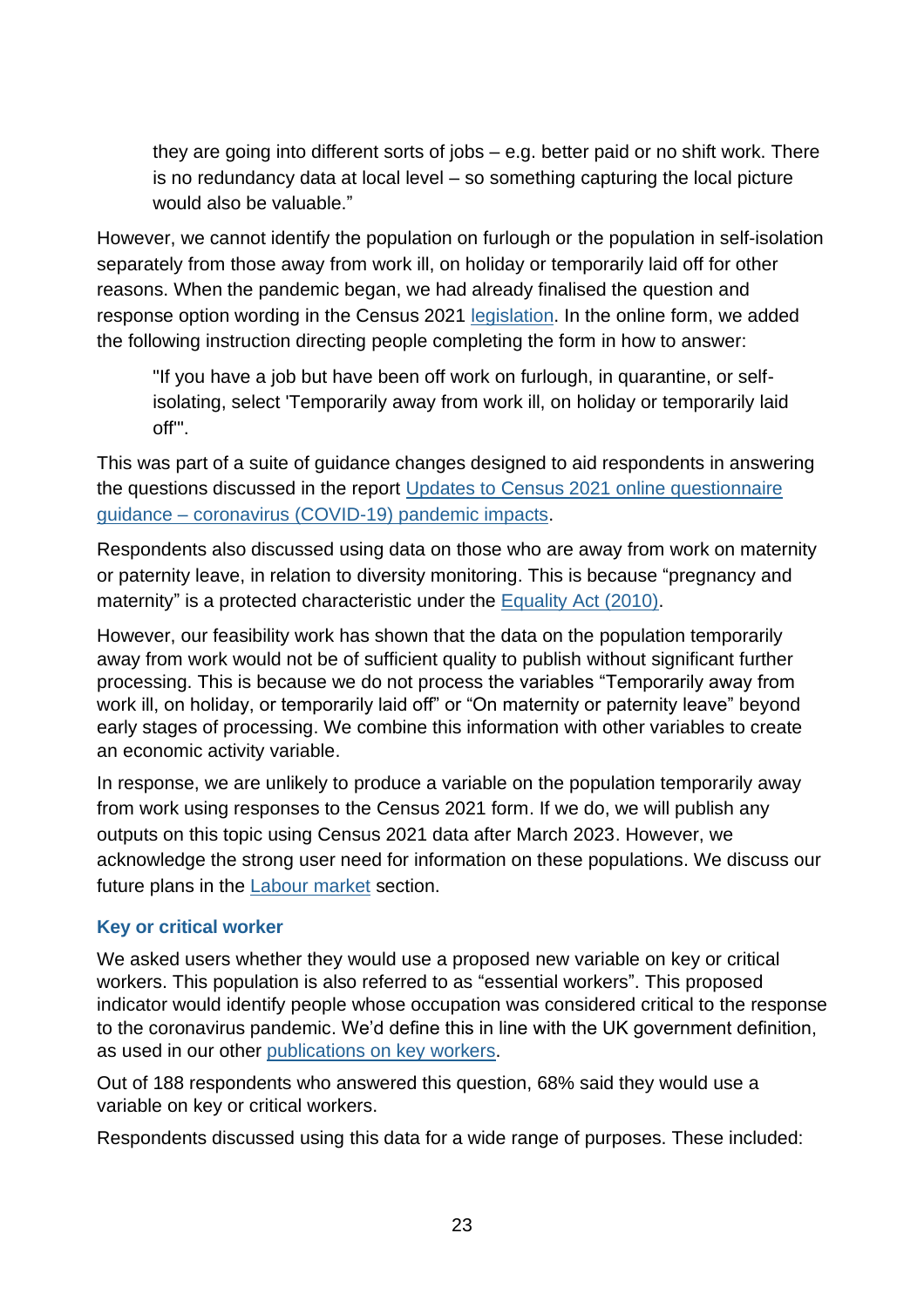- providing services for key workers, for example housing and childcare
- forecasting the future labour market, to anticipate shortages in areas where the key worker population are nearer retirement age
- understanding the impact of being a key or critical worker on health outcomes, particularly in the light of the coronavirus pandemic
- planning for future emergencies, for example, pandemics or fuel crises
- demonstrating the importance of subgroups to the community to enhance community cohesion

For example, Yate Town Council stated:

"[To] identify where there is pressure for key worker facilities, e.g. improved child care, and crucially to understand the way covid/ lockdown is affecting different sub communities"

In another example, Migration Yorkshire stated:

"It would help us to identify the contribution of migrants to the local community and to the economy, and thus support community cohesion work with the wider community. It would also help us to target our engagement with employers in those key worker industries, to advise on how to best support their employees from a migrant background."

Adding to this example, Muslim Census stated:

"From previous research work, we have seen there to be a higher proportion of Muslims in frontline/key worker roles. We would love to see a larger data set showcasing this information."

Respondents were broadly supportive of the use the UK government's definition for critical or key workers. However, the Welsh Government noted that their definition was slightly different, and that the definition we use should take this into consideration. Other respondents requested that the classification include subgroups of critical and key workers to increase the utility of the data for the range of purposes discussed.

In response, we will continue to assess how feasible it is to produce a classification of the occupation variable for key or critical worker. We will aim to align the classification with the UK government's definition of key or critical workers, and in a way that maximises the classification's usefulness.

#### **Skills mismatch**

Skills mismatch is where a person's educational level is significantly higher or lower than the average [level of qualification](https://www.gov.uk/what-different-qualification-levels-mean/list-of-qualification-levels) within their occupation.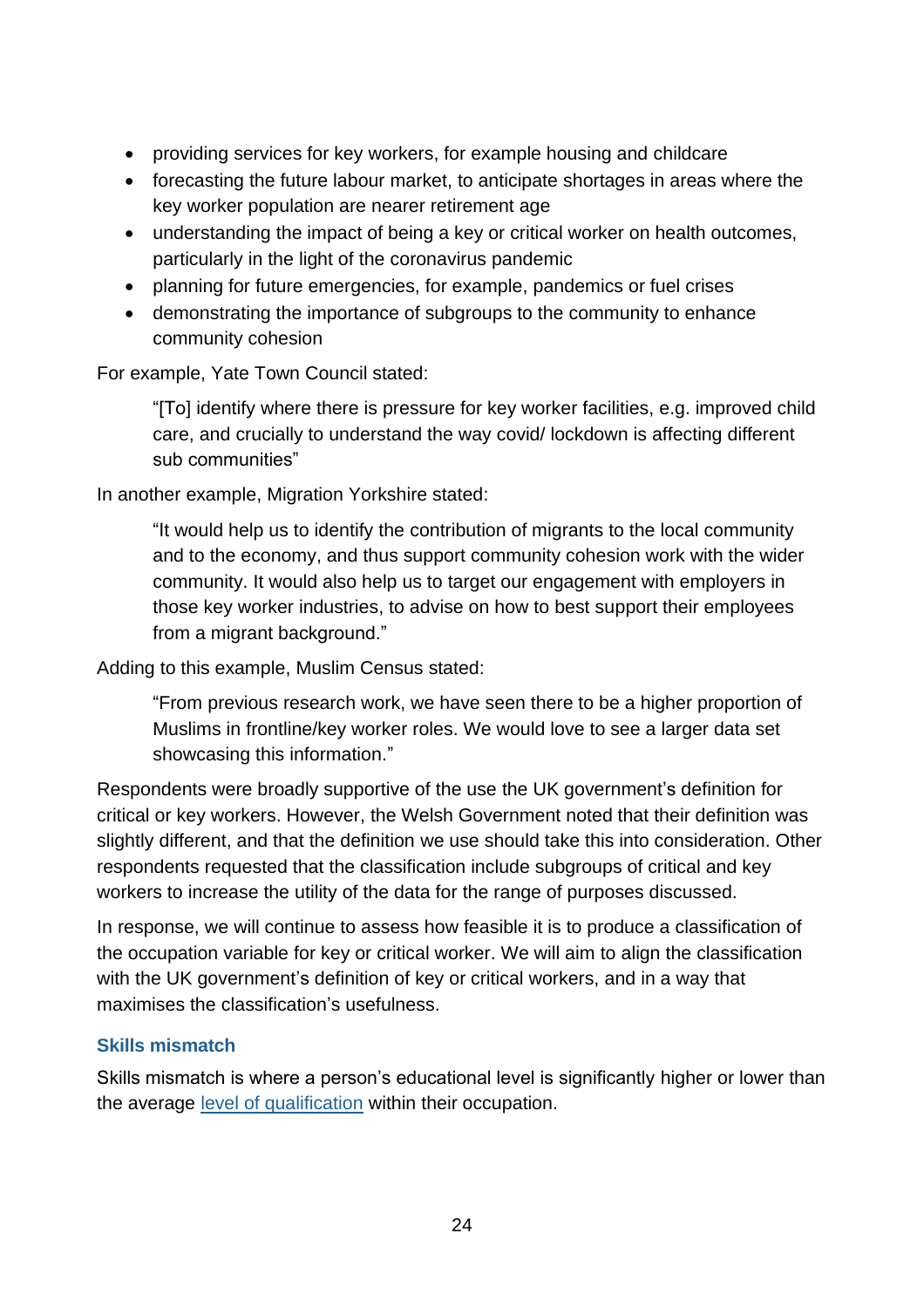We asked users whether they would use a proposed new variable on skills mismatch. Out of 183 respondents who answered this question, 67% said they would use it.

We also asked users if they would like us to define the variable on skills mismatch or the classifications for the variable in a specific way. In relation to a definition for a variable on skills mismatch, 92% of 152 respondents stated they did not need a specific definition. In relation to classification needs for a variable on skills mismatch, 90% of 162 respondents stated they did not need a specific classification.

Where respondents did request a specific definition or classification, these mainly aligned with our proposals. For example, the Cabinet Office Equality Hub stated:

"We propose that classifications capture the magnitude of the mismatch in education levels, e.g. no mismatch, +1 level, +2 levels, +3 or more."

Respondents discussed using the skills mismatch data in the development of local area strategies. These related to areas such as:

- economic growth
- adult education
- labour market participation planning

For example, Birmingham City Council stated:

"This […] would help us better understand the mismatch between skills required by employers and those held by residents and therefore would help inform policy and interventions to improve labour market participation rates locally. This would also be crucial in determining where we should be directing particular types of industry or educational establishments in the future."

Respondents said they would use the information to advise education providers on how they could modify their offers to prospective students. This would help them to better align the skills in the labour supply to those needed by employers in the longer term.

Finally, respondents would use the data for diversity monitoring and evaluating policy to investigate if there is a relation between protected characteristics and skills mismatch. For example, in relation to women, the Cabinet Office equality Hub stated:

"The Women's Returners Research report […] found that 3 in 5 returning women are likely to end up in lower skilled roles than the ones they held prior to their career breaks. […] we want to help them back in should they wish to."

In response, we will continue to assess how feasible it is to produce a variable on skills mismatch and analysis products on this topic.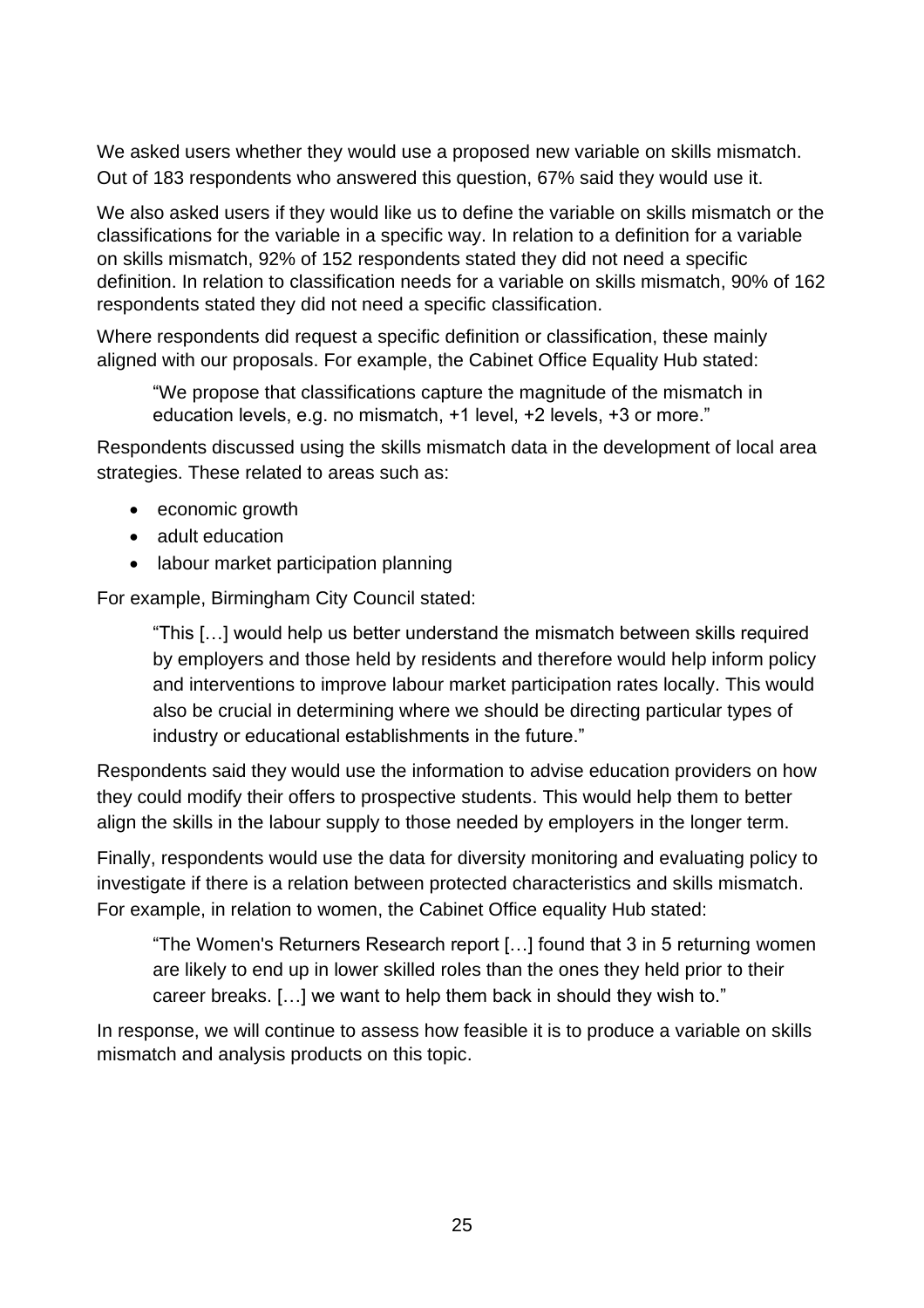#### **Economic risk created by the coronavirus (COVID-19) pandemic**

We asked users whether they would use a proposed new variable that would identify populations at financial risk because of the pandemic based on the industry they work in. Of the 185 respondents who answered this question, 67% stated they would use it.

Respondents discussed using the data to understand the impact of the coronavirus pandemic on the local authority and in local economy reports. They would use the information to target economic recovery support and diversity monitoring, or when forming upskilling or reskilling strategies. For example, Cambridge City Council stated:

"This variable would be useful in order to influence policies and plan for service demand caused by the economic outcomes of the pandemic. This is particularly crucial as those at economic risk created by the pandemic are a cohort that have not been analysed before as this need did not exist previously. This data would be particularly useful when […] focusing on skills gaps for job sectors that may not recover as well from the pandemic."

Other respondents highlighted the disproportionate impact the pandemic had on some industries. For example, the Association of Independent Showmen stated:

"The impact on the travelling Showmen/Women community […], as result of both the pandemic and measures taken to respond to the pandemic in the context described has been devastating. […] By having such an "indicator" for this economic sector, [it would] allow accepted and officially recognised analysis to be undertaken to highlight and identify risks to the commercial activities of this community."

In response, we will continue to assess how feasible it is to produce a classification for the industry variable on economic risk created by the coronavirus (COVID-19) pandemic.

#### **Green and STEM industry**

Hertfordshire County Council requested two new industry classifications. One classification would identify green industries and the other science, technology, engineering and mathematics (STEM) industries. They stated:

"Employment in Green industries would be an aggregate of employment in industries involved in clean technologies. The government Ten Point Plan for a Green Industrial Revolution say[s] "By investing in clean technologies – wind, carbon capture, hydrogen and many others – Britain will lead the world into a new Green Industrial Revolution". This variable would enable analysis of the local workforce, set a benchmark level, boost the profile of Green industries and encourage young people to consider obtaining the necessary skills."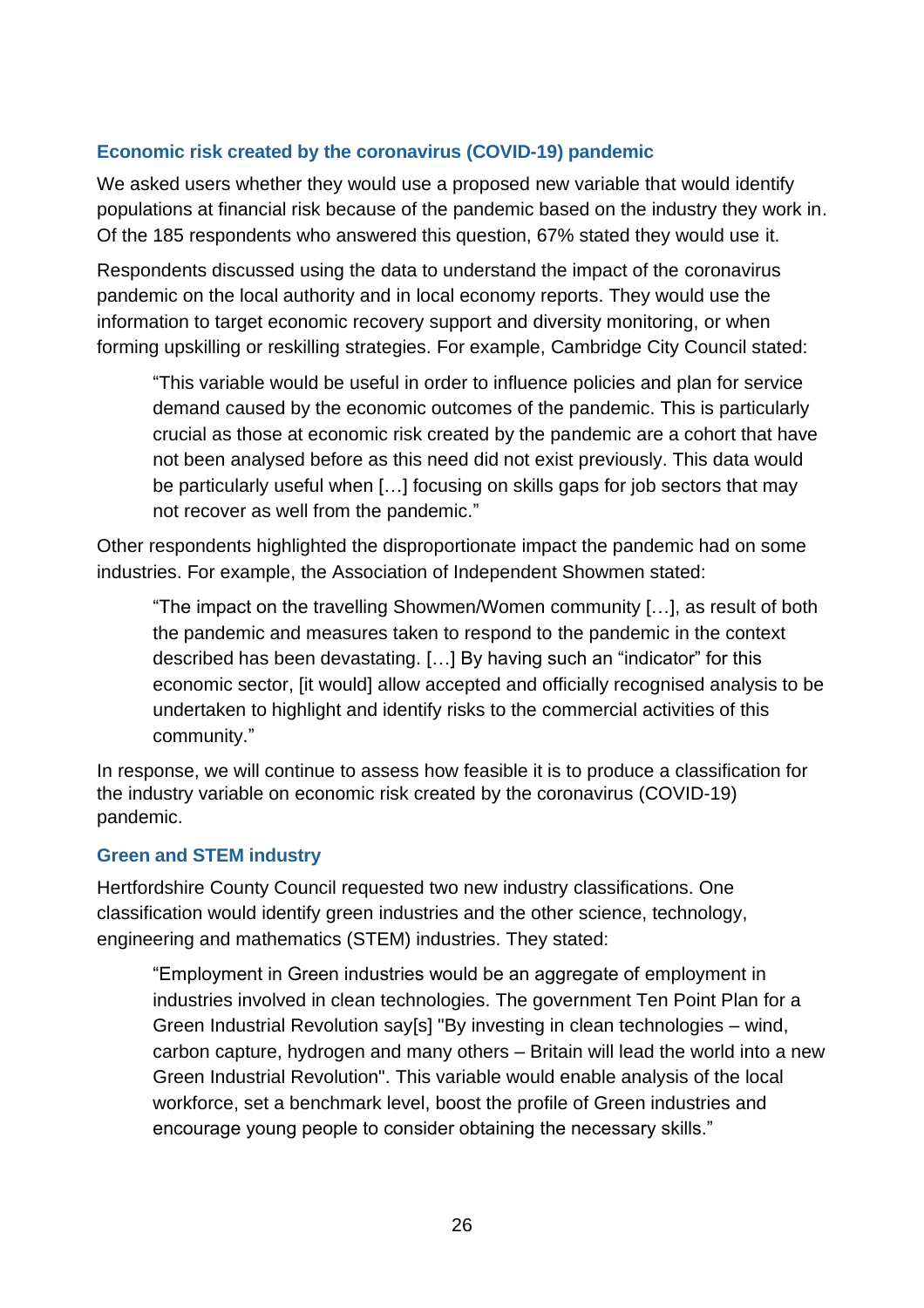"Employment in STEM industries would be an aggregate of employment in industries involved in Science, Technology, Engineering and Mathematics."

They also noted that both definitions are very specific, so data users producing these themselves may not do so accurately or consistently.

In response, we will consider producing industry classifications that would allow easy identification of STEM and green industries.

#### **Carbon cost of travel to work**

The Local Government Association and Local Area Research and Intelligence Association requested a variable on carbon cost derived from variables on travel to work. They stated:

"Authorities […] would also welcome the possibility of ONS calculating a carbon cost variable on travel to work transport. This would at least begin to reflect the importance of the climate emergency, which councils are trying to tackle."

Other organisations did not explicitly request this information, but it reflects the type of data use that they're discussing more generally related to travel to work data. For example, we discuss planning policies to reduce carbon emissions in the [Travel to work](#page-61-0) section.

However, we cannot meet the described data need using Census 2021 data. There are two reasons for this.

Firstly, Census 2021 took place at a time when peoples' travel patterns were impacted by the coronavirus pandemic. For example, more people than usual were working from home. In addition, people continuing to travel to their workplace may have changed their preferred method of transport, for example, to avoid public transport.

Secondly, we could only derive a very crude measure using method of travel to work and distance travelled to work.

There are three main measures of UK greenhouse gas (GHG) emissions. The [UK](https://climate-change.data.gov.uk/?confirm=true)  [climate change statistics portal](https://climate-change.data.gov.uk/?confirm=true) provides more detail about these.

Currently, the main emissions measure available at sub-national level is for local authorities. The Department for Business, Energy and Industrial Strategy (BEIS) provides information on the measure in their article on Measuring UK greenhouse gas [emissions.](https://climate-change.data.gov.uk/articles/measuring-greenhouse-gas-emissions)

In response, we have concluded that we cannot produce a variable of sufficient statistical quality on carbon cost of travel to work, from Census 2021 data.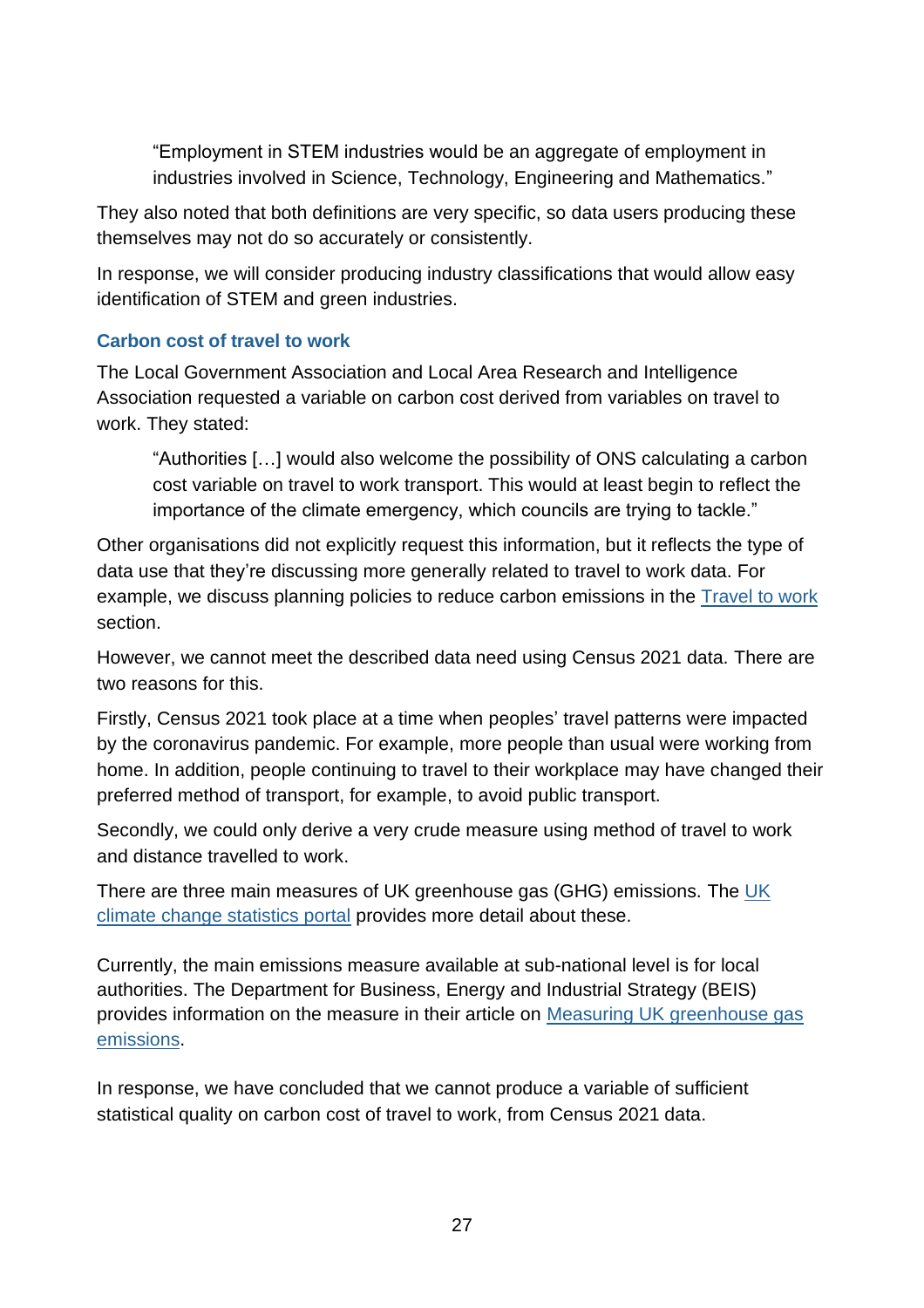## **Health and living arrangements**

We proposed four new variables on health and living arrangements. These were:

- COVID-19 health risk
- houses in multiple occupation (HMO)
- multigenerational households
- living apart together

#### **COVID-19 health risk**

We asked users whether they would use a proposed new variable on COVID-19 health risk. We would derive this using the self-reported general health status, in combination with other variables, to identify [vaccination priority groups.](https://www.gov.uk/government/publications/covid-19-vaccination-care-home-and-healthcare-settings-posters/covid-19-vaccination-first-phase-priority-groups)

Of the 190 respondents who answered this question, 73% said they would use a variable on COVID-19 health risk.

Respondents discussed needing data to inform public health initiatives. For example, Derbyshire County Council stated:

"This could be invaluable to our Public Health team in rolling out public health initiatives and vaccination programmes. The lower the geographies the better as this could help pinpoint where intervention programmes could be targeted."

Respondents raised needs for data on specific groups that we can identify in Census 2021 data. For example,

- religious groups, such as Jewish
- ethnic groups, such as Gypsy or Irish Traveller, and Kashmiri
- those without access to a car or van
- those living alone

However, respondents also noted significant limitations with using Census 2021 data for this purpose. The alignment with NHS England's definitions of levels of vulnerability would be relatively low. Census data is also a snapshot in time and could quickly become outdated. Also, local authorities already have access to the Clinically Extremely Vulnerable (CEV) data for their area.

Our feasibility work has shown that the data we could produce from a variable on COVID-19 health risk would not be sufficient to meet the needs of data users. In particular, it would not be accurate enough on the CEV population at small geographies.

In response, we will not produce a variable on COVID-19 health risk derived from data collected in Census 2021.

However, we will investigate the feasibility of combining Census 2021 data with health data sources, to provide more insight into the impact of the coronavirus pandemic on different populations. There is a need for the low level of geography the census provides and to cross-tabulate with other information.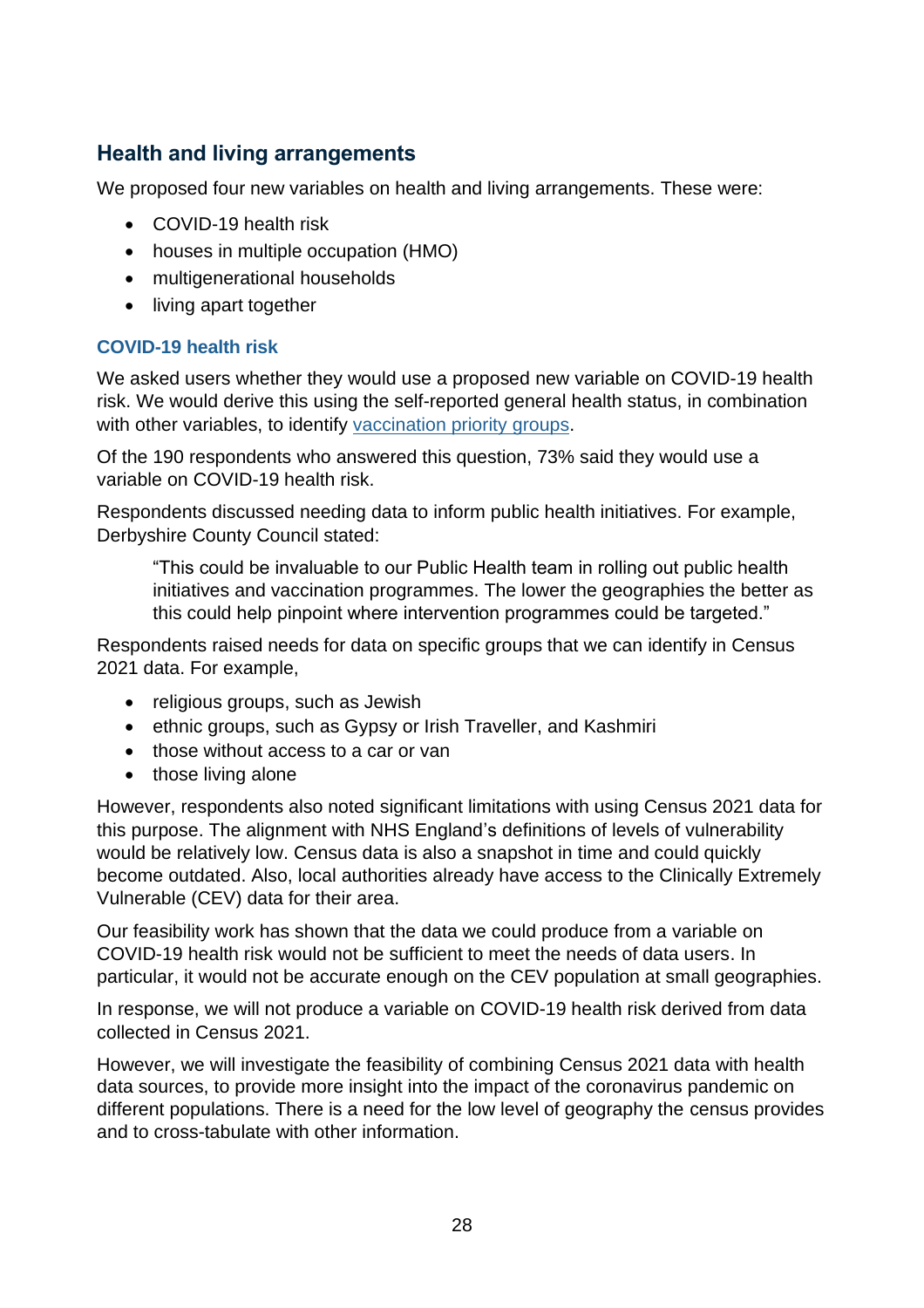#### **Houses in multiple occupation**

We asked users whether they would use a proposed new variable on houses in multiple occupation (HMO). Out of 187 respondents who answered this question, 72% stated they would use an HMO variable.

Out of 167 respondents who stated whether they needed to be able to separately identify small and large HMOs, 61% did.

Out of the 168 respondents who stated whether they required a specific definition of HMO:

- 46% requested the [government's definition](https://www.gov.uk/private-renting/houses-in-multiple-occupation)
- 14% requested the 2011 Census definition
- 3% requested an alternative definition
- 37% did not require a specific definition

In support of the government's definition, Birmingham City Council stated:

"We have to follow the definition in the Housing Act 2004 which excludes properties managed by registered social landlords and other non-private institutions, so the definition would need to be the same as this […] We would also like to know about 'exempt accommodation [EA]' and would need the data in order to distinguish between HMOs and EA."

Respondents said that they could use HMO data to inform local area housing strategies, and annual assessments of housing needs. They could use the data in assessment of housing quality by investigating overcrowding and central heating provision. They would also use it for forecasting housing needs, including provision of parking and refuse collection services. Respondents also raised specific needs in relation to student areas.

For example, Manchester City Council stated:

"Unless an HMO is registered it is hard to separate them out from standard residential homes, so being able to see households with four or fewer unrelated tenants would be of enormous value as these are not standard households and have different needs from a service planning perspective.

Understanding where there are higher numbers of HMOs allows us to monitor whether housing standards are being met in private tenancies, impacts of high numbers of HMOs on the local community, e.g. squeezing out families or older people isolation, and the need for more specific housing such as student accommodation."

Respondents indicated that they would use the data to:

- understand the total number of small and large HMOs in an area
- inform the assessment of what proportion of HMOs in an area are licenced
- develop strategies for selective licencing of large HMOs

Local authorities use selective licencing to manage the concentrations of HMOs in an area. For example, Cheshire West and Chester Council stated: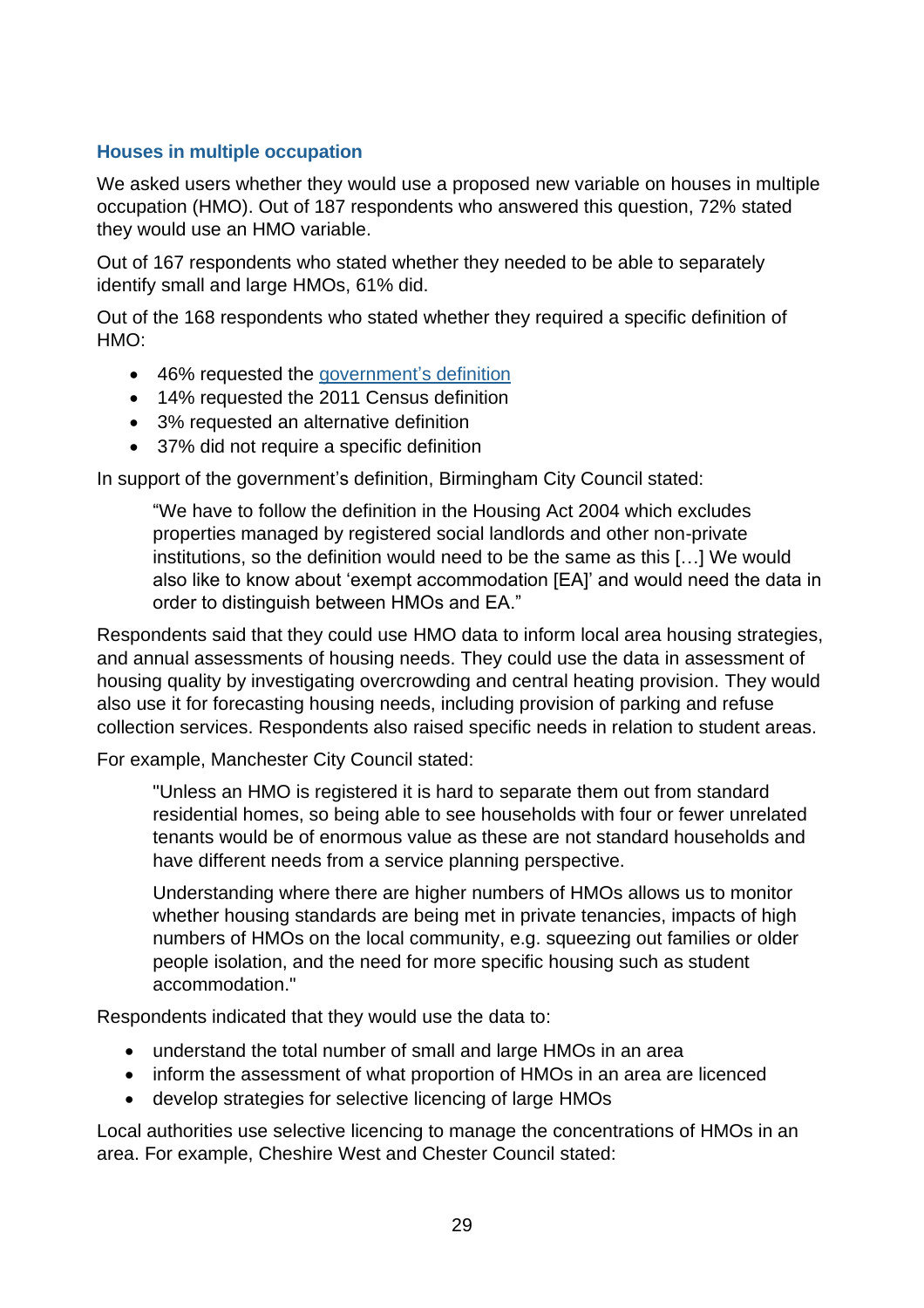"This could help us to identify the amount of non-registered HMOs which may require inspection/regulation and where concentrations of HMOs are to decide if licensing or Article 4 restrictions are necessary. It could also provide insight into whether there is a shortage of affordable accommodation or smaller units, making "house sharing" necessary to reduce housing costs."

Respondents also stated that they would like the data used to produce a full database of HMOs, by identifying those that are not registered. However, census information cannot be used for non-statistical purposes and therefore we would not be able to meet this need. Any data produced must be aggregate statistics. To find out more about how we keep Census 2021 data safe, [visit the ONS website.](https://www.ons.gov.uk/census/censustransformationprogramme/keepingyourinformationsecure)

In response, we will assess how feasible it is to produce an HMO variable derived from data collected in Census 2021. We will aim to define HMOs in line with the government definition to separately identify small and large HMOs.

#### **Multigenerational households**

We define a multigenerational household as any household with more than two generations from the same family resident. For example, when children of any age, a parent(s) and a grandparent(s) live together.

We asked users whether they would use a proposed new variable on multigenerational households. Out of the 185 respondents who answered this question, 76% said they would use it.

We also asked users if they required us to provide information for households or for usual residents. Of the 168 respondents who answered this question, 80% requested that we provide it for both. A further 11% requested that we provide it for households and 8% requested that we provide it for usual residents.

Respondents said they would use data on multigenerational households to inform local area housing strategies and annual assessments of housing needs. They could use this data when planning new build developments, and when assessing:

- overcrowding
- housing affordability
- parking provision
- refuse collection services

For example, Bolton Council stated:

"[W]e would look at a possible link with multi-generational households and ethnicity. This would help understand the housing needs of ethnic minorities in Bolton. We would also look at links with graduates/young people and link with housing affordability. It would also help us with a greater understanding of drivers of change around household formation/household forecasting models. Bolton has a larger than average proportion of small terraced housing, and it would help us to look at the best use of our current housing stock. Finally, if it were linked with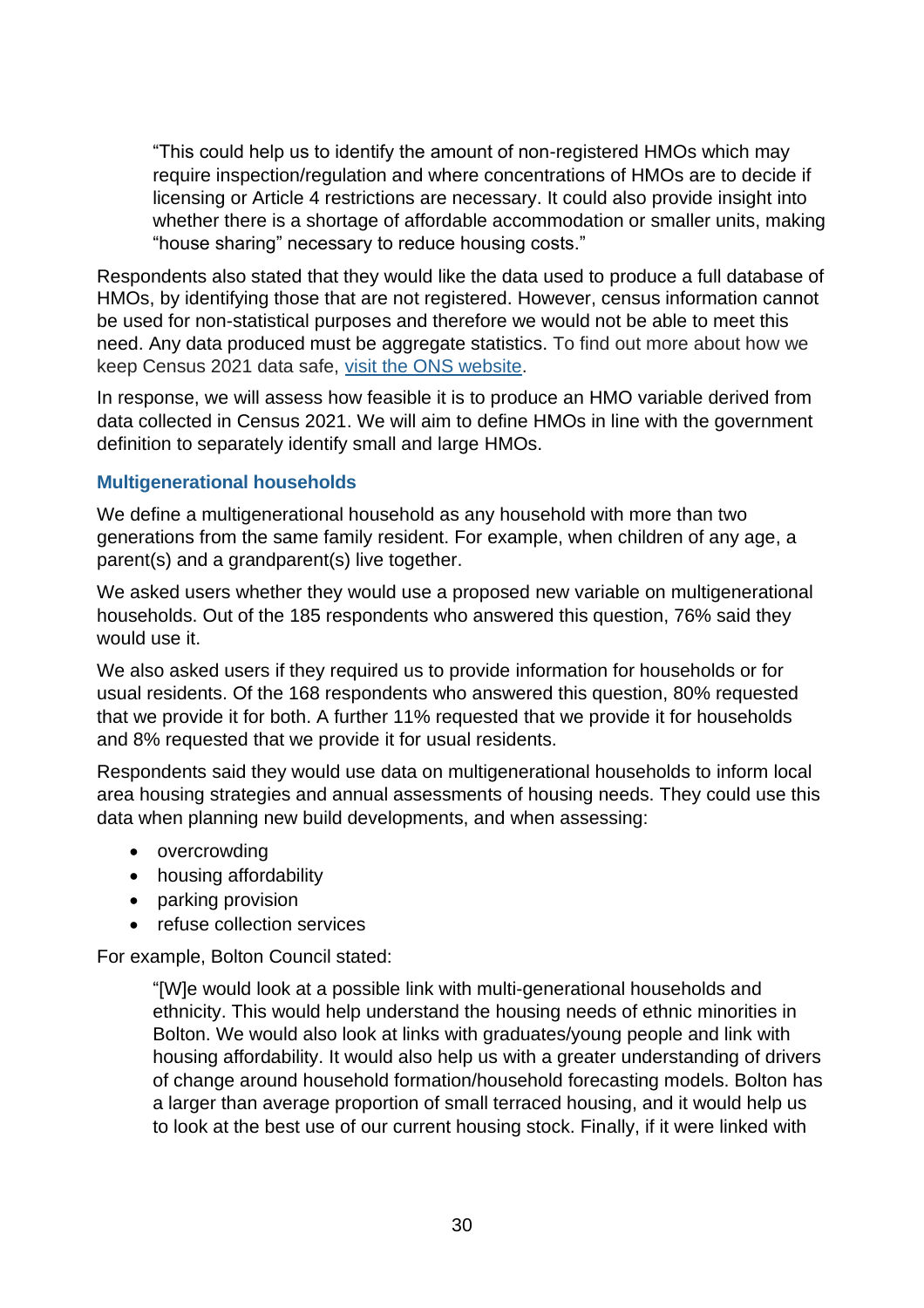occupancy rating information it would help us look at one of the factors behind overcrowding, which would in turn feed into our housing strategy."

Respondents also discussed this variable with reference to public health planning. For example, the Cabinet Office Equality Hub stated:

"Identifying which ethnic groups and characteristics are most likely to live in multigenerational homes is important for understanding the living conditions for different populations; the past 18 months have illustrated how housing can play a role in health and the ability people have to take protective measures like shielding and distancing within your own home. Continuing to explore this and the ramifications it may have for healthcare more broadly is important for the levelling up agenda."

Respondents provided limited information about a need to classify different types of multigenerational households. The information they did provide was about the age groups of the household members. For example, Enfield Council stated:

"In the event of another pandemic […], it would be very helpful to know where there is highest risk of infection within households where there are vulnerable and non-vulnerable age groups living together."

By cross tabulating the proposed new variable with other variables, users could investigate this information.

Some respondents also mentioned an interest in knowing the total number of generations in a household. However, in Census 2021, we only collected and process information on all relationships for households with five or fewer usual residents. For larger households, we only collected and process a subset of relationships.

In response, we will continue to assess how feasible it is to produce a variable on multigenerational households, for both the usual resident and household population bases.

#### **Living apart together**

We asked users about their need for a new variable on living apart together. This represents the population who live separately to their current partners. We can identify those who:

- are married or in a civil partnership, but not living with the person that relationship is with
- are spending 30 or more days a year at a partner's address, whether married or in a civil partnership, or not

We asked users whether they would use a proposed new variable on living apart together. Of the 171 respondents that answered this question, only 39% said they would use it.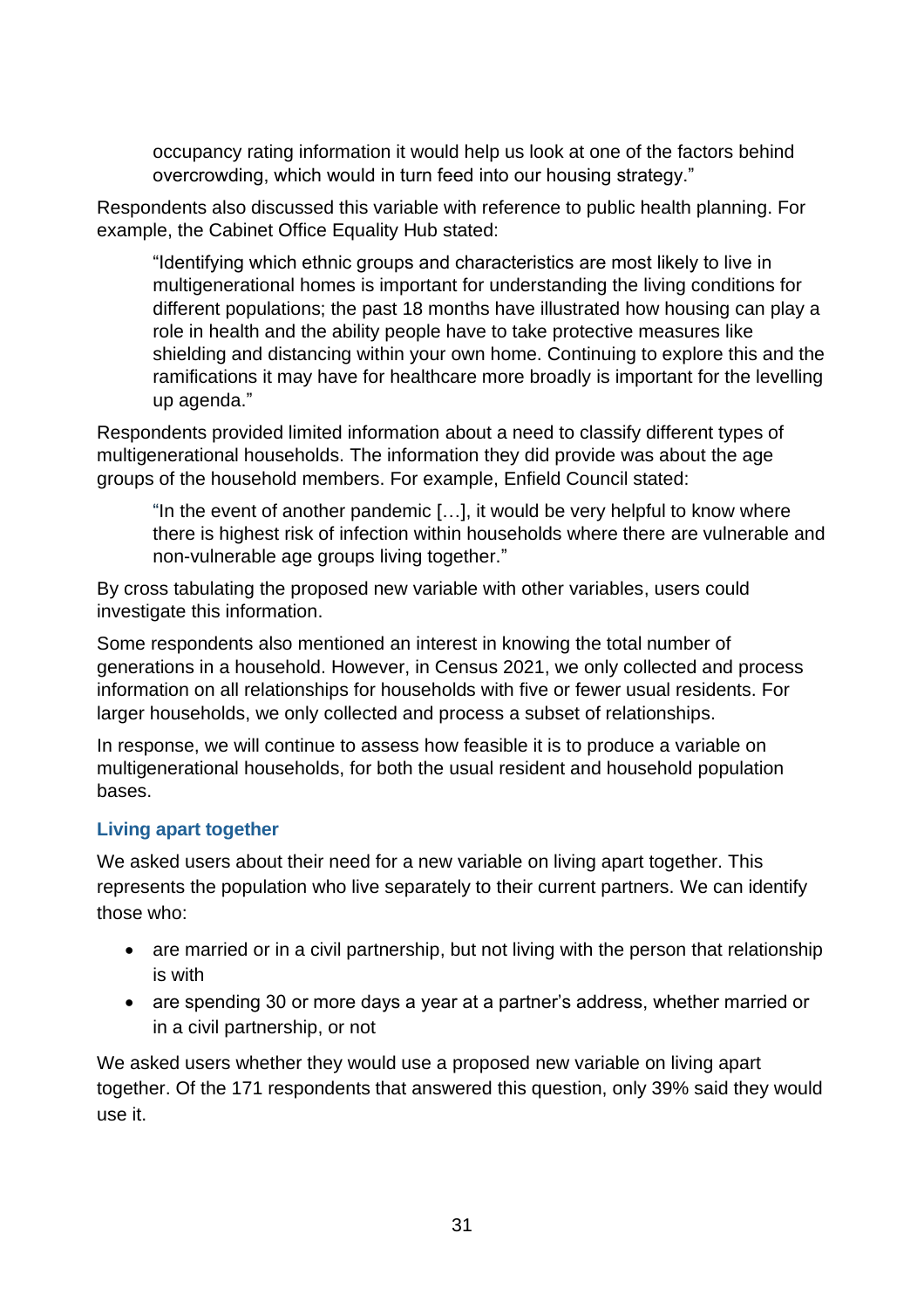Respondents listed that they needed information from this variable to help develop housing strategies. Other existing variables could generally meet these needs. However, respondents acknowledged that they would need additional information that Census 2021 did not collect. For example, information on why the couple were not living together. Basingstoke and Deane Borough Council stated:

"Would potentially use this variable to see if it could show unmet need for housing. For example, if two people were in a couple but still living with their parents as they are unable to afford a home together. Would not be able to ascertain the reasons for living apart together but would be interesting to look at."

In response, because of low user need, we will not produce a variable on living apart together derived from data collected in Census 2021.

We will continue with our existing proposal for a variable on type of second address, that will include a classification for partner's address.

#### **Accommodation type and vacant addresses**

We proposed four new variables on accommodation type and vacant addresses. These were:

- care home resident
- type of vacant address
- resident in a mobile or temporary structure
- homeless, including people sleeping rough and sofa surfers

#### **Care home resident**

In the consultation, we proposed that we might produce a new variable on care home residents. This would be an alternative classification of the existing variable on communal establishment management and type. We proposed this new variable for use on the population base for usual residents in communal establishments, at the Middle Layer Super Output Area (MSOA) level.

We asked users whether they would use a proposed new care home resident variable. Out of 177 respondents that answered this question, 78% said they would use it.

Respondents indicated that they would use data on care home residents for planning future care home provision at a local level. Unlike most other proposed new variables, they prioritised obtaining data for smaller geographical areas over the provision of crosstabulated data. For example, Cheshire East Council stated:

"Our priority is to identify the geographical areas where care home residents are concentrated, so that we can target social care services and future care home provision at where it is most needed. […] Cross-tabulating a care home resident indicator with other variables could help to shed light on the characteristics and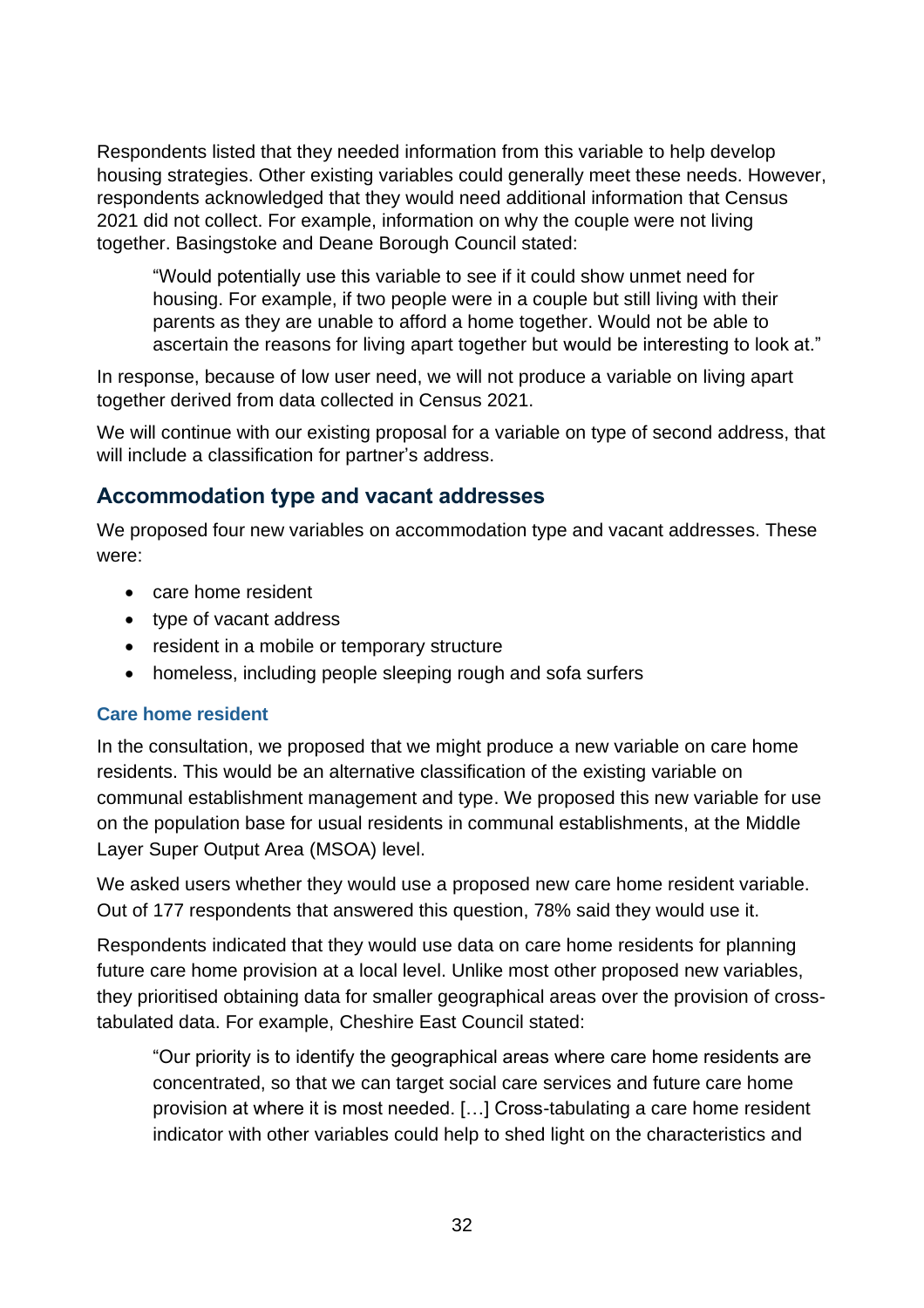needs of different sub-groups of residents, but is likely to be of more limited value, given that many Census variables (e.g. those relating to employment or qualifications) are not relevant to the activities or needs of care home residents."

Users would also be able to use information from a variable on care home residents in needs assessments required by law, such as the [Social Services and Wellbeing](https://www.swansea.gov.uk/sswbact#:~:text=The%20Social%20Services%20and%20Wellbeing,that%20the%20Act%20sets%20out.) (Wales) [Act 2014.](https://www.swansea.gov.uk/sswbact#:~:text=The%20Social%20Services%20and%20Wellbeing,that%20the%20Act%20sets%20out.)

Respondents listed other needs, including:

- targeting social care services, particularly those provided by the voluntary sector
- understanding the impact of the coronavirus pandemic and planning future pandemic responses
- developing strategies to communicate with care home residents
- diversity monitoring and policy development

For example, the Cabinet Office Equality Hub stated:

"There is some evidence of disparities in the quality of care provision between LGBT people and others. […] The evidence suggests this may reduce access to care and unwillingness to enter care homes by LGBT people. It would be useful to understand the extent of this as a problem by comparing the proportion of LGB people in care homes with the proportion of the same age in the general population. This would help provide robust evidence on the nature of the issues, and inform whether there is a need to develop policy in this area."

In response, we will produce a classification for type of accommodation with the categories:

- medical establishment: care home with nursing
- medical establishment: care home without nursing
- medical establishment: other medical or care establishment
- other communal establishment type

We'd aim to produce datasets at MSOA level where possible. However, we will investigate how feasible it is to produce higher priority datasets needed for planning future care home provision at local level for smaller geographies. These priority datasets would cross-tabulate the care home residence information with:

- age
- sex
- general health
- disability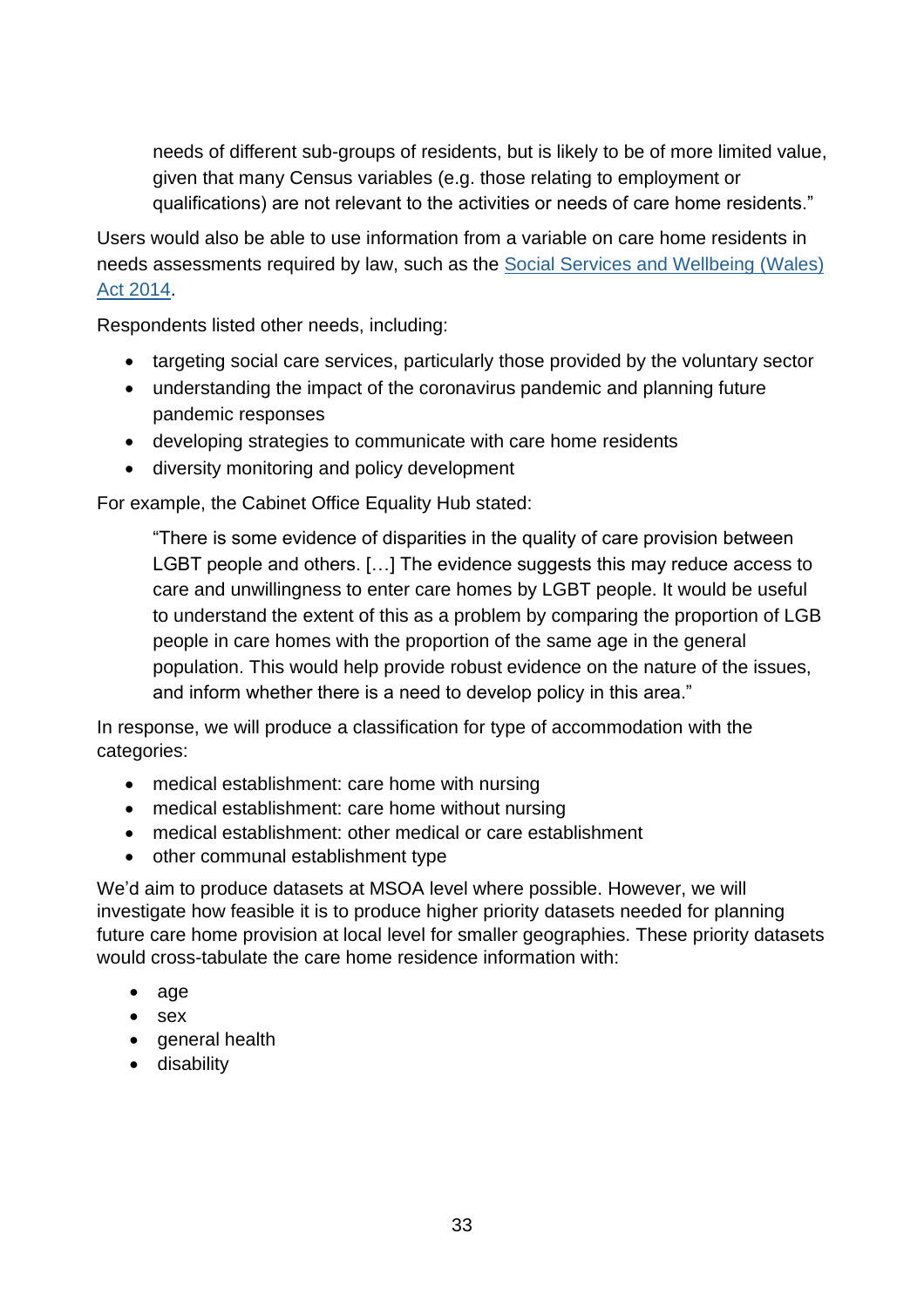### **Type of vacant address**

In the consultation, we proposed producing a new variable on type of vacant address. The local census officers provided information on why they thought the address was vacant during the census collection process. The categories would be:

- vacant
- holiday let
- second home

We asked users if they would use information on why an address was vacant. Of the 172 respondents that answered this question, 72% said they would use it.

We also asked users if they required a specific reason for an address being vacant. Out of the 160 respondents who answered:

- 56% requested the proposed categories of vacant, a holiday let, or a second home
- 9% requested another definition
- 35% did not require a specific definition

The respondents who requested other definitions discussed separating vacant into further categories. For example:

- due to death of owner
- undergoing major repairs
- abandonment of property
- unsold new home

They also suggested separating holiday homes into further categories, such as shortterm let, and asked for information on how long a property has been vacant. Our local census officers were unable to collect this detailed information from only viewing the outside of properties.

Respondents indicated they would use information on why an address was vacant to compare with locally held data, such as Council Tax records or the electoral roll. Local authorities use this existing data to develop and action local area housing strategies and annual assessments of housing needs.

It would also feed into empty homes strategies. For example, Enfield Council stated:

"In common with other local authorities, we have schemes to encourage empty property owners to let their homes to local families at risk of homelessness."

Finally, respondents discussed information on second homes and holiday lets in relation to understanding community cohesion. For example, the Welsh Language Commissioner stated:

"The Programme for government […] commits to 'creating a Welsh, language Communities Housing Plan'. Providing this information would help us to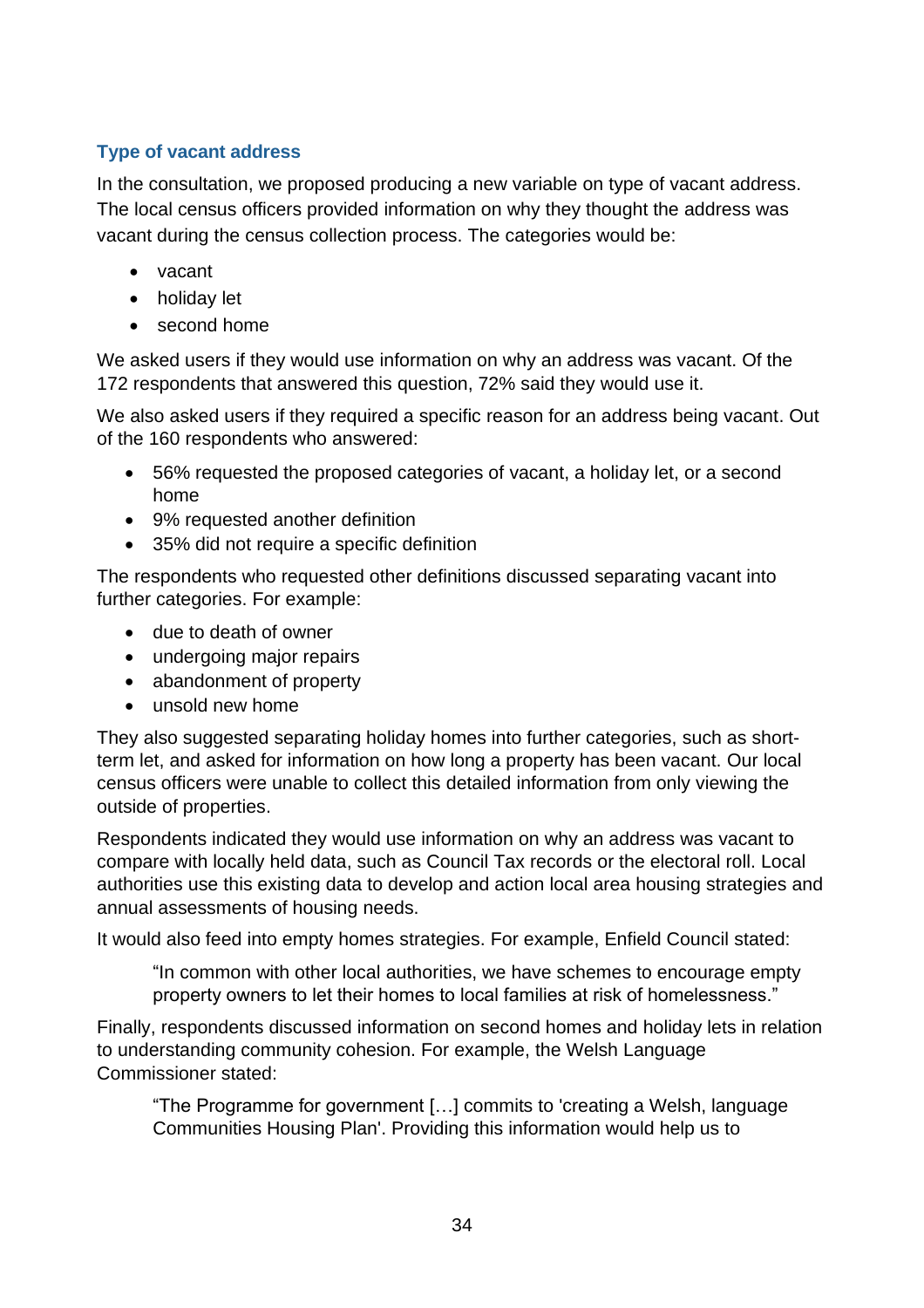understand more about the location of empty homes, their nature, and their potential impact on the viability of Welsh speaking communities."

Some respondents also requested information about the owners of second homes. We're planning datasets for the second homes population base, which will better meet these respondents' needs. We discuss these in the **Second address population base** section.

In response, we will continue to assess how feasible it is to produce data on the possible reason for a property being vacant. If we produce this information, it would be in the form of a methodological paper.

#### **Resident in a mobile or temporary structure**

We asked users whether they would use a proposed new variable that indicated if a person is resident in a mobile or temporary structure. Of the 171 respondents who answered this question, 73% said they would.

We also asked if they'd use information on the type of mobile or temporary structure that Census 2021 collected. We gathered some information on this during the census collection for operational purposes.

We also asked users about their need to further categorise the population resident in a mobile or temporary structure as living in:

- boats
- tents and caravans
- other accommodation

Out of the 157 respondents who stated if further categorisation would be useful, 67% said it would. However, respondents listed data for smaller geographical areas and data that is cross tabulated with other variables as higher priorities.

Respondents discussed very similar needs to those they stated for the overarching accommodation type variable. We describe these needs in more detail in the "Type of accommodation" subsection of the [consultation response: part one \(pdf, 625 KB\)](https://consultations.ons.gov.uk/external-affairs/census-2021-outputs-consultation/results/census2021outputsconsultationresponse-partone.pdf) document.

A few respondents told us about additional needs they have for data on:

- the length of residence in a mobile or temporary structure
- the reason for residing in this form of accommodation
- whether the residence moves geographical location, for example, a canal boat changing mooring location

Respondents want to use this data to further understand the health, education and employment outcomes of transient communities. They would also use it to explore these outcomes for those residing in these forms of accommodation through need, rather than choice.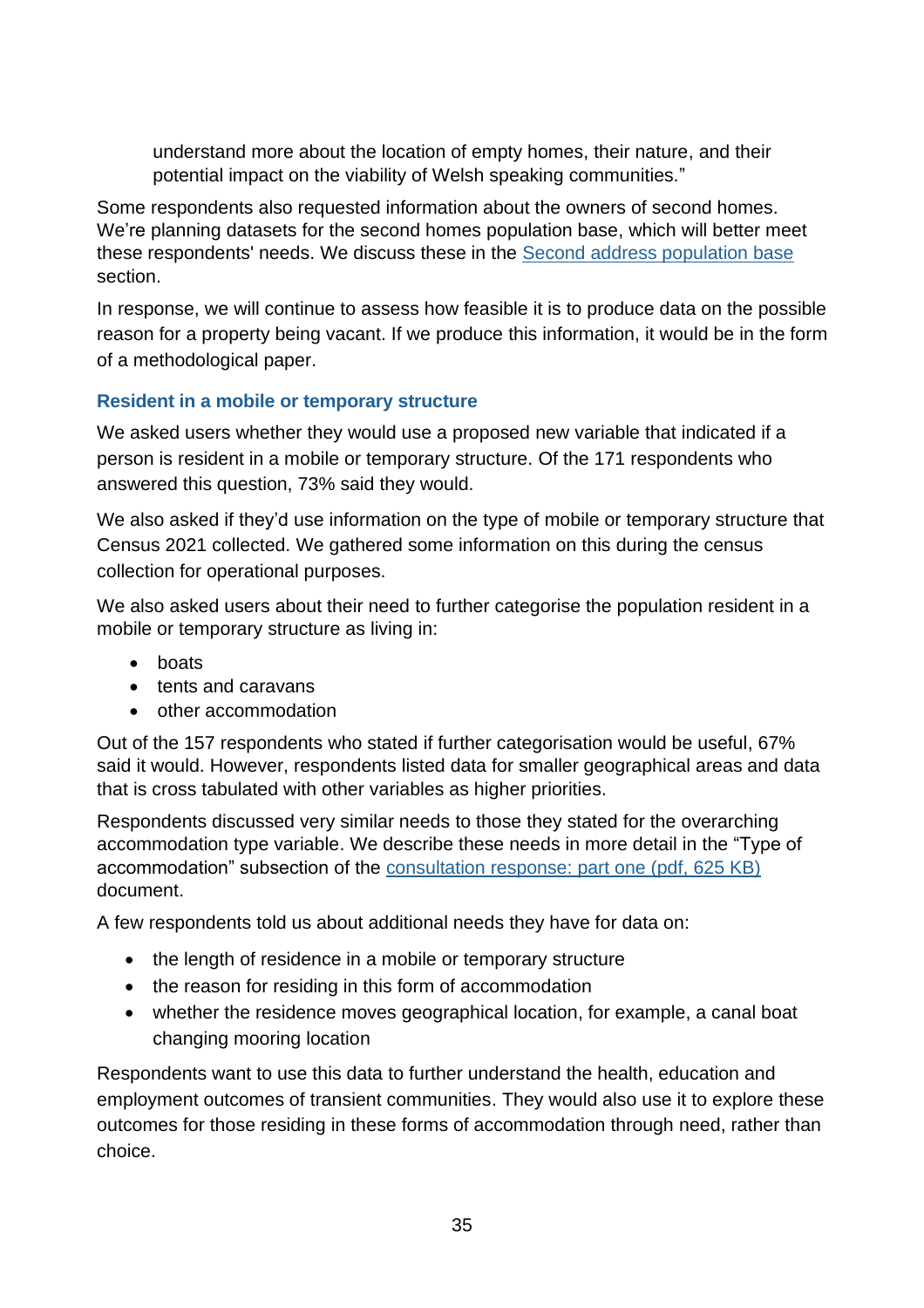However, we did not collect statistical or operational data on these additional factors in Census 2021. We also cannot assume that all those living in this form of accommodation are transient. For example, the Showmen's Guild of Great Britain stated:

"Many / most of the Showmen's / Showwomen's Community live in temporary structures (defined solely in Planning terms) and or caravans.

They live ON THEIR OWN LAND and or live intermittently alongside their Show (Fair / Circus) operations on pre-agreed land operating their shows. […] They are NEVER "transient"; even though they travel FOR THE PURPOSE OF THEIR CRAFT."

Respondents only provided limited information about why they need further detail on the type of mobile or temporary structure. These are to:

- understand the impact of type of temporary or mobile accommodation on health, education and employment outcomes
- evaluate the effectiveness of policies on factors such as planning permission and moorings provision
- feed into local authorities Gypsy and Traveller Community Accommodation Assessments

We've conducted feasibility work and determined that the coverage of the operational data would be too low to produce quality estimates of the size of these different populations. For example, we only collected this information for temporary or mobile accommodations not on our address register.

In response, we will not produce a variable on type of temporary or mobile accommodation derived from Census 2021 operational data. This is due to the:

- low alignment of the operational data to the statistical needs
- strength of user need focussing on the whole population living in mobile or temporary accommodation
- socio-cultural questions allowing identification of some of the specific communities requested

We will meet the need for information on the whole population living in mobile or temporary accommodation through a classification for type of accommodation.

We propose to include the following categories:

- whole house or bungalow
- flat, maisonette or apartment
- caravan or other mobile or temporary structure

We would aim to make this classification available on the:

• household population base, at output area level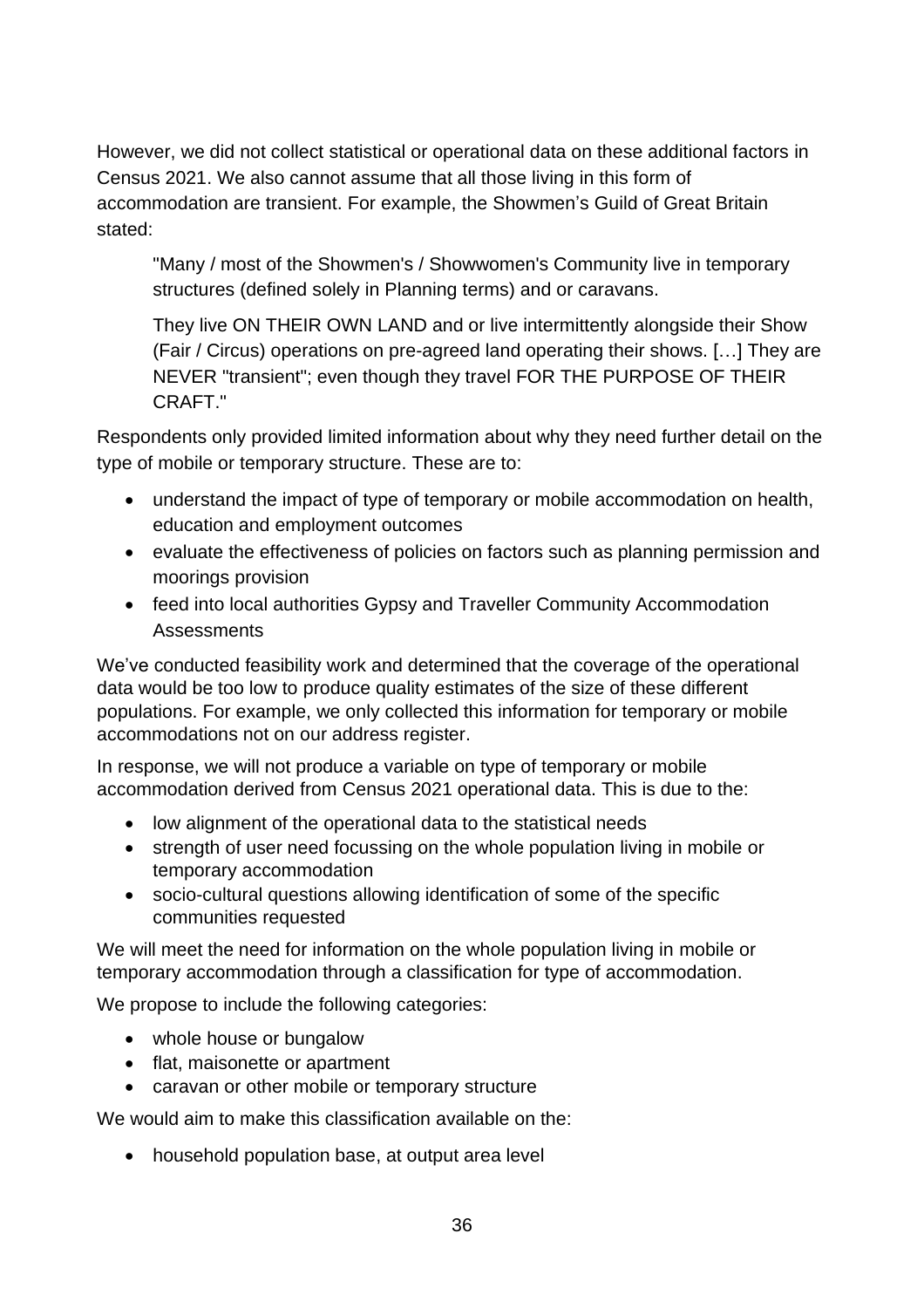• usual residents in households population base, at MSOA level

### **Homeless, including people sleeping rough and sofa surfers**

We asked users whether they would use information on the homeless population that Census 2021 collected, if we were able to produce it. Out of the 179 respondents who answered this question, 82% stated they would use it.

The Census 2021 form collected three pieces of information that we could use to produce information about the homeless population.

Firstly, the communal establishment form collected information on type of communal establishment. This included the response option "hostel or temporary shelter for homeless people". From this, we may be able to produce some data on populations of people sleeping rough.

Secondly, the individual census form completed by communal establishment residents collected information on type of resident. This included the response option "Staying temporarily (no usual UK address)". From this, we may be able to produce some analysis of people with no usual address staying in communal establishments at the time of the census.

Thirdly, the household form collected information on type of resident. This included the response option "People staying temporarily who usually live in the UK but do not have another UK address, for example, relatives, friends". From this, we may be able to produce analysis of households that have temporary residents with no other UK address.

None of these measures would provide a robust count of the homeless population, even if used in combination.

We asked users which of these information sources would be of most interest. Of the 163 respondents who answered this question:

- 95% would use the information from the communal establishment questionnaire
- 89% would use the information from the individual census forms
- 85% would use the information from the household forms
- 12% stated they had additional needs, relating to other specific types of communal establishments providing travel or temporary accommodation

Respondents stated they need data on all types of homelessness to understand the extent of homelessness in their area, and to enable the targeting of services. They also emphasised a lack of alternative data in this area. For example, Hampshire County Council stated: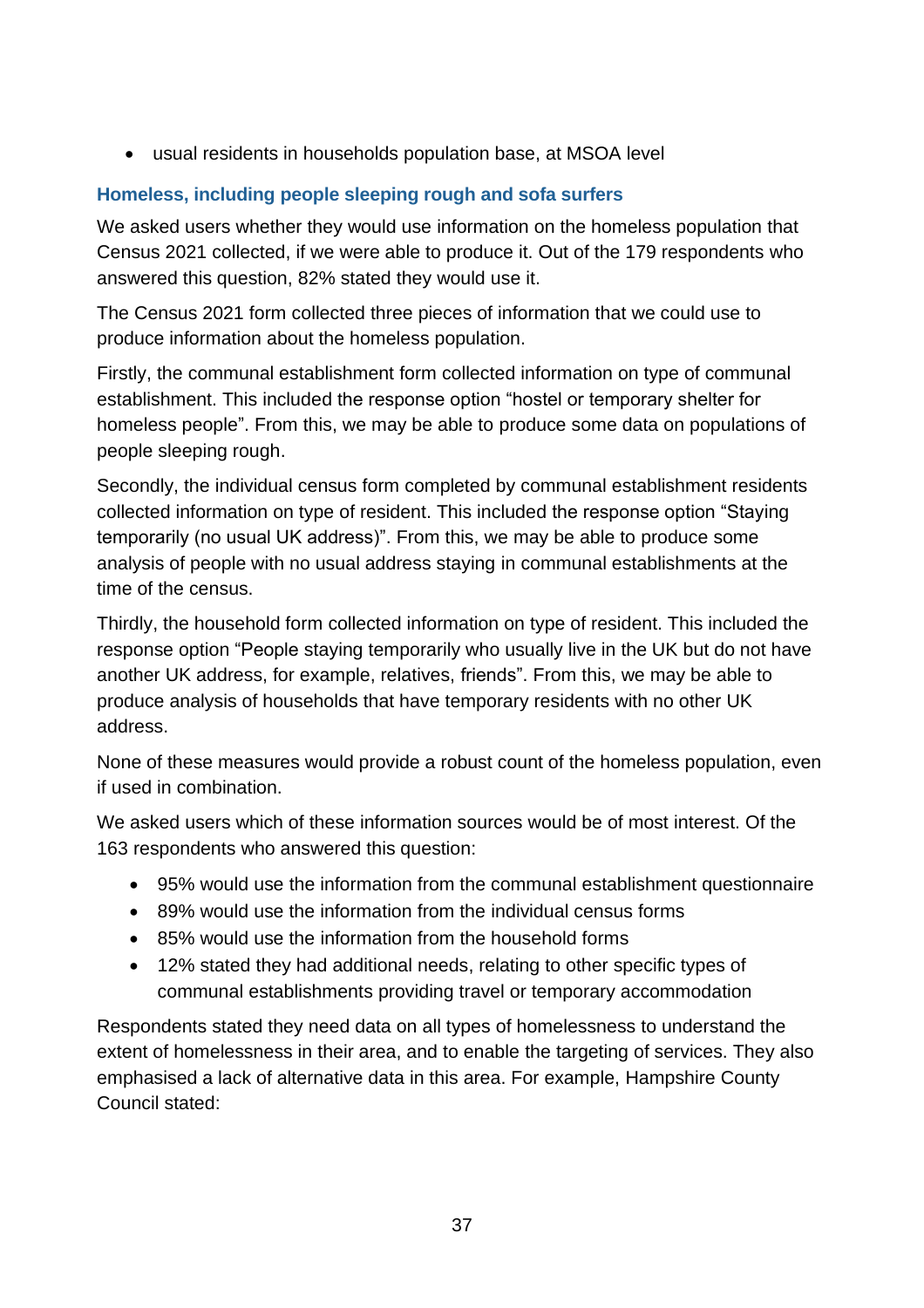"This data would be included in the [Joint Strategic Needs Assessment] JSNA Inclusion Health Groups analytical work to try and understand the size of this population group and demographic characteristics. This would help assess their needs and inform service provision, currently these data are not available reliably elsewhere and they represent an excluded group who have high health and social care needs."

Other respondents noted the transient nature of the homeless population. They were concerned that this Census 2021 data would be of limited use in targeting services, as the population distribution may have already changed. For example, the [Everyone In](https://www.gov.uk/government/news/government-continues-drive-to-end-rough-sleeping-building-on-success-of-everyone-in) initiative was launched by the Housing Secretary at the start of the pandemic to protect rough sleepers. This meant that a larger proportion of this population than usual was residing in travel or temporary accommodation during Census 2021.

In response, we will produce a reduced classification on type of communal establishment. We propose the following categories:

- travel or temporary accommodation: Hotel, guest house, B&B, youth hostel
- travel or temporary accommodation: Hostel or temporary shelter for homeless people
- travel or temporary accommodation: Holiday accommodation (for example, holiday parks)
- travel or temporary accommodation: Other travel or temporary accommodation
- other communal establishment

We will also produce a classification on position in communal establishment. We propose the following categories:

- resident
- staff or owner, or family member or partner of staff or owner
- staying temporarily (no usual UK address)

Finally, we have been exploring how feasible it is to produce a variable including information from the response option "People staying temporarily who usually live in the UK but do not have another UK address, for example, relatives, friends". This variable would have allowed analysis of households that have temporary residents with no other UK address. However, we have determined that the data would not be of sufficient quality to publish without further significant processing.

In response, we are unlikely to produce a variable including information from the response option "People staying temporarily who usually live in the UK but do not have another UK address, for example, relatives, friends".

Because of the strong need for information on this population, we're continuing to assess if there are any alternative options to provide information on this population.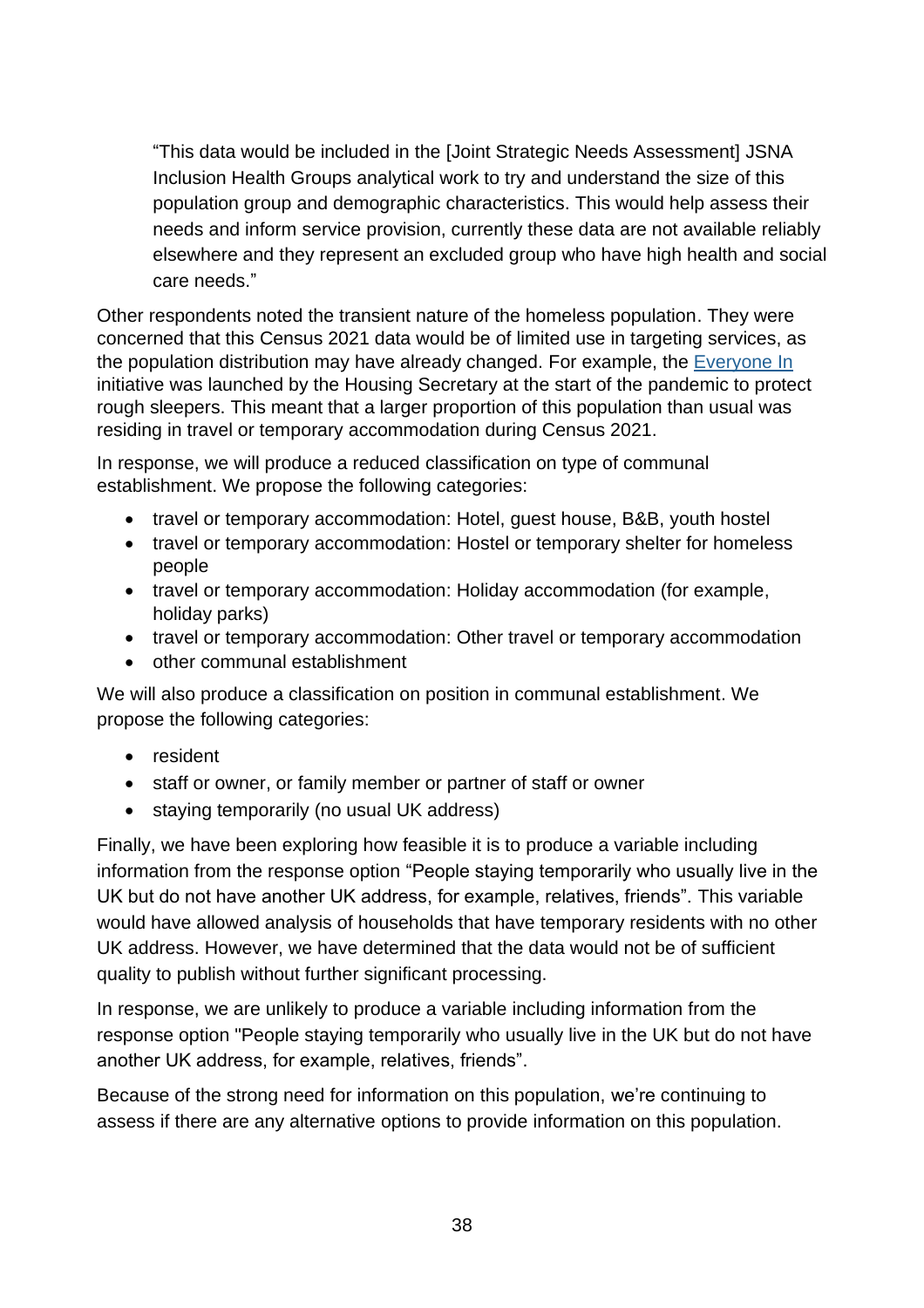# **Small populations**

Small populations are groups which are defined by their cultural background, including characteristics such as ethnic group, country of birth, religion and national identity. Because of the relatively small sizes of these populations, we are unable to release detailed information on these groups in the standard outputs because of confidentiality constraints. Instead, we create bespoke datasets for specific small populations at all geographies where the number of that population exceeds a set threshold.

We provided our small populations proposals in the Census 2021 outputs consultation [proposals document](https://consultations.ons.gov.uk/external-affairs/census-2021-outputs-consultation/supporting_documents/Consultation%20document%20%20Census%202021%20outputs%20design%20and%20release%20phase%20proposals.pdf) (pdf, 929KB). We proposed outputs at Middle Layer Super Output Area (MSOA) level and at local authority level. Our proposal largely repeated what we produced for 2011 Census.

Respondents noted that it was difficult to judge what populations were needed before seeing the main datasets. As such, they stated that they would appreciate an opportunity at a later stage, to provide feedback on their needs for small population data.

In response, we will conduct a user survey after the completion of phase three of the Census 2021 outputs release schedule. This will assess if there are any additional needs for small population datasets that have not yet been adequately met.

## **MSOA-level datasets**

We proposed to produce datasets for six small populations at MSOA level. We've provided these proposals in [Annex C: Initial proposals for small population](#page-82-0) datasets. We asked respondents which of the proposed populations they would use data from. Of the 91 respondents that answered this question:

- 60% would use data on the Kashmiri population, defined using ethnic group
- 59% would use data on the Sikh population, defined using ethnic group or religion
- 44% would use data on the Nepali/Nepalese population, including Gurkha, defined using ethnic group
- 36% would use data on the Jain population, defined using ethnic group or religion
- 25% would use data on the Cornish population, defined using national identity
- 25% would use data on the Ravidassia population, defined using religion

Of the 126 respondents that stated whether these datasets would meet their needs:

- 66% stated that they fully meet their needs
- 15% stated that they partially meet their needs
- 19% stated that they would not meet their needs

Respondents discussed a need for data at lower levels of geography such as Lower Layer Super Output Area (LSOA) and ward level. They stated that the MSOA geography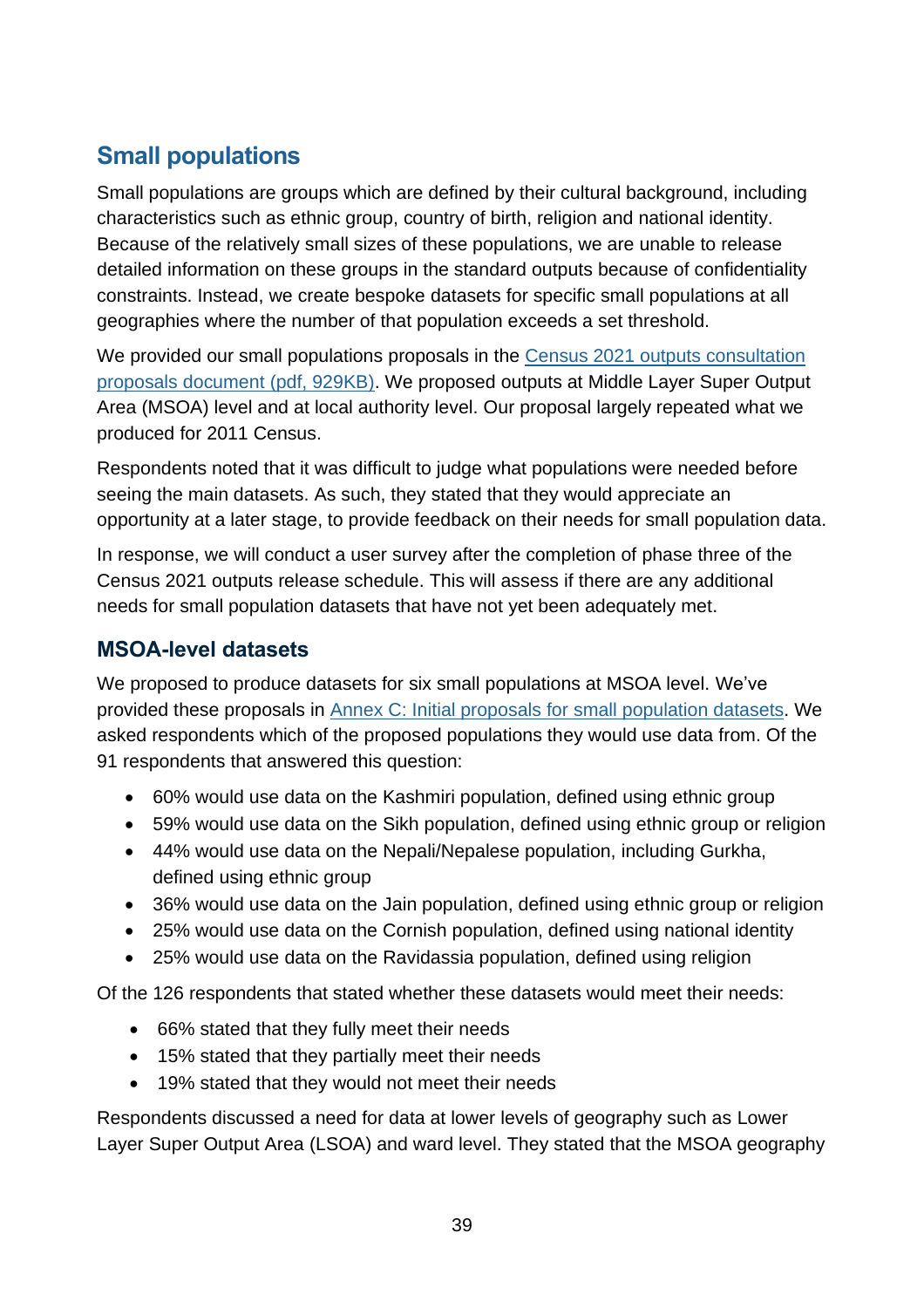is relatively large and often crosses administrative boundaries. As a result, this is not suitable for local authority planning.

They also discussed needing information on the main language within small populations. For example, regarding main language, Manchester City Council stated:

"[D]ata on small populations is important for both understanding who lives where, which communities are growing or emerging, racial tension or community cohesion and, most importantly, who and where we need to be aware of to focus on if there is a crisis, e.g. Delta variant of COVID19 needing to identify where Indian subcontinent residents were located or contacting Afghan residents during current crisis. […] All communication may require knowledge of which languages are spoken in an area for translation services and awareness of cultural considerations. This may need to be done urgently so needs to be planned using a rich data source such as the census, but also need to consider the cost of translation services, so more knowledge of small populations means we can be more efficient."

Respondents provided justification of a need for several small populations in addition to those listed in [Annex C: Initial proposals for small population datasets](#page-82-0) at MSOA level. These are:

- British Sign Language (BSL) main language
- Romania country of birth
- Somali ethnic group
- Turkish Cypriot ethnic group

For example, when discussing the population who have BSL as a main language, the Royal Association for Deaf people stated:

"Data on deaf BSL users is severely lacking and remains a constant source of frustration for deaf charities and those working to improve the lives of deaf people. Therefore, by providing a separate analysis and resource on deaf BSL users specifically, ONS will be significantly helping deaf organisations in their efforts to ensure that policymaking and commissioning is informed by evidence."

When discussing the Turkish Cypriot population, the UK Council of Turkish Cypriot Associations (CTCA) stated:

"We support the Turkish Cypriot community in all areas. The data will be used to determine CTCA's policy development and in integration for example supporting English as a foreign language."

We will continue with our proposal to produce a suite of Census 2021 datasets similar to the 2011 Census datasets on small populations.

In response, we will investigate how feasible it is to add a dataset on main language for each small population. We will also investigate if we can produce any of the datasets for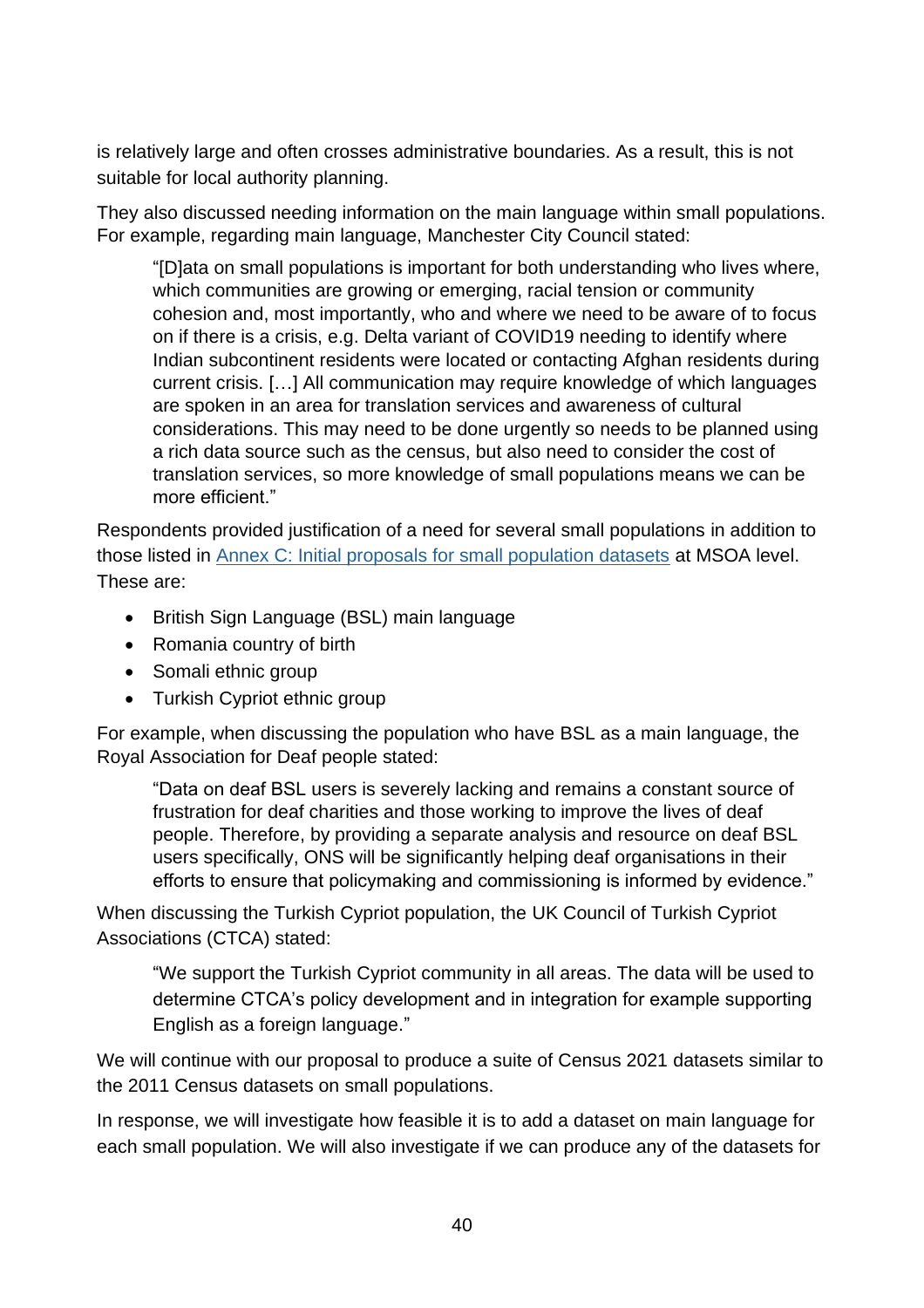either wards or LSOAs. In this investigation, we will consider utility of the data and statistical disclosure risk.

We will also consider the need to produce a set of small population datasets for the four small populations we've discussed. Respondents provided examples of why users need this information for these populations.

In this assessment, we will consider what data will be available through multivariate datasets released in phase two of the release schedule. This includes both the readymade datasets and the build-your-own datasets.

It may not be feasible for us to produce data at MSOA level, if, for example, the population is not clustered in specific areas. In these cases, we will consider producing datasets at local authority level.

# **Local authority level five-year age bands by sex datasets**

We proposed to produce datasets at local authority level for the same 30 small populations as we did in 2011. This was made up of 13 ethnic groups and 17 countries of birth. We've listed these in [Annex C: Initial proposals for small population datasets.](#page-82-0)

Of the 149 respondents that stated whether these datasets would meet their needs, 72% stated that they would.

As with the MSOA-level datasets, respondents noted that it was difficult to judge what populations they needed, before seeing the main datasets.

Respondents also raised needs for datasets on other populations at local authority level, for five-year age bands by sex. These are:

- Caribbean ethnic group
- China as country of birth
- Jewish identity, with the defining variables to be determined
- Pashtun ethnic group
- Showman ethnic group

If possible, respondents also requested that we produce additional datasets on these populations. For example, Showmen's Mental Health Awareness Charity stated:

"[W]e are a charity providing mental health services to the Showmen community. The charity is […] limited to offering our services only to those community members we know of. We need census data to give a true sense of our population, and identify ways to serve the community better."

In response, we will also investigate how feasible it is to produce extra datasets on these five small populations, where respondents provided a user need. We will work with data users to understand how to define these groups. For example, we will consider if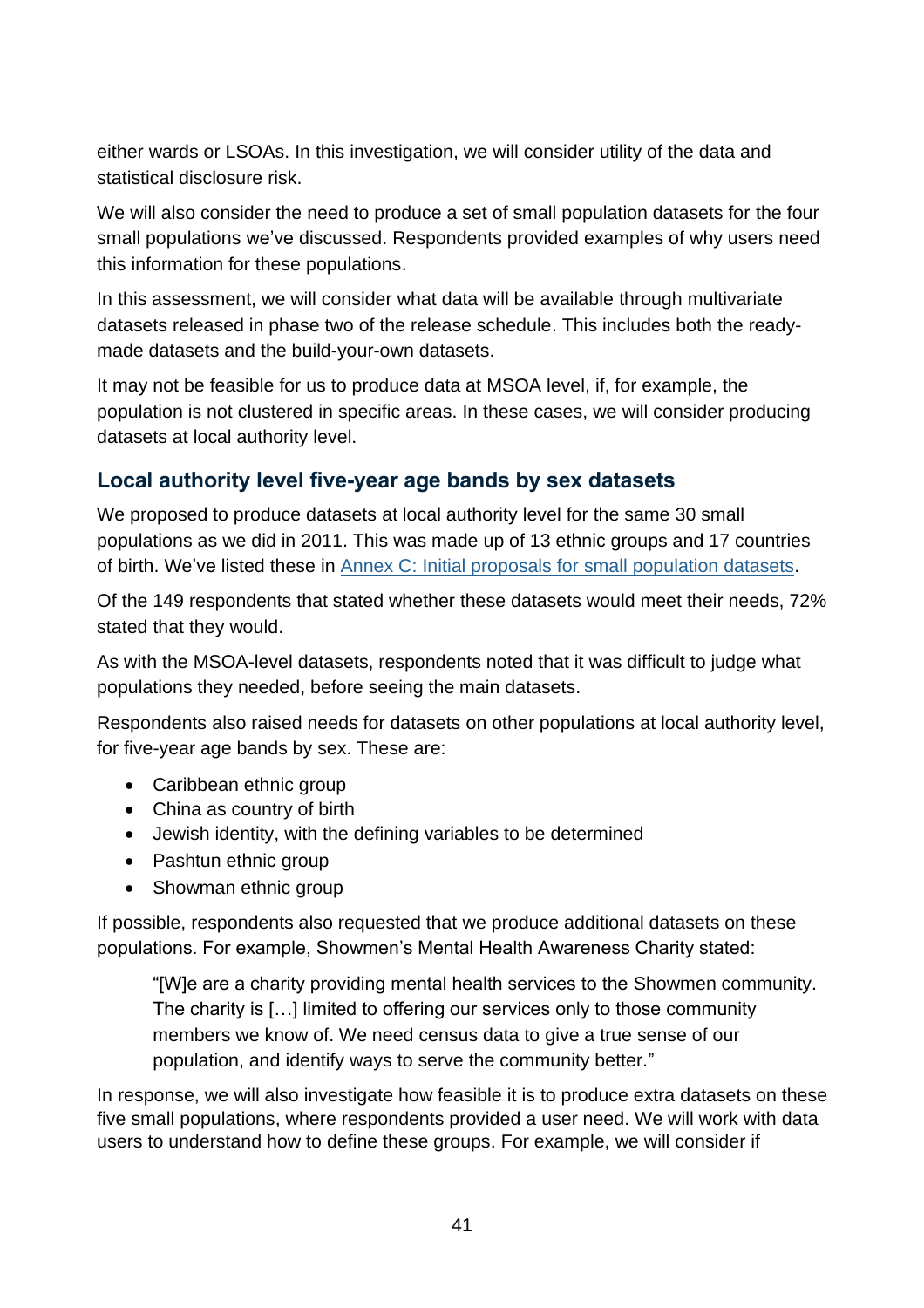"Caribbean" should be defined using the "Caribbean" response option only or in another way.

In this assessment, we will again consider what data will be available through the multivariate datasets that we release in phase two of the release schedule.

# <span id="page-42-0"></span>**Alternative population bases**

We asked users what datasets and analysis they would need on alternative population bases. We defined these proposed alternative population bases in the [Census 2021](https://consultations.ons.gov.uk/external-affairs/census-2021-outputs-consultation/supporting_documents/Consultation%20document%20%20Census%202021%20outputs%20design%20and%20release%20phase%20proposals.pdf)  [outputs consultation proposals document \(pdf, 929KB\).](https://consultations.ons.gov.uk/external-affairs/census-2021-outputs-consultation/supporting_documents/Consultation%20document%20%20Census%202021%20outputs%20design%20and%20release%20phase%20proposals.pdf) These alternative population bases either move usual residents to different locations based on their characteristics or report on a population that's not usually resident.

For each alternative population base, we stated the geography at which we propose to produce datasets. We did not provide proposals for what variables we will be able to include.

As the coronavirus (COVID-19) pandemic restricted the population's movement at the time of Census 2021, the potential for disclosure is higher for alternative population bases. We will only produce datasets where:

- there is a defined user need
- the data is of sufficient quality
- the risk of statistical disclosure is low

However, we acknowledge the strong user need for information on these populations. We discuss our future plans in the section [Census during a period of change:](#page-58-0) [conclusions.](#page-58-0)

Of the 173 respondents that stated which alternative population bases they would use, if we were to produce them:

- 65% would use the workplace population base
- 61% would use the workday population base
- 50% would use the out-of-term population base
- 53% would use the non-UK born, short-term resident population base
- 51% would use the second address population base
- 5% would use another population base if it were available
- 24% would not use any of the proposed alternative population bases

Most of the requests, which respondents made for another population base, were for subsets of the usual resident population. We will meet these needs through multivariate datasets that we produce in phase two of the release schedule.

Respondents made one other request for a version of the workplace population that focuses on education institutions. We did not collect information on travel to education.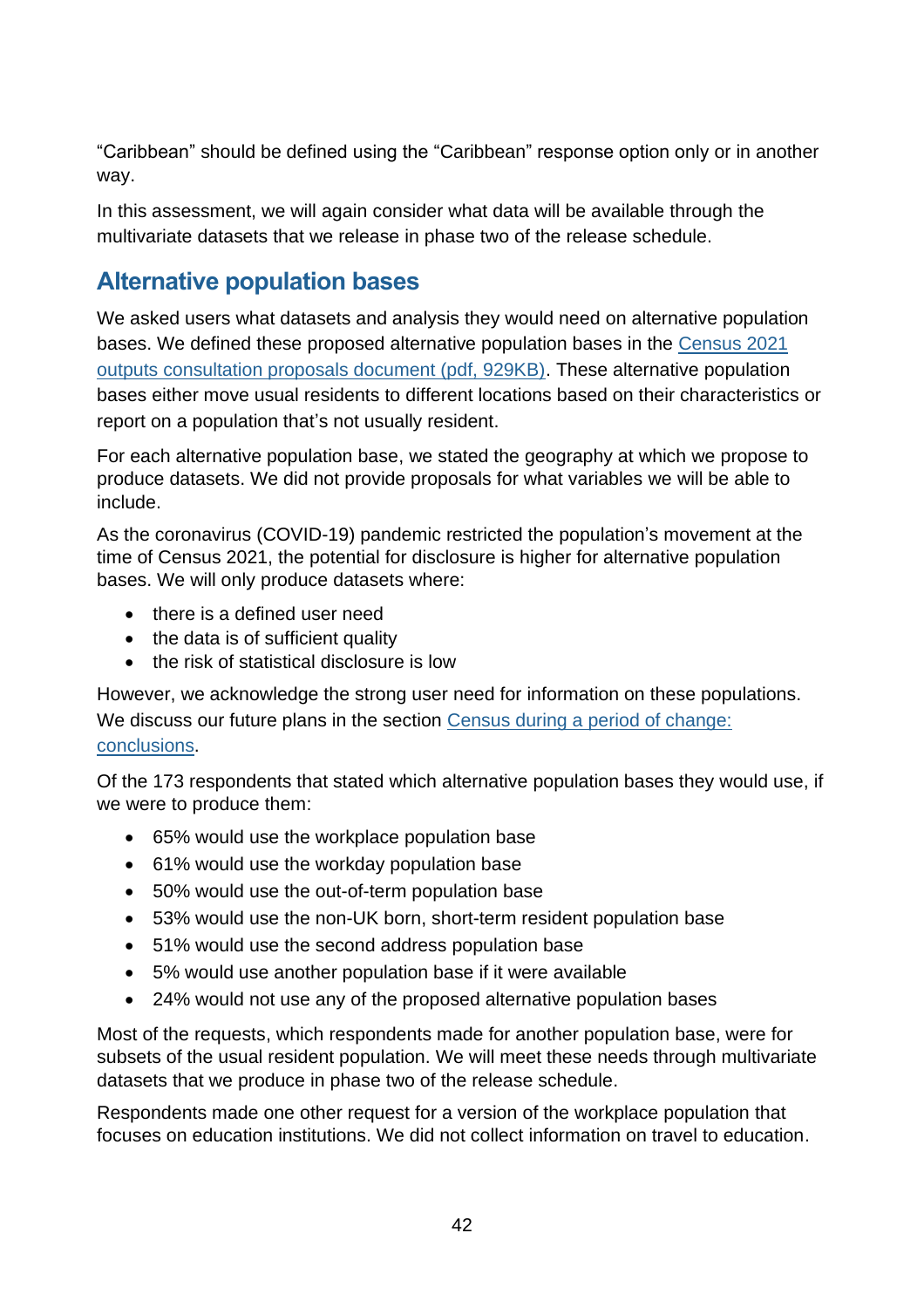This is because respondents only expressed a low level of need for this, during the [2021](https://www.ons.gov.uk/census/censustransformationprogramme/consultations/the2021censusinitialviewoncontentforenglandandwales)  [Census: initial view on content for England and Wales](https://www.ons.gov.uk/census/censustransformationprogramme/consultations/the2021censusinitialviewoncontentforenglandandwales) consultation in 2015.

In response, we will produce outputs on the five alternative population bases that we outlined in our proposals. We do not plan to produce any other alternative population bases.

## <span id="page-43-0"></span>**Workplace population**

We asked users to describe their proposed analysis on the workplace population and 95 respondents answered. They stated that our proposals for Middle Layer Super Output Areas (MSOAs) datasets would be useful. However, they also requested data to lower levels of geography where feasible. To enable more detailed analysis of local areas, respondents requested Lower Layer Super Output Areas (LSOAs) and workplace zones.

Respondents provided several uses for this data. These are:

- transport, housing, and employment land strategies and provision
- economic growth strategies, including coronavirus pandemic recovery planning
- emergency evacuation planning, for example, in the case of flooding
- understanding crime
- equality monitoring

For example, Cheshire East Council stated:

"Data on the workplace population at MSOA level […] would be extremely useful in informing our response to emergency situations such as floods, as such responses (e.g. evacuation/ rescue efforts) need to take account of the number of people potentially present (or travelling to/ from) the affected areas and the geographical distribution of people within those areas.

A breakdown of the workplace population by industry […] would be helpful in assessing/ supporting the needs of local businesses and in making decisions about the scale and location of future provision of employment land (as different industries have very different needs: for example, manufacturing sites and warehouses need much more land per employee than offices do)."

In addition, Manchester City Council stated:

"[I]t is essential that we have an understanding of our workplace population in 2021, even if it is to indicate those missing due to lockdown, so that we can make policy decisions about recovery and the future of the city centre. Cross tabbed with ethnic group, sexual orientation and other protected characteristics it will inform our equality strategies.

It can also be used to explain crime statistics and the night-time economy as well as planning for services that are required from those who do not live in the city, e.g. transport and waste services. Cross tabbed against industry or occupation it would assist our economic policy decisions as we could compare against our forecasts of employment growth, particularly in the wider city centre where pre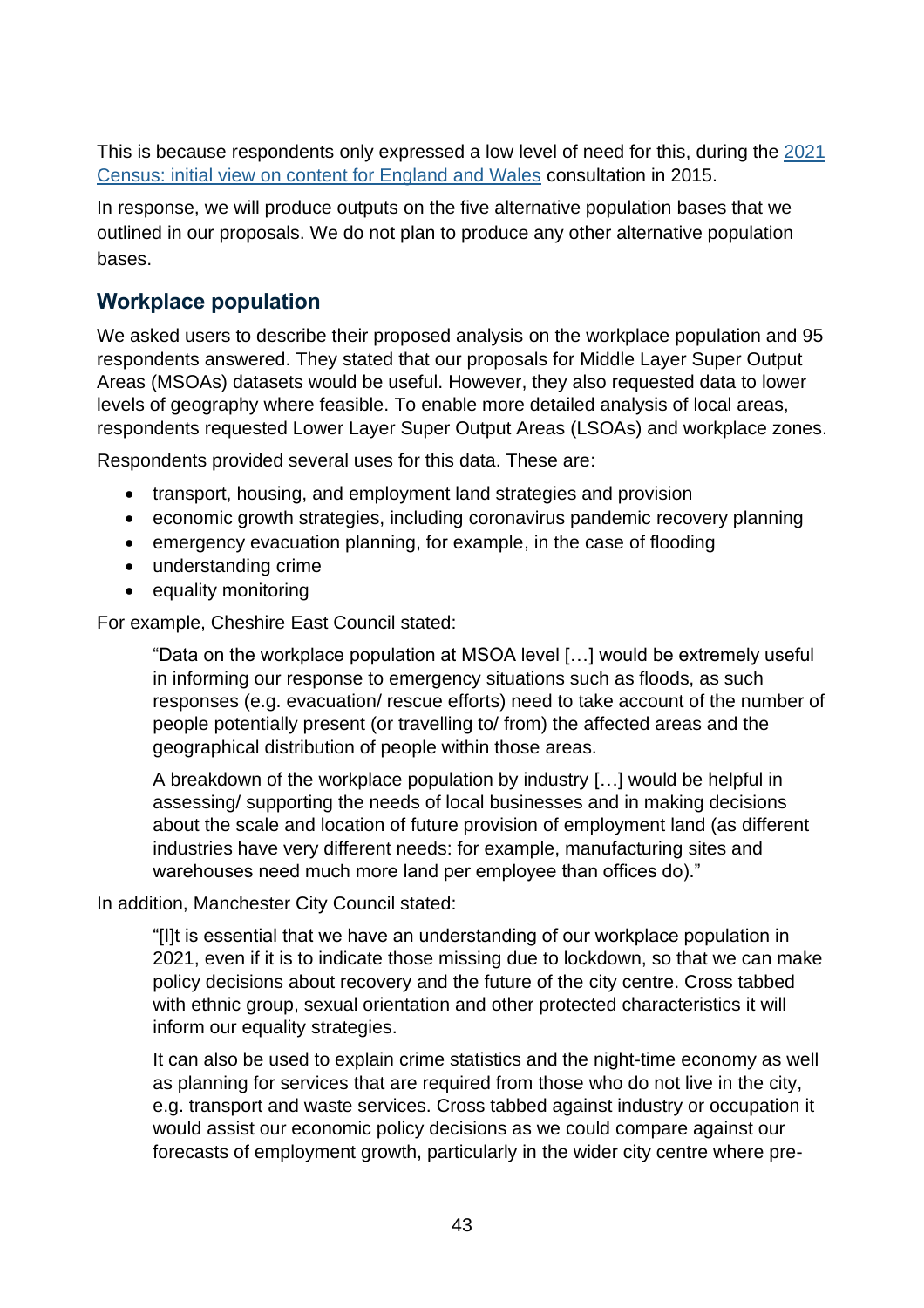COVID19 we saw rapid employment growth that has then been followed by changes occurring in industries during COVID19 and then planning for future policies on climate change."

Respondents demonstrated a clear need for datasets about the workplace population on:

- age
- highest level of education
- occupation
- industry
- method of travel to work
- distance travelled to work

To understand the characteristics of the population and for diversity monitoring, respondents also requested demographic characteristics.

Finally, respondents requested that we expand the definition of the workplace population to include all ages, not just ages 16 to 74, as in 2011.

In response, when finalising our plans for datasets on the workplace population, we will prioritise assessing whether it is feasible to produce univariate datasets at MSOA level. We will focus on the variables for which respondents demonstrated a clear need.

We will assess the feasibility of producing any of these higher priority datasets for lower levels of geography such as LSOA and workplace zone. In some cases, we may need to produce datasets at a higher level of geography.

We will also investigate the feasibility of expanding the definition of the workplace definition to include those aged 75 years and over.

### <span id="page-44-0"></span>**Workday population**

We asked users to describe their proposed analysis for the workday population and 85 respondents answered. Several stated that this data was more important following the coronavirus pandemic because more people are working from home. Respondents were supportive of the proposal to produce this data at OA. They also requested data for workplace zones.

Respondents provided similar uses for data on the workday population as they had for workplace data. However, to investigate the impact of the coronavirus pandemic, respondents also raised needs to compare data on the workday population against the usual resident population and with data from the 2011 Census.

Respondents indicated that they needed similar variables to those prioritised for the workplace population. However, they provided a greater emphasis on the need for social and demographic variables. For example, the Greater London Authority stated: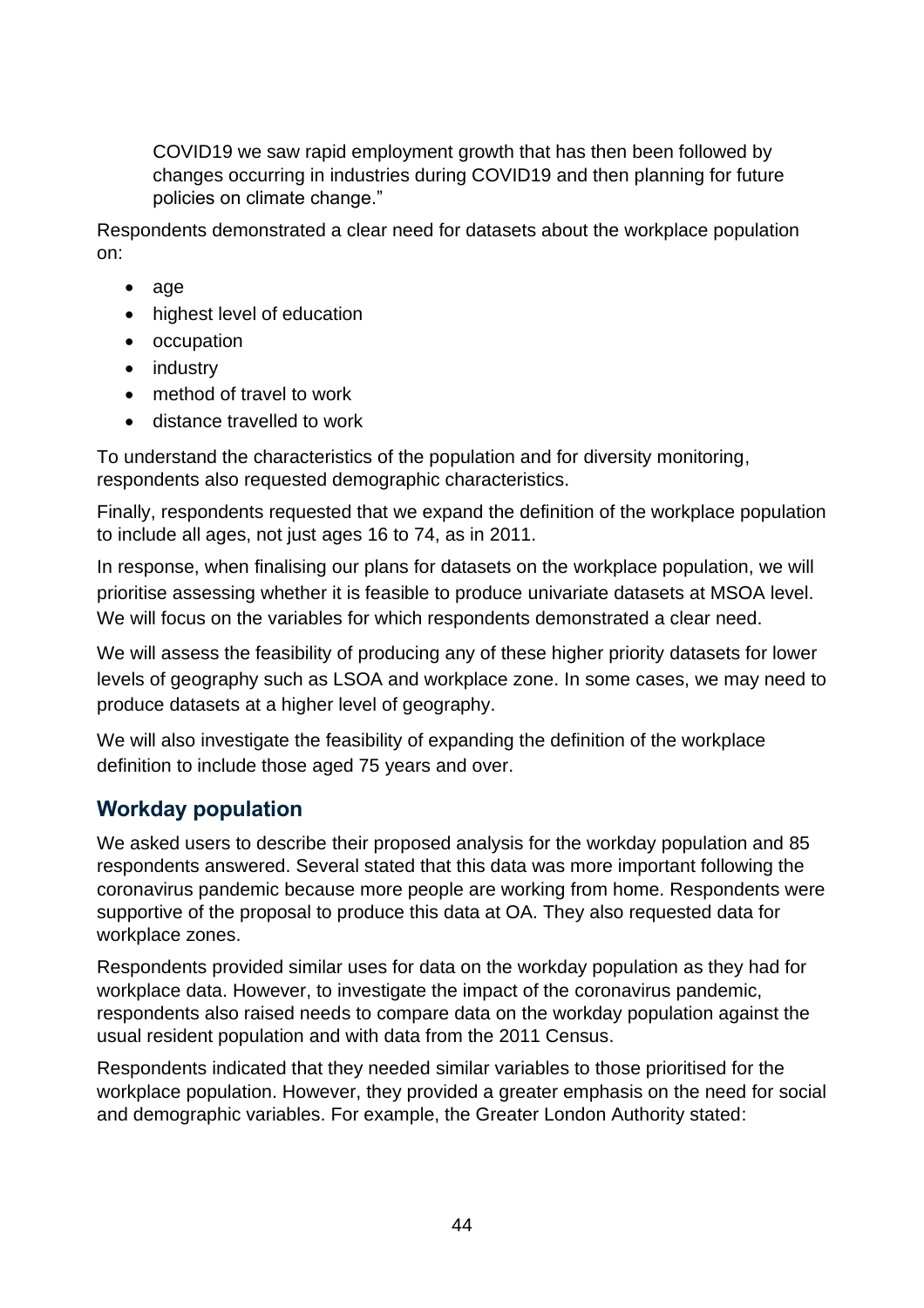"Workday population data are used to monitor activity in highstreets and town centres. Regeneration of high streets form one of the pillars of the GLA recovery programme. So we need to know the characteristics of workers and residents in these areas by demographics and protected characteristics: age, sex, ethnicity, health and disability, sexual orientation and gender identity."

In response, when finalising our plans for datasets on the workday population, we will prioritise producing univariate datasets on the same variables as for the workplace population. We will generally aim to produce these univariate datasets at OA level.

We will assess how feasible it is to produce any of these higher priority datasets for workday zones. We will also aim to produce datasets comparable with datasets from the 2011 Census, where feasible.

## **Out-of-term population**

We asked users to describe their proposed analysis for the out-of-term population and 72 respondents answered. They were supportive of the proposal to produce this data at OA level and for similar variables that we provided following the 2011 Census.

Respondents indicated they needed this data to help understand changes to required levels of service provision in and out of term-time. For example, the Greater Manchester Combined Authority stated:

"[B]us passenger numbers on certain routes can be quite different in the summer months in particular. Customer levels in leisure and retail services in certain locations change too in out-of-term times.

There are also higher and lower demand on other services such as refuse, GP appointments and NHS services etc. Similar datasets to those released in 2011 would be helpful. In particular, we are likely to find population density, age, ethnicity and general health. The student population is generally young and healthy and if they are excluded from rates on health indicators through out-ofterm population estimates then this might show much higher rates of health problems in the general population."

Respondents only provided limited information about the exact variables they need. They indicated that local area totals were the highest priority. However, there were requests across multiple responses for:

- age
- sex
- ethnic group

In response, when finalising our plans for out-of-term population datasets, we will prioritise univariate datasets on age, sex and ethnic group. We will generally produce univariate datasets at OA level.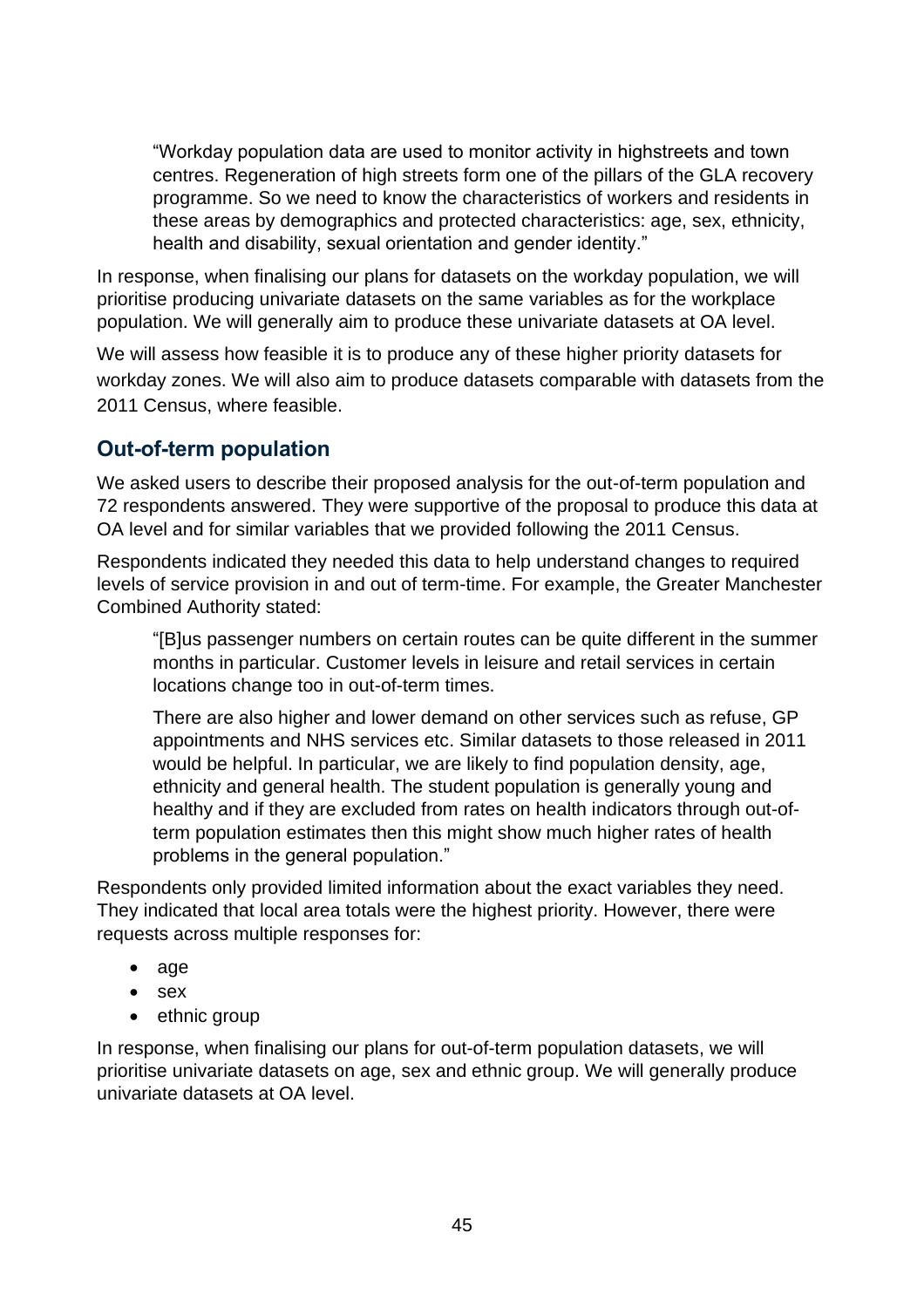# **Non-UK born short-term resident population**

We asked users to describe their proposed analysis for the 'non-UK born short-term resident' population and 65 respondents answered. They noted that the regional level data we proposed would have limited use.

As a result of the coronavirus pandemic on changes to student and migrant worker flows, respondents noted a reduction in the use of this data.

For example, Tameside Metropolitan Borough Council stated:

"Due to the COVID-19 pandemic the numbers recorded in the Census might not be typical, particularly for an area like Tameside bordering the higher population density area of Manchester city centre, as the flow of people out of city centres to satellite towns through the pandemic has been observed across the country."

Some respondents described analysis that they could undertake and requested data at local authority level. However, very few linked this to specific policy, planning, or service provision needs. Manchester City Council provided the most defined need but noted limitations of the data. They stated:

"Would normally be looking at volume to supplement population estimates on the basis that one [short term resident] STR is replaced by another on a repeating basis so requiring the same services by and large as a 'usual' resident even though different people e.g. a bin emptying, regardless of how often that person is replaced by another. Analysis will be limited because the pandemic has affected transience."

Some users also requested information on the reason for migration. We did not collect this data in Census 2021.

We will produce estimates of the short-term resident population, at local authority level in phase one of our release schedule.

We will continue with our proposal to produce datasets at regional level. These datasets will provide some basic demographic, social-cultural and labour market information with accompanying commentary. We will produce estimates of the short-term resident population, at local authority level. We aim to bring the release of these datasets forward from phase three of the release schedule, into phase two. This is because of the importance of understanding changes in migration patterns as a result of the coronavirus pandemic.

### <span id="page-46-0"></span>**Second address population base**

The second address population looks at the characteristics of the population with a second address, including the characteristics of the second address itself. When producing datasets on the characteristics of the population with a second address, we count them at the location of their second address rather than at the address where they're usually resident.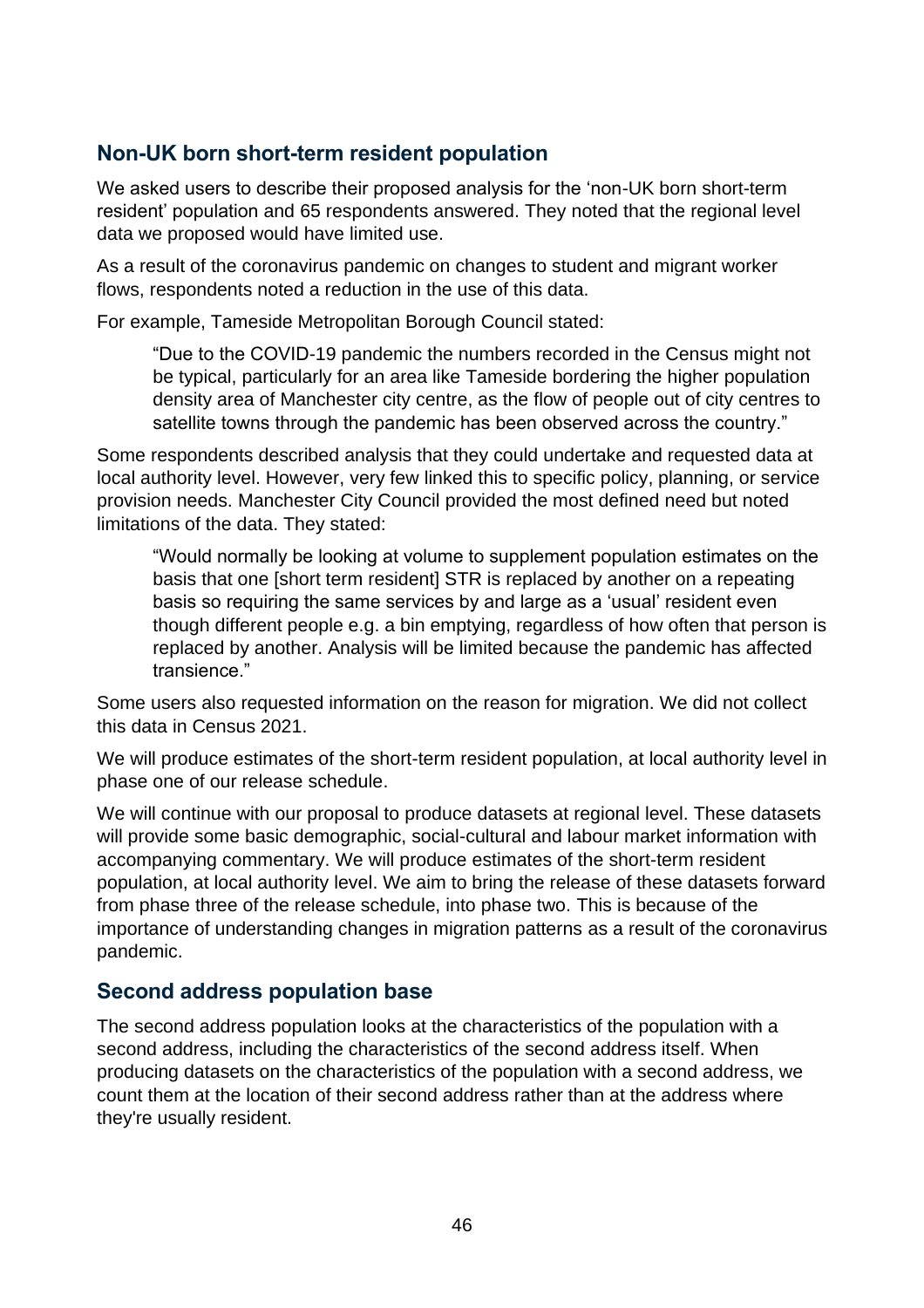We asked users to describe their proposed analysis for the second address population base and 67 respondents answered. They noted that our proposal for data at local authority level would be useful. Where feasible, respondents also requested data to lower levels of geography, such as LSOA-level data to enable local area analysis.

Respondents stated they would use this data for:

- forecasting populations, particularly around needs for educational provision and water demand
- preparing housing strategies, particularly around current use and availability of housing stock
- assessing of the impact of the coronavirus pandemic on student accommodation
- understanding the accuracy of aggregate council tax data
- understanding the impact of concentrations of second addresses on local communities, for example house prices

Respondents provided varied needs in relation to rural and urban areas. For example, when referring to a more rural area, Shropshire Council stated:

"Shropshire is a beautiful county which attracts holiday-makers / city dwellers who later purchase second homes. Following COVID and the rise in home-working it is likely that the second residence population has risen. The 2021 Census will help our understanding of this population and the impact on public services. Data on second homes / population is also analysed in the Shropshire housing market assessment, as many second home-owners later choose to retire to the County."

Whereas, in reference to an urban area, Manchester City Council stated:

"Colleagues in Housing services will use holiday homes data to support issues with properties being used as short term holiday lets in the city centre. Students' out-of-term-time address will supplement our monitoring of the impact students have on the city in terms of accommodation, particularly in areas where there are housing shortages for families."

Respondents requested datasets that would allow more detailed analysis of the households identified as a second address for one or more dependent children. They requested that the datasets allow the separate identification second addresses of:

- the parent or parents with whom the child is recorded as being usually resident
- another parent with whom the child lives part of the time

Supporting this request, the Fatherhood Institute stated:

"This is an issue of key policy importance, hence the DWP producing Separated Families statistics. In previous data sources, around a third of dependent children have separated parents; and between 30% and 50% of child/ren stay over regularly with their 'non-resident' father […]. The Social Security Advisory Committee drew attention to this issue […]: "The terms "non-resident" and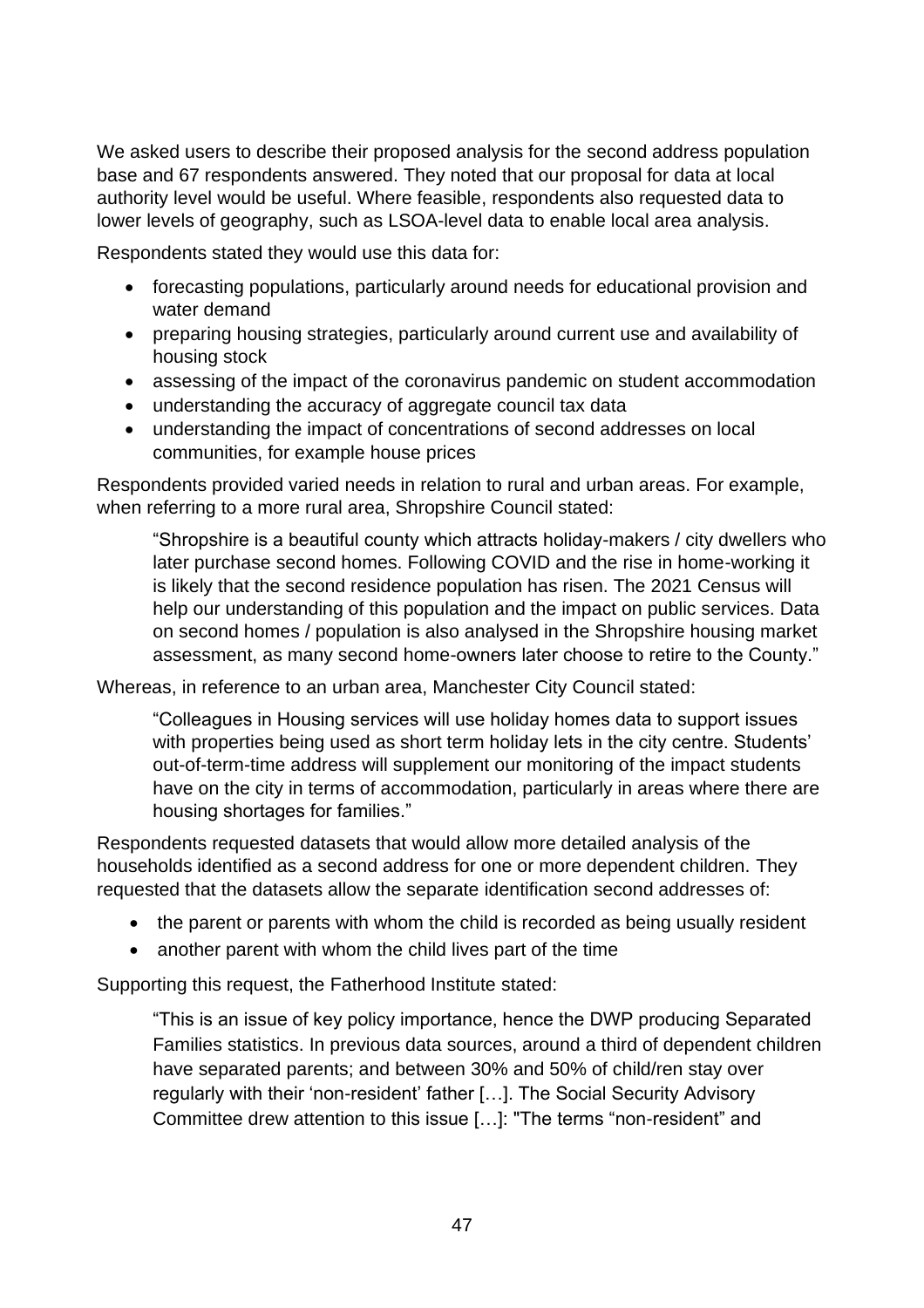"resident" parent […] fail to reflect the variation in shared care arrangements, including equal shared care"

In their feedback about the second address population base, respondents also discussed some needs related to the household population base. They requested estimates of the total number of second residences and the type of second residence. Respondents also expressed a particular interest in the usual resident population who have second addresses for work or for study.

For the second address population base, respondents evidenced a need for information on a second address residents:

- age
- employment status
- place of usual residence

In response, when finalising our plans for datasets on the population with a second address, we will prioritise univariate datasets on age, employment status and place of usual residence. We will generally produce these univariate datasets at local authority level.

We will investigate how feasible it is to produce more detailed analysis of households identified as a second address for one or more dependent children. This analysis will require us to link within the census data and will depend on the quality of the address response for the second address.

We will also assess whether we can produce any of these datasets to a lower level of geography such as LSOA.

# **Origin-destination data**

We did not consult on our proposals for origin-destination products in this consultation. However, some users did provide needs regarding these products.

Respondents noted the impact Scotland's census moving to 2022. They requested that data on flows include origins or destinations in Scotland where possible, at the same level of geography as within England and Wales.

Where possible, we intend to provide Census 2021 origin-destination datasets for England, Wales and Northern Ireland combined. Scottish geographies, based on their census in 2022, are unlikely to be available at the time we produce these.

In response, we plan to provide initial datasets with higher level Scottish geographies, which are set to remain unchanged. This is only for addresses one year ago, workplace addresses or second addresses that were listed as in Scotland. Once the information is available, we will investigate whether it is feasible to incorporate more detailed geographies for Scotland into the origin-destination datasets.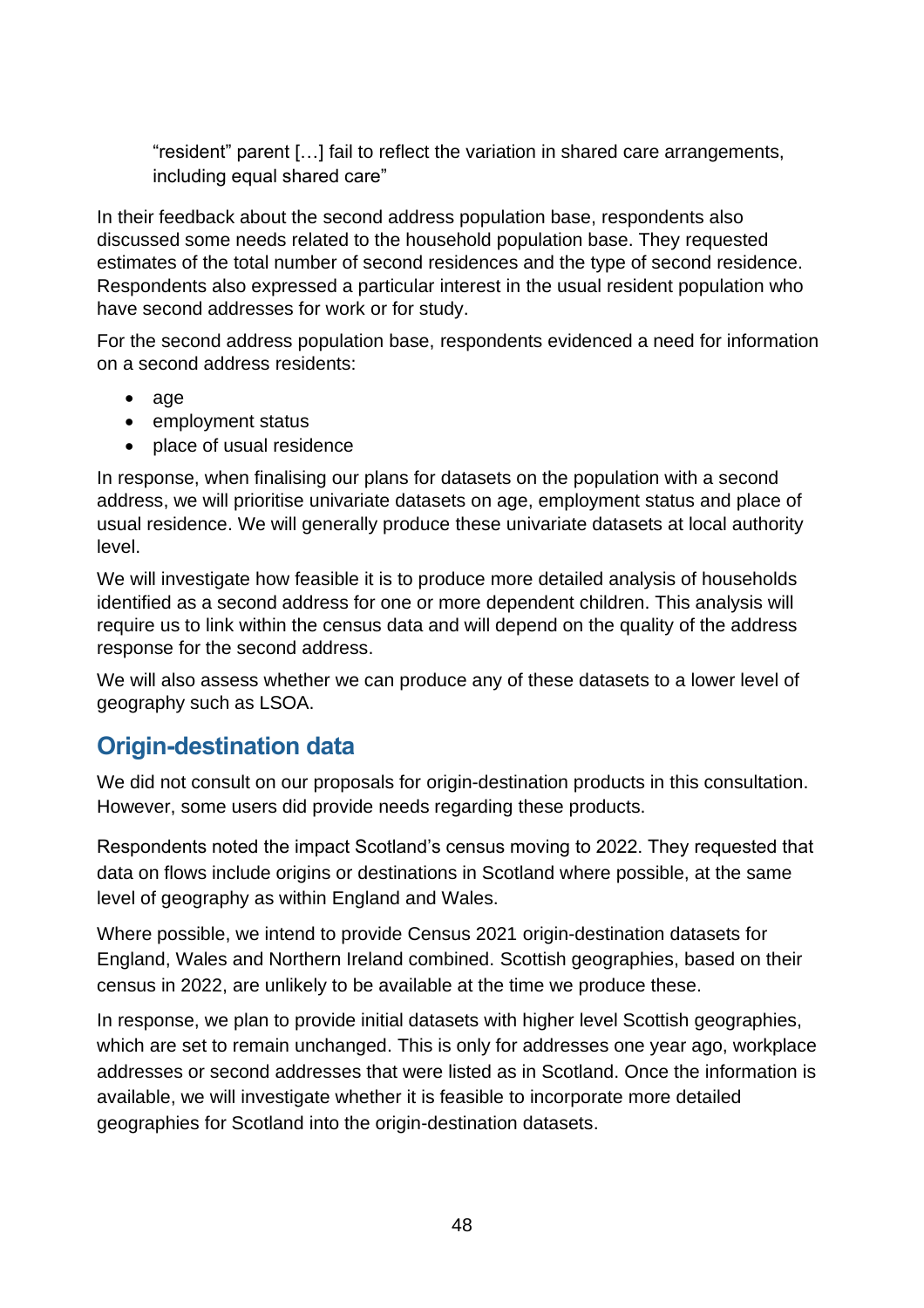If you have any questions about Census 2021 [origin-destination products](https://www.ons.gov.uk/census/censustransformationprogramme/census2021outputs/2021dataproducts/origindestination) or are interested in joining our working group, please email [census.outputs@ons.gov.uk.](mailto:census.outputs@ons.gov.uk)

# **Microdata**

We did not consult on our proposals for microdata products in this consultation. However, in [part one of our consultation response](https://consultations.ons.gov.uk/external-affairs/census-2021-outputs-consultation/results/census2021outputsconsultationresponse-partone.pdf) (pdf, 625KB), we committed to considering how feasible it would be to produce a household-level variable on proxy response in the secure microdata datasets.

With this, we'd aim to identify households where someone from outside of the household completed their census form on their behalf. This information could help address the need for data on digital exclusion.

If you have any questions about Census 2021 [microdata products](https://www.ons.gov.uk/census/censustransformationprogramme/census2021outputs/2021dataproducts/microdata) or are interested in joining our working group, please email [census.outputs@ons.gov.uk.](mailto:census.outputs@ons.gov.uk)

# **Analysis**

We will carry out a detailed census analysis programme based on Census 2021 data from England and Wales. Alongside the production of facts and figures about the population, the programme will aim to produce statistics that shine a light on public policy issues. This will:

- provide insight into the data
- help users to better understand their community's needs
- inform decisions on future policy and services

We provided detailed proposals for the analysis programme within the [Census 2021](https://consultations.ons.gov.uk/external-affairs/census-2021-outputs-consultation/supporting_documents/Census%202021%20analysis%20programme%20proposals.pdf)  [analysis programme proposals \(PDF, 505KB\)](https://consultations.ons.gov.uk/external-affairs/census-2021-outputs-consultation/supporting_documents/Census%202021%20analysis%20programme%20proposals.pdf) document.

We asked respondents if these plans met their needs. Firstly, through a general question, and then through specific questions across relevant sections of the consultation. In finalising our analysis programme, we will consider the feedback from the consultation alongside feedback from other stakeholder engagement activities.

Of the 220 respondents who stated whether the proposals for the census analysis programme met their needs:

- 70% stated that they fully met their needs
- 25% stated that they partially met their needs
- 5% stated that they did not meet their needs

When considering specific areas: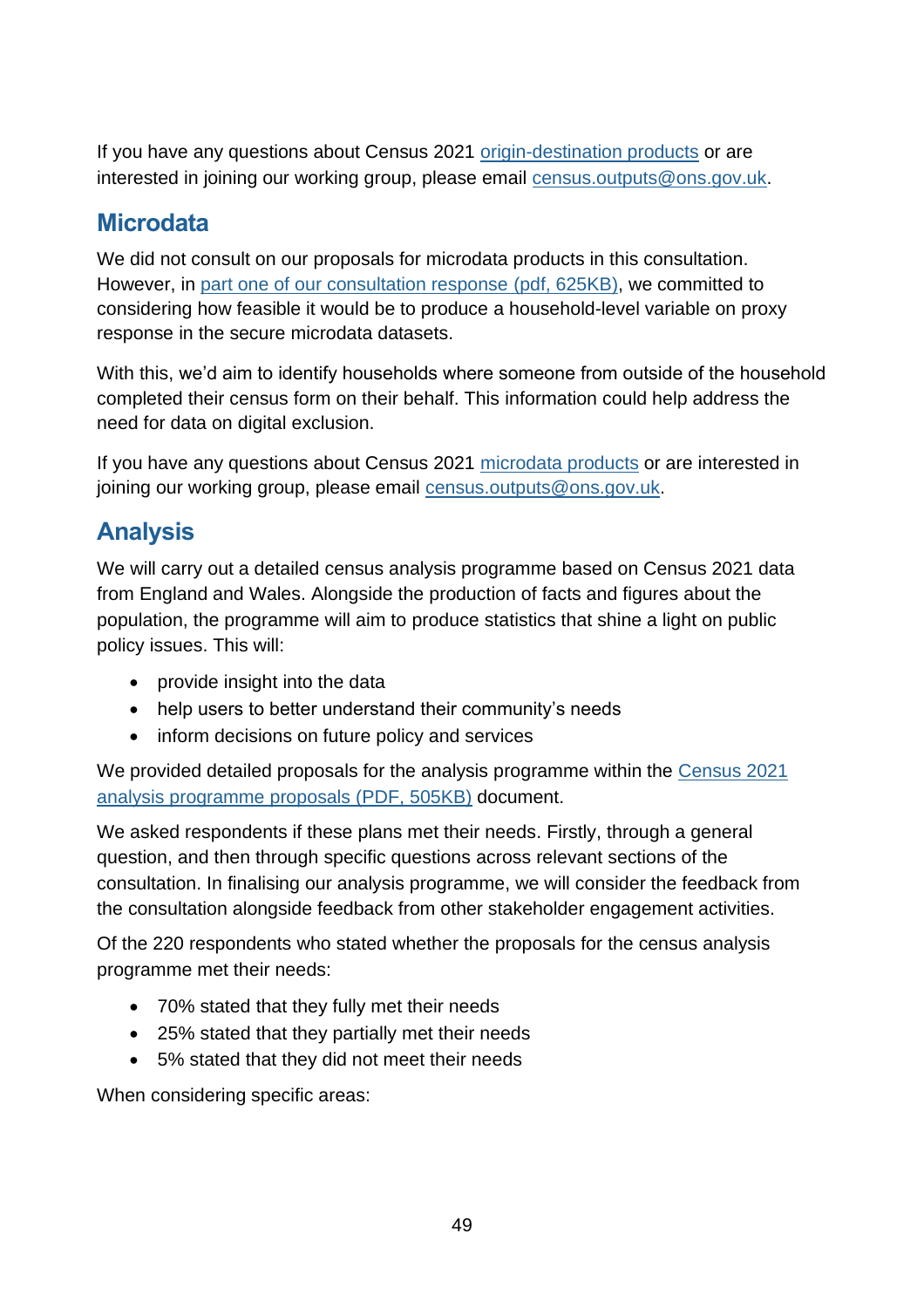- 79% of 204 respondents stated that the analysis proposals for sexual orientation and gender identity fully met their needs
- 83% of 172 respondents stated that the analysis proposals for UK armed forces veterans fully met their needs
- 65% of 219 respondents stated that the analysis proposals for ethnic group fully met their needs
- 70% of 142 respondents stated for the analysis proposals for small populations fully met their needs
- 80% of 143 respondents stated that the analysis proposals for alternative population base fully met their needs

Some of the analysis proposals that we plan to publish after phase three of the release schedule, require us to combine Census 2021 data with other sources of information such as administrative data. The Welsh Government noted that some of the administrative datasets discussed only covered the population of England. They requested that we explore projects combining data sources about the population of Wales more fully.

We also noted the importance of analysis to understand the impacts of the current period of social and economic change.

In response, we will explore the potential to combine Census 2021 data with administrative datasets about the population of Wales

We will ensure that our plans include analysis looking across topics at the impact of large changes such as Brexit and the coronavirus (COVID-19) pandemic.

We will update our [list of proposed analysis reports](https://www.ons.gov.uk/census/censustransformationprogramme/census2021outputs/2021dataproducts/analysis) to reflect our updated plans. We will do this in stages. We will start by publishing the list of the reports we plan to publish within the main release schedule by early summer 2022. A full list, including plans for analysis reports discussing UK data, will be available by the end of phase three of the release schedule.

# **Rural or urban classification of areas**

Respondents welcomed the planned analyses that included discussion of the differences between rural and urban areas. However, they noted that these did not fully meet their needs and requested that other analyses also considered this classification of areas. For example, Cheshire East Council stated:

"In particular, it is important for us to understand how the housing characteristics of our rural areas differ from urban areas, so that we can tailor housing provision and housing policies accordingly. A comparison of rural and urban areas in terms of overcrowding, housing tenure and heating systems would therefore be very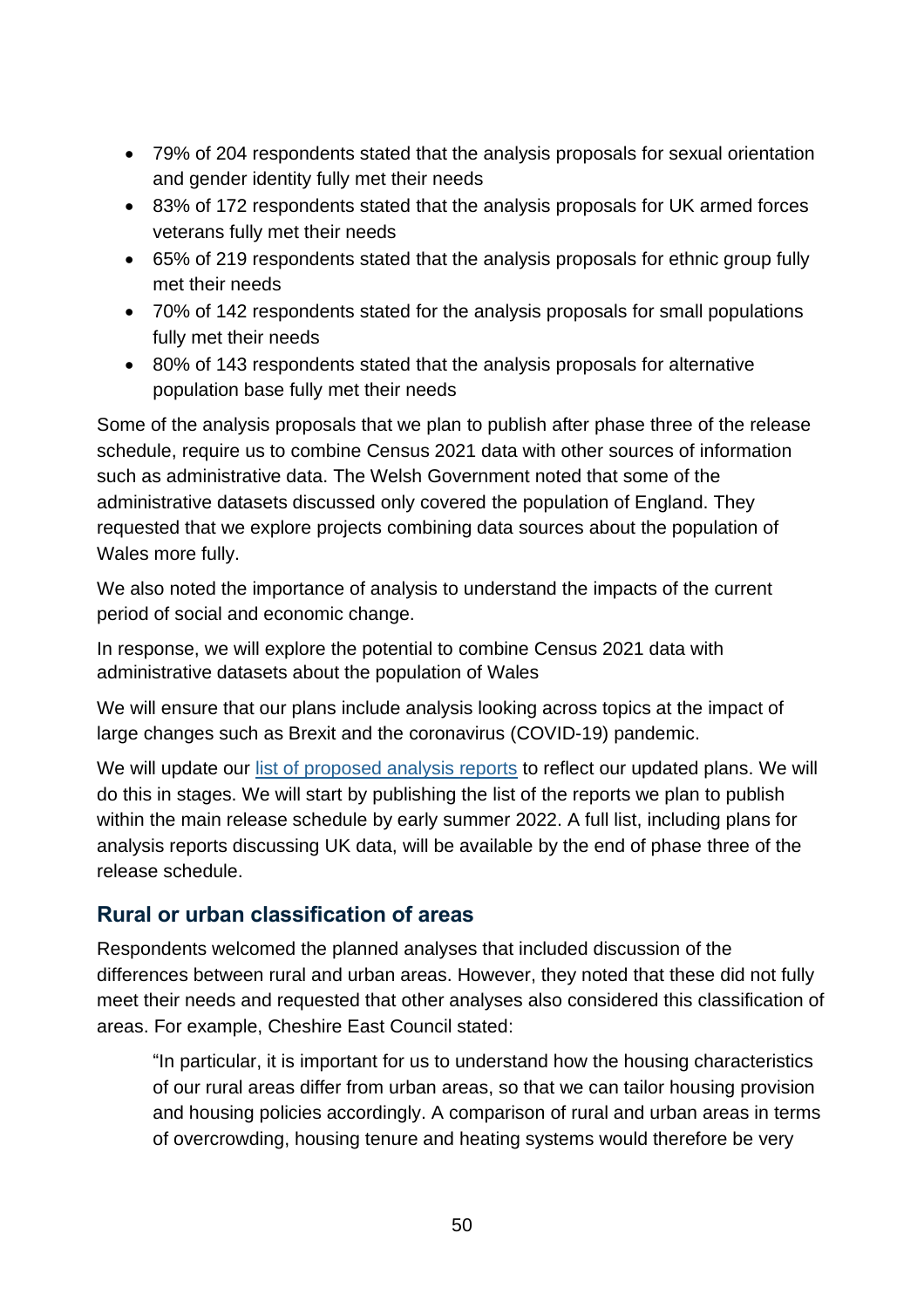useful. Similarly, we need to ensure that our rural population has good access to employment opportunities, so comparisons of rural and urban areas in terms of economic activity (whether employed/ unemployed/ economically inactive), qualification levels, method of travel to work and car/ van access would help greatly."

In response, we will consider which topics would benefit from analysis of the difference between rural and urban areas.

## **Demography and second addresses**

Respondents requested analysis of the number of children living with same sex couples. Providing justification of this request, Shropshire Council stated:

"The more information available, the more useful this would be in terms of the PHSE requirements for sex education in schools. Educators could then draw on the analysis / local data and could also ideally use this data to cross reference with those who have been adopted by same sex couples or by single people who are of differing sexual orientations. This could help to encourage more potential foster parents and adoptive parents to come forward on basis that the local authority will be supportive of such parents having already supported others in this process."

They also requested analysis of the households identified as a second address for one or more dependent children. We discuss this request in the section Second address [population base.](#page-46-0) This analysis will require us to link within the census data and will depend on the quality of the address response for the second address.

In response, we will incorporate discussion of these topics into our analysis programme.

# **Migration**

An individual responding in a professional capacity requested a greater focus on analyses covering time since migration.

In addition, Manchester City Council requested analysis of populations from countries in conflict. Providing justification of this request, they stated:

"We have an increasing Arab community, some of whom will be very wealthy but we will also have received many refugees and asylum seekers from countries in conflict with not a lot of information about them, so any further small populations from Arabic-speaking countries, particularly African such as Libya and Egypt, and Middle Eastern such as Syria, Iraq and Iran, would be beneficial. […] Potentially other countries in crisis such as Albania or Belarus, Ethiopia or Sudan. This is all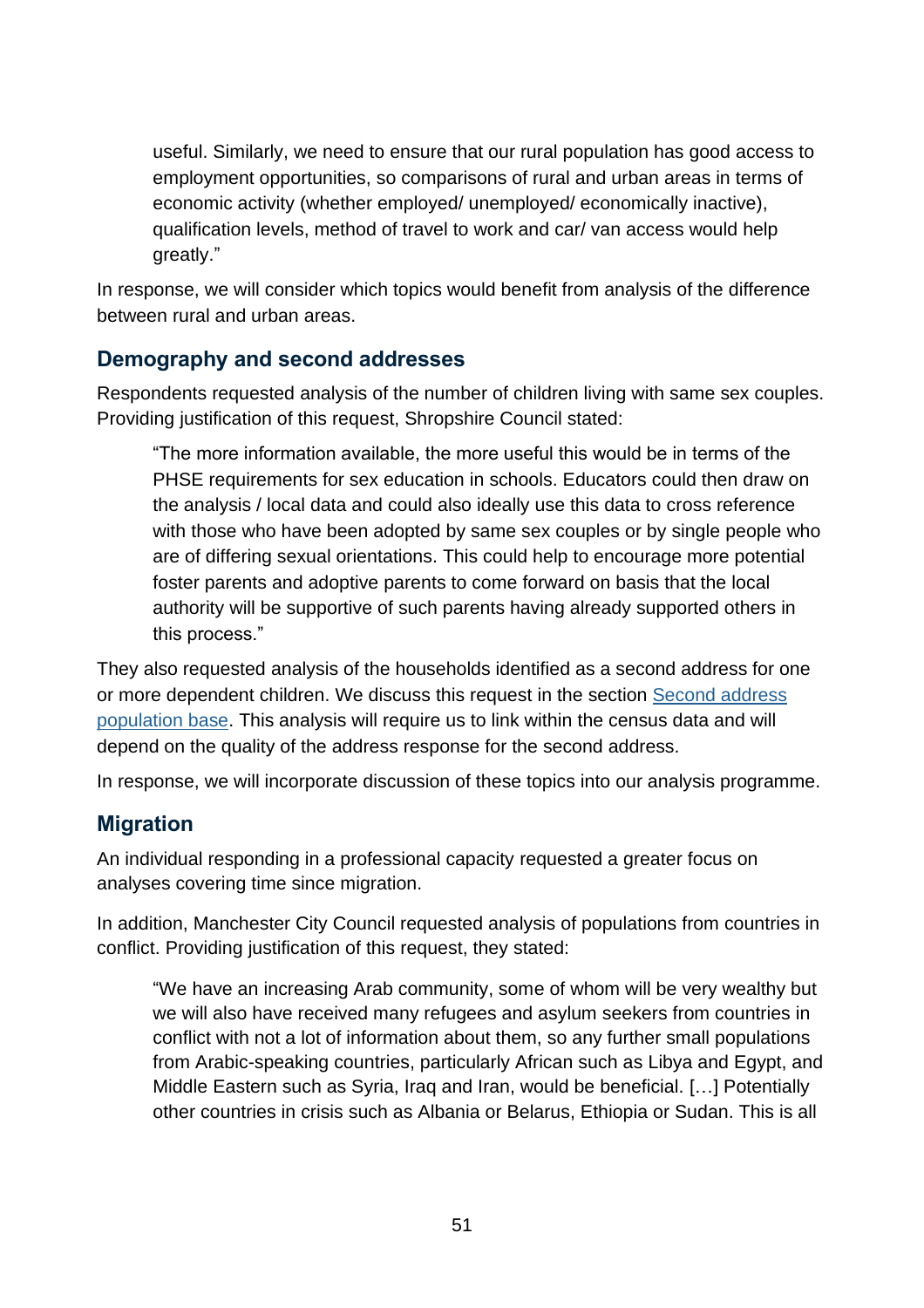so that we can be responsive to emergencies abroad that may have an impact on our residents.

In response, we will aim to incorporate discussion of migration from countries in conflict into our analysis programme. This will be subject to statistical disclosure control.

# **Ethnic group, national identity and religion**

Whilst respondents welcomed some of the analyses planned on ethnic group, national identity and religion, they noted a focus on specific communities within the population.

From the information provided in the census questionnaire response options, respondents requested analysis of ethnic groups including:

- Arab
- Chinese
- Pakistani

From the information provided about identity in the census questionnaire write-in fields, respondents requested analysis of ethnic groups including:

- Eastern European
- Kashmiri
- Latin American
- Nigerian
- Pashtun
- Romanian
- Showmen

The most justified need respondents provided was for the Showman population. For example, the Association of Independent Showmen stated:

"Our belief that official statistics like this should reflect the fact that persons targeted for discrimination based on descent, in particular caste-based discrimination and related practices (of which Showmen face in planning applications by way of example, and by extension will face in any new changes to such legislation), are in a number of contexts in a particularly marginalized position and in need of focused attention. Without such recognition Showmen will remain at the mercy of inconsistency in the application of any legislation within the field of planning, as an example, by local authorities and in so doing will nullify or impair their equal enjoyment of human rights.

The multiple questions regarding Showmen identity, culture and way of life are inextricably interconnected to nomadism and are never surveyed concurrently […]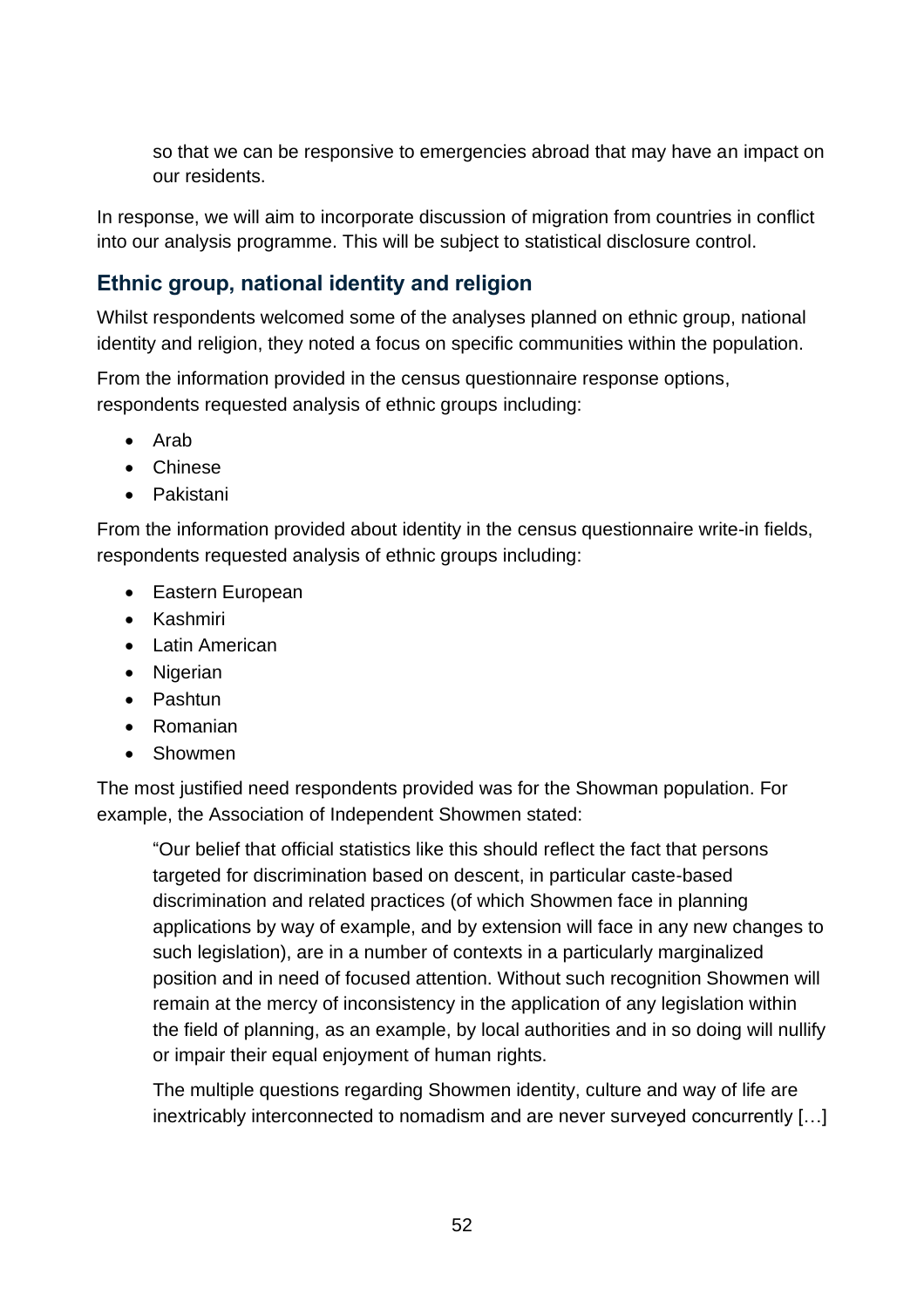and is yet another example of how the unique business and living arrangements of Showmen pose such a legislative puzzle."

Respondents requested that there be further analyses of ethnic group against indicators of inequality such as:

- health
- housing
- education
- employment

For example, the Cabinet Office Equality Hub stated:

"Many of the themes we are interested in are already detailed in the analysis proposals, only without ethnicity included as a characteristic. We feel that including an ethnicity breakdown in these existing plans would be easier than duplicating those outputs with a specific ethnicity lens. It also shows that ethnicity analyses have parity of esteem with other population characteristics. […]

Labour market status by ethnicity is an important topic. We have previously used APS data on economic inactivity to inform policy supporting South Asian women into employment. Census data would provide snapshot data of higher quality than standard surveys"

Respondents also requested analysis of some religious populations where their religious affiliation was listed as a response option on the form, particularly for the Muslim population. For example, Cheshire East Council stated:

"As ONS will know, the 2011 Census indicated that England & Wales had 2.7m Muslims, making them by far the largest religious minority group (followed by Hindus – 817,000 in 2011 - for whom there is also no proposed 2021 Census analysis); in Cheshire East, Muslims (2,400 in total) were also the largest religious minority, followed by Hindus (1,300). In programming its analysis of minority groups, ONS should also prioritise those groups that evidence suggests are at risk of discrimination and/ or exclusion – which adds further to the case for an analysis of the Muslim population."

In addition, respondents made some analysis requests around the information provided in the write-in fields for religious affiliation, such as Ravidassia.

Discussing a proposal for analysis of the interaction between religion and ethnic group more generally, the Muslim Council of Britain stated:

"We would like to explore the relationship between religion and ethnicity in terms of socio-economic outcomes, particularly in the labour market. Cross tabulations providing greater ethnic breakdown of current ethnicity categories by religion and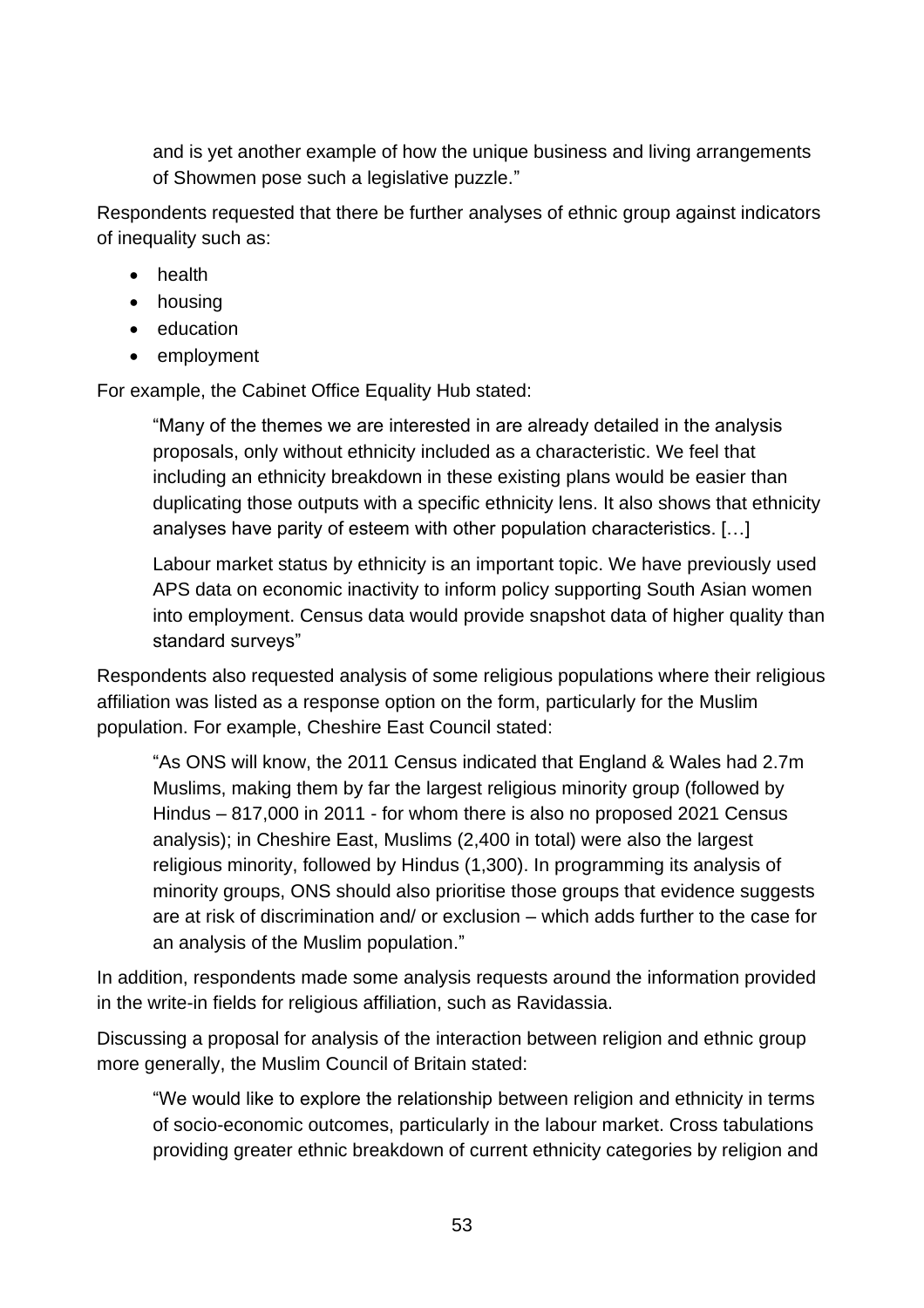other variables is of particular importance for Muslims as many groups are 'hidden' under umbrella categories such as white or white other. Studies have shown that Muslims from a wide array of groups, such as Arabs, Iranians and Eastern Europeans classify themselves under such broad heading when asked to. This however does not allow for exploration of disadvantage amongst specific Muslim ethnic communities."

In response, we will consider which additional topics would benefit from analysis considering ethnic group and religious group. We will also consider the need for specific analysis of additional ethnic and religious communities.

## **Language skills**

Respondents welcomed the analyses planned on language skills. However, they also suggested additional dimensions to explore from the perspective of service provision needs. For example, Migration Yorkshire stated:

"We strongly urge the Census 2021 analysis to provide details of languages other than English in the 'Proficiency in English language' analysis. In the 2011 Census, the data only told us numbers/proportions of people whose first language wasn't English, but no detail about what their first language actually was. This makes a huge difference in applicability. We constantly are asked about the language needs of migrant communities, whether in translated materials targeted at vulnerable groups, or in the provision of English language support."

Another request respondents made was for analysis of both older populations and care home residents by main language. Kashmir Development Foundation stated:

"This is important because many older age British Kashmiri nationals have limited English language skills and our community research and knowledge suggested that due to dementia and other factors many older adults who may have limited English language skills before revert back to their original (Childhood) language, Pahari or Mirpuri and can not speak or understand English at all.

Consequently, the lack of communication in the language they can speak or understand is one of the major contributing factor for them to remain in ill health longer or not receiving appropriate health and social care services as compare to their peers who are in similar circumstances."

In relation to analysis of the Welsh language speaking community, respondents also requested analysis of information on second homes. Providing justification of this request, the Welsh Government stated:

"One area of increased policy interest currently is second addresses/holiday homes, particularly in Welsh-speaking communities. Anything that the 2021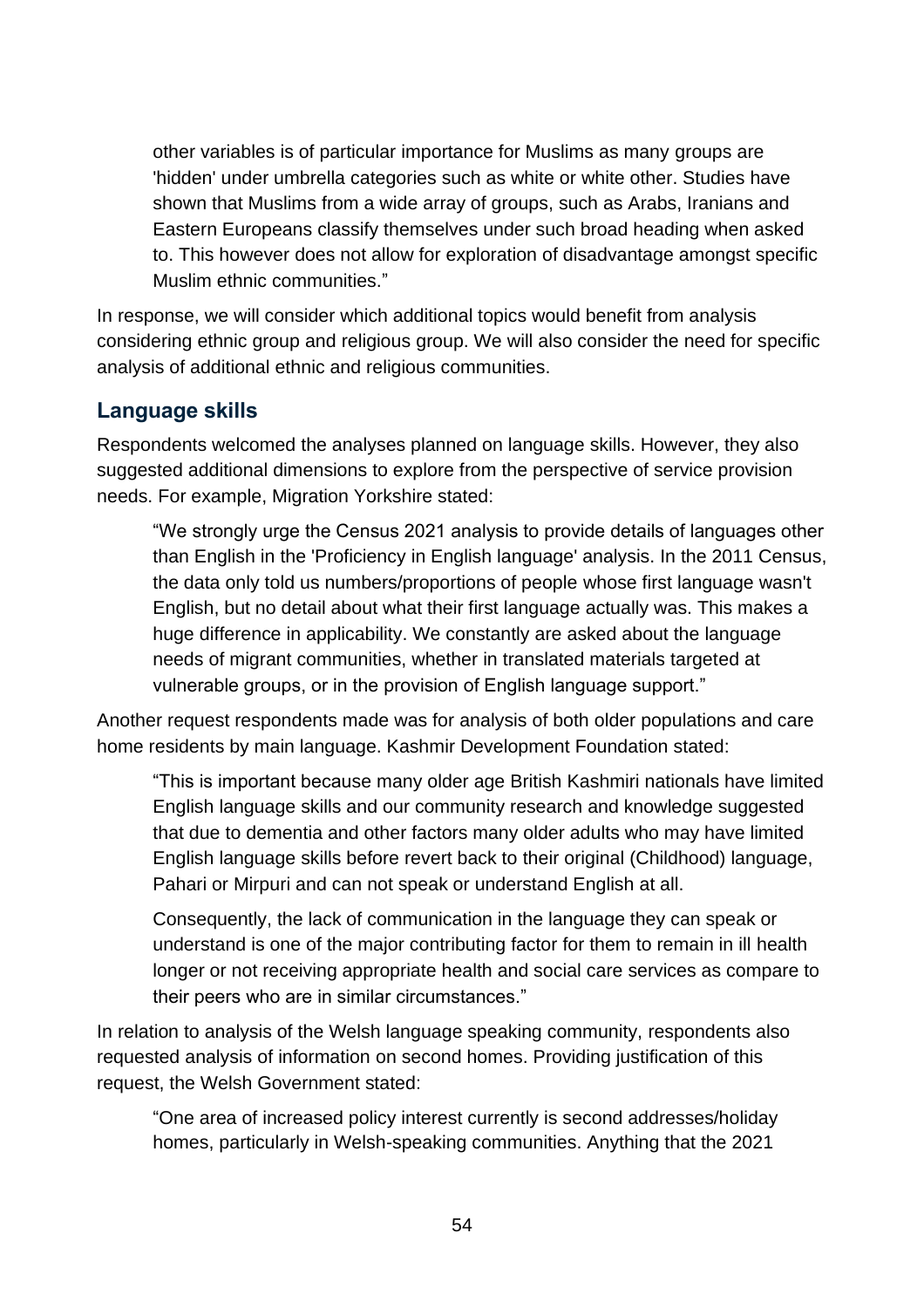Census could provide in this context would be useful in our understanding of the relationship between the two, and to plan any relevant policy interventions."

In response, we will consider English language proficiency and main language together in our analysis programme where possible. We will also consider the inclusion of main language and English language proficiency in analysis of the care home population.

We will produce analysis of the distribution of holiday homes, including those within Welsh-speaking communities.

# **Health and disability**

Respondents welcomed planned analyses on health and disability. They also requested that we explore some additional dimensions. For example, in relation to social mobility, Cabinet Office Equality Hub requested consideration of ethnic group as well as health. They stated:

"RDU had been undertaking analysis on social mobility by ethnicity with ONS prior to the pandemic and remain interested in any findings relating to how social mobility varies by ethnic group. We are particularly interested in the health impacts element as the past 18 months have highlighted the importance of understanding and resolving health."

Respondents requested that we analyse health and disability across a wider range of topic areas. These topics include:

- demography
- education
- UK armed forces veterans

For education, the Cabinet Office Equality Hub stated:

"In line with the levelling up agenda, it would be valuable to understand geographic variation in the highest level of qualification held, disaggregated by disability status (EDU-02). Furthermore, disabled people are disproportionately more likely to have no qualifications, thus understanding the impact of no qualifications on life chances by disability status is important (EDU-09)."

In response, we will consider which additional topics would benefit from analysis considering health and disability.

### **Sexual orientation and gender identity**

Census 2021 is the first census for England and Wales that asked questions on the topics of sexual orientation and gender identity. Because of this, respondents noted that all analysis on these topics is important.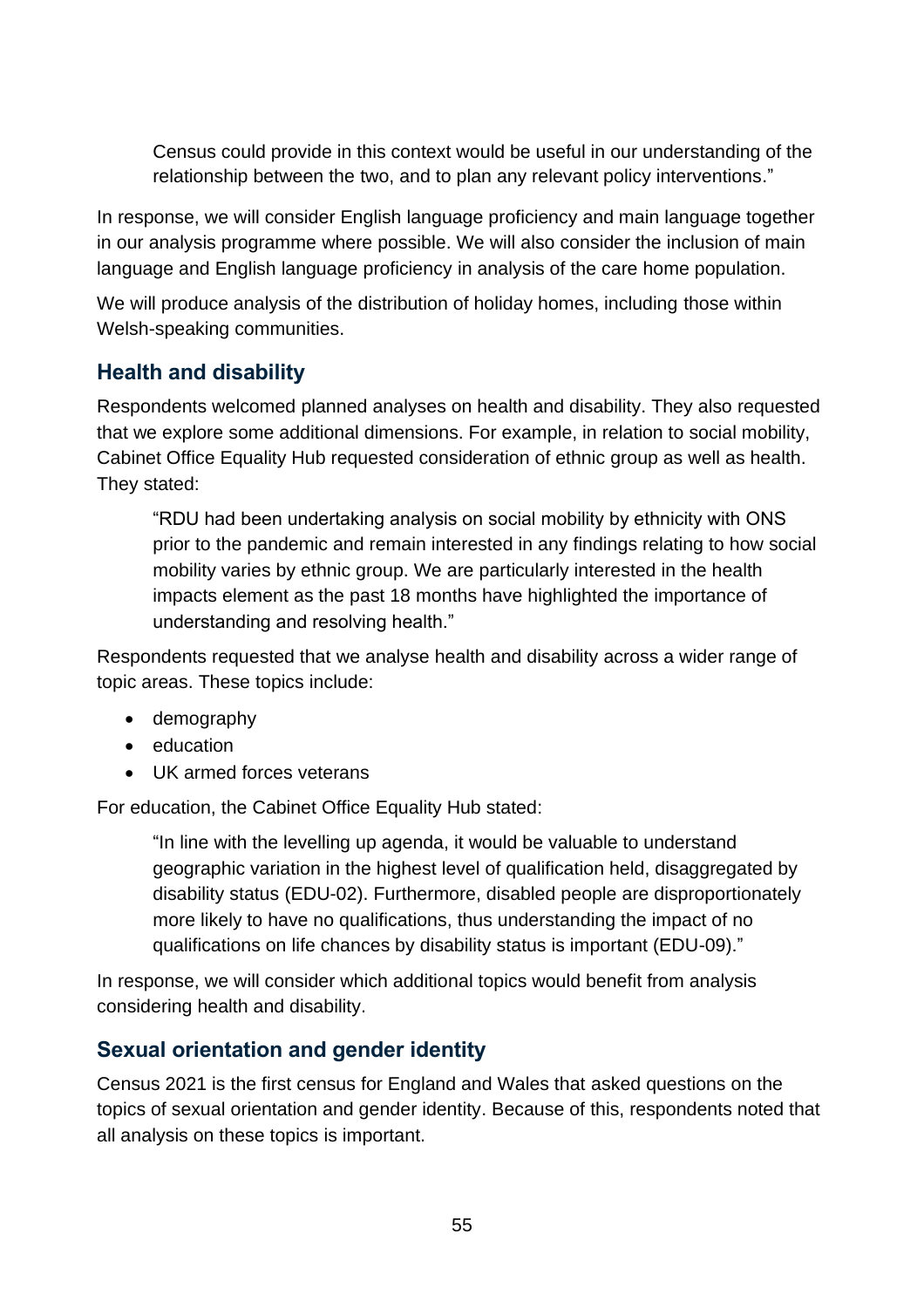Respondents discussed needing analysis of the detailed classifications to be derived from the write-in responses to both questions. They also noted the interaction between sex and gender identity.

Some respondents requested that we discuss both topics of sexual orientation and gender identity in relation to all other topics collected in Census 2021. The examples that respondents provided focused on areas of inequality, including:

- health
- housing
- education
- employment

For example, the Welsh Government stated:

"We need breakdowns of sexual orientation and gender identity by qualification and unpaid care […]. Again, this is to understand potential systemic issues for both of these groups in these areas, and how we can target services/policies to address these if there are differences within these populations compared with others. In addition, there is interest in understanding responses to the voluntary question on religion, to understand if there are any disparities between groups.

We will produce analysis discussing detailed classifications of sexual orientation and gender identity.

We will focus our analysis plans for sexual orientation and gender identity on areas of potential inequality.

### **UK armed forces veterans**

Census 2021 is the first census for England and Wales that asked if people had previously served in the UK armed forces. Because of this, respondents welcomed analysis plans covering areas of potential inequality. These include:

- health
- housing
- education
- employment

For example, Flintshire County Council stated:

"We have signed the Armed Forces Covenant and are commitment to identifying and meeting the needs of the Armed Forces community. The proposed Armed Forces legislation will require us to pay due regard to the needs of veterans and the Armed Forces community. This data will contribute to understanding the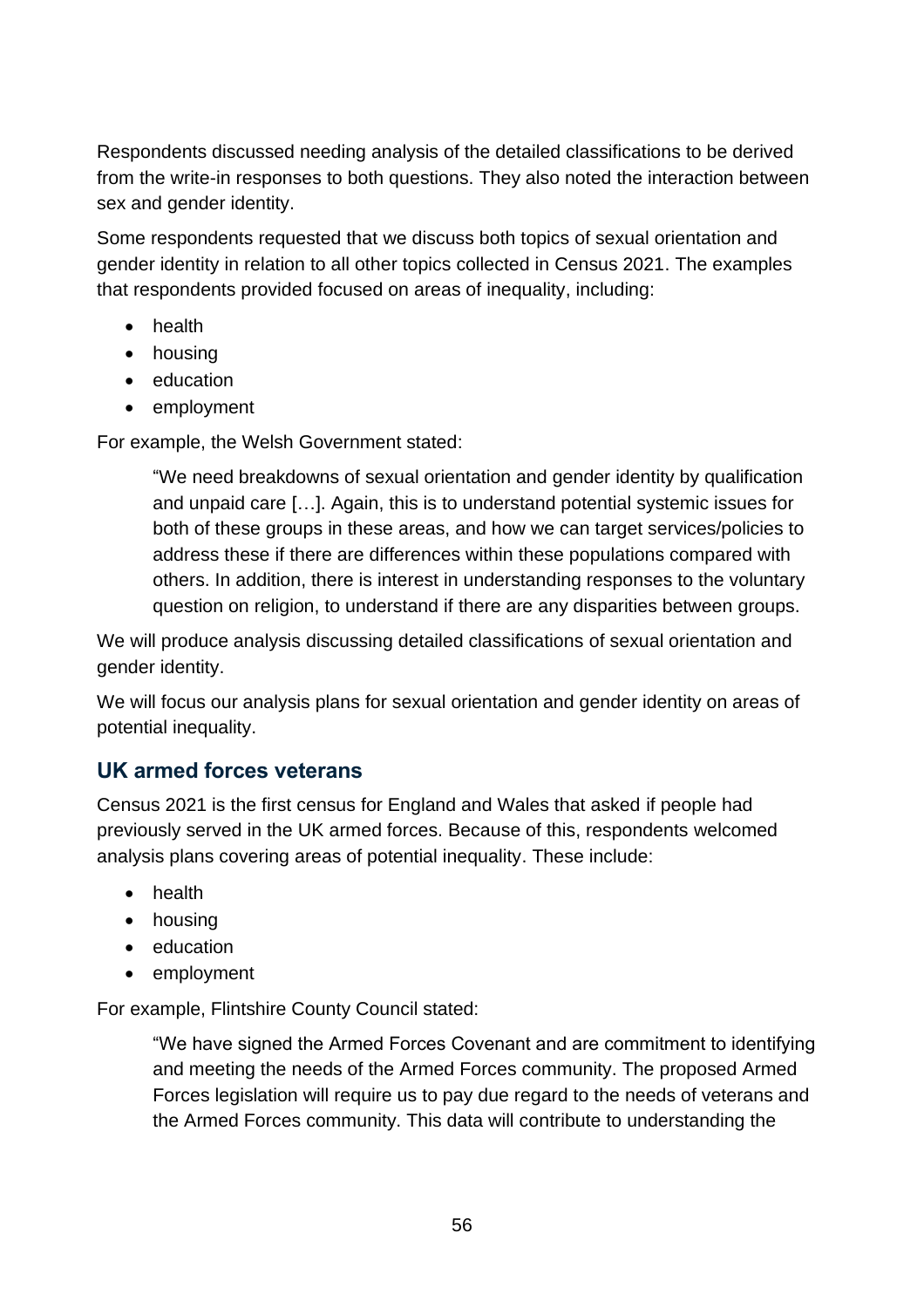Armed Forces community within the local authority area and planning to meet their needs."

In the consultation proposals, we said that we were planning to publish analysis of the UK armed forces veteran population, by health and disability, after March 2023. This is because we were planning to combine Census 2021 data with data on suicides, in this analysis. This piece of analysis is complex and will take us more time.

However, respondents requested that we produce analysis of the UK armed forces veteran population by health and disability, earlier than currently planned. They would use this analysis to support them in meeting the requirements of the Duty of Due Regard contained within [The Armed Forces Bill.](https://publications.parliament.uk/pa/cm5801/cmselect/cmarmed/1281/128102.htm)

Respondents noted specific needs the UK Nepali Gurkha community have within the UK armed forces veteran population. The UK Nepal Friendship Society stated:

"We are aware the UK Nepali Gurkha community has a number of major subpopulations with different experiences of support on integration. It also includes the families of serving and ex-Brigade of Gurkhas, that have additional particular support and integration needs."

In response, we will bring forward analysis of the UK armed forces veteran population by health and disability from phase three of our release schedule into phase two. We will take forward analysis of suicide data in combination with Census 2021 data separately to this analysis. We will also produce analysis of this population by ethnic group.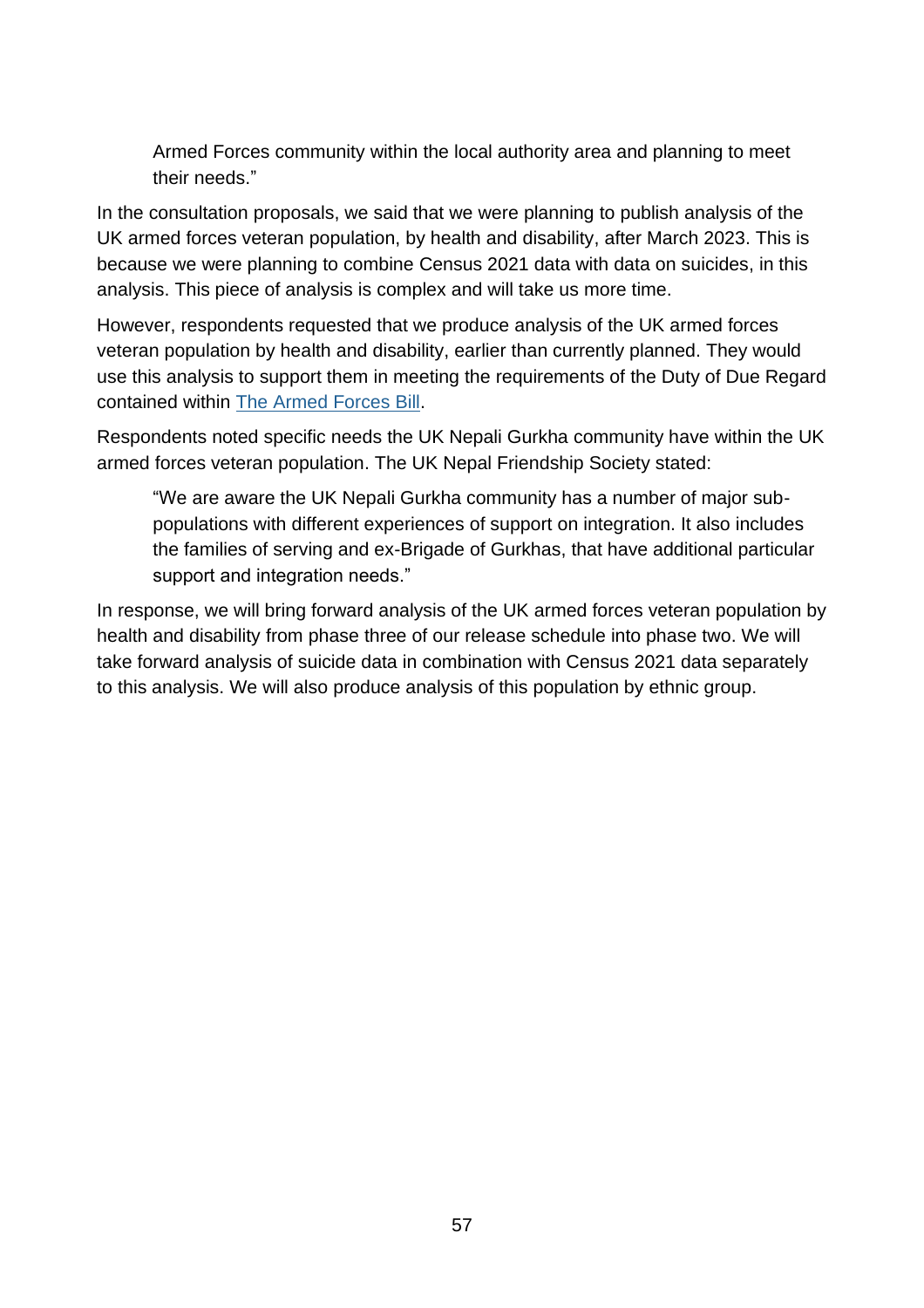# <span id="page-58-0"></span>**Census during a period of change: conclusions**

We're currently in a period of significant economic and societal change. This change is not only a result of the coronavirus (COVID-19) pandemic, but other factors such as Brexit. These factors have affected different groups in different ways.

We asked users how their data needs have changed since we last consulted with them. We focussed on areas where we anticipated most change, including place of residence and labour market.

We also provided users the opportunity to tells us about impacts to other existing needs, or about new needs that we could potentially meet using Census 2021 data.

# **Place of residence**

We asked respondents if they anticipated needing any additional data on place of residence, to supplement Census 2021 data. Of the 167 respondents who answered, 36% said they did.

We were interested in respondent's views on what data they think they could use. The needs they listed were about understanding the usual resident and short-term resident populations. Respondents are interested in the residence patterns of students, migrants and homeless people. We've discussed these needs in other sections of this report.

The respondents' main needs are to understand the impact of the coronavirus pandemic on patterns of residence, that feed into population estimates used for funding allocation.

For example, Cambridge County Council stated:

"This is needed both to inform population estimates and forecasts, necessary for accurate and targeted provision of services. Accurate population estimates in years between Censuses are paramount, as they are used to allocate central government funding locally. They also feed into household estimates and projections which are used to assess future housing need in local planning policy."

Of the 146 respondents who stated whether there were existing alternative data sources that would either fully or partially meet their needs, 23% stated that there were. They suggested these alternative sources of data:

- Higher Education Statistics Agency (HESA) student record
- National Health Service (NHS) patient records
- Department for Education (DfE) national pupil database

Of the 153 respondents that stated what aspect of data design was most important, 51% prioritised data for small geographical areas.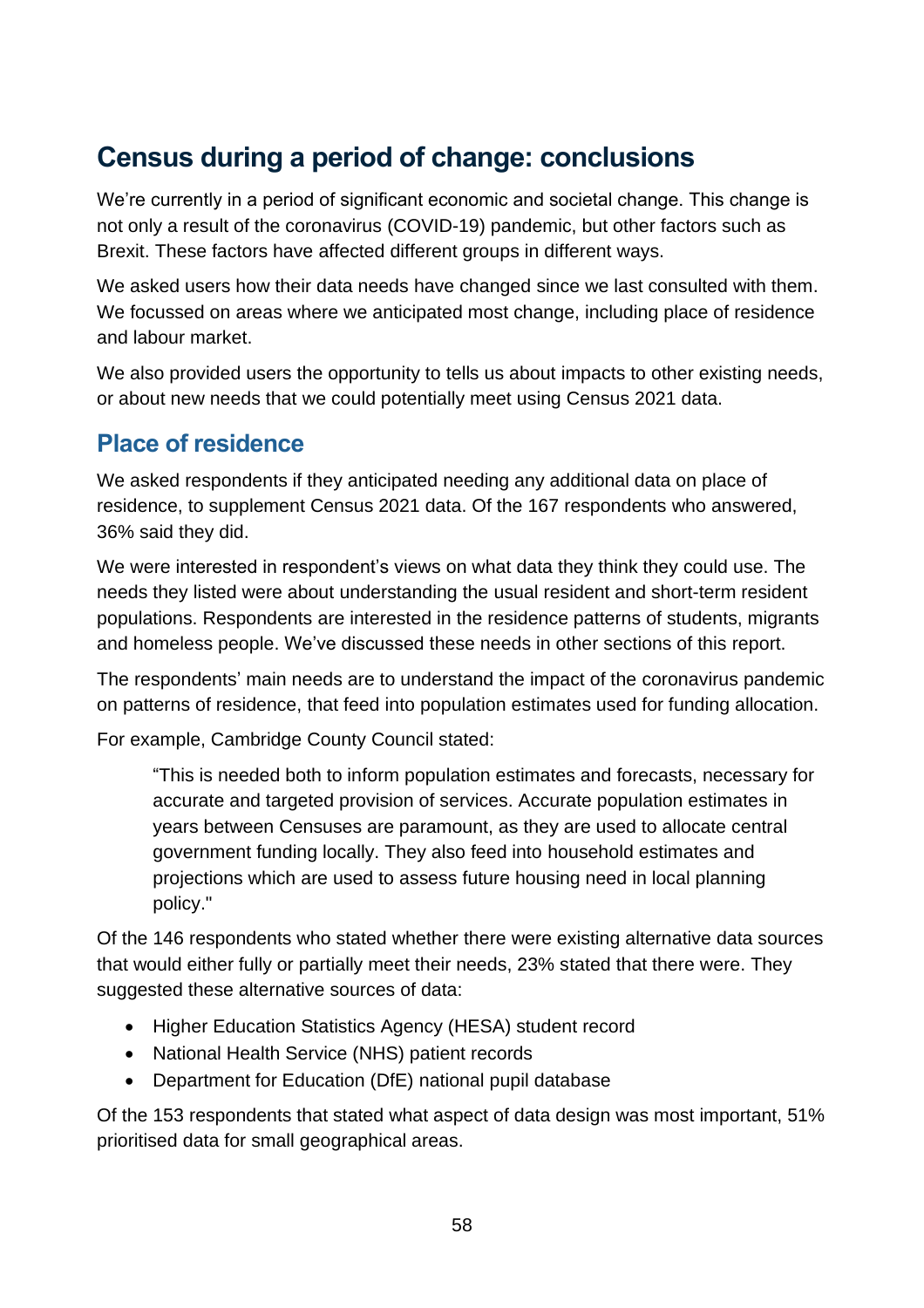## **Our response**

### **Census 2021**

First and foremost, our goal for the census is for our population and household estimates to count everyone once, and to count them in the right place. After carrying out the census collection operation, we aim to achieve this by compiling, cleaning, completing and cross-checking the data. We describe this process in the National Statistical blog Census 2021: [the count is done, the data is in, so what happens next?.](https://blog.ons.gov.uk/2021/10/12/census-2021-the-count-is-done-the-data-is-in-so-what-happens-next/)

Prior to the Census 2021 data collection phase, we identified that it would be challenging to accurately count students. We published a report on How we are ensuring [an accurate estimate of students,](https://www.ons.gov.uk/census/censustransformationprogramme/censusdesign/census2021howweareensuringanaccurateestimateofstudents) where we outlined how we successfully addressed that challenge during data collection. Since then, we've been using data collected on students at their out-of-term-time address, to ensure that we count them at their termtime address.

For the first time, we also asked local authorities to help us directly with quality assurance. We will provide them with limited access to aggregated, provisional census estimates for their local authority. This will be strictly for the purpose of quality assurance.

We've also been looking at the potential change in migration patterns. As detailed in a National Statistical blog, we found [no evidence of a mass UK exodus](https://blog.ons.gov.uk/2021/11/25/experimental-migration-data-no-evidence-of-uk-exodus/) in 2020.

As a result of this work, we're confident that we will count everyone in the right place. Our [alternative population bases](#page-42-0) will also have new uses, helping users understand how residence patterns change in a pandemic.

Once we publish the Census 2021 estimates, users will be able to interrogate the data and accompanying quality assurance documentation. This will allow them to understand the quality of the data.

#### **Other statistical outputs**

However, the census only happens once every 10 years. It provides a snapshot of a day in time. In this fast-paced modern world in which we live, we need a more timely and accurate understanding of our population on an on-going basis.

We will initially do this by publishing our official mid-year population estimates later this year. These estimates will relate to the population as of 30 June 2021 and will show how the population has changed nationally and locally since Census Day. They will also add to the long time series we have of the population and how it's changed over the decades.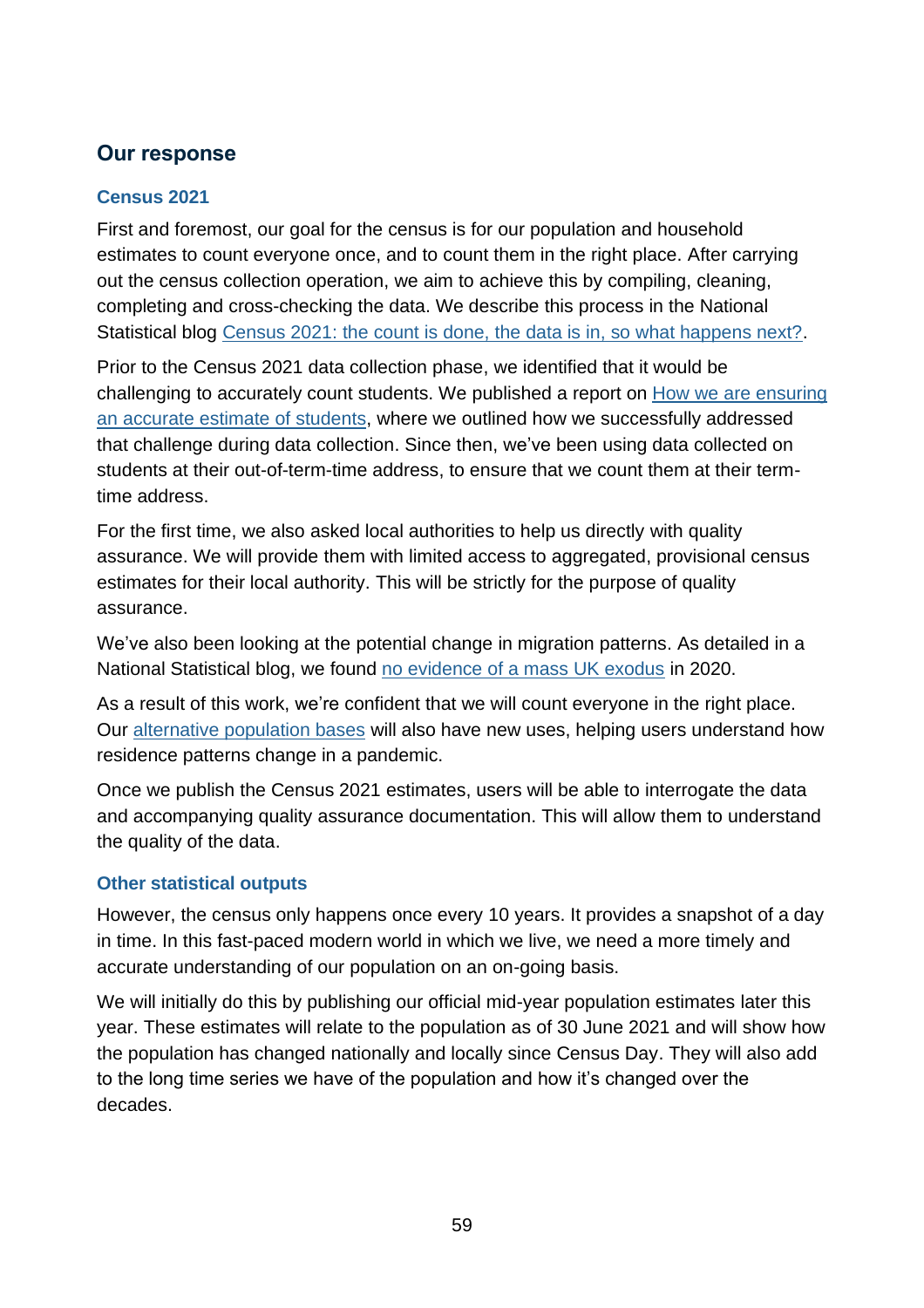Going forward, we want to provide population statistics more quickly and more frequently. We intend to [transform](https://blog.ons.gov.uk/2021/11/22/providing-faster-and-better-estimates-of-the-population/) our population and migration statistics using administrative sources. Throughout this year, we will continue to publish research updates, building towards 'experimental' monthly age and sex profiles of the population relating to 2022. We describe our plans in more detail in the National Statistical blog post on [Building the richest picture of our population.](https://blog.ons.gov.uk/2022/01/28/building-the-richest-picture-of-our-population/)

# **Labour market**

## **Economic activity and employment**

We asked respondents if they anticipated needing any extra data on economic activity and employment to supplement Census 2021 data. We also asked them about what extra data they think they could use.

Of the 150 respondents who stated whether they anticipated needing extra data on economic activity and employment, 47% said they did. Respondents stated they needed this data to help understand the impact of:

- the coronavirus (COVID-19) pandemic
- Brexit
- levelling up

Respondents primary need is to track changes in economic activity and employment through time. This will help them to understand the impact of the coronavirus pandemic and support economic recovery. For example, Gloucestershire County Council stated:

"We will need information about people's normal working patterns, e,g standard hours, where they normally work (travel to work data), method of travel to work. All of this is essential for transport planning and information collected during a pandemic will be skewed, so other information will be essential. People's behaviour may also have changed as a result of the pandemic so understanding this will also be important"

Respondents secondary need was for data on the furloughed population. This was to monitor the economy to assess the coronavirus pandemic recovery. The population on furlough are a subsection of the population "Temporarily away from work". We discuss respondents needs for data on the furloughed population in the section [Temporarily](#page-22-0) [away from work.](#page-22-0)

Of the 130 respondents who stated whether there were existing alternative data sources that would either fully or partially meet their needs, 45% stated that there were. Respondents suggested alternative sources of data. Sources that they most frequently mentioned were our own ONS surveys. These include: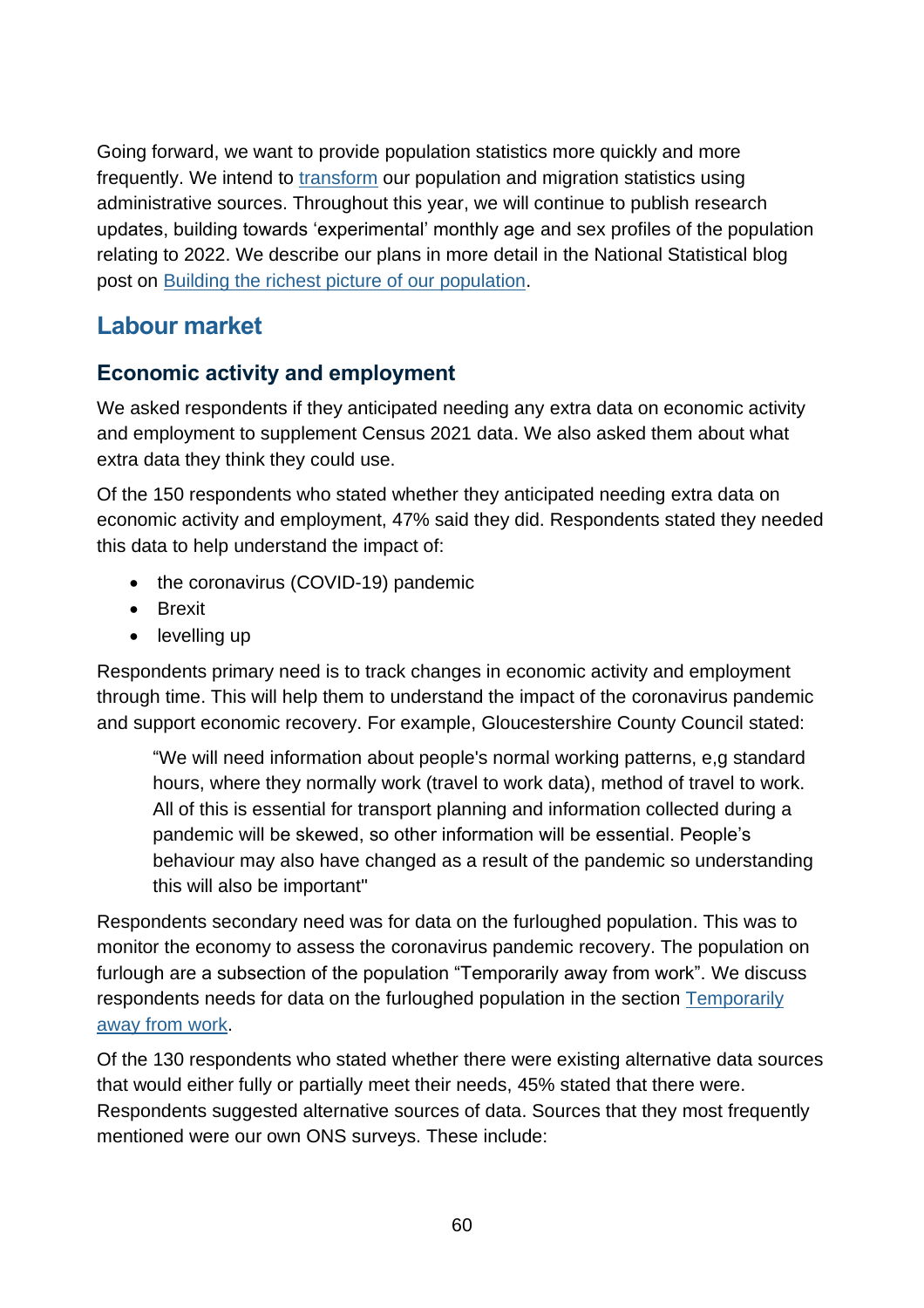- Annual Population Survey
- Annual Survey of Hours and Earnings
- Business Register and Employment Survey
- Labour Force Survey (LFS)

For example, the Health Foundation stated:

"We would look at the Census information in conjunction with the Labour force survey, Annual population survey and Understanding Society. Census data would help with verification of survey weights, and this alongside the more up to date survey data would provide insight into the labour market."

Respondents also discussed furlough data from the Her Majesty's Revenue and Customs (HMRC) as an important source of supplementary information. The Department for Work and Pensions (DWP) also combines HMRC data with benefits data.

Of the 137 respondents that stated what aspect of data design was most important:

- 53% prioritised data that is cross tabulated with other variables
- 50% prioritised data for small geographical areas

Manchester City Council provided some reasoning for this:

"Data for small areas is required as our areas vary widely in terms of rates of economic activity and employment, with some areas of very high income and employment deprivation neighbouring areas of wealth and residents employed in managerial and professional occupations. If small areas are not used then this is averaged out at a larger geography, hiding areas where we need to focus our strategies and economic policies, such as the Local Industrial Strategy, as well as allowing us to inform our poverty strategy and reduce gaps between resident wages and those working in Manchester but living outside the city."

### **Travel to work**

We asked respondents if they anticipated needing any extra data on travel to work, to supplement Census 2021 data. Out of 159 respondents who answered the question, 53% said they did.

We asked respondents for their views about what data they require to meet their needs. Respondents discussed a wide range of needs, largely focussing on transport planning and understanding carbon emissions. They acknowledged the use of Census 2021 data for understanding transport patterns during a pandemic. However, respondents also discussed that they need to understand how those patterns are continuing to change.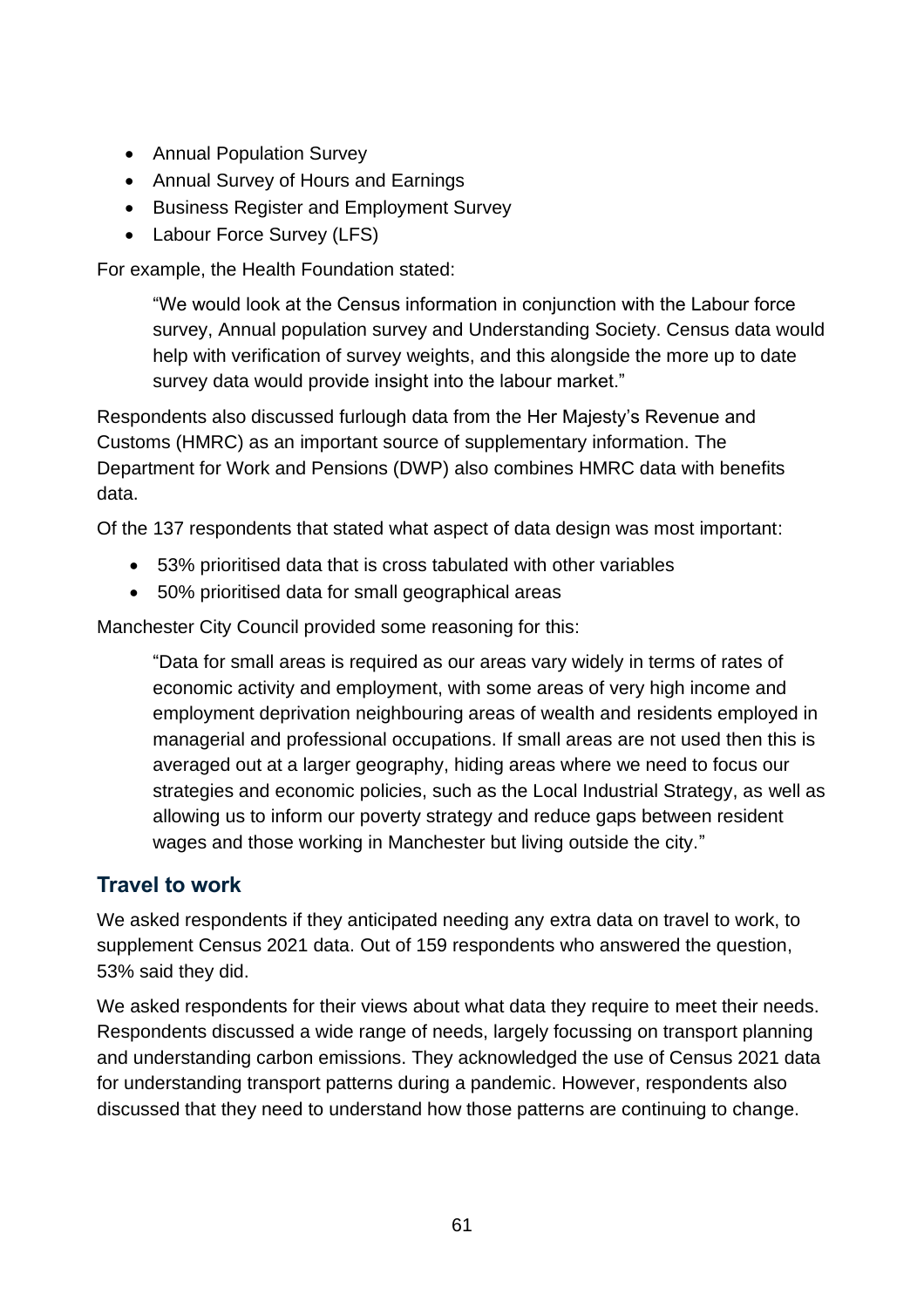Summarising the wider range of deliverables this information would feed into, Hampshire County Council stated:

"The collection of frequent and periodic data would enable LHAs to assess the shift in travel behaviour following the pandemic. As a robust data set, the travel to work data is used for many transport planning activities including:

- Transport planning up to date information on travel modes, distances and patterns to inform scheme development and evidence funding bids
- Transport policy supporting LTPs, carbon reduction and active travel policies
- Transport strategies at district, sub-regional, sub-district and corridor level
- Development planning, travel plans and neighbourhood plans robust origin and destination data to demonstrate the impact of proposed development on the highway network and inform local planning decisions
- Transport Business Cases and Funding to the DfT
- Transport Schemes Small area census data (car ownership and travel to work data to inform many transport schemes
- Monitoring and Evaluation
- Benchmarking The availability of robust countywide data enables the evaluation of transport policies and strategies over time.
- Strategic transport modelling keep transport models up to date with travel pattern data and modes."

They go on to describe the range of uses for strategic transport modelling.

Other respondents focussed on the benefits to society of producing these deliverables. For example, the Greater Manchester Combined Authority stated:

"The increase in jobs in the core of the conurbation over the past two decades in particular will have changed patterns of travel to work but particularly the scale of the journeys to work (before COVID-19) to the centre. We have key priorities and ambitions on improving transport such as improving cycling opportunities so we need the detailed data to plan these improvements in the most beneficial way. The travel data will be particularly useful in looking at plans to expand further the Metrolink system as well."

In addition, Liftshare and Mobilityways stated:

"The focus of our work is decarbonising the commute. Being able to track historical trends is the basis of our knowledge and so it is essential that we continue to ask travel to work questions in each Census."

Of the 141 respondents who stated whether there were existing alternative data sources that would either fully or partially meet their needs, 26% stated that there were. Respondents suggested: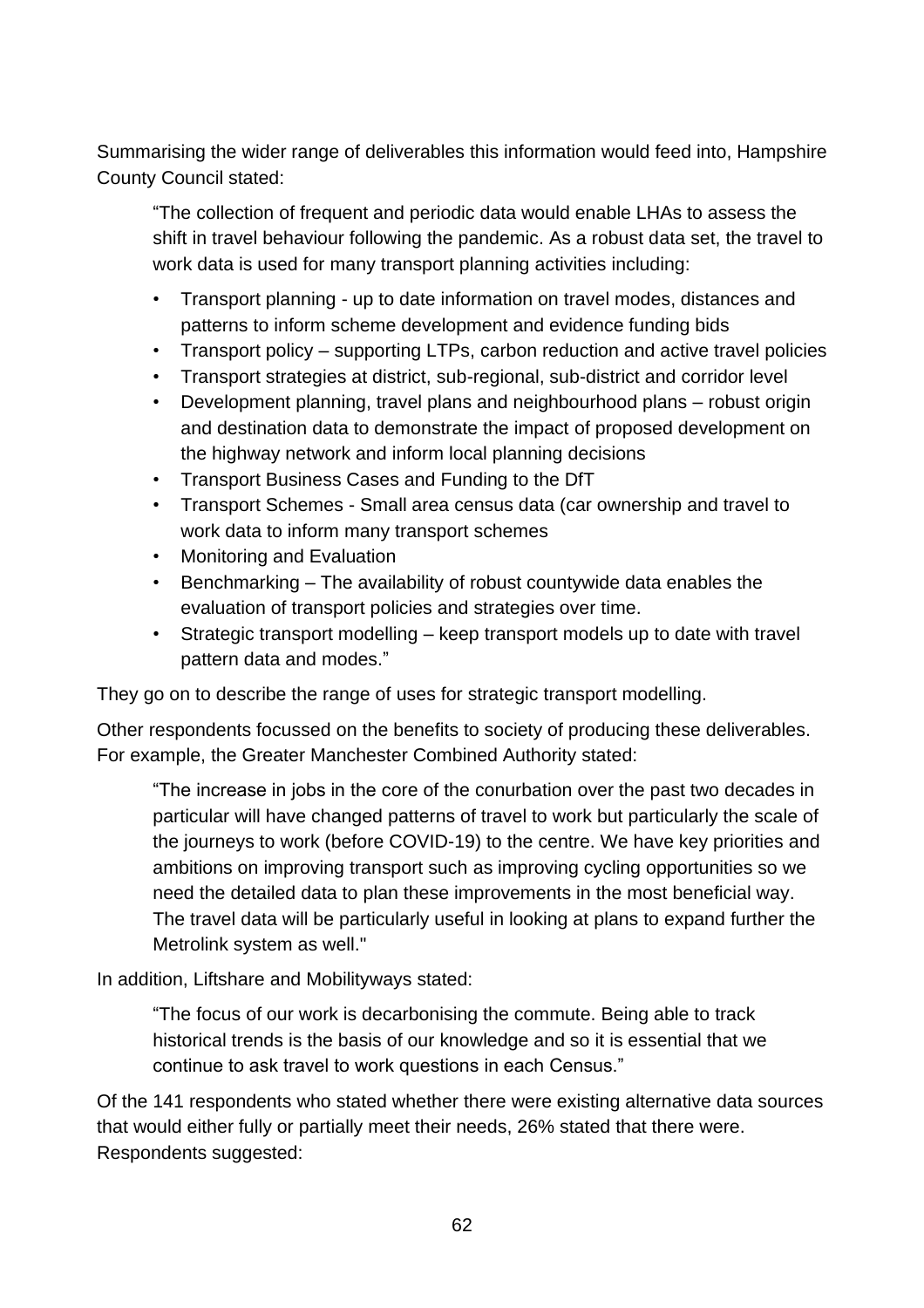- the Annual Survey of Hours and Earnings
- public transport data
- mobile phone location data

However, respondents stated that none of these would fully meet their needs. For example, West Sussex County Councils stated:

"Mobile Network Data is available to purchase from major telephone providers such as Telefonica and Vodafone. This captures journey origins and destinations for a defined period for all journey purposes. To isolate commuting data from other journeys and to produce a mode split, inferences are drawn from the data characteristics, such as primary land-use at journey origin and destination and travel speed and routing. This is less accurate than the comprehensive census travel to work data available up until and comes at significant cost, although it can be more up to date. Use of this data together with census data will best inform new transport models and studies to develop integrated transport and infrastructure strategies and schemes for the future."

Of the 145 respondents that stated what aspect of data design was most important:

- 53% prioritised data for small geographical areas
- 41% prioritised data that is cross tabulated with other variables

### **Workplace zones**

As a result of the coronavirus (COVID-19) pandemic, we're reconsidering the methodology for creating workplace zones. If we were to keep the methodology unchanged, then we'd see fewer and geographically larger workplace zones in major centres of employment, including city and town centres. We'd also see more and smaller workplace zones covering traditional residential areas.

We asked users if they anticipated needing data published by workplace zone and how they would use this data. Out of 144 respondents who answered this question, 57% stated they did.

Respondents discussed a wide range of needs, the same as those provided in relation to the workplace and workday alternative population bases. We detail these in the sections [Workplace population](#page-43-0) and [Workday population.](#page-44-0)

The workplace zones geography allows us to produce statistics for small areas where there are concentrations of the workforce. By using the workplace zones geography instead of the standard geographies, we can understand the workplace and workday populations better. For example, Bristol City Council stated: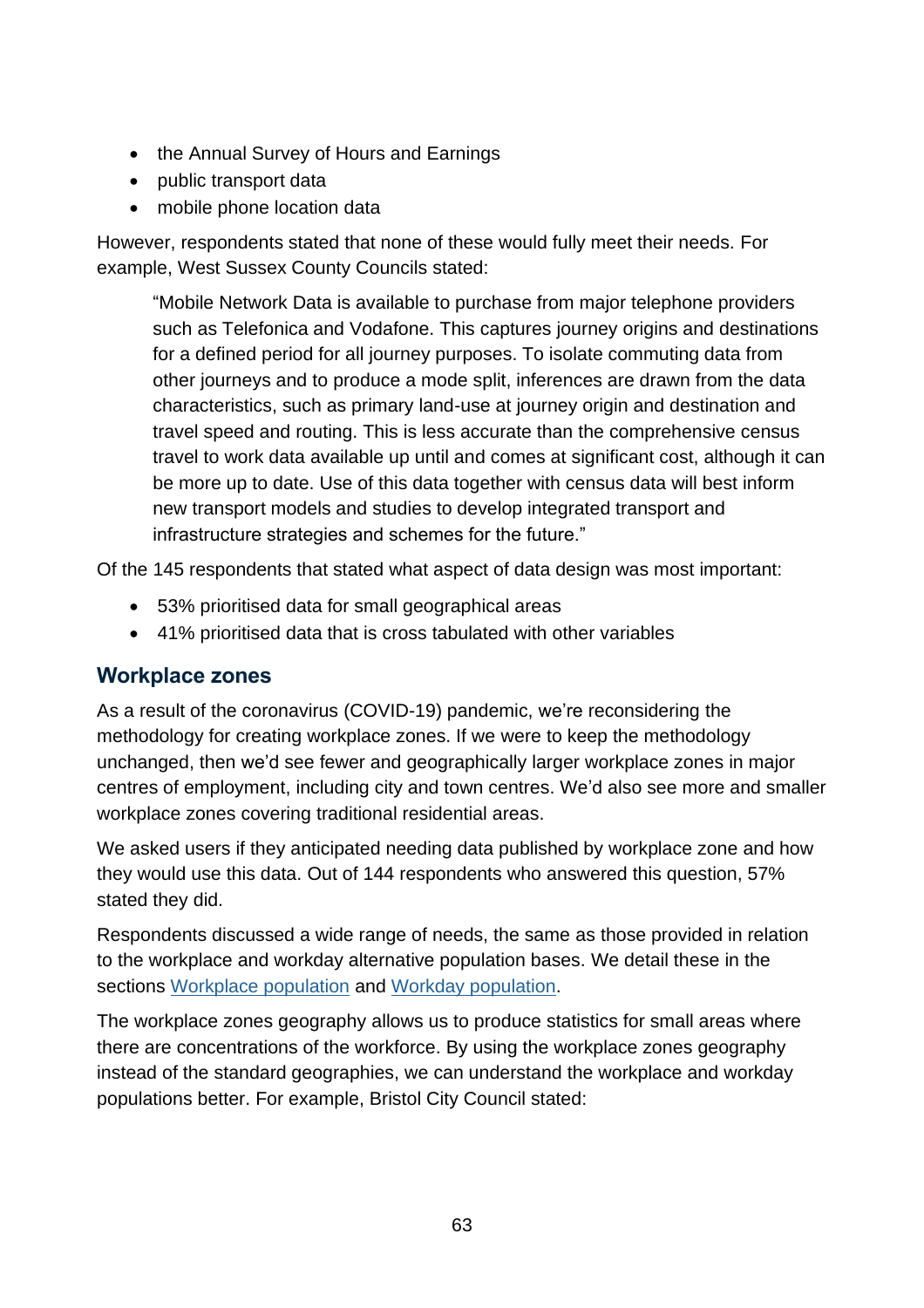"Data by Workplace Zone is invaluable as it enables us to define employment geographies such as the city centre and other industrial, retail and large employment zones. This is more difficult and so less accurate if we are reliant on resident-based geographies such as OAs, LSOAs and MSOAs. Output Areas are generally very large in non-residential areas."

A small number of respondents noted that they would use the data to compare with the 2011 Census data. For example, the Greater London Authority stated:

"It may be difficult to use 2021 [workplace zone] WZ if workplace populations are much reduced for central London and other centres. We used WZ geography in 2011 for

- 1) analysis of town centres in more granularity than MSOA and given the GLA's policy focus on regenerating town centres we want to repeat and expend this for 2021.
- 2) production of WZ classification for London that required the range of univariate data at this geography. We want to produce a classification for 2021 to show the changes in industry and work patterns since 2011."

## **Our response**

Throughout the coronavirus (COVID-19) pandemic, the ONS has been committed to providing the public, businesses and policymakers with the best possible information to inform the ongoing response.

In response to demands for trustworthy and up-to-date statistics, we've aimed to meet the need for rapid and real-time data, by:

- introducing new surveys
- using new data sources
- publishing new cross-cutting analysis

To provide a timely picture of the labour market, we've worked with our partners to produce new metrics. These include [online job vacancy](https://www.ons.gov.uk/economy/economicoutputandproductivity/output/bulletins/economicactivityandsocialchangeintheukrealtimeindicators/latest#online-job-adverts) figures from Adzuna and monthly [Real Time Information \(RTI\) data](https://www.ons.gov.uk/employmentandlabourmarket/peopleinwork/earningsandworkinghours/bulletins/earningsandemploymentfrompayasyouearnrealtimeinformationuk/latest) on number of employees.

This allows us to accelerate the timetable for other sources such as the HMRC Coronavirus Job Retention Scheme (CJRS) and Self-Employment Income Support Scheme (SEISS). These new statistics have really helped us keep tabs on the size and nature of the impact that the coronavirus has had on the UK's economy and society. We're investigating how feasible it is to combine these data sources with Census 2021 data.

Through the pandemic, we've also answered questions such as [How has UK](https://blog.ons.gov.uk/2021/10/19/how-has-uk-construction-performed-over-the-pandemic/)  [construction performed over the pandemic?.](https://blog.ons.gov.uk/2021/10/19/how-has-uk-construction-performed-over-the-pandemic/)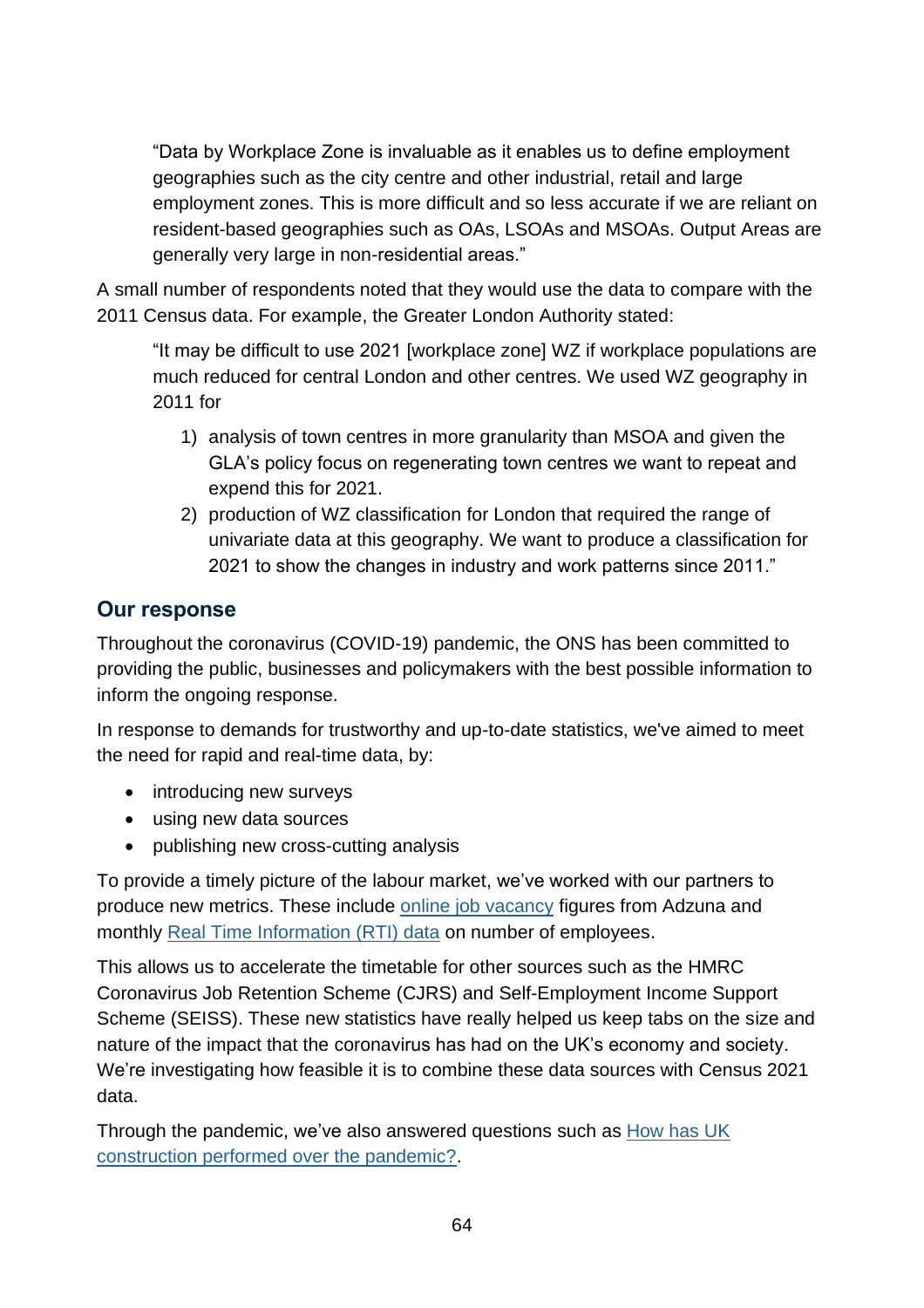However, we've been very open in saying that there have been some real challenges from the pandemic. For example, we've worked hard on [Reducing the effects of COVID-](https://blog.ons.gov.uk/2021/07/08/carry-that-weight-reducing-the-effects-of-covid-19-on-the-labour-force-survey/)[19 on the Labour Force Survey](https://blog.ons.gov.uk/2021/07/08/carry-that-weight-reducing-the-effects-of-covid-19-on-the-labour-force-survey/) and on [Improving the coherence and accessibility of](https://blog.ons.gov.uk/2021/10/14/improving-the-coherence-and-accessibility-of-income-and-earnings-statistics/)  [income and earnings statistics.](https://blog.ons.gov.uk/2021/10/14/improving-the-coherence-and-accessibility-of-income-and-earnings-statistics/)

Statistics on commuting patterns from Census 2021 data will also give some insight into life during the pandemic. They're likely to show significant numbers of us working from home. The reports on these will be an important and fascinating part of the published outputs. However, analysis will need to consider those temporarily away from work at the time of Census 2021. These people would have provided information on travel to work and hours worked about the period prior to being temporarily away.

We will likely produce these after phase three of the Census 2021 outputs release schedule.

Using new sources of data, we will monitor ongoing change since Census Day. This includes using aggregate mobile phone data to understand changes in patterns of travel to work. This is an innovative, but complex project, and will take time to complete.

We will continue to develop the methodology for producing a Census 2021 workplace zones geography. We will make data by this geography available in phase three of the Census 2021 outputs release schedule.

In all this work on Census 2021 labour market data, we will consider factors including:

- the quality of Census 2021 data
- the user need for comparability with 2011 Census data
- the impact of the coronavirus pandemic on working patterns
- the move of Scotland Census to March 2022
- statistical disclosure risk

# **Impacts on other outputs**

We asked users if there were any other topics impacted by the period of change, as well as asking specific questions on the topics discussed in the previous section.

Respondents mentioned data on health, disability and unpaid care the most often. However, they provided limited information about how the current period of rapid social and economic change impacts their plans.

We've already published some information about our plans in this area. One example is the National Statistical blog on [Improving access to data on adult social care.](https://blog.ons.gov.uk/2022/01/25/improving-access-to-data-on-adult-social-care/) We've also told users about our proposals for [Use of preliminary information collected in Census](https://www.ons.gov.uk/news/statementsandletters/useofpreliminaryinformationcollectedincensus2021inenglandtoinformtheongoingresponsetocoronavirus)  [2021 in England to inform the ongoing response to coronavirus.](https://www.ons.gov.uk/news/statementsandletters/useofpreliminaryinformationcollectedincensus2021inenglandtoinformtheongoingresponsetocoronavirus)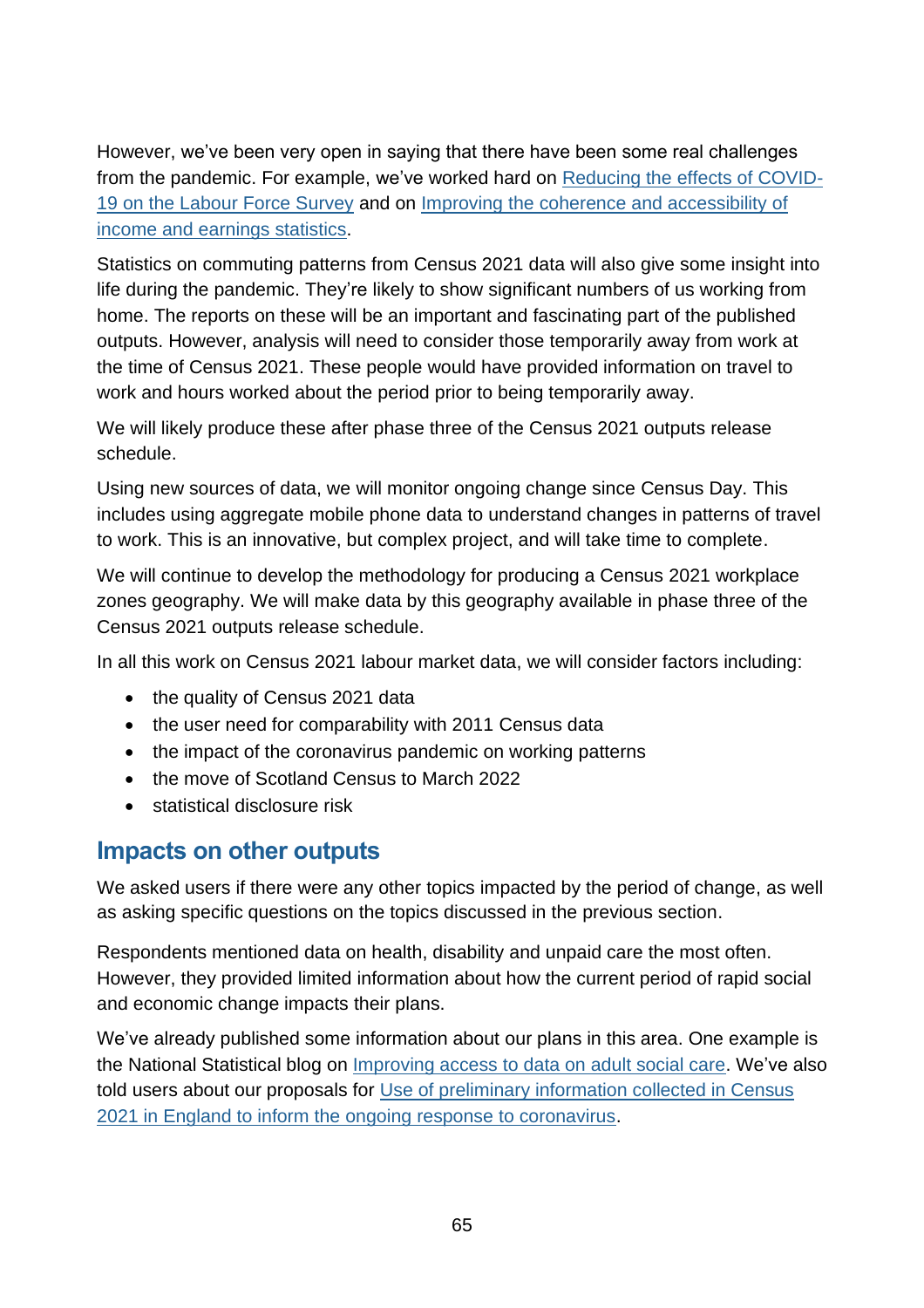Respondents also discussed migration. This largely related to internal migration and fully understanding the usual resident population, as described in other parts of this document.

We will continue to prioritise the work described, to understand the residence patterns of usual residents of England and Wales, and their economic activity.

# **Emerging data needs**

We anticipated that users would have emerging new needs for Census 2021 data. These needs would be for data to help understand recent economic and societal changes, and how these are impacting different communities and how we live.

## **Census 2021 data needs**

Respondents raised emerging data needs that reflected similar needs that they raised in other sections of their consultation responses. These related to:

- economic recovery from the coronavirus (COVID-19) pandemic
- planning for future emergencies and understanding vaccine efficacy
- understanding the impact of Brexit on migration
- policy formation about the levelling up agenda
- predicting poverty
- understanding housing affordability and planning future provision
- understanding levels of equality and community integration

These analyses often require a range of Census 2021 variables, at low levels of geography. For example, in relation to predicting poverty, Buckinghamshire County Council stated:

"Predicting Poverty – we would want to utilise census data at a very low geographical level (LSOA or OA) to assess the extent of poverty within the county. Buckinghamshire is one of the most affluent areas in the country but despite this there still exists pockets of poverty and deprivation. Variable to help inform this analysis would include a large number but particularly - deprivation dimensions, ethnic group, national identity, general health, accommodation type, tenure, social grade, economic activity, unemployment history and qualifications. This insight will help inform what households may be more likely to be experiencing poverty (particularly following the COVID pandemic), this will inform support policies for those at risk of poverty, drawn up by Buckinghamshire. The long-term impact of the COVID pandemic will also look to be investigated as part of this piece of work, specifically surround financial insecurity."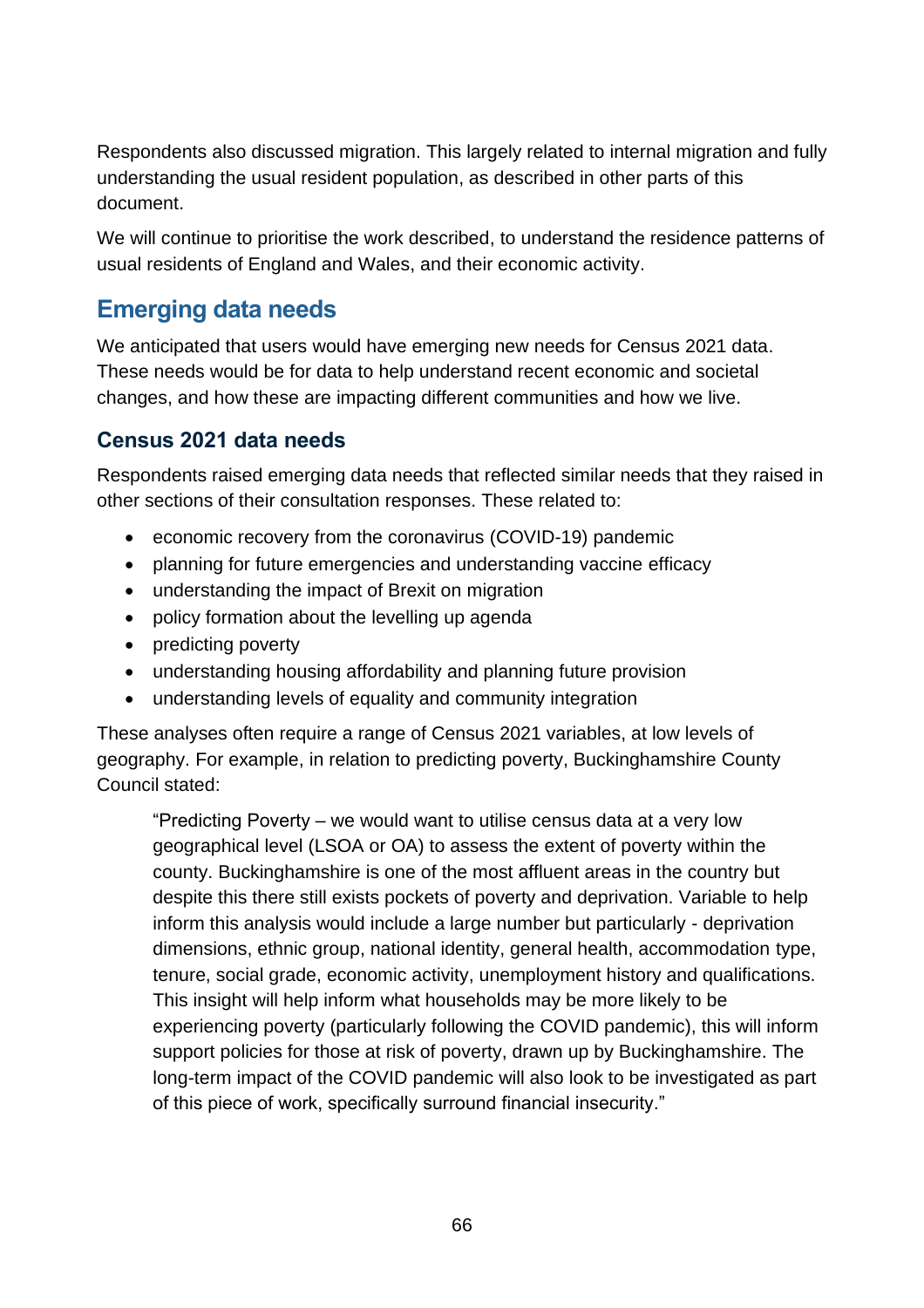In relation to investigating suitability of housing during a pandemic, the Health Foundation stated:

"We would like to understand from Census data the number of people who were living with their parents during March 2021. This could help us understand its contributions to the spread of the virus. It will also give us an indication of how many people lived in homes that were an unsuitable quality for living in during a pandemic eg those without gardens."

Census 2021 outputs will be uniquely suited to meeting these needs.

In several responses, respondents noted the use of the [Broad Rental Market Area](https://www.gov.uk/government/publications/understanding-local-housing-allowances-rates-broad-rental-market-areas) (BMRA) geography when conducting housing analysis. This is not a geography we had proposed to produce Census 2021 data for. The Valuation Office Agency (VOA) are likely to update these areas following the publication of Census 2021 data.

In response, we will work with the VOA to further understand the use of the BMRA geography. If there's enough need, we will assess the feasibility of producing an Output Area (OA) to BMRA look-up. This would probably be on a best-fit basis.

# **Wider data needs**

Respondents identified other needs across the consultation that Census 2021 data alone will not be able to meet and would require further information from other data sources. For example, respondents requested a lot of analysis about the coronavirus (COVID-19) pandemic that will involve observing change over time.

In another example related to energy use, the UK Data Service stated:

"Anticipate increased use of census in combination with energy use data (presumably by small area or buildings) to establish insight and policy in domestic and commercial energy use/greening the economy/fuel poverty issues."

Across the consultation, respondents also raised needs for data that we did not collect in Census 2021. These needs did not necessarily relate to the current period of societal change, but to wider existing needs.

Respondents raised needs related to usual residents. These included:

- asylum seeker or refugee status
- carbon cost of travel to work
- digital exclusion
- homeless
- income
- practicing religion or belief
- type of physical or mental health condition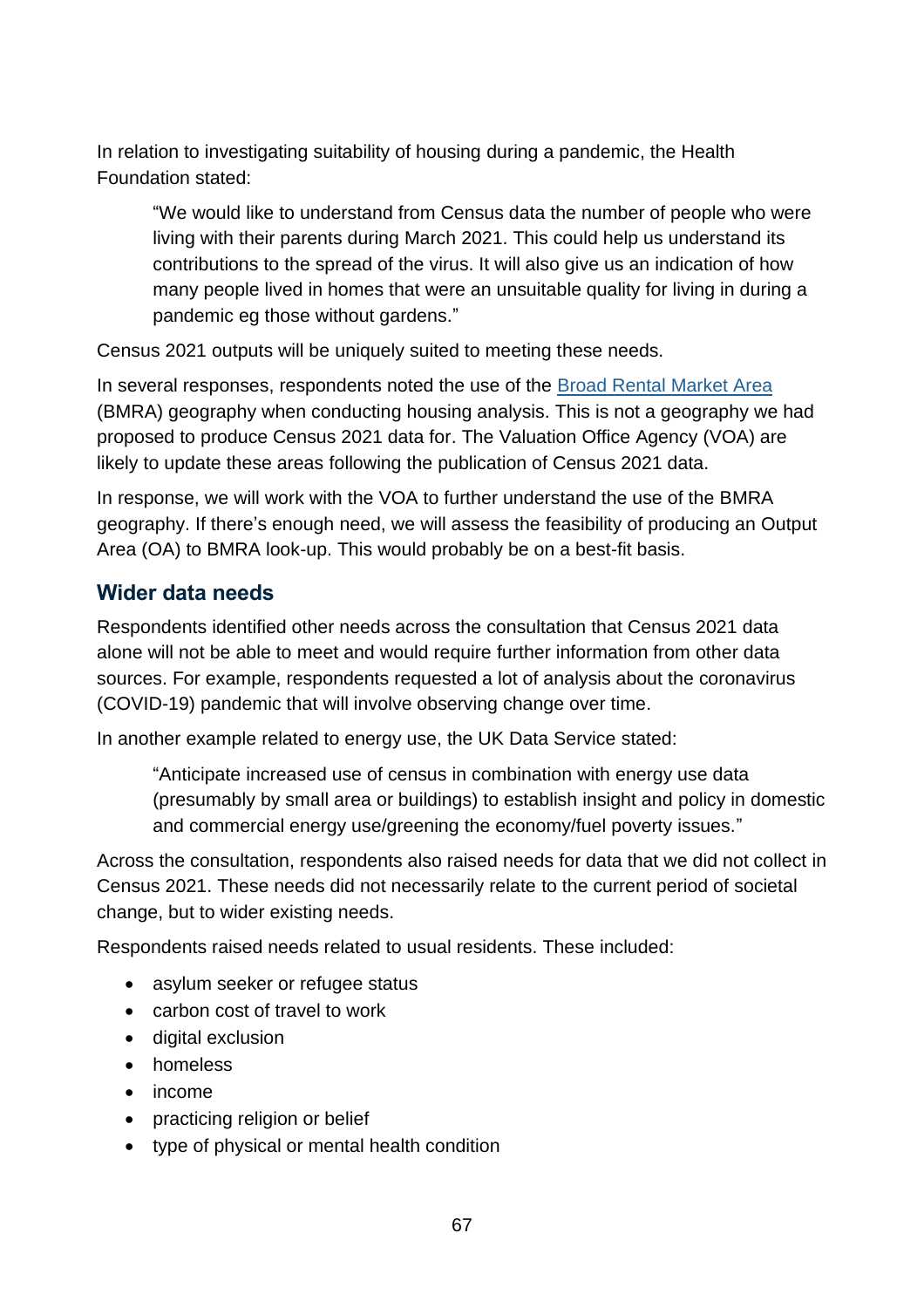- type of unpaid care given
- volunteering

Respondents raised needs related to households. These included:

- internet connection and use
- freehold, leasehold or commonhold tenure
- type of mobile or temporary accommodation

We considered and rejected some of these topics for Census 2021. We did this in response to the [2021 Census: Initial view on the content for England and Wales](https://www.ons.gov.uk/census/censustransformationprogramme/consultations/the2021censusinitialviewoncontentforenglandandwales) consultation, that we held 2015.

For example, we're aware of the great interest in income data and the value that this could provide for planning, policy development and evaluation. We've been working with tax and benefits data from the Department for Work and Pensions (DWP) and Her Majesty's Revenue and Customs (HMRC) to develop small-area income data that can be combined with the data collected in Census 2021.

The ONS has already produced some research outputs, [admin-based income](https://www.ons.gov.uk/peoplepopulationandcommunity/personalandhouseholdfinances/incomeandwealth/articles/adminbasedincomeenglandandwales/taxyearending2016revisedresults)  [statistics](https://www.ons.gov.uk/peoplepopulationandcommunity/personalandhouseholdfinances/incomeandwealth/articles/adminbasedincomeenglandandwales/taxyearending2016revisedresults) (ABIS), to demonstrate the potential of this approach. We're continuing to develop these research outputs and currently plan to publish a further update in 2022. We intend to use these publications to gather user feedback on our administrative databased income measure and additional user requirements.

As part of our wider social and economic statistics transformation program, we're considering the strength of all the needs that respondents have raised in this consultation.

In response, we will consider whether and how to meet the needs for information on these topics in our ongoing transformation programme.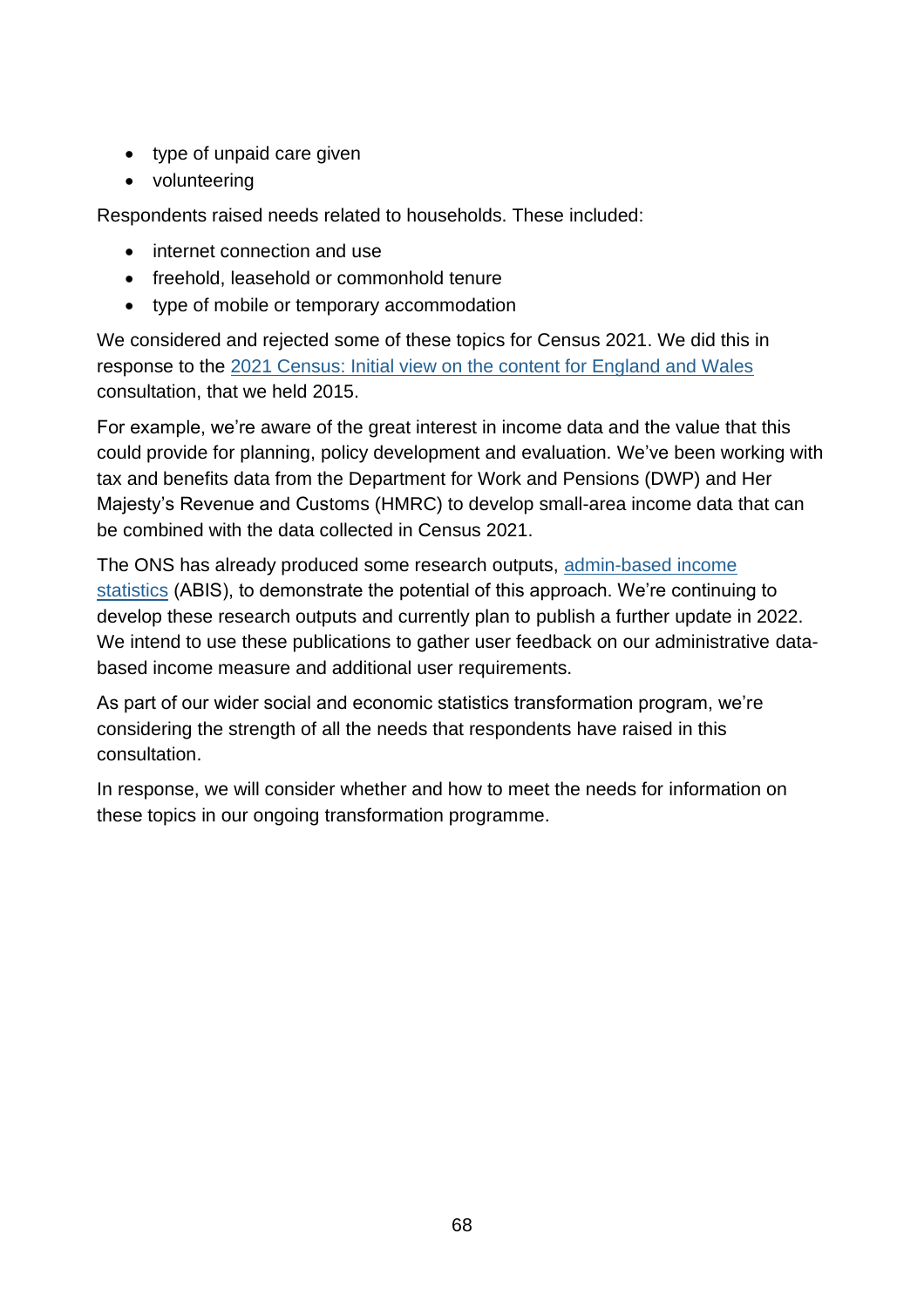# **Paradata: conclusions**

Paradata refer to information about how we collected and processed the data. They're separate from the statistical data that we produce from the census. We would not publish paradata as counts. Instead, we would use other measures, for example, percentage response rates.

In line with 2011 and previous censuses, we will publish a [General Report](https://www.ons.gov.uk/census/2011census/howourcensusworks/howdidwedoin2011/2011censusgeneralreport) that will provide an overview of the complete census operation. We've already published some information on [Designing a digital-first census](https://www.ons.gov.uk/peoplepopulationandcommunity/householdcharacteristics/homeinternetandsocialmediausage/articles/designingadigitalfirstcensus/2021-10-04) and [Delivering the Census 2021 digital](https://www.ons.gov.uk/peoplepopulationandcommunity/householdcharacteristics/homeinternetandsocialmediausage/articles/deliveringthecensus2021digitalservice/2021-10-04)  [service.](https://www.ons.gov.uk/peoplepopulationandcommunity/householdcharacteristics/homeinternetandsocialmediausage/articles/deliveringthecensus2021digitalservice/2021-10-04) This contains some of the information included in the 2012 evaluation report [Providing the online census \(pdf, 196KB\).](https://webarchive.nationalarchives.gov.uk/ukgwa/20160105160709/http:/www.ons.gov.uk/ons/guide-method/census/2011/the-2011-census/the-2011-census-project/2011-census-updates-and-evaluation-reports/2011-census-update--providing-the-online-census.pdf) We cover additional data on characteristics of respondents in the section [Mode of completion.](#page-73-0)

We asked about users' needs for paradata that includes demographic information on:

- household response rates
- individual usual resident response rates
- mode of response
- language of response

We also asked about needs for data on proxy response in an earlier part of the consultation document. We provided our conclusions related to proxy response in [part](https://consultations.ons.gov.uk/external-affairs/census-2021-outputs-consultation/results/census2021outputsconsultationresponse-partone.pdf)  [one of our consultation response.](https://consultations.ons.gov.uk/external-affairs/census-2021-outputs-consultation/results/census2021outputsconsultationresponse-partone.pdf)

Some respondents also requested data on:

- the device used to respond
- time spent in each section
- volumes of different types of telephone support

For example, Tameside Metropolitan Borough Council stated:

"Details on type of telephone support would be useful too. For instance, were the call centres receiving calls mainly on requests for a paper form or calls about particular help required with questions? If the former, then it would help further build up a picture of digital exclusion in our area."

We will include information about questionnaire support and requests within the Census 2021 General Report and associated evaluation reports. This is likely to be at the national level.

# **Understanding data quality**

The census estimates we publish will cover the whole population, not just those who returned a census questionnaire.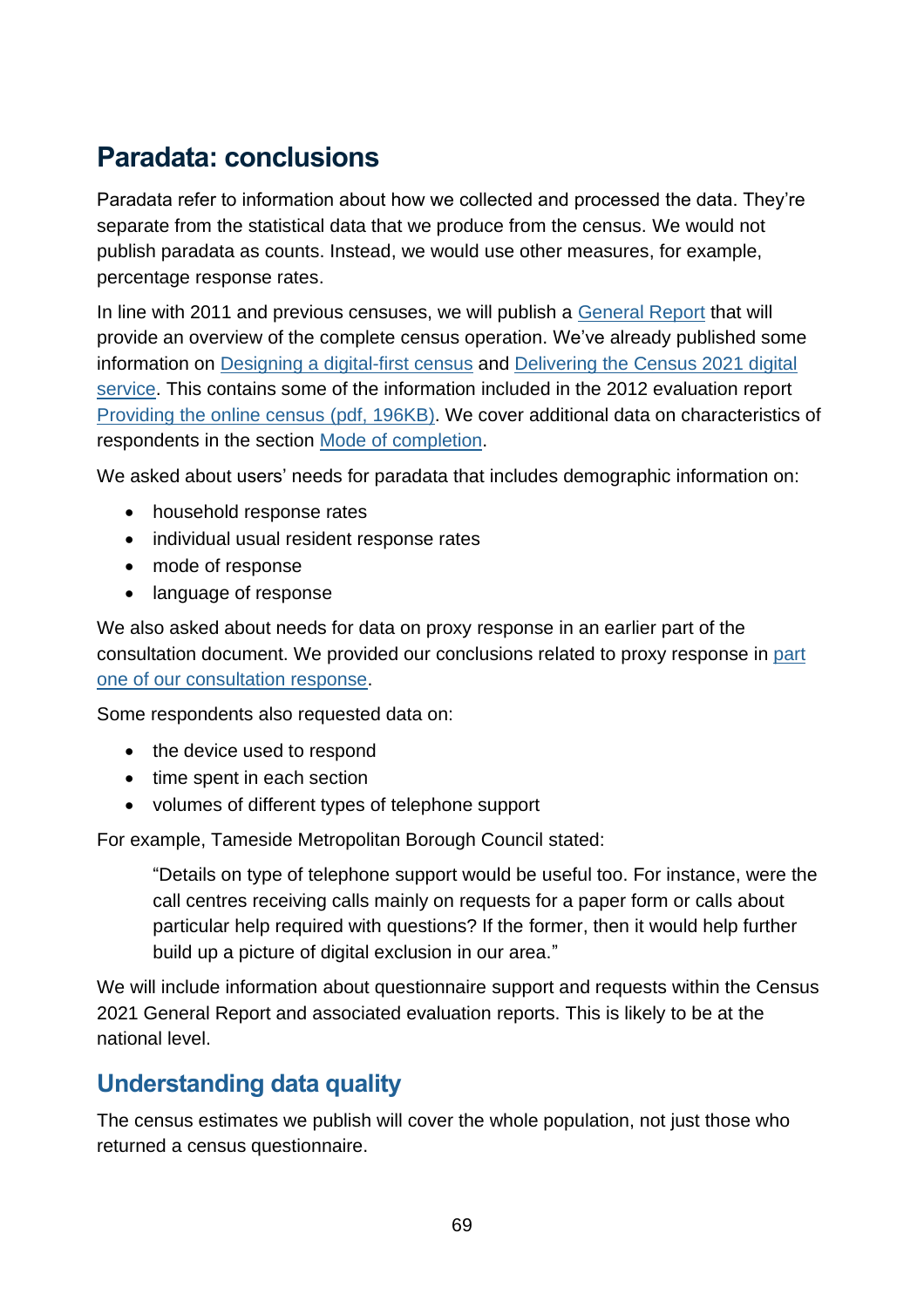Respondents who requested datasets on paradata frequently discussed that they had used the data from the 2011 Census to understand the data's quality. Many respondents discussed that they would use paradata from Census 2021 in the same way, to understand the quality of the Census 2021 data.

This is just one measure of data quality. We conduct a wide range of checks to ensure that the Census 2021 data we publish will be of a high quality. These include both confidence intervals and response rates. Confidence intervals are a recognised statistical measure of the level of uncertainty around the estimates. Response rates indicate the extent to which the population of interest were included on a questionnaire, before we adjust for under and over coverage.

Information about our approach to assessing the quality of the Census 2021 data is available in the methodology report [Approach and processes for assuring the quality of](https://www.ons.gov.uk/census/censustransformationprogramme/approachandprocessesforassuringthequalityofthe2021censusdata)  [the 2021 Census data.](https://www.ons.gov.uk/census/censustransformationprogramme/approachandprocessesforassuringthequalityofthe2021censusdata) Over the next year, we will be publishing a suite of quality documents. These will include, for example:

- an overview report on our census quality assurance processes and the quality of Census 2021 data, including use of confidence intervals
- an overview report on census estimation processes
- a quality report looking into our methods to mitigate any potential consequences of the coronavirus (COVID-19) pandemic upon census data quality
- an overview of comparator data sources used in quality assurance and methodological processes

We are confident that our suite of planned quality assurance documents will demonstrate the quality of the Census 2021 population and household estimates.

# **Response rates**

### **Household response rates**

The household response rate is the total number of households whose details were completed on a returned questionnaire, divided by the estimate of the total number of valid non-vacant households.

Of the 168 respondents who stated whether they had used data on household response rate from the 2011 Census in their work, 33% said they had. Respondents had used the information to plan engagement to encourage response to subsequent surveys and Census 2021.

Of the 160 respondents who stated whether they would use data on household response rates from Census 2021 if it were available, 69% said they would. We asked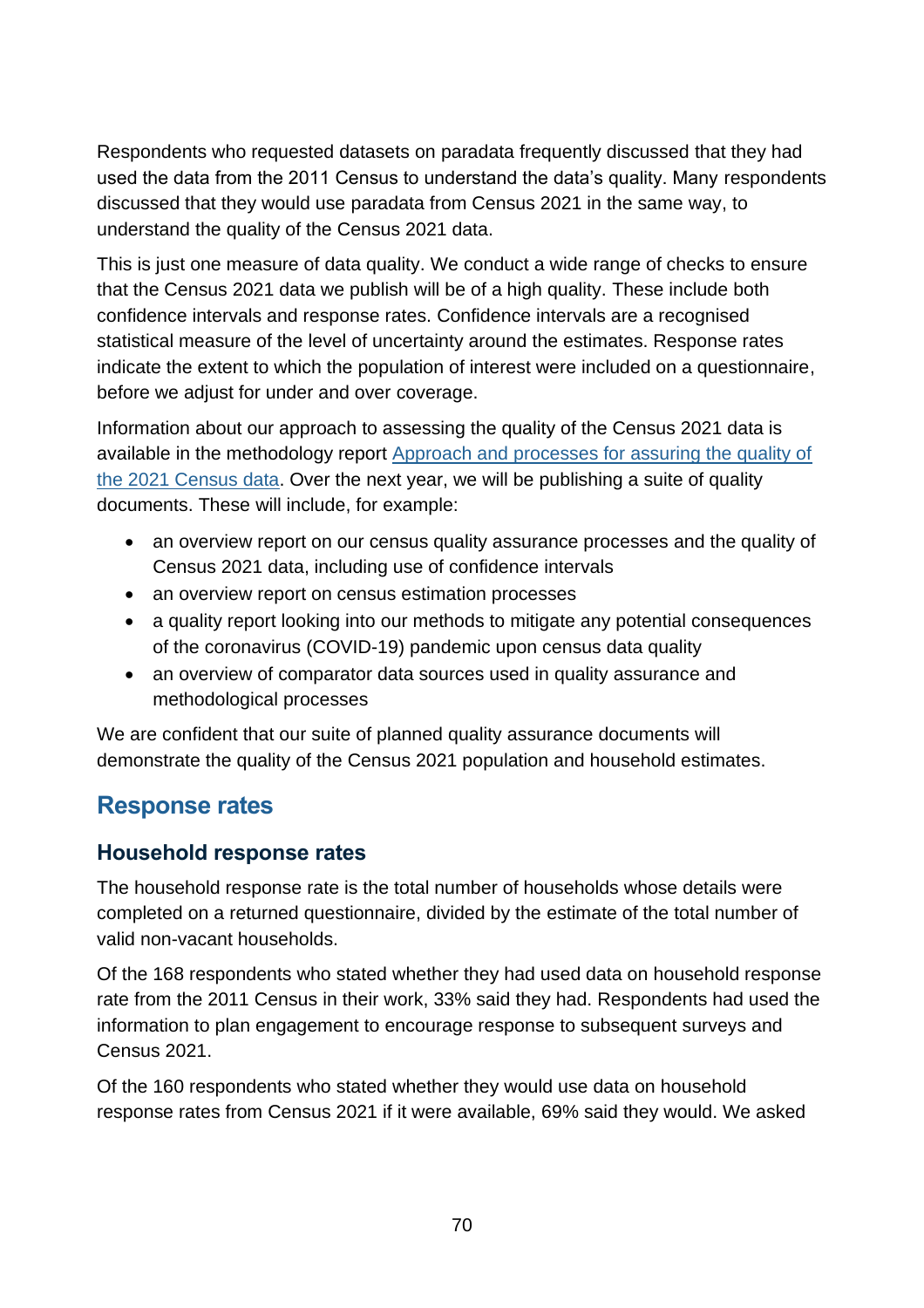users which level of geography they would use data on household response rates for, if it were available. Out of 136 respondents:

- 52% stated they would use it at Middle Layer Super Output Area (MSOA) level
- 32% said they only needed local authority level
- 7% said regional level
- 9% said national level

Respondents also requested the data at lower levels of geography than we had suggested. In order to produce wards to support targeting of support, these requests were primarily for data at ward level or at Lower Layer Super Output Area (LSOA) level. For example, Medway Council stated:

"This data at OA or LSOA level would be more useful as this would allow ward level information to be built which is more useful to us than MSOA. It would allow analysis of variances across small areas. MSOA is not used significantly due to its incompatibility with administrative wards which are more useful to support operational and strategic decisions."

We asked respondents what variables they would use and provided suggestions. Between 71 and 95 respondents requested each variable. The variables we proposed, in descending order from most requested to least requested, are:

- household size
- household tenure
- accommodation type
- household reference person age
- household reference person ethnic group
- household reference person sex
- household reference person highest level of qualification
- household reference person religion

Respondents also provided their own suggestions. These included multiple requests for data for the household reference person's disability and English language proficiency characteristics.

Respondents stated that they would use the data to help identify areas of low engagement. For example, East Suffolk Council stated:

"This data would inform us about engagement levels across the district, and the variables in our district that are impacting on levels of engagement and a household's willingness and/or capacity to respond. This will help inform engagement strategies for other council schemes."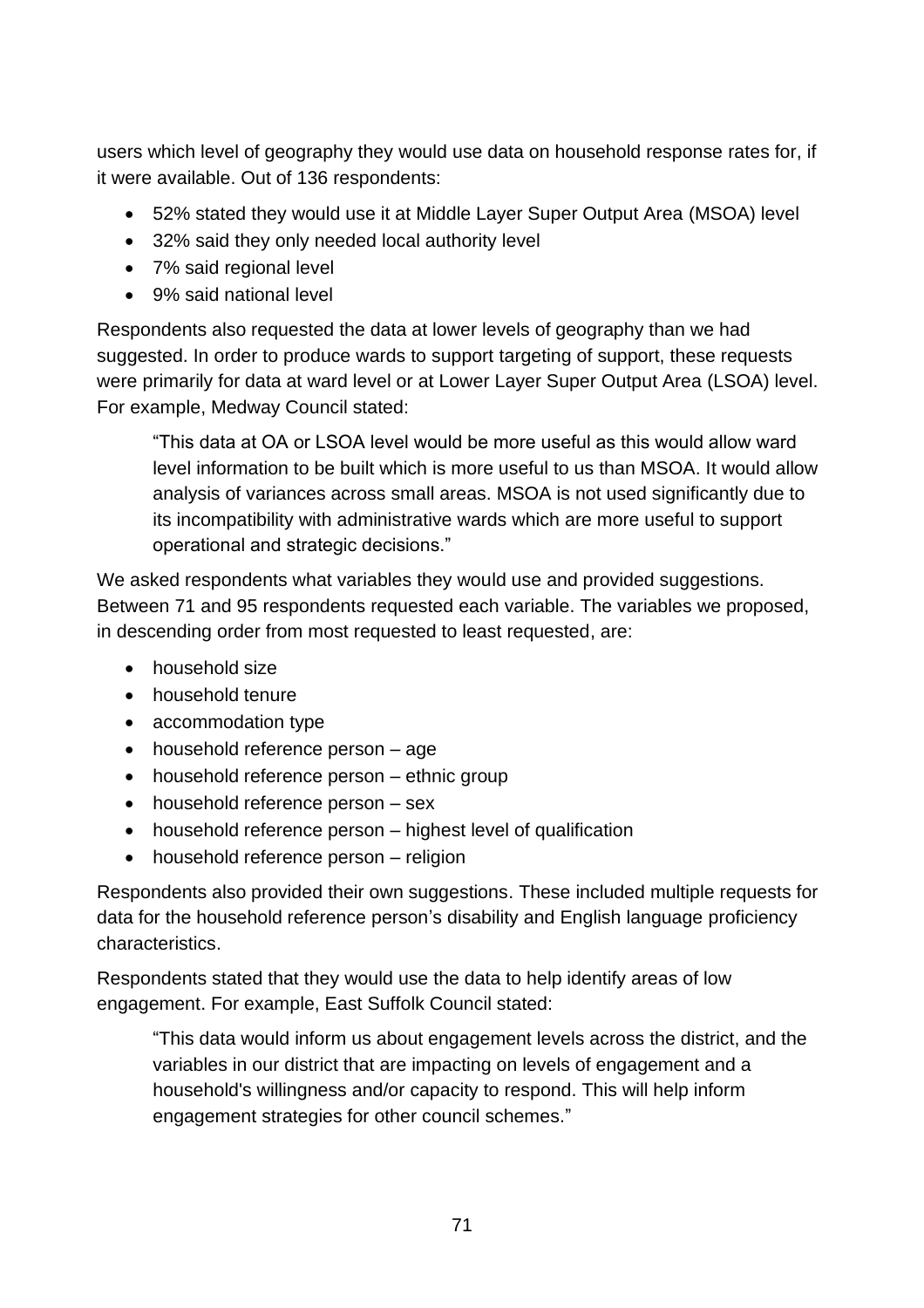We believe that using the information on individual usual resident response rates would better meet this user need, as discussed in the next section. Therefore, we do not intend to produce data for characteristics of the household reference person.

Respondents also proposed using this information to identify areas of digital exclusion. The operational and [statistical design](https://www.ons.gov.uk/census/censustransformationprogramme/censusdesign/statisticaldesignforcensus2021englandandwales) for Census 2021 was centred around an inclusive approach. From a digital inclusivity perspective, this meant providing:

- a user-friendly, accessible, respondent journey
- paper questionnaires via an appropriate means for those who needed them
- support via Census Support Centres, on the doorstep and via our contact centre

This means that some addresses initially received an online access code, whereas others initially received a paper questionnaire. We describe this further in the methodology report [Designing a digital-first census.](https://www.ons.gov.uk/peoplepopulationandcommunity/householdcharacteristics/homeinternetandsocialmediausage/articles/designingadigitalfirstcensus/2021-10-04) As a result of this inclusive approach, the data cannot be used to assess digital exclusion across England and Wales.

### **Individual usual resident response rates**

The individual response rate is the total number of usual residents whose details were completed on a returned questionnaire, divided by the estimate of the total number of usual residents. Following the 2011 Census, we published individual response rates by variables such as age and sex.

Of the 156 respondents who stated whether they had used data on individual response rates from the 2011 Census in their work, only 22% said they had. As with the household response rates, respondents said they used the information to help plan engagement to encourage response to subsequent surveys and Census 2021.

Of the 155 respondents who stated whether they would use data on individual response rates from Census 2021 if it were available, 68% stated they would. We asked users which level of geography they would use for data on individual response rates, if it were available. Out of 134 respondents:

- 49% stated they would use it at MSOA level
- 34% stated they only needed local authority level
- 9% stated regional level
- 8% stated national level

Again, respondents requested the data at lower levels of geography, such as LSOA level or wards, to allow targeting of support.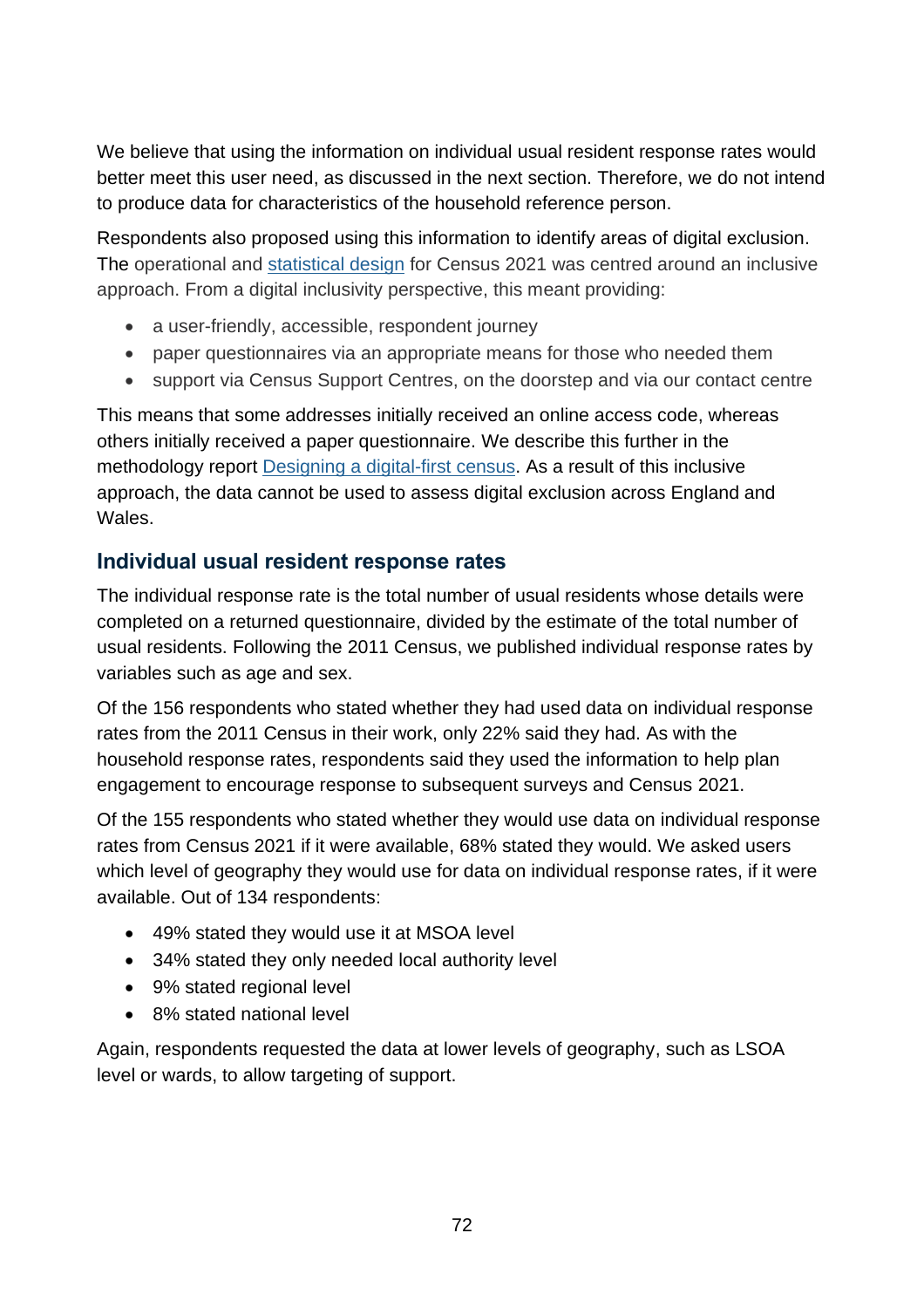We asked respondents what variables they would use and provided suggestions. Between 77 and 100 respondents requested each variable. The variables we proposed, in descending order from most requested to least requested, are:

- age
- ethnic group
- sex
- religion
- highest level of qualification

Respondents also provided their own suggestions, including multiple requests for data about characteristics protected by the [Equality Act 2010.](https://www.legislation.gov.uk/ukpga/2010/15/contents) However, respondents requested almost all individual characteristics recorded on Census 2021.

Similar to the discussion in the section on [Household response rates,](#page-70-0) respondents intend to use their analysis of individual response rates to establish levels of engagement.

### **Our response**

We will investigate how feasible it is to produce data on household and individual usual resident response rates at LSOA level.

We will investigate how feasible it is to produce MSOA-level information on response rates for household and individual usual residents cross-tabulated by other variables.

For household response rates, we will prioritise data for household size, household tenure and accommodation type. We will also investigate whether it's feasible to produce household response rates by mode of response.

For individual usual resident response rates, we will prioritise data-protected characteristics such as age, ethnic group, sex and religion.

We will only produce rates, not counts, of households that did not respond.

## **Completion method**

### **Mode of completion**

The mode of completion is information on whether respondents submitted their Census 2021 form:

- online
- on paper
- through other means, including telephone capture or digital assistance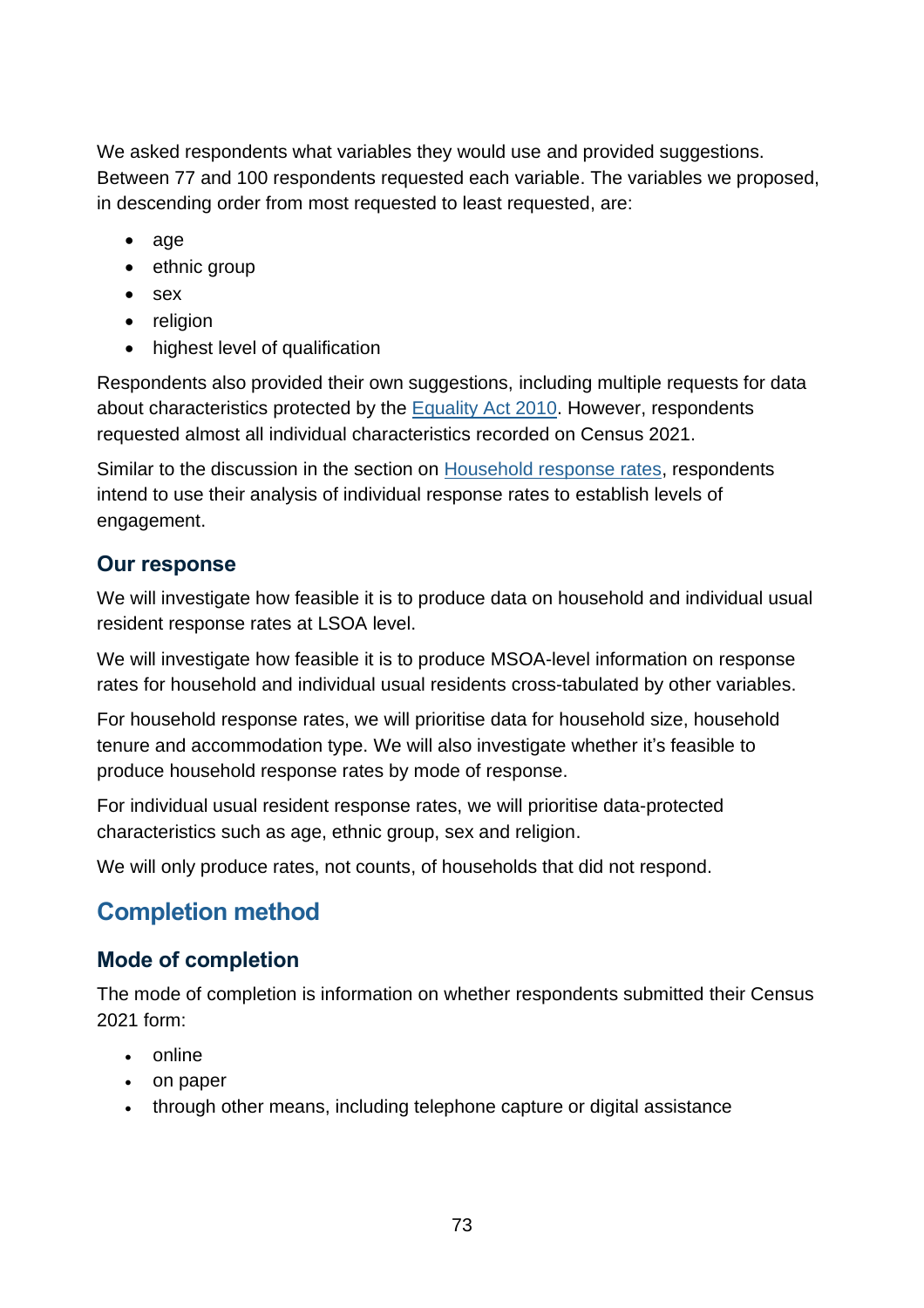Following the 2011 Census, we published data on the proportion of returns made by mode of completion: online or paper. For Census 2021, we have already produced information on [Census 2021 online share of household responses by Lower Layer Super](https://www.ons.gov.uk/peoplepopulationandcommunity/householdcharacteristics/homeinternetandsocialmediausage/datasets/census2021onlineshareofhouseholdresponsesbylowerlayersuperoutputareaforenglandandwales)  Output Area [for England and Wales.](https://www.ons.gov.uk/peoplepopulationandcommunity/householdcharacteristics/homeinternetandsocialmediausage/datasets/census2021onlineshareofhouseholdresponsesbylowerlayersuperoutputareaforenglandandwales) This information is part of the methodology report [Designing a digital-first census.](https://www.ons.gov.uk/peoplepopulationandcommunity/householdcharacteristics/homeinternetandsocialmediausage/articles/designingadigitalfirstcensus/2021-10-04)

For 2021, we were considering adding a third category, which includes all other modes of completion. However, our feasibility work has shown that this group is very small, and difficult to distinguish from the online responses. This is because we recorded assisted or telephone responses through the electronic questionnaire. Therefore, for Census 2021, we will only produce information for returns completed:

- online, or through other means, including telephone capture or digital assistance
- on paper

We asked respondents whether they had used data on mode of completion from the 2011 Census in their work. Of the 163 respondents who answered this question, only 18% said they had. Respondents said they had used this information to investigate digital inclusion. For example, Kent County Council stated:

"We used the internet response rates […] as there was so little other data on access to internet at the time. It was basic and there was no way of telling how many respondents filled in a paper questionnaire despite have access to the internet."

The Isle of Wight Society for the Blind noted work to understand the impact of moving surveys online for the disabled population. Others had used the information to understand and estimate response rates for other surveys or in preparation for Census 2021.

Of the 164 respondents who stated whether they would use data on mode of completion from Census 2021 if it were available, 66% said they would. Of the 147 respondents who stated whether they required data on mode of response at local authority level, 73% said they did. However, several respondents also requested data at lower levels of geography to allow more detailed analysis.

We asked respondents what variables they would use and provided suggestions. Between 67 and 93 respondents requested each variable we had proposed. The variables we proposed, in descending order from most requested to least requested, are:

- household reference person age
- household reference person ethnic group
- household reference person highest level of qualification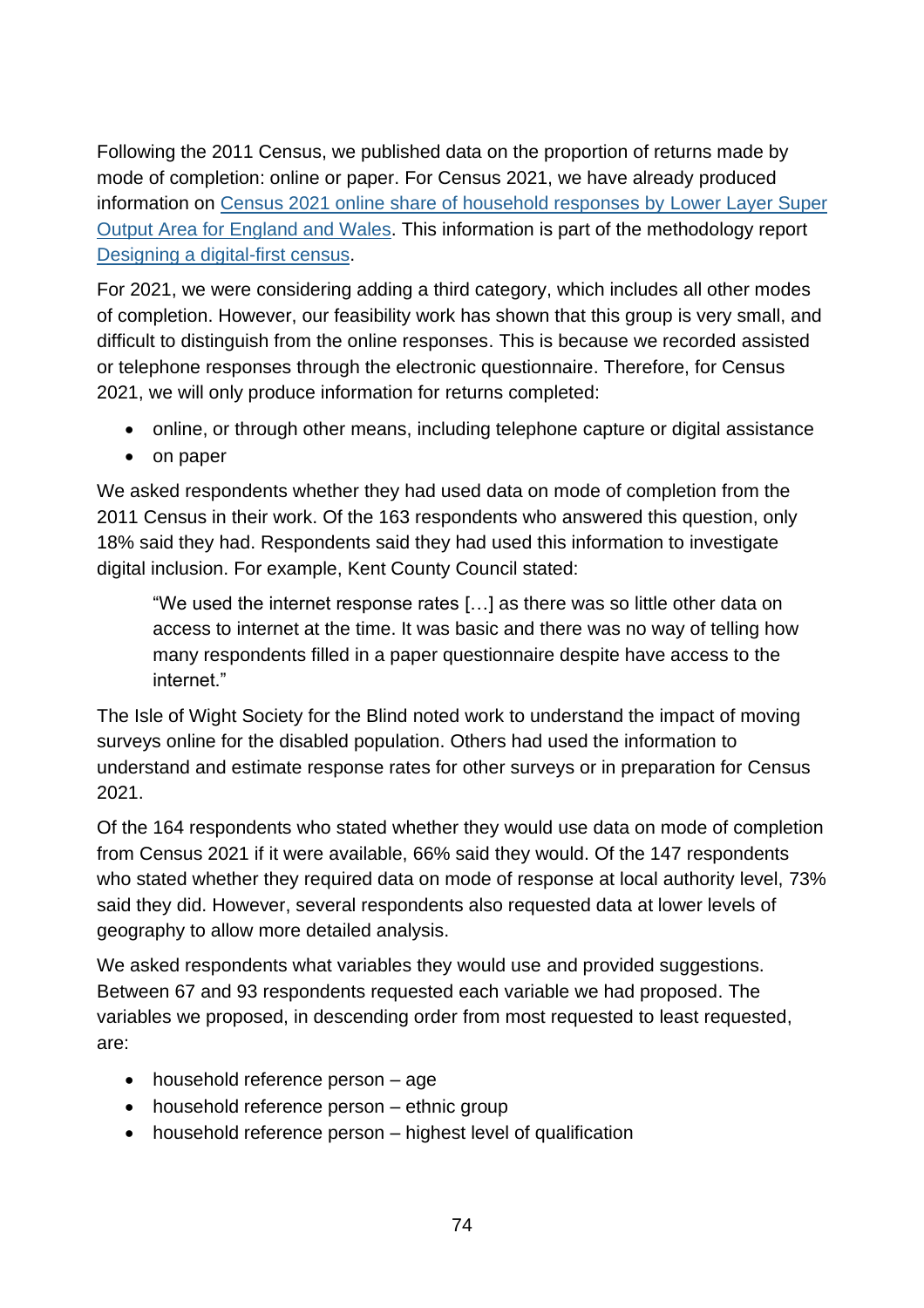- household reference person sex
- accommodation type
- household tenure
- household size
- household reference person religion

Respondents also provided their own suggestions, these included requests for data on:

- household reference person disability
- household reference person English language proficiency
- household reference person employment status
- household reference person country of birth or passports held

Respondents also requested data on whether a whole household response was completed by proxy or not. We discussed our plans around producing this information in [part one of our response to the Census 2021 outputs consultation \(pdf, 625 KB\).](https://consultations.ons.gov.uk/external-affairs/census-2021-outputs-consultation/results/census2021outputsconsultationresponse-partone.pdf)

Some respondents also requested data on access to the internet, however we did not collect this in Census 2021.

Respondents described two main needs. Firstly, they want to better understand the characteristics of the population who are at risk of digital exclusion. Secondly, they want to use the information when producing strategies for targeting communications in an appropriate way. For example, London Borough of Harrow stated:

"The information will be used alongside other information compiled in the Harrow Vitality Profiles to inform re deprivation and digital exclusion/inclusion. This information is used throughout the council for policy formulation and service delivery. This data could be used to explore the characteristics of persons at risk of digital exclusion, such as those detailed above, but also disability, English proficiency, country of birth or passport held.

Similarly, the Intelligence Unit of Herefordshire Council stated:

"It would add to our ongoing work to understand digital exclusion to know how online take-up varied by different groups of the population. There can be a perception that digital exclusion only affects older people, so it would be really helpful to be able to quantify either way. […] In a recent survey of local residents, 1 in 5 said they were concerned about more services being moved online. The census is a really good benchmark for comparison when considering the provision of local government services - as they are both 'official'."

Information about the household would not meet these needs.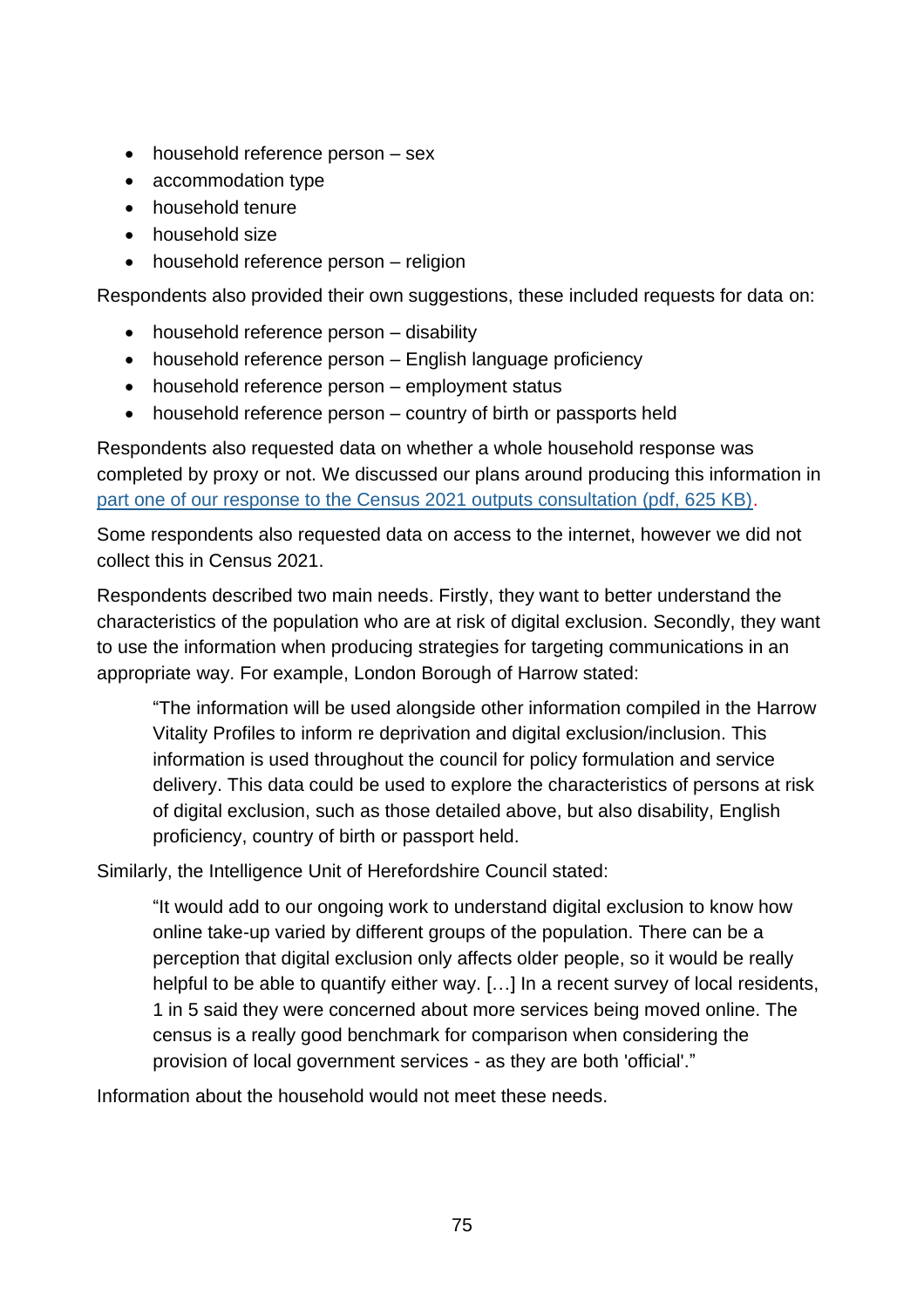## **Welsh language completion**

As well as mode of completion, we can provide information on language of completion for Wales. This information will depend on whether respondents completed a questionnaire on paper or online.

For paper responses, we can produce information on whether respondents used the Welsh language form or the English language form. For online responses, we can produce information on whether the language was set to English, or to Welsh at the point of entry and the point of submission.

As this information is only available for Wales, the majority of the consultation respondents did not request a need for it. Of the 146 respondents who responded to the Welsh language completion section of the consultation questionnaire, 10 were identified as representing part or all the population of Wales.

Of the 143 respondents who stated whether they had used data on Welsh language completion from the 2011 Census in their work, only 6% said they had. Of the 141 respondents who stated whether they would use data on Welsh language completion from Census 2021 if it were available, 11% said they would. Of these:

- a third were public or government bodies in Wales
- another third were academics
- the remainder had mixed backgrounds

This group of respondents also requested the data at local authority level.

We asked respondents what variables they would use and provided suggestions. Between 11 and 18 respondents requested each of the variables proposed. In descending order from most requested to least requested, these variables are:

- household reference person age
- household reference person sex
- household reference person highest level of qualification
- household size
- household reference person ethnic group
- household tenure
- accommodation type
- household reference person religion

Respondents also provided their own suggestions, including requests for data from the Welsh skills question.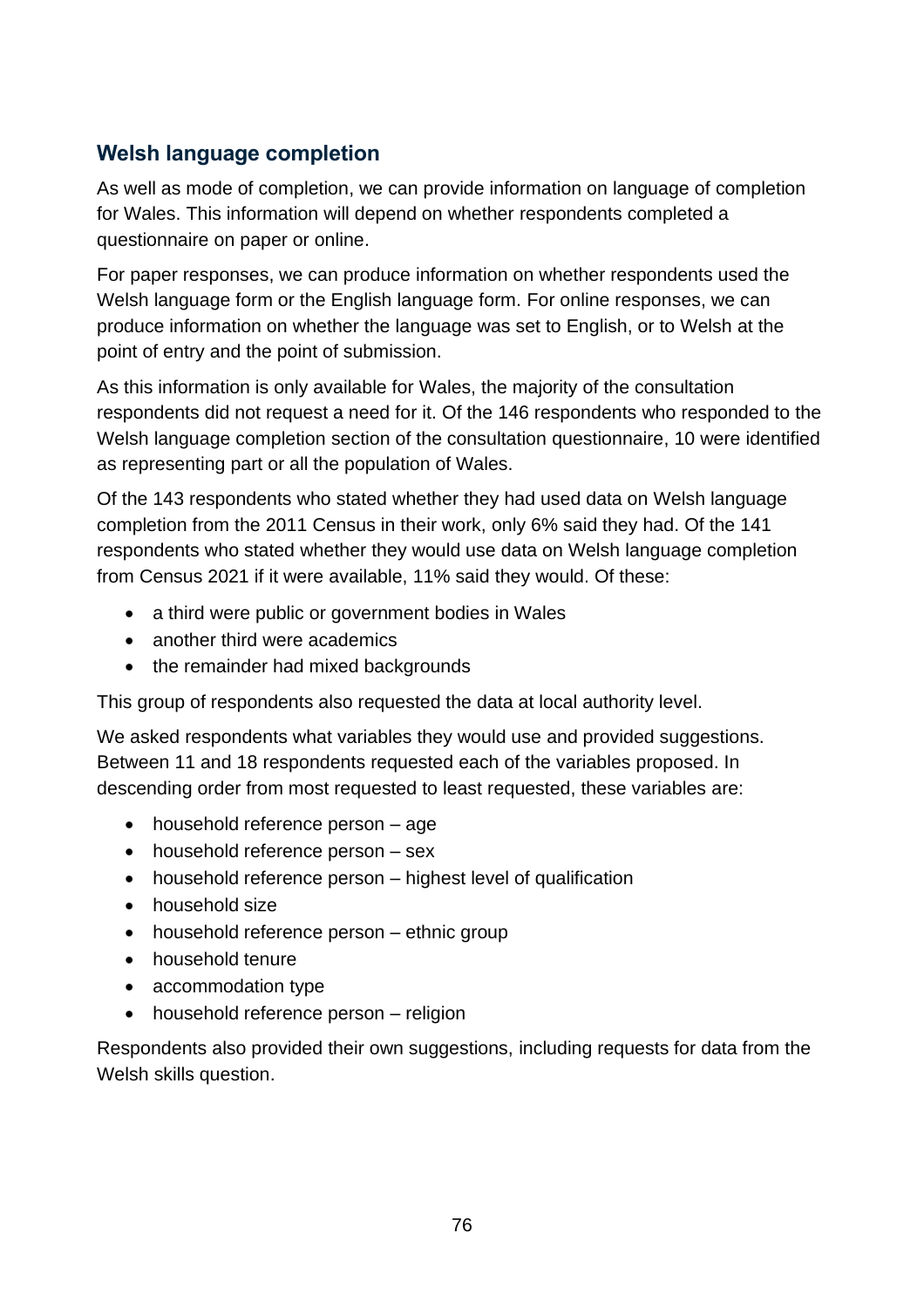Respondents' needs were about understanding the population who speak Welsh, but do not choose to do so when interacting with services. For example, Flintshire County Council stated:

"It would help to identify who is likely to use Welsh, which groups who speak Welsh do not use Welsh for formal /official questionnaires. This in turn would contribute to identifying barriers and initiatives to increase use of Welsh. As a local authority we have a statutory duty to increase the number of people speaking Welsh. It will help us monitor progress to achieving our Welsh language Promotion Strategy."

The Welsh Language Commissioner noted that there was a lack of alternative data to meet this need. They stated:

"There is no reliable and consistent data available on the use of Welsh language services. In the Commissioner's 2018–19 assurance report, Rights in Use, it was emphasised that actual data for the use of Welsh language services is scarce and fragmented.

Organisations do not currently have a duty to collect or report on this data, and therefore, it is impossible to tell to what extent any information published by organisations represent the situation in general."

Information about the household would not meet these needs.

#### **Our response**

We will investigate how feasible it is to produce information about the household reference person on mode of completion and language of completion, at local authority level.

For mode of completion, we will prioritise information on:

- age
- ethnic group
- highest level of education
- sex
- disability

These datasets would include the digital hard to count index score and primary mode of completion assigned to the address. This would indicate whether they were initially sent a unique access code, or a paper form.

For language of completion, we will prioritise information on:

- age
- sex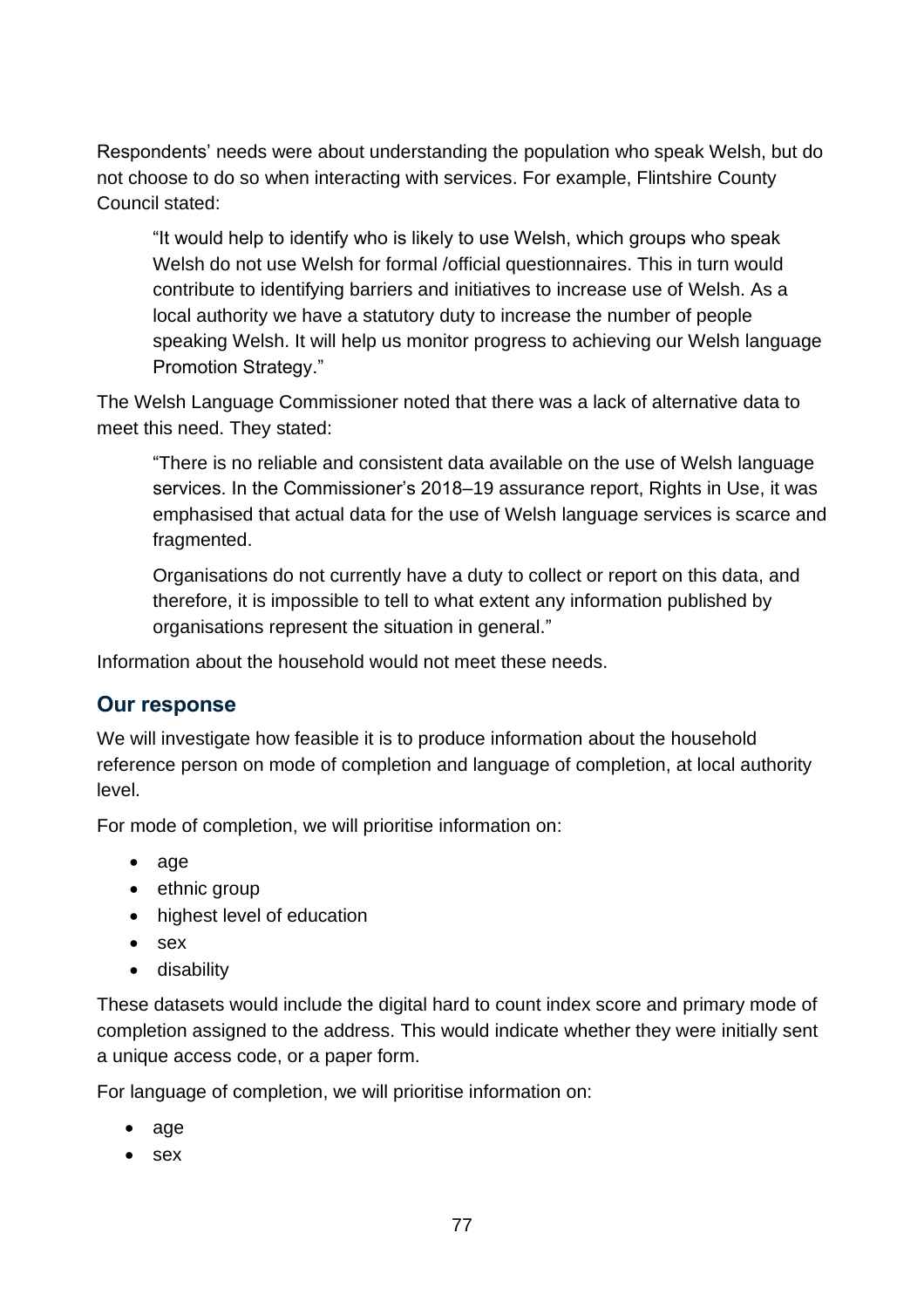- highest level of education
- ability to speak Welsh

We plan to publish further information about provision of services in Welsh in a separate evaluation article about delivering Census 2021 in Wales.

For any datasets we publish on mode or language or completion, we will produce these as percentages, not counts. This would be calculated from the number of responding households.

Alongside these datasets about paradata, we will publish methodological reports that will explain to users what they can use the data for.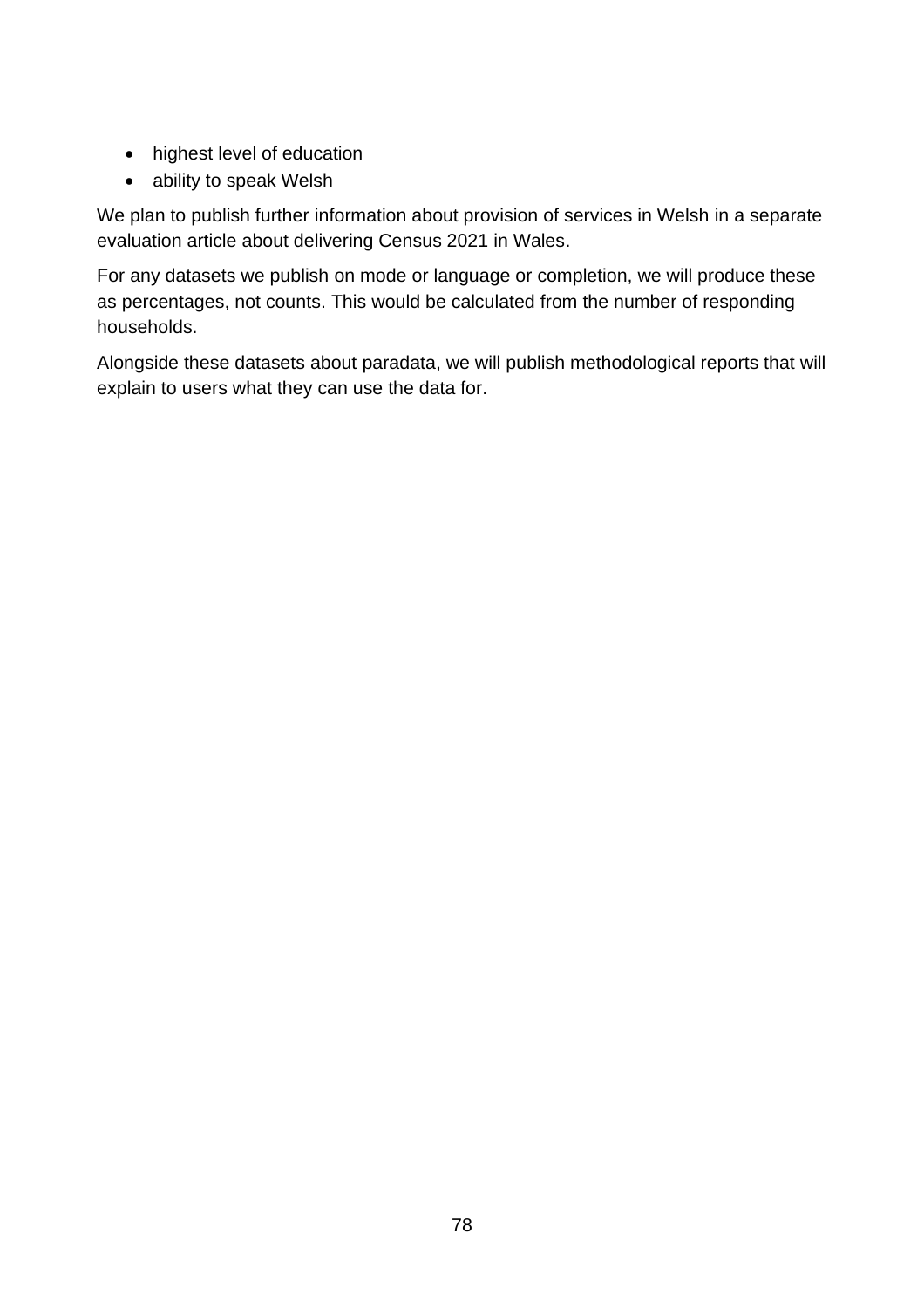# **Next steps**

Once again, we'd like to thank the 312 organisations and individuals who gave us their views by responding to this consultation.

We based our proposals for the content design and release phase proposals for Census 2021 outputs on the user feedback from previous consultations and ongoing discussions with stakeholders. We are pleased that respondents received these initial plans well and that the plans continue to meet most user needs.

This consultation has also been invaluable in helping us to understand users' emerging and changing needs for census data. We're confident that the changes we're making to our content design proposals, that we cover in this report, will help us to meet a larger range of user needs. We will start publishing our updated detailed proposals by early summer 2022.

We will meet other needs through our social statistics transformation programme. This will ensure that users receive relevant, timely and trustworthy statistics about the population of England and Wales.

We plan to conduct a user survey after the completion of phase three of the Census 2021 outputs release schedule. In this survey, we will ask users if the census products have met their needs and, more importantly, learn where they might not have. The results of this survey will help us to determine if we need to produce additional outputs, for example, on small populations, or additional supporting information.

The Census 2021 commissioned dataset service will also come online during phase three of the outputs release schedule. Users will be able to commission datasets from the service, where the ready-made datasets or build-your-own datasets have not provided the information they need.

We will also continue to assess how we can meet the needs of our users that we're unable to address using Census 2021 data. We will be exploring other methods of sourcing this information through activities such as social surveys or administrative data.

We're also continuing to work closely with our colleagues from the Welsh Government, the Northern Ireland Statistics and Research Agency (NISRA) and the National Records of Scotland (NRS). Our shared aim is to produce census results that are as closely harmonised and comparable as possible.

If you'd like to give us more feedback, please contact the Census 2021 outputs and dissemination team at [census.outputs@ons.gov.uk](mailto:census.outputs@ons.gov.uk)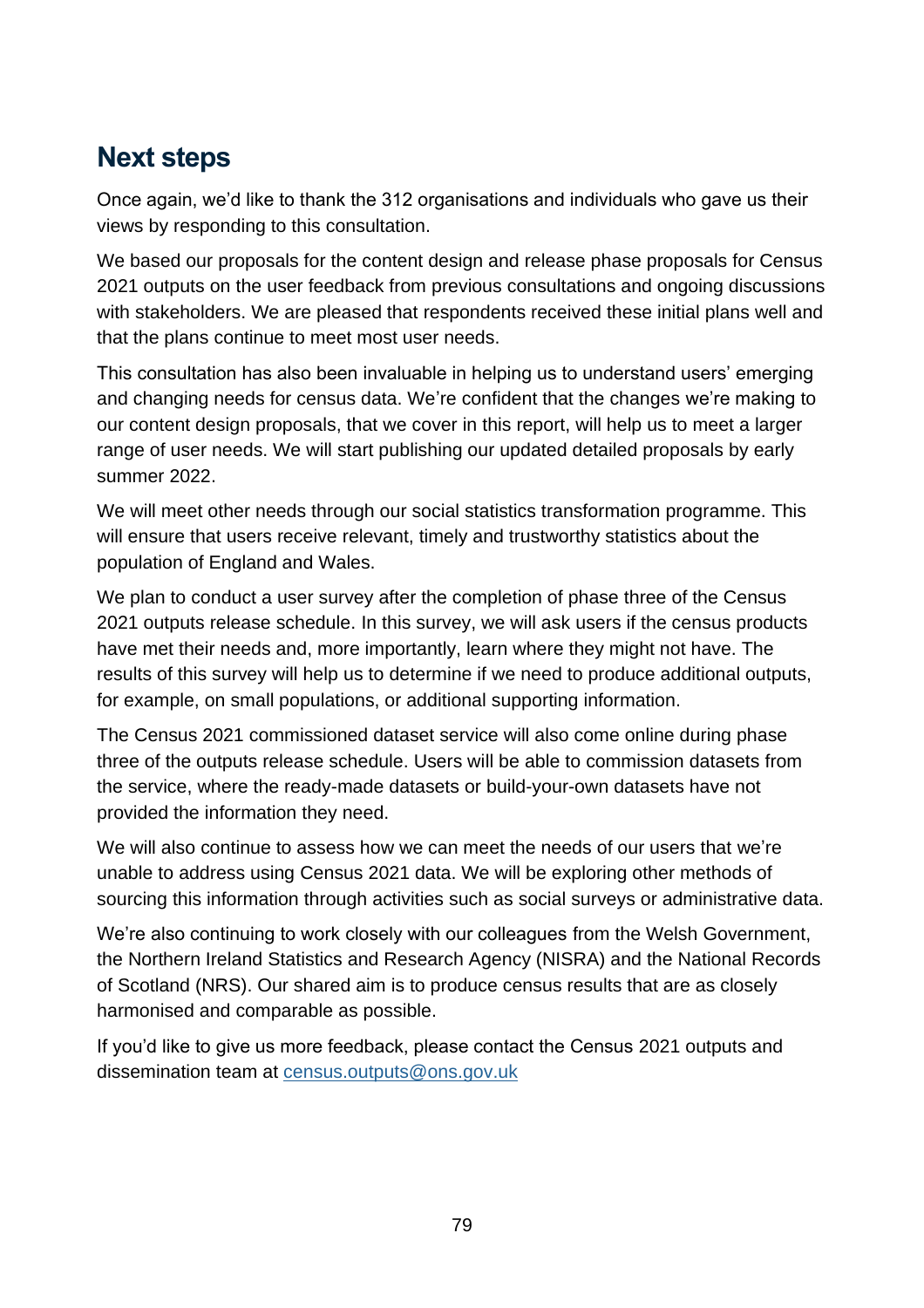# **Annexes**

## **Annex A: evaluating users'requirements**

In December 2021, we outlined our approach to how we've been evaluating respondent's feedback in [part one of our response to the consultation \(pdf, 625KB\).](https://consultations.ons.gov.uk/external-affairs/census-2021-outputs-consultation/results/census2021outputsconsultationresponse-partone.pdf)

It was also important that we considered any interdependencies between products discussed across different sections of the consultation. An example includes a request made for analysis of a potential new derived variable. In this case, we need to consider the strength of need and feasibility of producing that derived variable, as well as the request for specific analysis. Where we identified dependencies like this, we aimed to consider all relevant evidence provided across different sections of the consultation.

For example, we asked users if they had any additional needs for new derived variables, that we had not already proposed. Many of these requests fell into three categories:

- derived variables that we plan to produce already, such as household deprivation
- derived variables that users will be able to construct themselves by crosstabulating two existing variables
- data that we did not collect in Census 2021, such as usual residents who are 5G network users, owners of electric cars or asylum seekers

Three additional requests included:

- a co-living accommodation indicator, discussed in the [Houses of multiple](#page-29-0)  [occupation \(HMO\)](#page-29-0) section
- industry classifications identifying science, technology, engineering and mathematics (STEM) and green industries, discussed in the [Green and STEM](#page-26-0)  [industry](#page-26-0) section
- a carbon cost variable derived from travel to work variables, discussed in the [Carbon coast of](#page-27-0) travel to work section

We invited respondents to use the last section of the consultation to tell us about additional needs or to provide feedback if they weren't sure where else in the consultation to state it. These responses were about:

- topics covered in other sections of the consultation, which we've considered with the relevant feedback from that appropriate section in this document
- needs for origin-destination data, which we've discussed in the Origin-destination [data](#page-48-0) section
- highlighting gaps in our messaging, which we're considering how to address in future updates on our webpages, but not in this report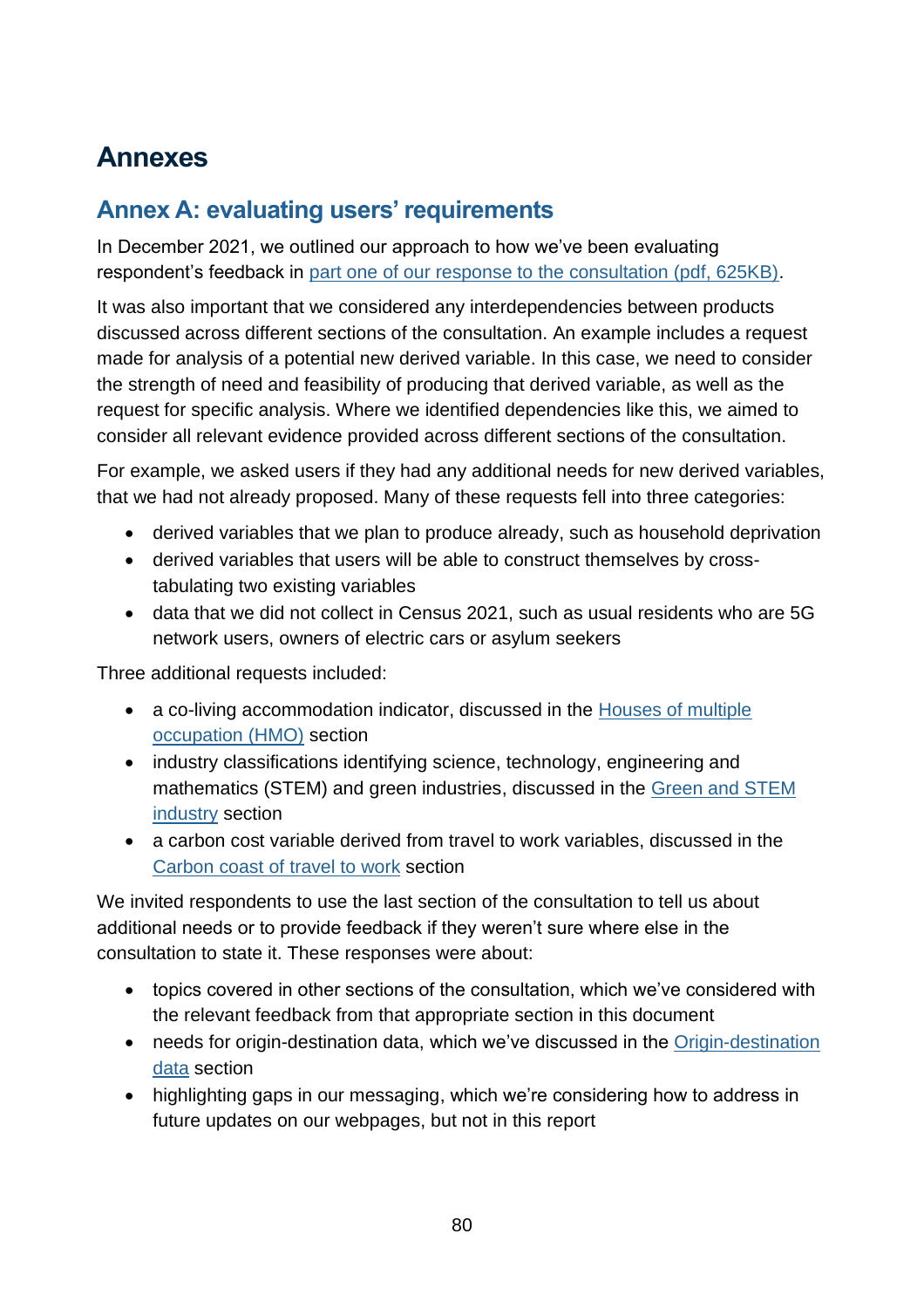# **Annex B: quantitative evidence of need for proposed new derived variables**

We asked users if they'd use each of the proposed new derived variables. We discuss these in the main body of the report and summarise them below.

| <b>Derived variable</b>                              | <b>Would</b><br><b>use</b> | <b>Would</b><br>not use | <b>Total number</b><br>of responses |
|------------------------------------------------------|----------------------------|-------------------------|-------------------------------------|
| Route to highest level of<br>education               | 118                        | 72                      | 190                                 |
| <b>Adult students</b>                                | 124                        | 65                      | 189                                 |
| Not in education, employment or<br>training (NEET)   | 154                        | 44                      | 198                                 |
| Temporarily away from work                           | 113                        | 71                      | 184                                 |
| Key or critical worker                               | 128                        | 60                      | 188                                 |
| Skills mismatch                                      | 123                        | 60                      | 183                                 |
| Economic risk created by the<br>coronavirus pandemic | 134                        | 51                      | 185                                 |
| COVID-19 health risk                                 | 138                        | 52                      | 190                                 |
| Houses in multiple occupation<br>(HMOs)              | 135                        | 52                      | 187                                 |
| Multigenerational households                         | 141                        | 44                      | 185                                 |
| Living apart together                                | 67                         | 104                     | 171                                 |
| Care home resident                                   | 138                        | 39                      | 177                                 |
| Vacant address                                       | 123                        | 49                      | 172                                 |
| Mobile or temporary structure                        | 124                        | 47                      | 171                                 |
| Homeless population                                  | 146                        | 33                      | 179                                 |

**Table 1:** Responses to the question on use of proposed new derived variables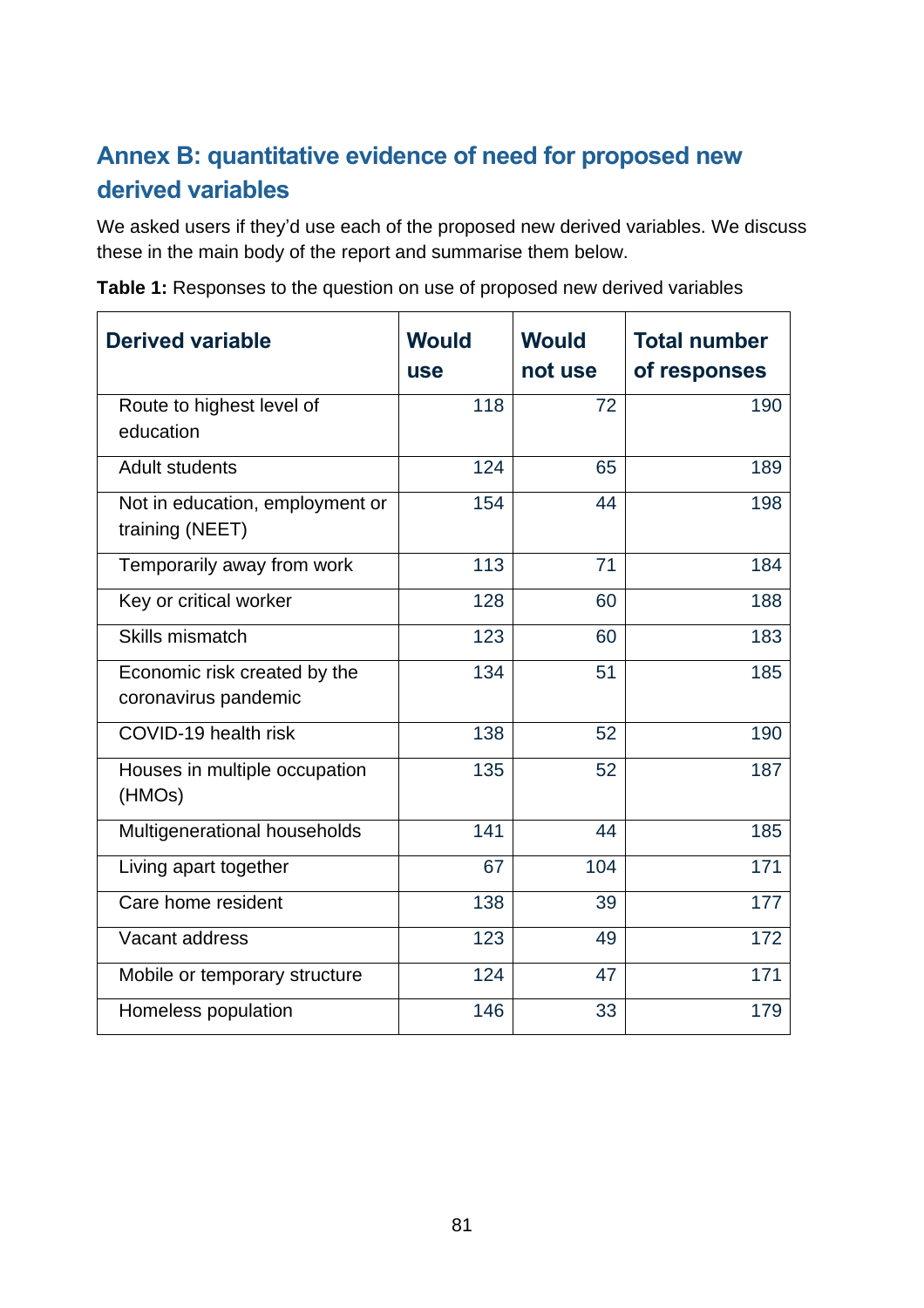# **Annex C: initial proposals for small population datasets**

## **Middle Layer Super Output Area (MSOA)-level datasets**

In our [Census 2021 outputs: content design and release phase proposals](https://consultations.ons.gov.uk/external-affairs/census-2021-outputs-consultation/supporting_documents/Consultation%20document%20%20Census%202021%20outputs%20design%20and%20release%20phase%20proposals.pdf) (pdf, 929KB) for England and Wales, we proposed to produce datasets for six small populations at the MSOA level. These were the:

- Cornish population, defined using national identity
- Jain population, defined using ethnic group or religion
- Kashmiri population, defined using ethnic group
- Nepali/Nepalese (includes Gurkha) population, defined using ethnic group
- Ravidassia population, defined using religion
- Sikh population, defined using ethnic group or religion

We would produce these for areas where the small population of interest was larger than a defined threshold. We've yet to define population thresholds for Census 2021 small population datasets. For 2011 Census outputs, we used dataset thresholds of either 100 or 200.

At the MSOA level, we proposed to produce small population datasets on sex and age. We also proposed datasets on age and sex by the following additional variables:

- limiting long-term illness and provision of unpaid care
- qualifications and economic activity
- highest level of qualification and economic activity
- method of travel to work
- economic activity, general health and provision of unpaid care

We proposed to produce small population datasets on sex by the following additional variables:

- occupation and qualifications
- national statistics socio-economic classification (NS-SEC) and economic activity
- economic activity, hours worked and limiting long-term illness
- provision of unpaid care, economic activity and general health

We proposed to produce an additional dataset for small populations for industry, hours worked and proficiency in English.

### **Local authority-level five-year age bands by sex datasets**

We proposed to produce datasets at the local authority level for the same 30 small populations as we did in 2011. These contain 17 countries of birth and 13 ethnic groups.

The small populations for country of birth are: